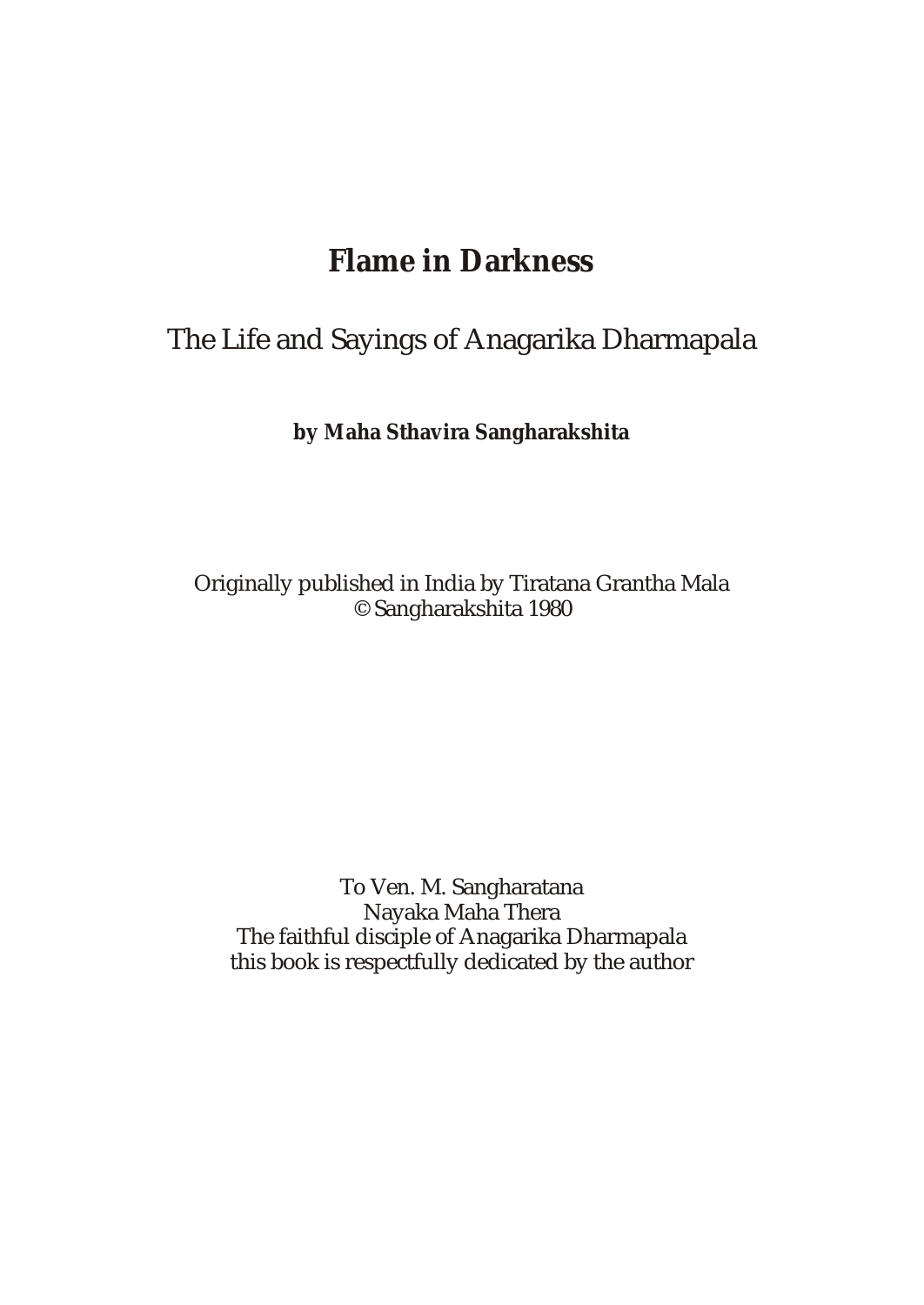## **Contents**

**Foreword**

**Part I Introduction: (1) A Modern Bodhisattva (2) Anagarika Dharmapala's achievement**

**Part II Anagarika Dharmapala – A Biographical Sketch**

**Part III Mrs Mary E. Foster, Queen of the Empire of Righteousness**

**Part IV Immortal Sayings of Bodhisattva Anagarika Dharmapala**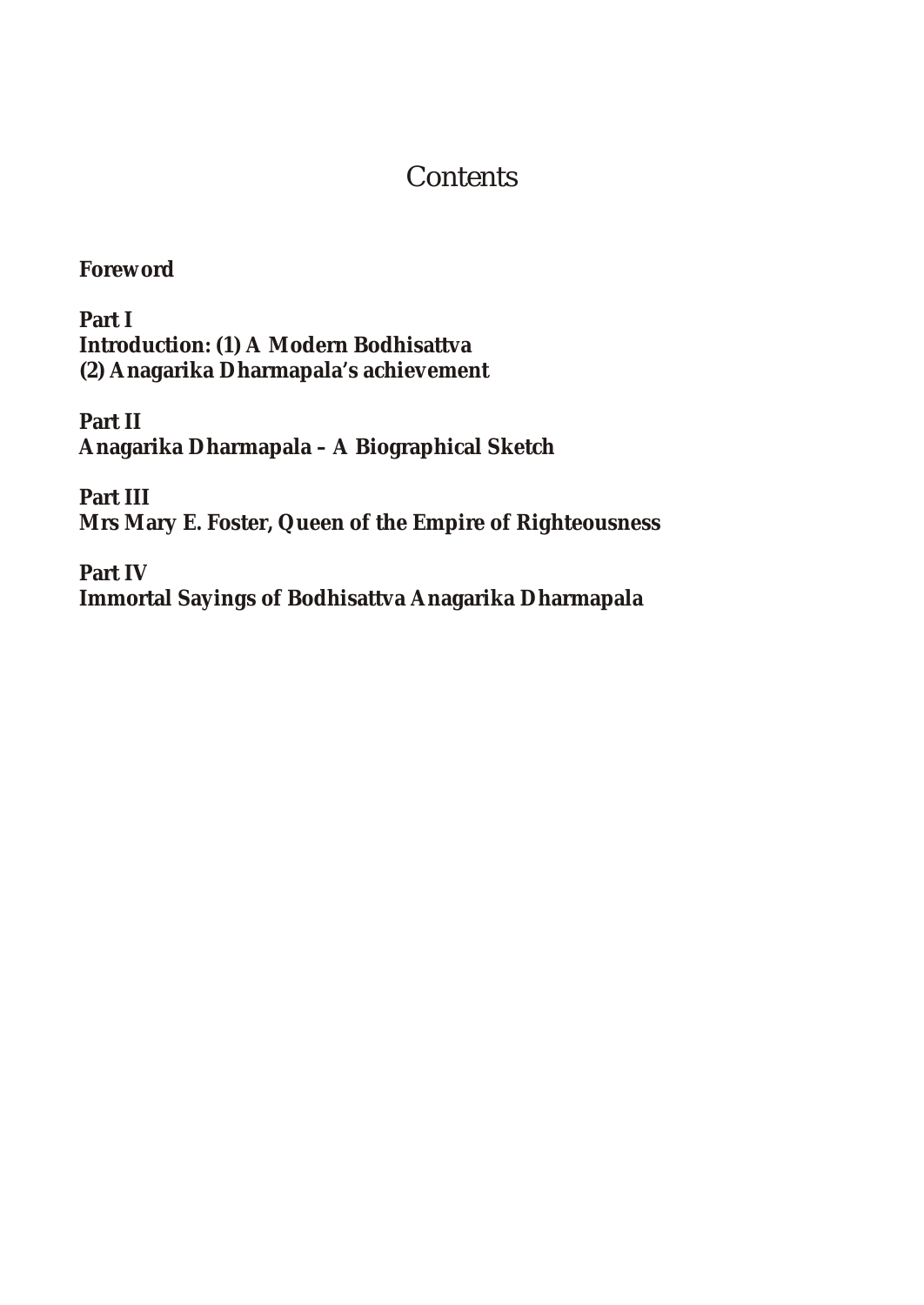## Foreword

The idea of printing this book was first raised at a Convention for members of the Western Buddhist Order / Trailokya Bauddha Mahasangha, held in Sussex, UK, in April this year [1980]. One of the members, Upasaka Buddhadasa, gave a talk in which he emphasized the importance of inspiration in our Dharma practice and work. One of the most inspiring figures in recent Buddhist history was, he said, Anagarika Dharmapala. After outlining the life of the Anagarika, he made an appeal that the Venerable Sangharakshita's booklet *Anagarika Dharmapala, A Biographical Sketch* be reprinted. Putting our heads together, the Ven. Sangharakshita and I felt that this could well be printed from India as the first publication in book form of Triratna Grantha Mala, the publishing wing of Trailokya Bauddha Mahasangha, Sahayaka Gana, Pune. At the same time we decided to enlarge the book by adding the Ven. Sangharakshita's account of the Anagarika's friendship with Mrs Mary Foster without whose support his work would have been severely hampered; also his 'Immortal Sayings of Bodhisattva Anagarika Dharmapala' and two of his editorials for the *Maha Bodhi* concerning the Anagarika's life and achievements.

The Ven. Sangharakshita was in close contact in the 1950s and 1960s with the Anagarika's remaining disciples in India and for 14 years edited the *Maha Bodhi*, the journal of the Maha Bodhi Society of India founded by the Anagarika. It was during these years that the Ven. Sangharakshita wrote the different sections of this book. Although he never met the Anagarika, he derived much inspiration and encouragement from studying his life and work which he has always held up to us, his disciples, as an ideal of total dedication and commitment to the Dharma.

Anagarika Lokamitra 'Dhamma Vijaya' 32 Dr Ambedkar Society Pune 411006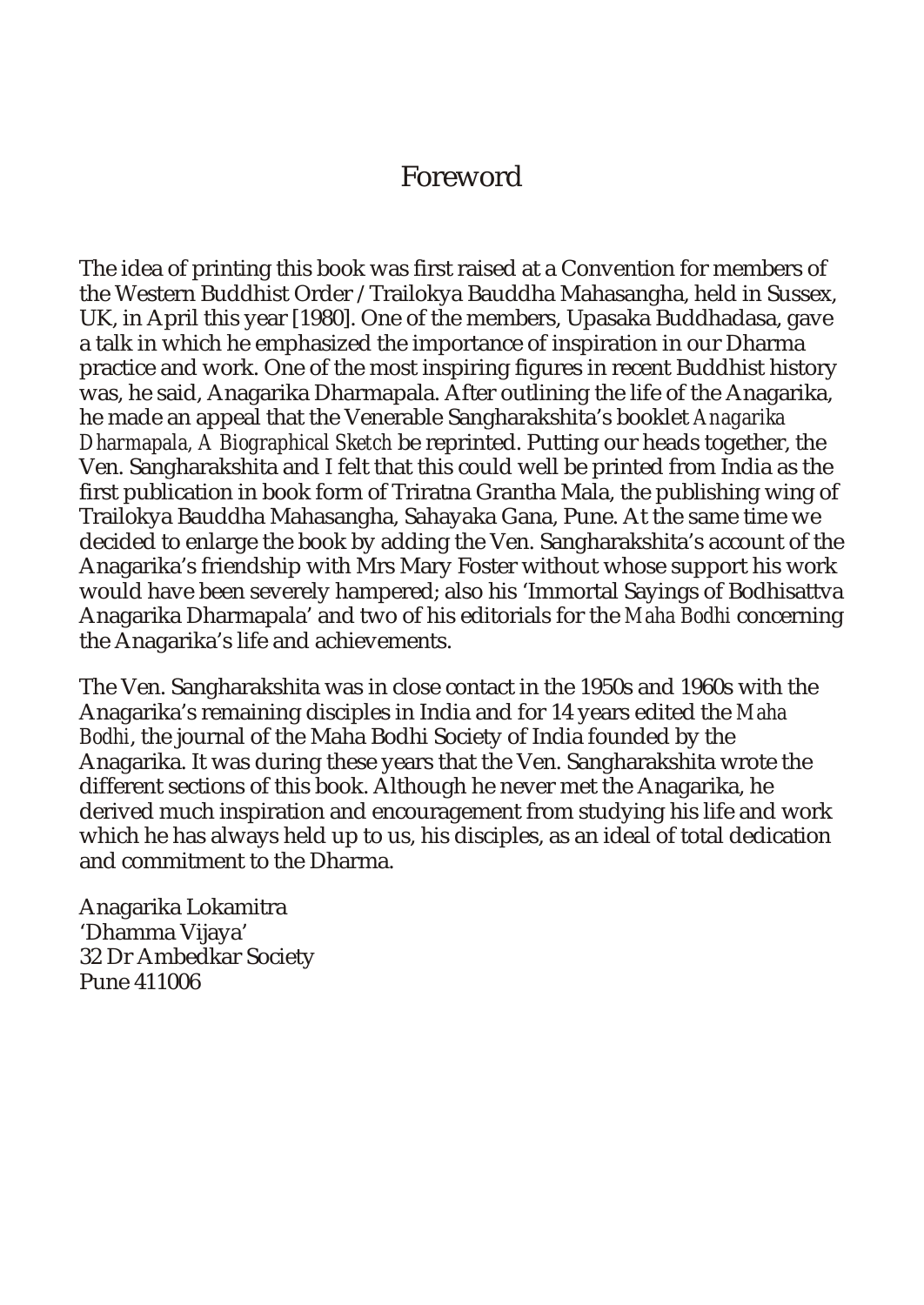# Acknowledgements

'A Modern Bodhisattva' and 'Anagarika Dharmapala's Achievement' were first published in September 1954 and September 1961 respectively as editorials for the *Maha Bodhi Journal*.

'Anagarika Dharmapala, A Biographical Sketch' and 'Mrs Mary E. Foster, Queen of the Empire of Righteousness' were first published in the *Diamond Jubilee Souvenir* of the Maha Bodhi Society in 1952.

'Immortal sayings of Bodhisattva Anagarika Dharmapala' was first published by the Maha Bodhi Society in 1954.

Anagarika Dharmapala was the greatest 'Buddhist missionary' of our times and, next to Dr B.R. Ambedkar, the man most responsible for the revival of Buddhism in modern India. The Biographical Sketch that forms the central portion of this volume was written in Calcutta in 1952. I wrote it at the request of the late Shri Devapriya Valisinha, General Secretary of the Maha Bodhi Society of India and a personal disciple of the Anagarika, for inclusion in the Society's *Diamond Jubilee Souvenir*. Subsequently the Society brought it out in separate book form, as did the Buddhist Publication Society, Kandy. For the last few years it has been out of print. I am grateful to Anagarika Lokamitra for bringing out this new edition of the work under the auspices of the Trailokya Bauddha Maha Sangha, Sahayaka Gana, Pune (FWBO Poona). He has enhanced the value of the publication by including in it other writings of mine relating to the 'Lion of Lanka' as well as a collection of Dharmapala's 'Inspired Sayings' which I made many years ago in the course of my work as editor of the *Maha Bodhi Journal*.

When I agreed to write my Biographical Sketch I knew very little about Anagarika Dharmapala. As I immersed myself in the materials placed at my disposal by Shri Valisinha, including volumes of the Anagarika's personal diaries, I not only became aware of the towering moral and spiritual grandeur of the man but was also greatly inspired by the picture of utter devotion to the work of spreading the Dharma which his whole life presented. The Sketch was therefore written very much *con amore* – as were all my other articles on Dharmapala. Such was the enthusiasm with which I wrote it, in fact, that it took me only three weeks to complete the work. Now, twenty-eight years later, I can only hope that it will be as inspiring for the present generation of Buddhists and friends of Buddhism to read as it was for me to write. In a letter to Mrs Mary Foster, the principal supporter of his work, Dharmapala wrote, 'Wealthy Buddhists are all dead. Self-sacrificing Bhikkhus are rare. India will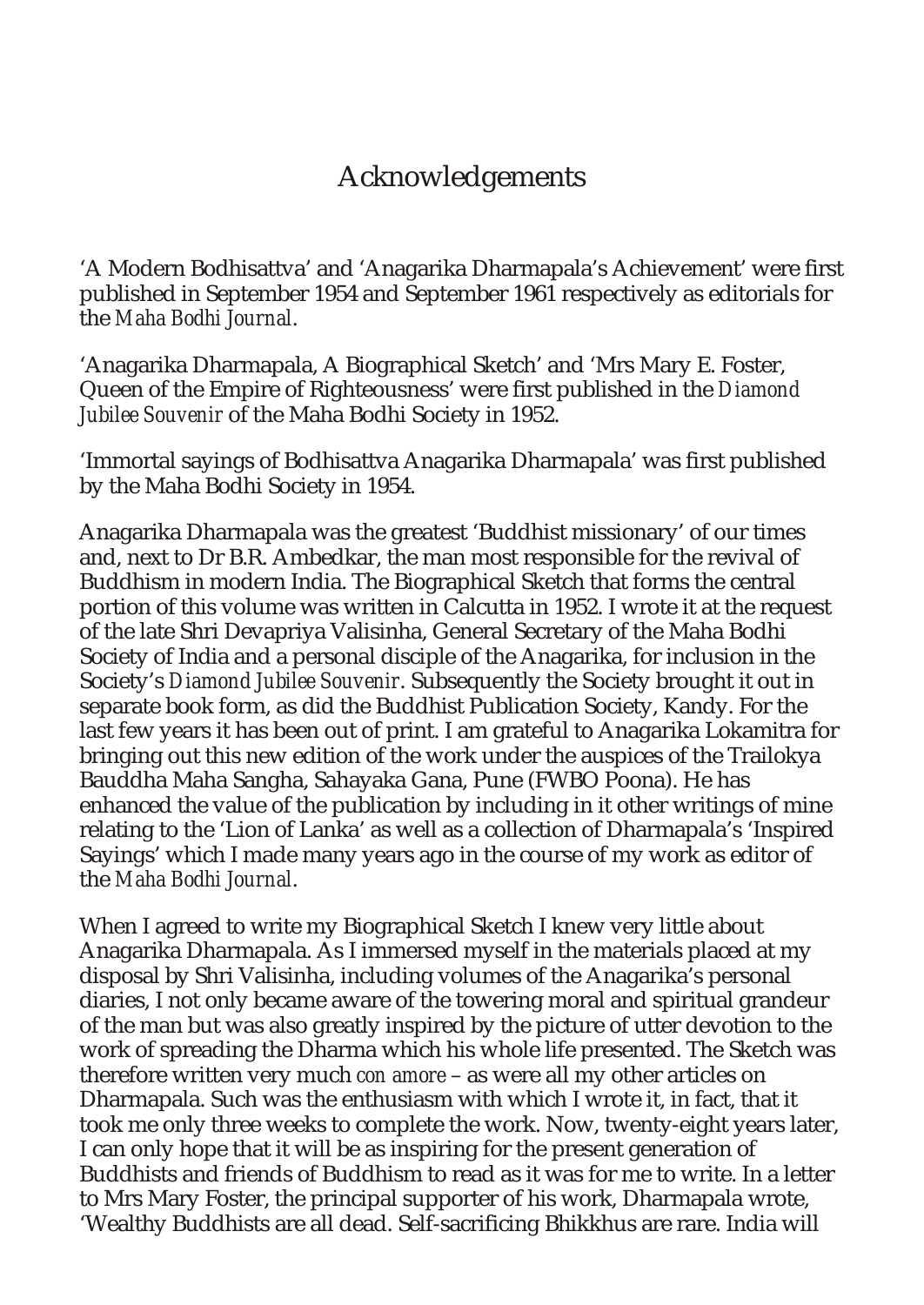again supply young heroes to preach the doctrine of Ahimsa, Karuna and Maitri – wearing the Yellow robe.' Whether wearing the white robes of the Upasaka or the yellow robes of the Bhikkhu and Anagarika, there is a greater need for such young heroes than ever before. May this book inspire them to come forward in their hundreds and their thousands.

Sangharakshita Padmaloka Surlingham Nr Norwich Norfolk (England) June 24, 1980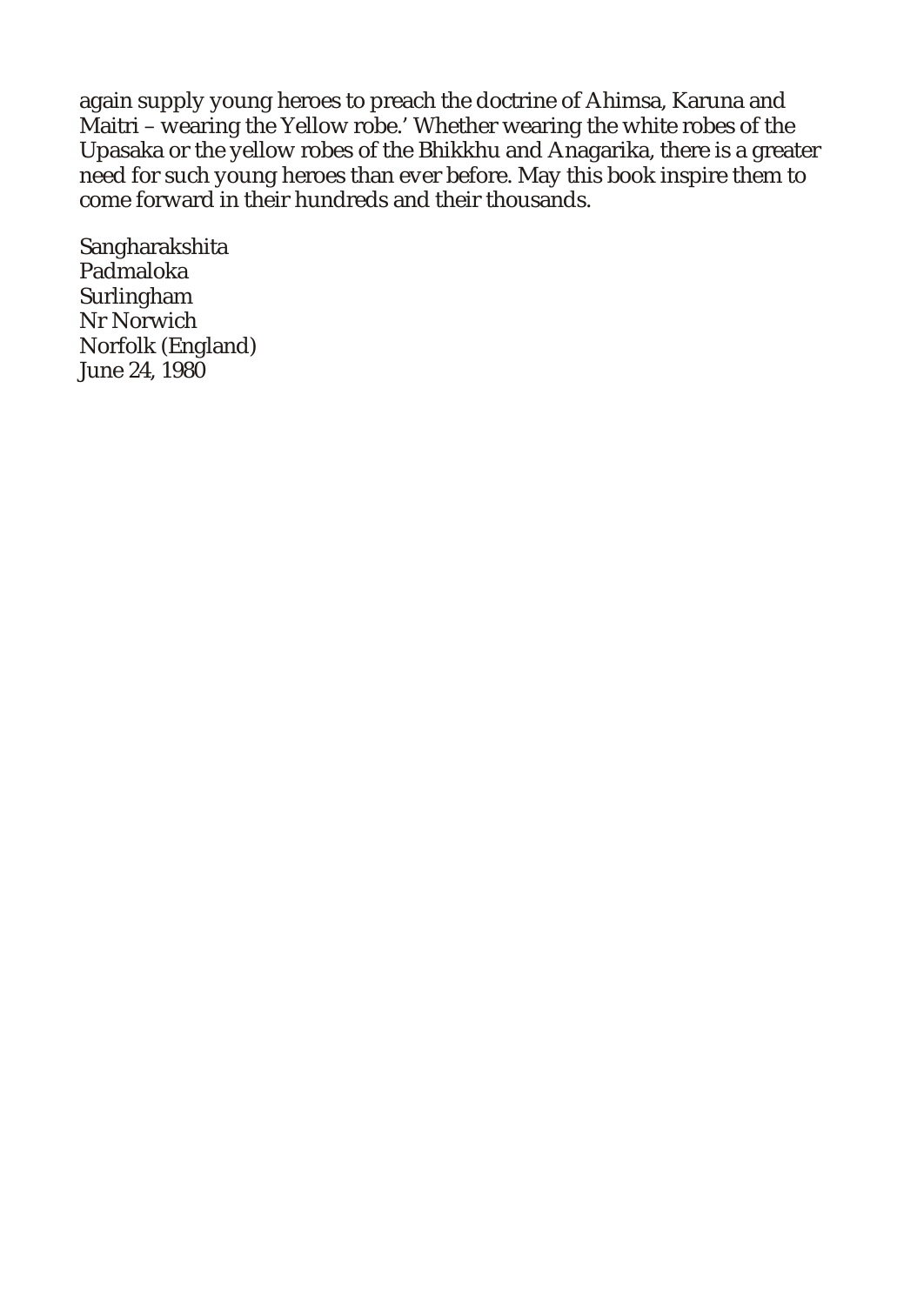## Part I

# Introduction

## **1. A Modern Bodhisattva**

A Roman Catholic writer once taunted Buddhism with the remark that the Bodhisattva ideal was very beautiful, but it was a beautiful dream. No historical person, according to him, had ever practised it, and indeed he seemed to think it impracticable. Evidently he knew nothing of the life of the late Ven. Anagarika Dharmapala, the Founder of our Society, who not only had a firm faith in this loftiest of all spiritual ideals, but, as some of us are beginning to realize, was himself a Bodhisattva – one whose every thought, word, and deed was dedicated to the highest good of his fellow men.

A Bodhisattva, as all serious students of the Dharma are aware, is required to practise the Ten Perfections (*dasa paramita*). With a few variations of minor importance these are the same for all schools of Buddhism, but since Ven. Dharmapala followed the list in its Theravadin formulation it is in terms of this version that we shall consider his practice of the Bodhisattva ideal.

1. *Dana* or Giving. This, according to Buddhist tradition, is threefold: *vastu-dana*, the giving of material things; *siksha-dana*, or the gift of education, and *Dharma-dana*, or the gift of the Dharma. All three kinds of Giving are fully exemplified in the life of the Anagarika Dharmapala. The allowance which, in his younger days, he received from his father was spent for Society work. His handsome patrimony went into the Dharmapala Trust, out of which numerous Buddhist undertakings are still being financed. He grudged spending money on himself. As a young man he went without food so that he could buy stamps and dispatch this Journal to the subscribers. Even when, old and famous, he lay dying at Sarnath, he told his chief disciple, Sri Devapriya Valisinha, not to waste money on medicines but to use it for Buddhist work. Whatever he had he gave to the movement. Through the educational institutions which he founded, and which the Society still conducts in his memory, he gave the gift of education. Last but not least, through his lectures and articles, and through the Society which he founded, he gave back to India – in fact he gave to practically the whole world – the infinitely precious gift of the Dharma of Lord Buddha. For his practice of Dana alone, Dharmapala might be regarded as a Bodhisattva.

2: *Sila* or morality. Dharmapala's life was one of spotless purity. Despite the temptations which never fail to beset those who are trying to tread the spiritual path, he all his life faithfully observed the Five Precepts of not taking life, not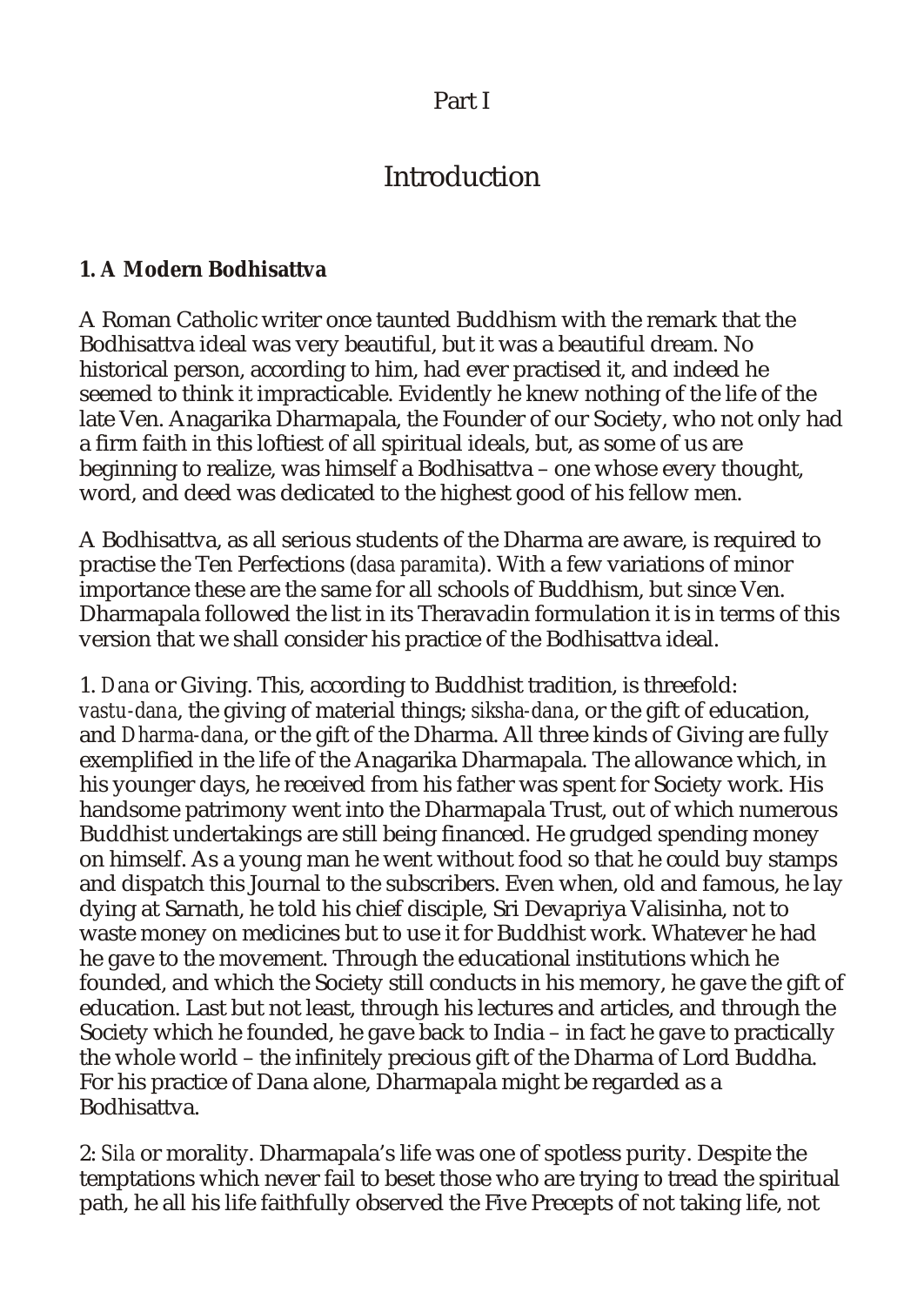taking what was not given, not misbehaving sexually, not telling lies, and not taking intoxicants. Even at the risk of giving offence to people – and offence was frequently given – he was uncompromising in his adherence to ethical principles. From beginning to end his life was a blaze of purity in which all things evil and unclean were consumed.

3. *Nekkhamma* or Renunciation. Coming as he did from a wealthy and respected family of Colombo, David Hewavitarne (as he was then called) had every opportunity of enjoying worldly pleasure and prosperity to the utmost. He could have followed in his father's footsteps and become a distinguished businessman. Or he could have stayed in the civil service (which he was made to join after leaving school) and risen to a position of power and influence. He could have become a doctor like one of his brothers or a lawyer. If he liked he could have remained all his life in seclusion studying the books in which he took so much delight. But he gave them all up. At the age of eighteen he made his great decision and turned his back upon worldly life. Henceforward he was the Anagarika, the Homeless One, with no other thought than to benefit humanity through propagating the Dharma. Like his Master, the Buddha, he gave up wealth for poverty, luxury for hardship, ease for grinding hard work. Towards the end of his life he, as it were, set a seal upon his life of renunciation by formally joining the Bhikkhu Sangha to which he had so long belonged in spirit.

4. *Panna* or Wisdom. As a lifelong student of the Dharma and as one who regularly practised meditation, Anagarika Dharmapala was able to develop that keen insight into the fundamentals of the Dharma, and that ability to apply them to any given situation, which is so striking a feature of his life and writings. In a humorous mood, he used to tell his friends that during his first voyage to America he kept a copy of the Bible and a copy of the *Visuddhi Magga* in his trunk. When he reached his destination, he was astonished to find the Bible in shreds but the *Visuddhi Magga* quite intact. The story illustrates his attitude towards error. He was fearless in his condemnation. Neither would he tolerate the least misrepresentation of Buddhism. Once, in the Mulagandha Kuti Vihara, a very distinguished citizen of Banares was, as some people are very apt to do, holding forth on what the Buddha 'really' taught. Dharmapala, who was present, waved his hand in the air and shouted to the man to sit down. Which, discomfited, he did.

5. *Viriya* or Energy. Though he practised all the Ten *Paramitas* to some degree it was *viriya paramita*, the Perfection of Energy, that we particularly associate with the memory of Anagarika Dharmapala. From morning to night he was indefatigable. Not a moment was wasted. Even when he was old, and worn out by his unequalled exertions, he would take no rest. Disease might cripple his body but could not weaken his mind. He was 'a hero in the fight' if ever there was one. But a spiritual hero, who fought only for the right, and who in fighting was of indomitable courage.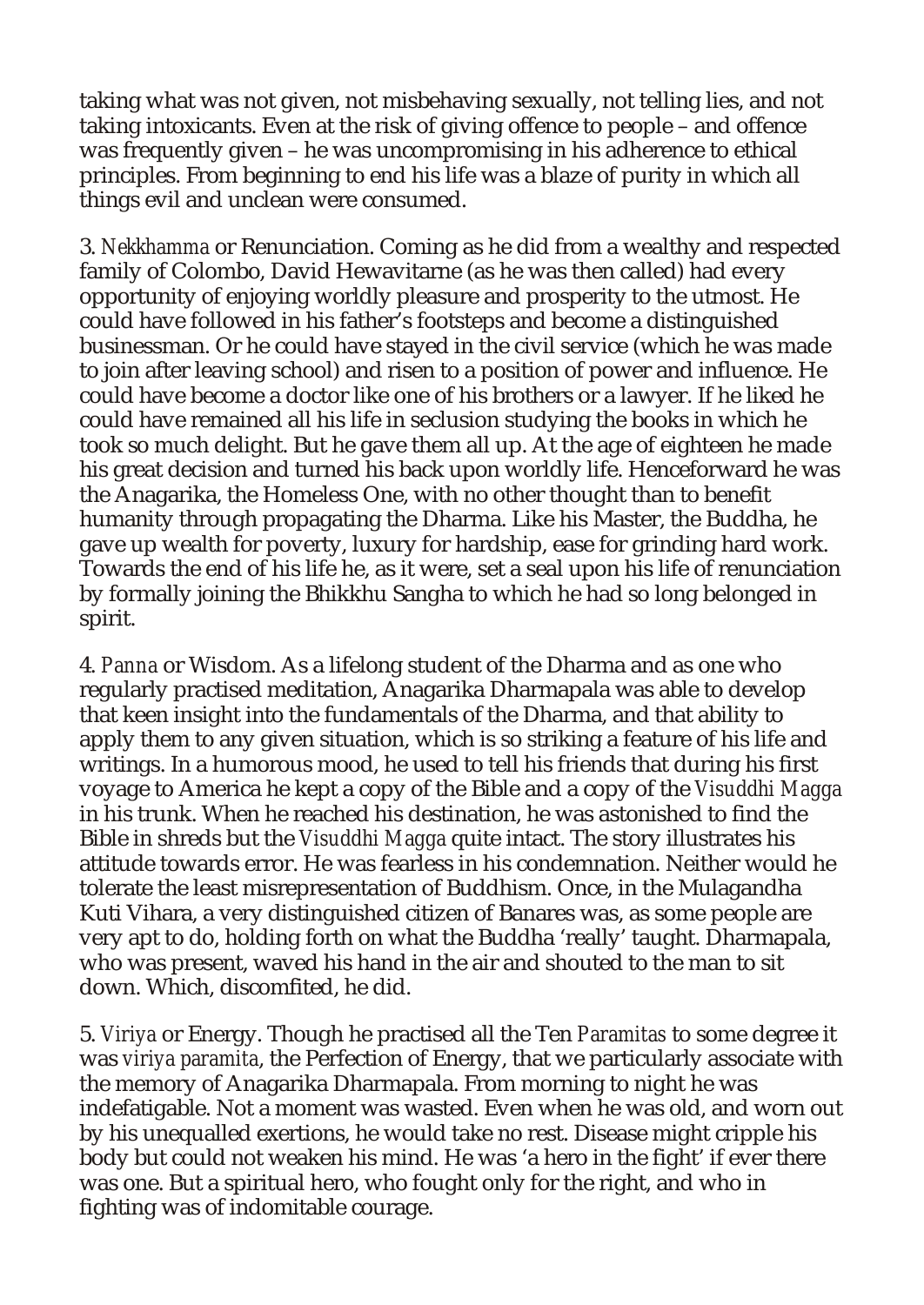6. *Khanti* or Forbearance. Though intolerant of opposition to his work, and ready to resent any slight upon the Buddha or his Teaching, Ven. Dharmapala was indifferent to personal attacks. He frequently forgave and helped those who had slandered him and striven to do him injury. Unfortunately, some of those whom he forgave and helped turned against him again. In the story of his life there is more than one instance of bitter ingratitude which must have smitten his noble heart. But like the great broad earth he bore it all.

7. *Sacca* or Truthfulness. This *paramita* is really covered by the Fourth Precept. Probably it is reckoned as a separate *paramita* in order to emphasize its extreme importance. Like George Washington, Dharmapala could not tell a lie:

However great the offence it might give he spoke the truth. Even for the sake of his work he would not deviate a hairsbreadth from truthfulness.

8. *Adhitthana* or Resolution. Without unshakeable resolution Anagarika Dharmapala could never have achieved the success which ultimately crowned his work. In fact, that work itself grew out of the resolution which, as a young man of twenty-eight, he made on 22 January 1891, at Buddha Gaya, that he would dedicate his life to the reclamation of that most sacred spot in the whole Buddhist world. The history of the Maha Bodhi Society which he subsequently founded, and the great revival of Buddhism which we see going on in India today, are the living witnesses to how true the Anagarika was to that youthful resolution. Like a thread of gold running through crystal beads it shines through all the activities of his career.

9. *Metta* or Loving Kindness. Anagarika Dharmapala was a lifelong devotee of meditation. Every day he would rise early, long before daybreak, and follow the time-honoured Buddhist practice of radiating *metta* first towards parents, teachers, and benefactors, then friends and fellow-workers, little by little widening the circle of loving kindness until it embraced not only all human beings, regardless of creed and nationality, but gods and animals too. In particular he sent out his *metta* to his great patroness, Mrs Mary E. Foster, whom he met only thrice, whose munificent donations were the mainstay of his work. Those who saw only the sometimes harsh exterior of the man could not imagine that his whole being vibrated with intense love for humanity. The sufferings of the Indian masses, especially of the so-called untouchables – many of whom, thanks to the guidance of their great leader the late Dr B.R. Ambedkar, have how rallied round the banner of Buddhism – appalled him. He longed to uplift them. Surely his great heart would be comforted if he could see them now with radiant faces taking refuge in the Buddha, the Dharma, and the Sangha!

10. *Upekkha* or Equanimity. It was probably this *paramita* which Ven. Dharmapala found it hardest to practise – for we should be failing in our duty not only to Buddhism but to our founder himself if we attempted to conceal or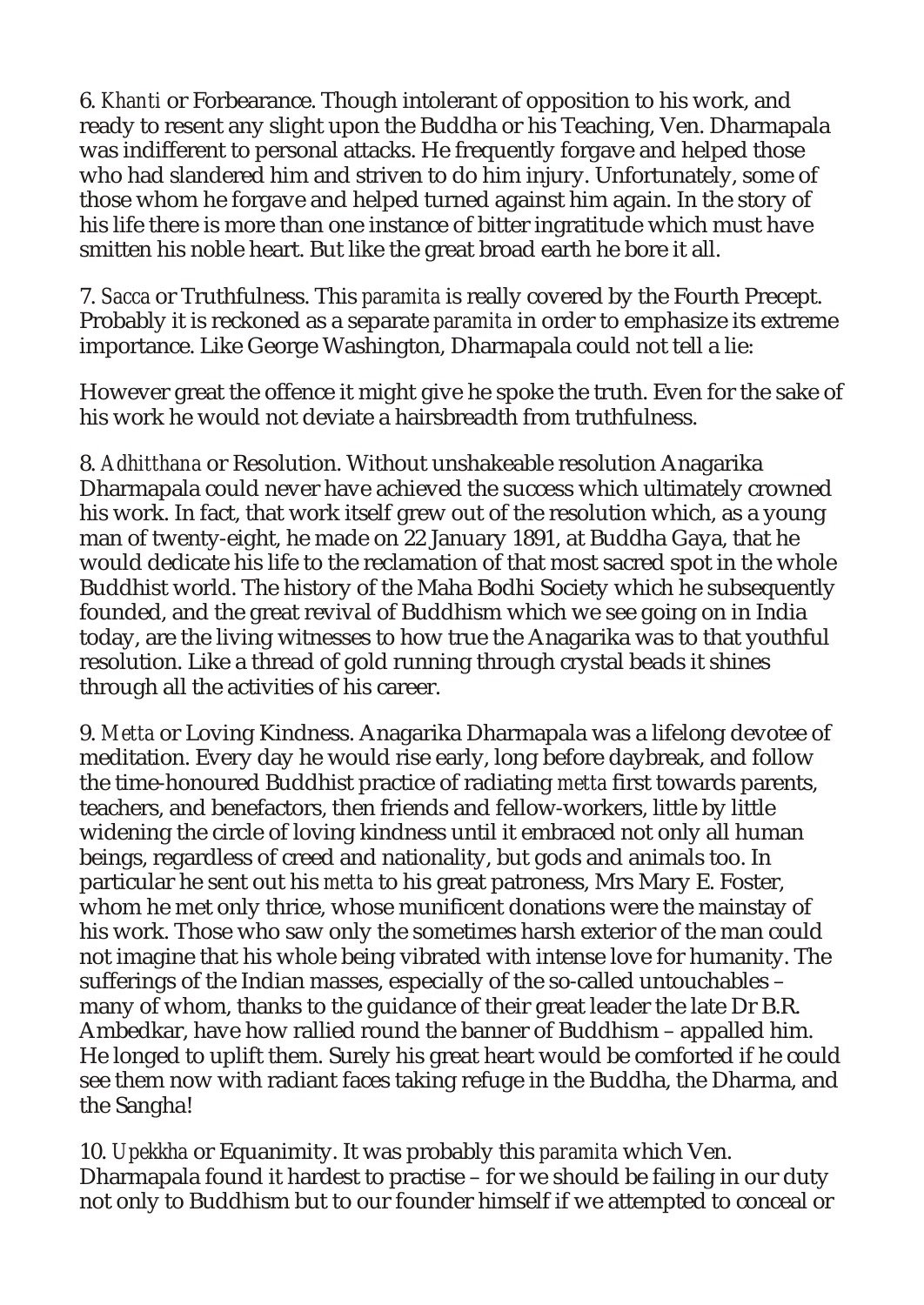gloss over any little weakness. He was not perfect. But he was on the Path of Perfection.

As we remember his 93rd birth anniversary on the 17th of this month, and as we remember at the same time his generous patroness, Mrs Mary E. Foster, whose birthday falls on the 21st, we recall his practice of the Bodhisattva ideal and are grateful for the fact that even in these dark days we have before our eyes the inspiring example of a modern Bodhisattva to follow.

## **2. Anagarika Dharmapala's Achievement**

Much has been written about the Anagarika Dharmapala, and the main events of his career have often been reviewed in these columns. Now that twenty-eight years have passed since his death perhaps it is time for us to take a broader view and try to ascertain the place of his achievement in Buddhist history. In this connection five considerations are of outstanding importance.

Firstly, his life and work represent, so far as the Buddhist world is concerned, the first reaction of the age-old spiritual traditions of the East against the industrial civilization of the modern West. This civilization, if it can truly be called such, was imposed mainly by force, the trader, the Christian missionary, and the political adventurer each playing a part. In some places, such as Ceylon, where Dharmapala was born, the indigenous religion and culture had been crushed for centuries, and when Portuguese ferocity, Dutch brutality, and British indifference had done their worst, precious few traces of them were left. Against conditions such as these Dharmapala protested with the whole force of his being and at every level of existence. Even in the schoolroom he rebelled against Christianity. He was vehemently patriotic. Year in and year out he urged his fellow countrymen to give up vicious foreign habits such as that of drink. But his reaction was positive, not merely negative. He also stood, above all, for the revival of Buddhism.

Secondly, he stood not merely for the revival of Buddhism in Ceylon, where it had been weakened for centuries, but for its renaissance in India, where it had been dead for a millennium. This was indeed an astounding idea, and one which could have occurred only to a man of exceptional spiritual vision and outstanding courage. To revive in the land of its birth a religion that had been dead there a thousand years! 'The impracticable dream of a young idealist!' scoffed his contemporaries. But undeterred Dharmapala set to work, fought vigorously to rescue Buddha Gaya, reclaimed the sacred places, established centres, and kept up a continuous stream of propaganda with the result that before his death he was able to plant, and see beginning to sprout, the seed that is now fast growing into a noble tree.

Thirdly, Dharmapala sought to focus on the renaissance of Buddhism in India, and particularly on the legally complicated but morally simple question of the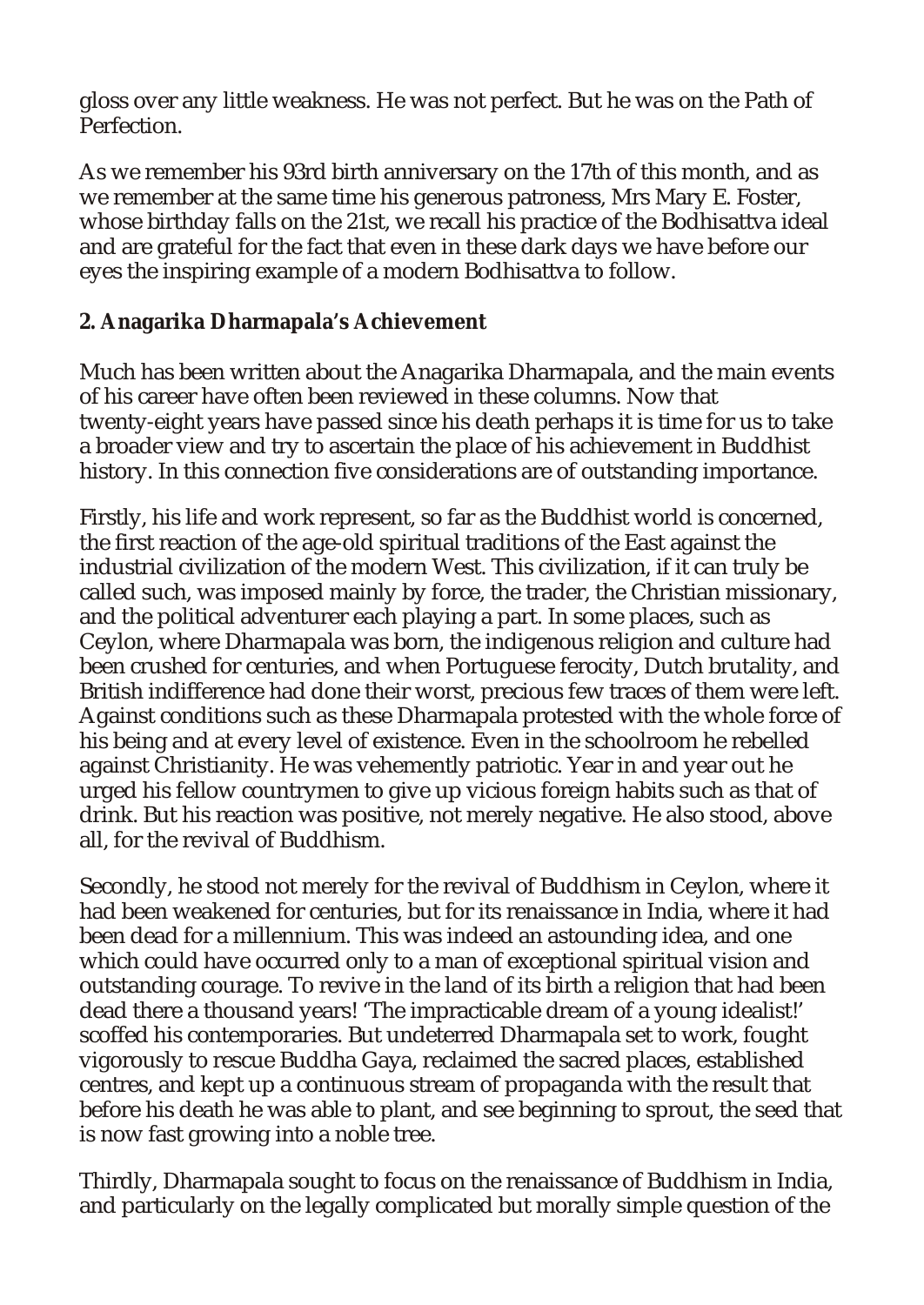Maha Bodhi Temple at Buddha Gaya, the attention of the entire Buddhist world. In other words, he tried to foster a sense of common purpose – and as the corollary thereof to formulate a plan of united action – among all followers of the Buddha. Thus he was the father of the various movements which, since his passing away, have insisted on the oneness of the Buddhist world and fought to promote mutual understanding, harmony and cooperation between its various parts.

Fourthly, Dharmapala's interests and activities were not limited to the Buddhist countries of Asia and to India but overspread the whole earth. As far as we know he was the first who, in his own words, girdled the globe with the Message of the Master. His historic appearance at the World's Parliament of Religions, Chicago, in 1893 is described elsewhere in this issue. He traversed the greater part of Europe and the USA preaching the Dharma. The journal he started found, and continues to find, its way to every continent. He was the first Buddhist missionary ever to take the whole world for his parish.

Fifthly, the missionary was for the longest and most active period of his career not a monk but a layman – technically an Anagarika, one who, without receiving monastic ordination, devoted himself to the life of a celibate full-time worker for Buddhism. This marks another innovation. Since the inception of the Sasana the chief custodians of the Dharma, the missionaries and the teachers, had with hardly any exception been monks. Dharmapala's advent and example mark the beginning of a new tendency, not indeed to minimize in any way the role of the Sangha, but rather to encourage an increased participation in active Buddhist work by the laity.

These five considerations by no means do justice to an exceptionally many-sided career of one of the most remarkable Buddhist personalities of recent times. But as we remember him on his birth anniversary this month they may help us to appreciate the magnitude of his achievement and also to understand its place in Buddhist history.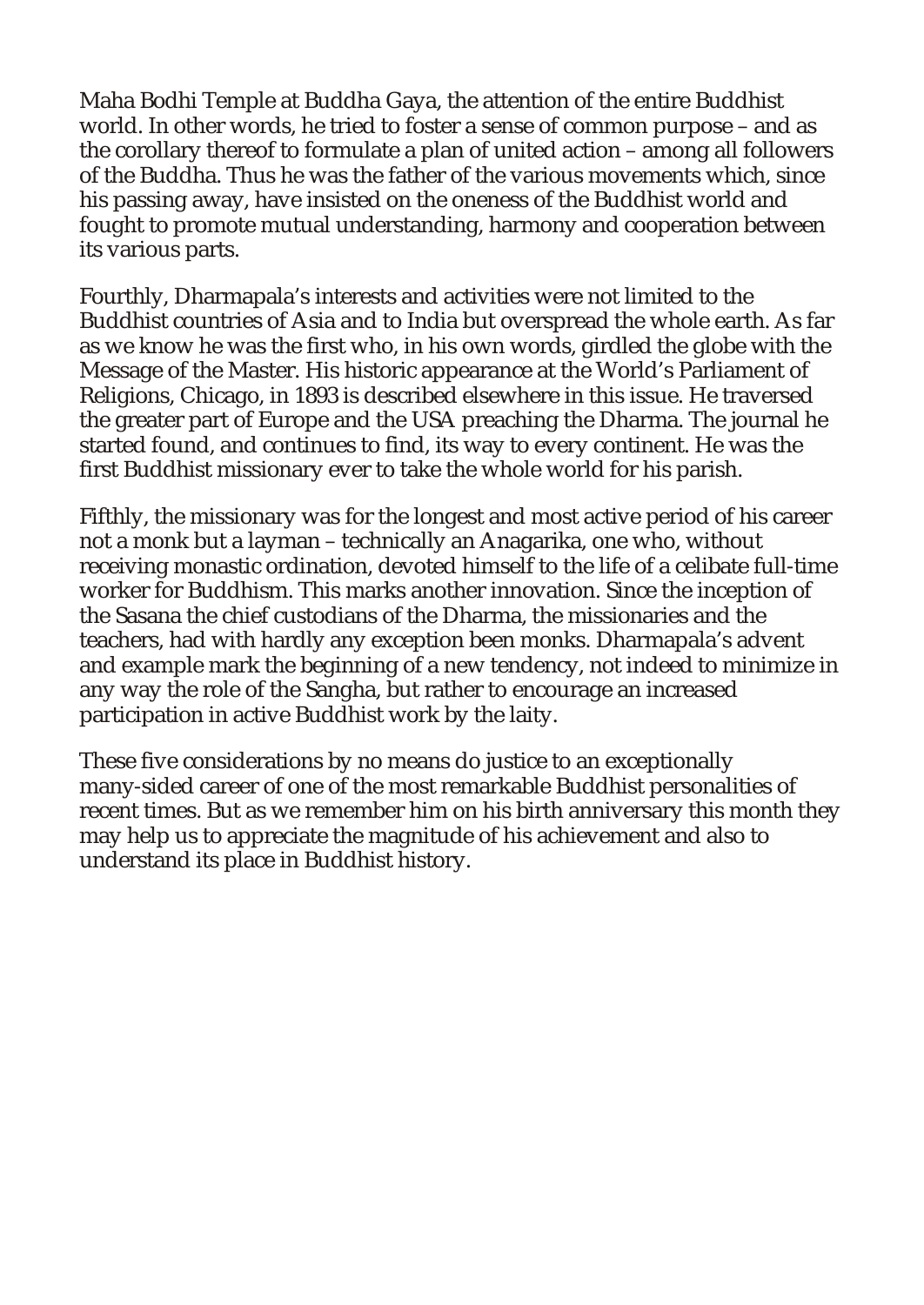## Part II

## Anagarika Dharmapala: A Biographical Sketch

The prospects of Ceylon Buddhism in the sixties of the last [i.e. nineteenth] century were dark indeed. Successive waves of Portuguese, Dutch, and British invasion had swept away much of the traditional culture of the country. Missionaries had descended upon the copper-coloured island like a cloud of locusts; Christian schools of every conceivable denomination had been opened, where Buddhist boys and girls were crammed with Bible texts and taught to be ashamed of their religion, their culture, their language, their race, and their colour. The attitude of the missionaries is expressed with unabashed directness in one of the verses of a famous hymn by the well known Anglican Bishop Heber, a hymn which is still sung, though with less conviction than in the days when it first made its appearance, in churches all over England:

What though the spicy breezes Blow soft o'er Ceylon's isle, Where every prospect pleases, And only man is vile;

In vain with lavish kindness The gifts of God are strown, The heathen in his blindness Bows down to wood and stone.

Throughout the territories under Dutch occupation Buddhists had been compelled to declare themselves as Christians, and during the period of British rule this law was enforced for seventy years, being abrogated only in 1884, when on behalf of the Buddhists of Ceylon Col. Olcott made representations to the Secretary of State for the Colonies in London. Children born of Buddhist parents had to be taken for registration to a church, where some Biblical name would be bestowed on them, with the result that most Sinhalese bore either an English Christian name and a Portuguese surname, if they were Catholic 'converts', or an English Christian name and a Sinhalese surname if they were Anglicans. The majority of them were ashamed or afraid to declare themselves Buddhists, and only in the villages of the interior did the Dharma of the Blessed One retain some vestige of its former power and popularity, though even here it was not free from the attacks of the thousands of catechists who, for twenty rupees a month, were prepared to go about slandering and insulting the religion of their fathers. Members of the Sangha, with a few noble exceptions, were intellectually and spiritually moribund, monastic discipline was lax, the practice of meditation had been neglected and then forgotten, and even to those who truly loved the Buddha, the Dharma, and the Sangha, it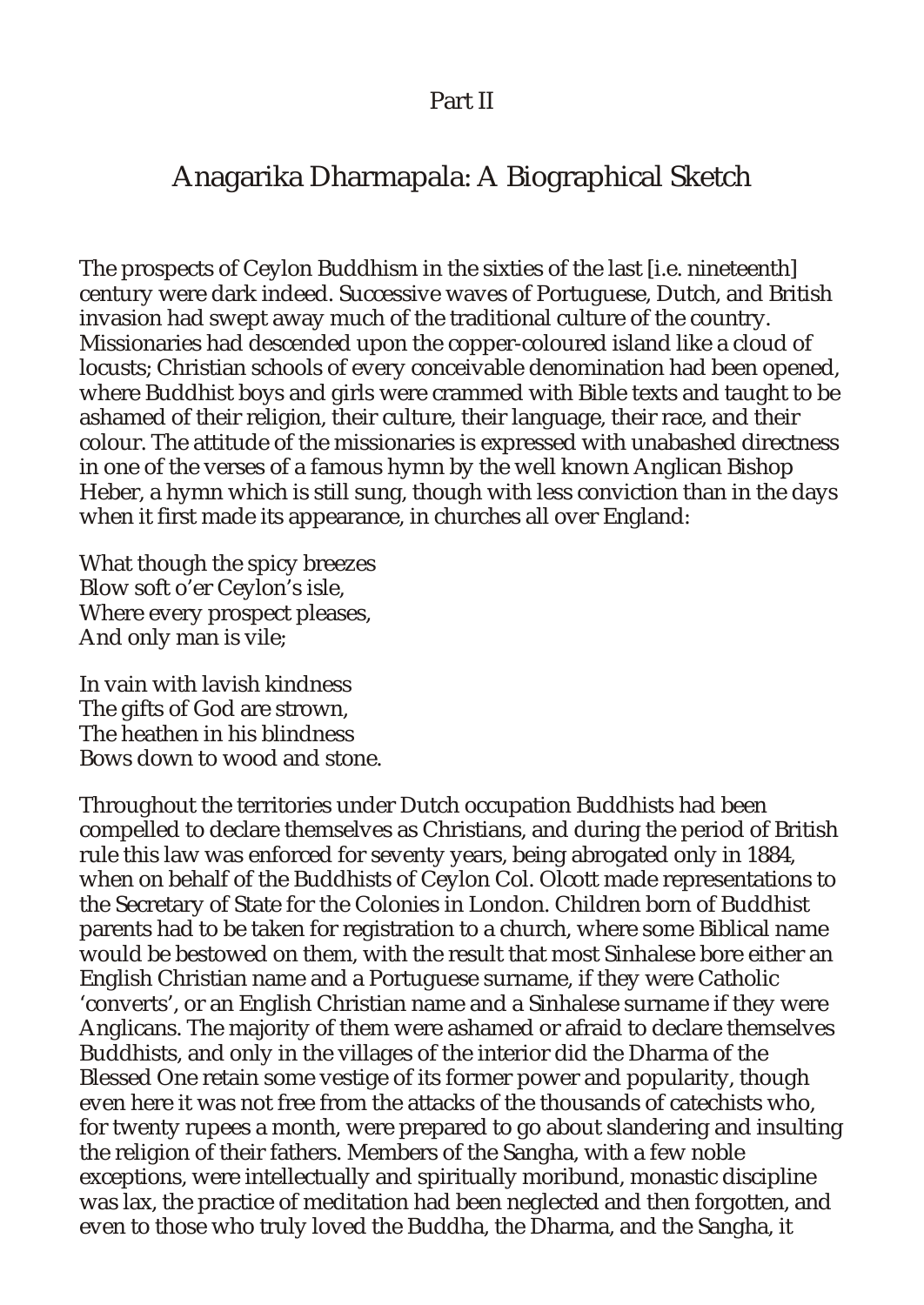must sometimes have seemed that, after reigning for more than twenty glorious centuries over the hearts and minds of the Sinhala race, they were doomed to be 'cast as rubbish to the void' and swept into the blue waters of the Arabian Sea by the triumphant legions of militant Christianity. But this was not to be. Low though the fortunes of the Dharma had sunk, the great beam of the national karma was beginning to right itself, and gigantic forces were being set in motion which in the future would lift them to a position high even as their present one was low.

## **Beginnings of a Great Sinhalese Patriot**

Among the few well-to-do families which through all vicissitudes stood firmly and fearlessly on the side of their ancestral faith was the Hewavitarne family of Matara in South Ceylon. Hewavitarne Dingiri Appuhamy, the first member of this family with whom we are concerned; belonged to the large and respected *goigama* or cultivator class. He had two sons, both of whom exhibited the same devotion to the Dharma as their father. One of them became a bhikshu known as Hittatiye Atthadassi Thera and occupied the incumbency of Hittatiya Raja Mahavihara. His teacher, Mirisse Revata Thera, was fourth in pupillary succession from the Sangharaja Saranankara, the greatest name in eighteenth century Ceylon Buddhism. The other son, Don Carolis Hewavitarne, migrated to Colombo, established there a furniture manufacturing business in the Pettah area, and married the daughter of a Colombo businessman, Andris Perera Dharmagunawardene, who had donated a piece of land at Maligakanda, erected on it the first Pirivena or Buddhist monastic college in Ceylon, and brought a monk from the remote village of Hikkaduwa to be its principal. Since then the names of the Vidyodaya Pirivena and Hikkaduwa Siri Sumangala Maha Nayaka Thera have passed, inseparably united, into the history of world Buddhism. Through the halls of this great institution of Buddhist learning, unrivalled throughout the length and breadth of Ceylon, have passed monks from Burma, Siam [Thailand], India, Japan, and China, and the memory of the great Buddhist scholar, mathematician, and expert in comparative religion who for so many decades guided its destinies is revered wherever the Dharma taught in the Pali scriptures is known.

Both Don Carolis and his young wife Mallika ardently desired a son, and when they knew that a child would be born to them their joy was great indeed. But a1though they both desired a son, the reasons for which they desired him were by no means the same. Mudaliyar Hewavitarne thought of a successor in the family business, while his wife dreamed of a bhikshu who would guide the erring footsteps of the Sinhala people back to the Noble Eightfold Path from which they had so long been led astray. Every morning before sunrise the young bride, who was not yet out of her teens, would gather a trayful of sweet-smelling five-petalled temple flowers and offer them, together with coconut-oil lamps and incense, at the feet of the Buddha image in the family shrine, praying to the devas that she might bear a son who would rekindle the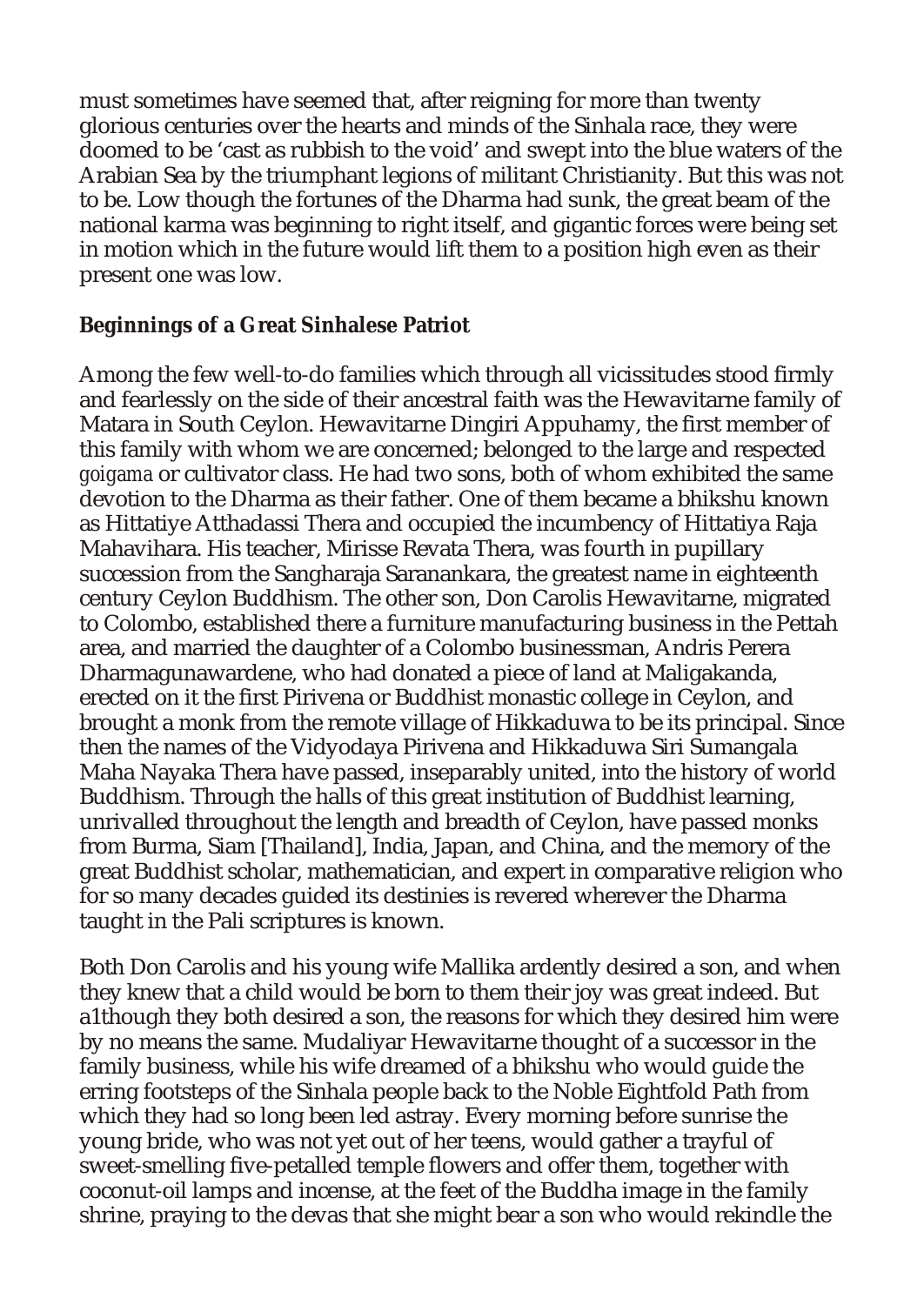lamp of the Dharma in a darkened land. Every evening, too, she would he prostrate in supplication before the silent image, which was a wooden replica of one of the great stone Buddhas of Anuradhapura, the ancient city whose very name wakes in every Sinhala heart an unutterably deep nostalgia for the temporal and spiritual glories of long ago. Who knows what subtle spiritual emanations from the liberated minds of old passed through that image and penetrated the receptive mind of the Sinhala maiden steeping the lotus of her aspiration in the dews of kindliness; and peace, and purifying her heart and mind until they were a fit receptacle for the Great Being who was to accomplish what even in her wildest dreams she had scarcely dared to hope for. As her time drew near, bhikshus were invited to the house, and on the full moon nights of three successive months the air was filled with the vibrations of the sacred Pali texts, as from dusk to dawn they chanted from the holy books. Then, on the night of 17 September in the Pettah district of Colombo, where the national religion and culture had fallen to the lowest pitch of degeneration, there came, as though to strike the evil at its very heart, the birth of Dharmapala like a vivid flash of lightning from a black and stormy sky.

Young David Hewavitarne, as he was named, grew up in an atmosphere of traditional Sinhala piety, Everyday, morning and evening, he would kneel in the shrine with his father and mother, take refuge in the Buddha, the Dharma, and the Sangha, promise to observe the Five Precepts and chant the verses of worship with which millions of people have for five and twenty centuries expressed their gratitude to, and adoration of, him who showed humanity for the first time the way to Nirvana. Nor was the practical application of the Dharma forgotten, for sweetly and reasonably his mother would point out to him any infringement of the precepts, and gently chide him into the careful observance of them all. It is a commonplace of educational psychology that the influences to which a child is subjected to during its earliest years more or less determine the whole course of its subsequent development, and the biography of Dharmapala provides us with no exception to this rule. His deep and spontaneous devotion to the Buddha, his instinctive observance of the plain and simple rules of the Dharma through the complexities and temptations of modern life, his ardent love of all that was pure and good, as well as his unsparing condemnation of whatever was unclean and evil, were undoubtedly the efflorescence of seeds which had been planted in the fertile soil of his young heart by his mother's loving advice and his father's austere example. The spectacle of a life such as his, so fruitful in good for the whole of humanity, should be sufficient to convince anyone who might doubt the advisability of bringing up Buddhist children in a traditional atmosphere, and imparting to them from their earliest years both instruction and training in the sublime Dharma. Without that early religious training young David Hewavitarne might have grown up to wear top hat and trousers, speaking English to his family and Sinhalese to the servants, like thousands of his contemporaries, and Dharmapala, the Lion of Lanka, might never have been born – and the greatness of the difference which such a calamity would have made to India,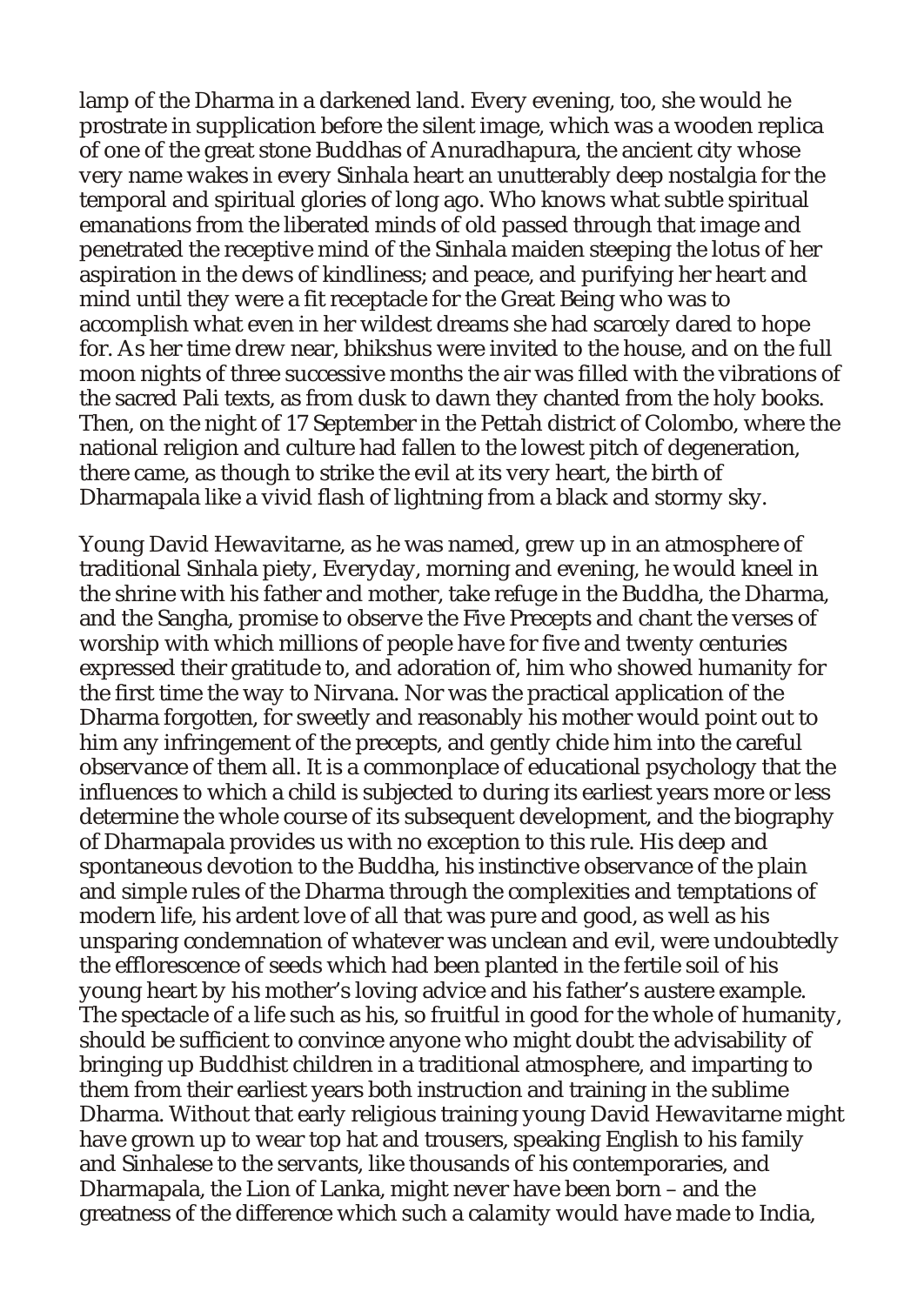Buddhism, and the world, it is now impossible for us to gauge. It should never be forgotten that piety of the old Sinhala type was the plinth and foundation of Dharmapala's whole character. Though well versed in his religion, he was not a scholar; though he wrote inexhaustibly, it is not as a writer that he will be remembered. For more than forty years he worked and organized and agitated unceasingly, but not even here is the secret of his character to be discovered. Fundamentally he was a Sinhala passionately devoted to his religion as only a Sinhala, after centuries of civil oppression and religious persecution, could at that time have been. With him religion was not an intellectual conviction but an instinct. He lived and moved and had his being in Southern Buddhism, and after centuries of stagnation it lived and moved and had its being again in him. Here lies the secret of his appeal to the Sinhala people. He was not a detached scholar looking down at their simple but profound piety from the outside, as it were, but flesh of their flesh, spirit of their spirit, feeling as they felt and behaving as they believed. In him all that was good in the national character was raised to a higher degree than they had dreamed was possible in modern times, and seeing him they saw and recognized themselves not only as they had been of old but as they yet might be again.

The child of Mallika Hewavitarne's dreams was now five years old, and the time had come when the already ardently devout current of his temperament was to be impinged upon by influences which would give to it a definite direction, and obstacles which would serve only to increase its natural impetuosity and inherent momentum. His first contact with the world which lay outside the charmed circle of family life, where the influence of the Dharma permeated everything like a sweet and subtle perfume, came when he was sent to a girls' school where the majority of pupils were Burghers, that is to say, of mixed Dutch and Sinhala descent. It is necessary to observe at this crucial point, where for the first time the innate genius of David Hewavitarne came in contact with forces intrinsically hostile to all that he loved and believed in, that throughout the whole of his long life his character remained wonderfully integrated and harmonious. Whether confronted with a problem of personal conduct or business ethics, whether faced by the customs of his own beloved island or the bewilderingly unfamiliar civilizations of the West and the Far East, he stood firm and unshaken, seeing and judging all things in the clear light of the Dharma, and doing straightforwardly and without fear or hesitation that which he knew was good and right. The suggestion that he might win a lawsuit by judicious bribery was scornfully rejected, with the characteristic comment that though the winning of the Buddha Gaya case was dearer to his heart than anything in the world he would rather lose it than resort to such detestable methods. When he saw the Niagara Falls, with their millions of tons of water thundering down every minute [sic], he merely remarked that it was the most impressive illustration of the transitoriness of human personality that he had ever seen. So long and deeply had he meditated upon the truths of the Dharma that they had become part of his character, so that to think, speak and act in accordance with them was natural to him. But in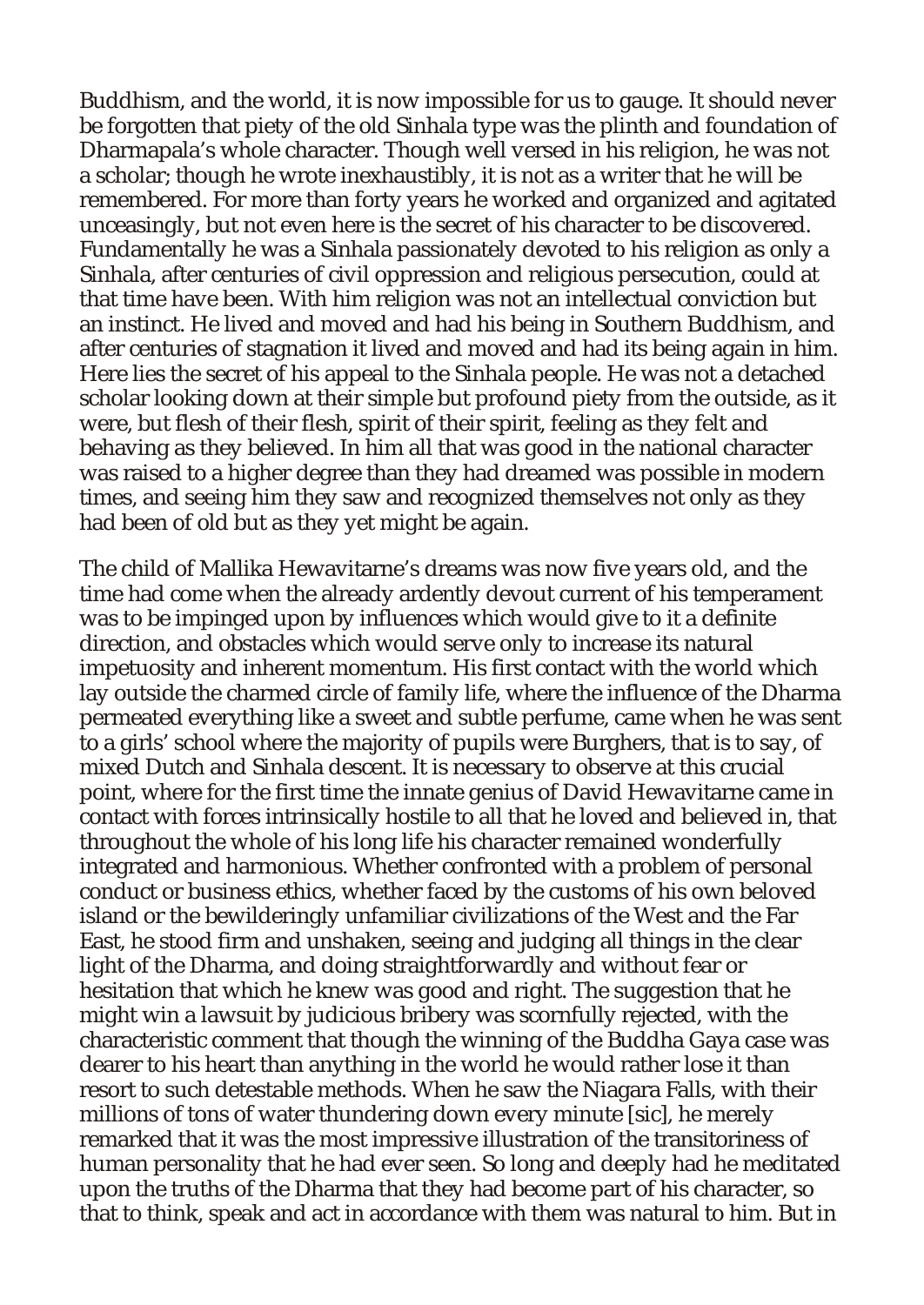spite of its inherent nobility, perhaps even because of it, such a character must sooner or later come into conflict with the cowardly conventions and mean hypocrisies of the world, so that it is perhaps inevitable that the life of a man like Dharmapala should be one unceasing battle against injustice, untruth, and unrighteousness in every conceivable form.

Naturally, the conflict did not begin until several years after the period with which we are now concerned, but it is interesting to note that even at this time questions rose to his lips which his mother could not always answer, and which his father thought better repressed by the exercise of paternal authority. Although he never experienced any diminution of his affection for the religious traditions of his family, he could not help becoming aware that those traditions were by no means universally accepted, nor refrain from trying to find some explanation for this difference. Gradually his childish mind came to understand that the world was divided into Buddhists like his mother and father who loved the Dharma, and Christians like his school teachers who hated it and were seeking to destroy it; but already he knew on which side of the gulf which lay between the two parties he stood and for whom it was his duty to do battle. But in these early years he gave no indication of the attitude he was insensibly adopting, and even when, at the age of six, he joined the Pettah Catholic School (later St Mary's School), and was one day asked to kneel down and kiss the ring of the visiting Bishop Hilarion Sillani, he obediently did so, probably without fully understanding the significance of the act.

The next school which David Hewavitarne attended was a Sinhalese private school, where he remained for two years, leaving at the age of ten. 'The first lesson was taught', writes Bhikkhu Devamitta Dhammapala ('Reminiscences of my Early Life', *Maha Bodhi Journal* vol.41, Nos.5&6, p.152) 'according to the old Sinhalese custom of offering betel to his teacher and making obeisance to him.' He also writes of the teacher that he was a strict disciplinarian who impressed upon his pupil's tender mind the necessity of keeping everything clean and using plenty of water to keep the body physically pure. The lesson appears to have been well learned, for till the end of his life Dharmapala was almost fanatically particular about the cleanliness and tidiness of the objects of his personal use and of his surroundings. In the Sinhalese school he had to go through all the Sinhala books which were taught in the temples of Ceylon, with the result that he obtained a thorough grounding in the language and literature of his native land. On leaving the Sinhalese private school he was admitted to the lowest form of St Benedict's Institute, where among his teachers were Brothers August, Daniel, Joshua, and Cassion, several of whom he knew personally during the two years which he spent at the school. Every half hour the class had to repeat a short prayer in praise of the Virgin Mary, and on Thursdays the boy had to attend a special class conducted by a Brother as he was a Buddhist. On feast days he used to decorate the college chapel with sweet-smelling blossoms culled from the flowering trees of his father's garden, the family by this time having moved from Pettah to a new house in Kotahena,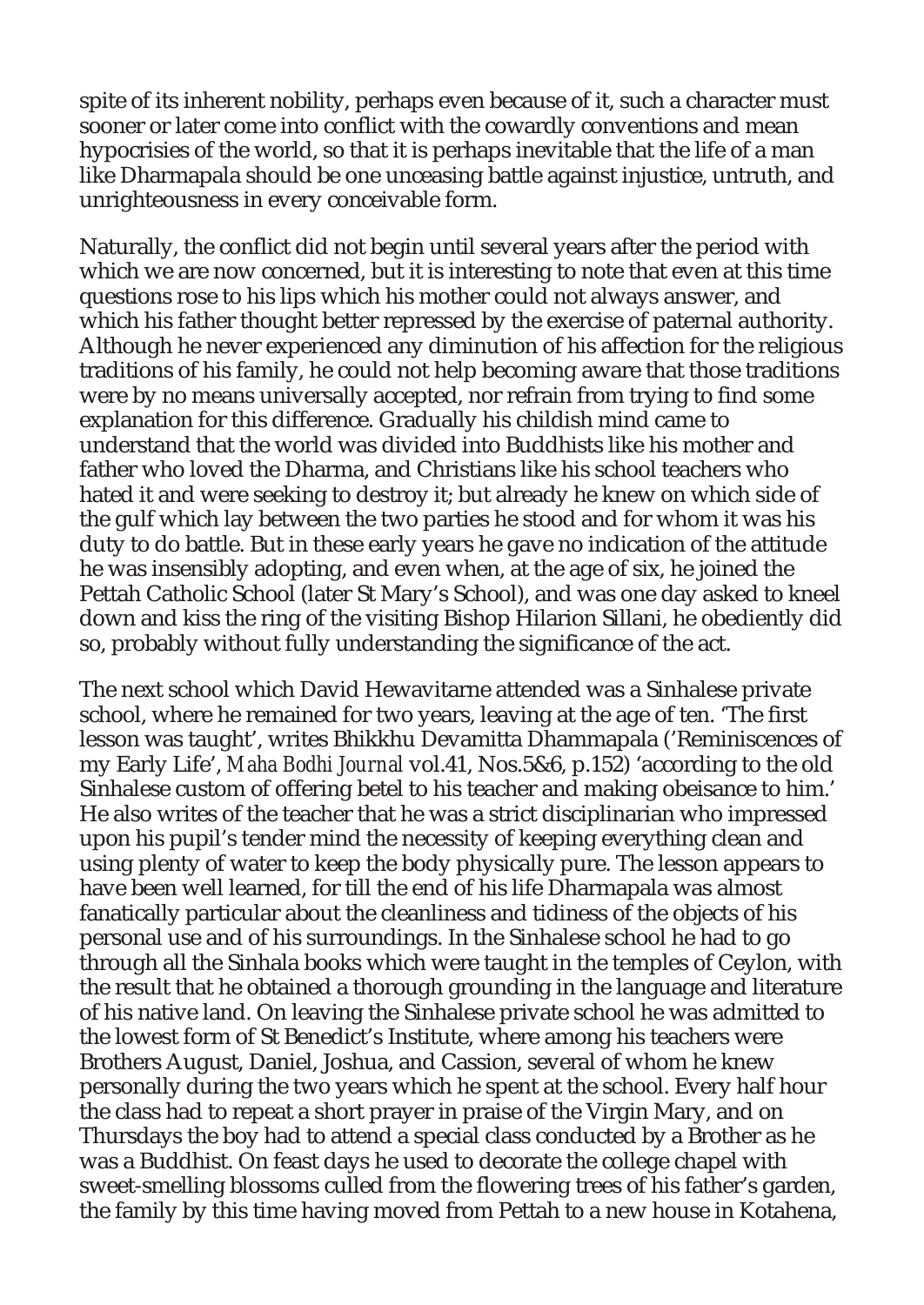then a place of green paddy fields and graceful palms. It was only to be expected that one day a reverend father should ask the lad why he should not become a Catholic, and in later years Dharmapala himself commented that it was strange that, at a time when the power of Catholicism was so strong in Colombo, he did not become one. He moreover made the illuminating remark that the influence of his parents and grandparents was largely responsible for keeping him within the Buddhist fold. This contains a reference not only to his participation in the ritual of daily worship, his regular visits to the Kotahena Temple in the company of his mother, or the Jataka stories which he read aloud in the cool of the evening, for there was another religious experience which engraved upon his mind an impression perhaps deeper than that left by any of these. In his ninth year he was initiated into the Brahmacharya vow by his father at the temple, and advised to be contented with whatever he got to eat, and to sleep but little. The impression left by this experience was permanent, and in later years the Anagarika or 'homeless one', as he then called himself, was accustomed to satisfy his hunger with whatever food he received, and to sleep only two or three hours at night. It behoves us to remember, in this connection, that in spite of his devastatingly energetic career of practical activities and achievements, Dharmapala's temperament had a pronouncedly ascetic side which was no less characteristic of the man as a whole. He loved solitude, meditation, and study, and if these do not occupy a more prominent position in his biography the fact is due not to his own lack of inclination for them, but to the circumstances of the times in which he lived, when the task of rousing the Buddhist world from its centuries-long slumber was the one which made the most imperative demand upon the resources of his genius. In May 1876 he was asked by the school authorities to leave St Benedict's, and although we are not informed of the circumstances which led to this request, it is not difficult, in view of the subsequent events of his career, to make a fairly accurate guess at what they were. Even as a cub the Lion of Lanka had sharp claws.

The next two years of young Hewavitarne's life were passed in the aggressively missionary atmosphere of the Christian Boarding School, an Anglican (C. M. S.) institution situated at Kotte, a place six or seven miles from Colombo. Here he was daily forced to attend service at 6:30 a.m. in the church, where the Rev. R.T. Dowbiggin would recite the prayers and read a text from the Bible. Religious instruction by no means ended here, however. In class he had to recite some verses from Genesis or Matthew, and lurid light is shed on the intensive missionary methods of the day by the fact that he had hardly entered his teens when he knew *by heart* Exodus, Numbers, Deuteronomy, Joshua, all four gospels, and the Acts of the Apostles. The boarding master of the school was fond of liquor, and used to take delight in shooting the small birds which alighted on the trees. These revolting practices were against the teaching of mindfulness and compassion which he had learned in his own home, and the boy, already beginning to think independently, could not reconcile himself with such barbarous behaviour. An incident which occurred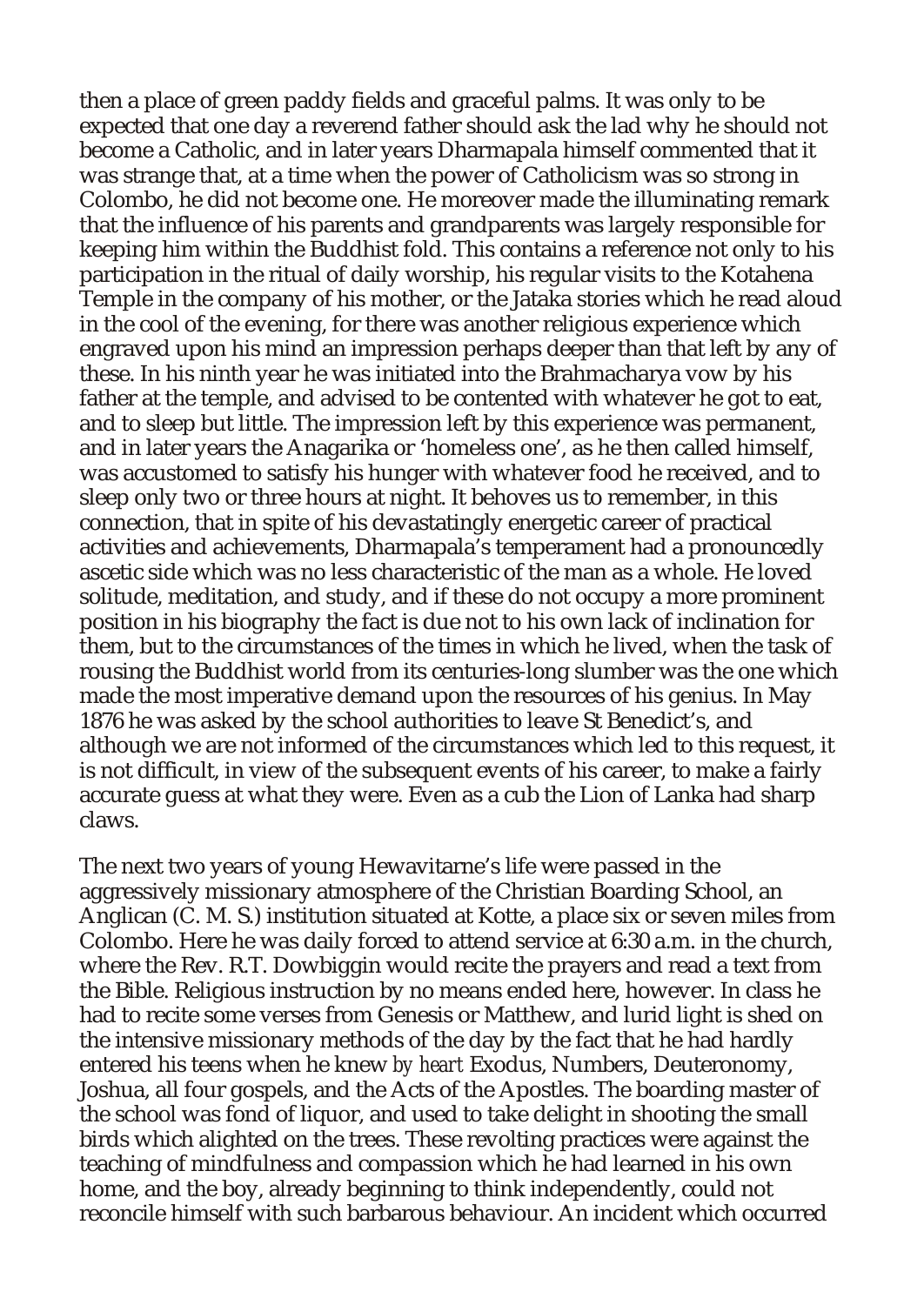at this period must have made his sensitive mind more keenly aware than ever of the gulf which lay between Christian missionary fanaticism on the one hand and Buddhist wisdom and tolerance on the other, and surely added fresh fuel to the already smouldering fires of revolt. One Sunday he was quietly reading a pamphlet on the Four Noble Truths when the same master came up to him and, true to missionary tradition, demanded the offending work from him and had it flung out of the room. Another incident which happened at this time gives us a valuable glimpse of a trait strikingly characteristic of Dharmapala during his whole life. A classmate died, and the teacher invited the students to gather round the dead body and join in the prayers which were to be offered. As David Hewavitarne looked first at the uneasy faces about him, and then at the corpse which lay so still on the bed, there came to him in a blinding flash of illumination the thought that prayer is born of fear, and at once his whole being revolted against the idea of being afraid of anything. In this dramatic manner he achieved that complete freedom from fear which was ever one of his most striking qualities, and entered into that dauntless courage which is one of the surest signs of spiritual mastery. Curiously enough, by continuous reading of the Bible, Hewavitarne had acquired a fondness for the sonorous cadences of the Authorised Version, and even neglected his class studies in order to indulge his passion for the rhythmic beauty of its Jacobean diction. He did not read uncritically, however, and even at that early age his nimble wits were able to formulate questions which perplexed and irritated his teachers. The climax of criticisms was reached when he drew a picture of a monkey and wrote underneath it 'Jesus Christ', for which piece of juvenile impudence he was threatened with expulsion from the school. Of course, according to Buddhist teaching it was wrong of him to have offended Christian sentiment in this way, but we must remember that it was hardly possible for a boy of his age, intellectually undeveloped as he was, to express his opinions in any other manner. Even in his later writings we find page after page of vigorous anti-Chrisitan invective which appears strangely un-Buddhistic, until we remember how utterly unscrupulous, cunning, and implacable the focus of missionary fanaticism then were, and how terrible was the ignorant hatred with which they assailed and sought to destroy the Dharma. When the young biblical critic eventually did leave school, it was not because the authorities found his presence embarrassing, but because the food he had to eat was, as he informs us himself, 'horrible', so that his father had to remove him when he saw how lean the youth had become. Then followed two months rest at home after which, in September 1878, he attended St Thomas's Collegiate school, an Anglican institution in North Colombo.

It was not long before his uncompromising championship of his ancestral Dharma brought him into conflict with the rigid discipline of the school. Warden Miller, the head of the institution, was a pedagogue of the old type, firmly believing and unflinchingly practising the maxim 'Spare the rod and spoil the child'. The students of St Thomas's were certainly neither spared nor spoiled, and so great was the awe in which the stern disciplinarian was held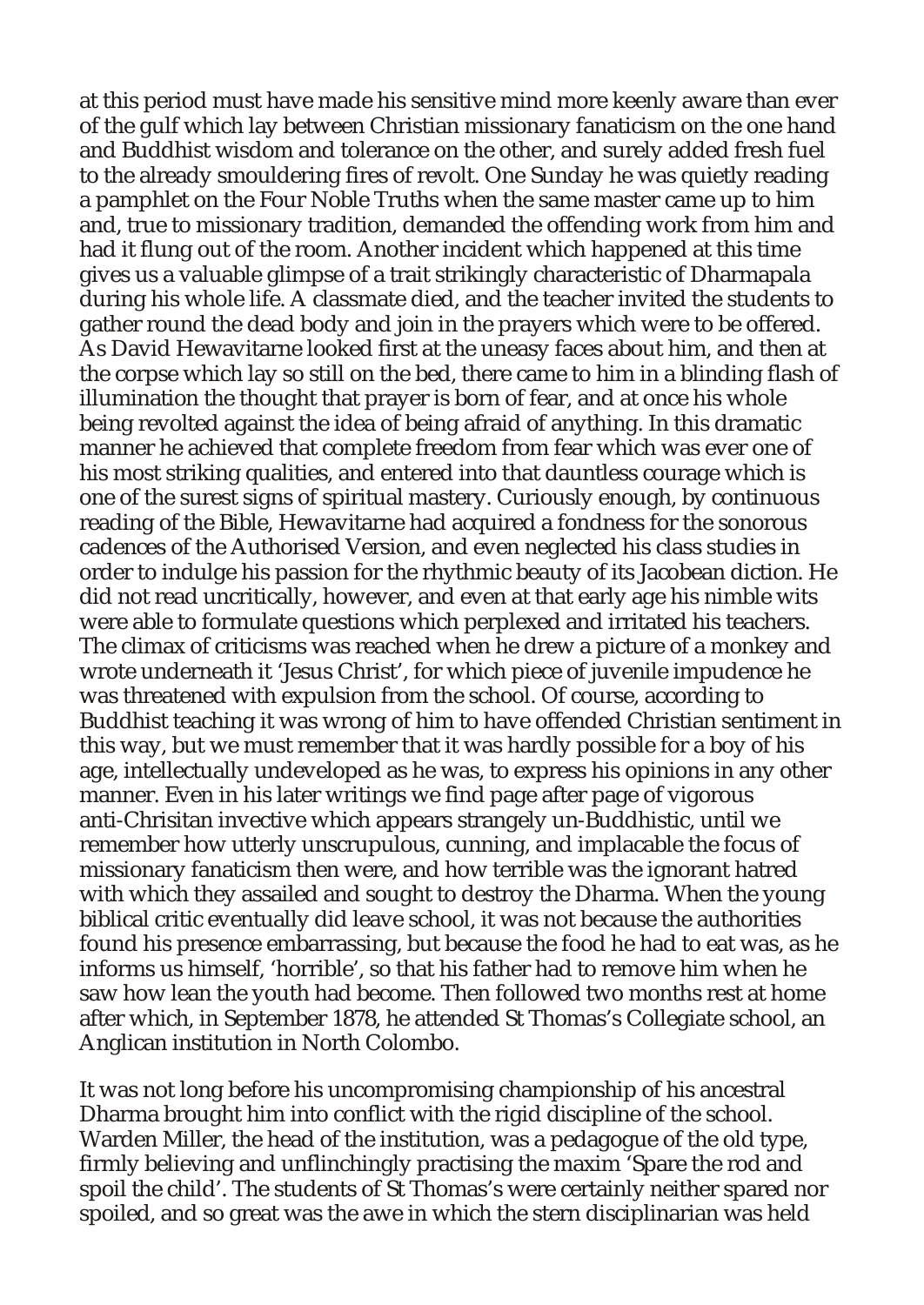that the sound of his step in the corridor was enough to send a shiver of terrified anticipation through a hundred youthful hearts. Great must have been the astonishment of this dreadful figure when, one fine May morning, a slim young Sinhala appeared before him in his study, and after explaining that the day was sacred to the Birth, Enlightenment, and Death of the Buddha, whom he revered as the founder of his religion, boldly asked for permission to spend the day at home in worship and other religious observances. Recovering from his astonishment, Warden Miller explained in his strangest tones that the day was not a school holiday, and that as the head of an Anglican public school he did not feel justified in granting a holiday merely for the observance of a Buddhist festival. Whereupon David Hewavitarne picked up his umbrella and his books, and without another word walked out of school for the day. Next morning the young rebel received not only a wrathful reprimand for his insubordination, but also a few of Warden Miller's best cane-strokes on the seat of his trousers. This painful and humiliating experience did not, however, prevent him from repeating the escapade on the two remaining Wesak Days which occurred during his career at St Thomas's and on both occasions the same punishment was meted out to him as before. His fellow students did not know whether to be amused at his impudence or to admire his courage, and Christian friends confided to him that they would not willingly have risked one of Warden Miller's thrashings for the doubtful privilege of observing Christmas Day. But the mantle of destiny had already fallen upon his youthful shoulders, and even in his middle teens he must have been aware of the gulf of difference which lay between his own burning enthusiasm for the Dharma and the dreamy adolescent indifference of his fellows. Not that this feeling of difference isolated him from his companions, or prevented him from making a number of friends. On the contrary, the circle of his friendship was always wide, and at a time when caste differences were keenly felt, even in Buddhist Lanka, it included boys of every class and community. He loved to relate how the Buddha had admitted even a scavenger, that most despised member of orthodox Hindu society, into the noble brotherhood of the Sangha, and how in accordance with his teaching even brahmin Buddhist converts had to bow their heads in worship at his feet. His friendships were not, however, of that sentimental kind so common in public schools. He made friends chiefly in order to have the pleasure of arguing with them, and he argued in order to taste the still sweeter pleasure of polemical victory. For the spirit of controversy was already rampant in him, and it is said that at this period he was unhappy if he could not disagree for the day. The favourite objects of his attack were, of course, the dogmas of orthodox Christianity, and many were the occasions on which he gleefully confused and bewildered the minds of his opponents. To a Kandyan Buddhist schoolfellow who weakly succumbing to the persuasions of the missionaries had said that he supposed there must be a First Cause, the budding debater posed the question, 'Did God make a First Cause?' 'God is the First Cause,' glibly replied his friend. 'Then who made God?' came the next question. The Kandyan, now thoroughly out of his depth, stammered that he supposed God must have made himself. This was the opportunity for which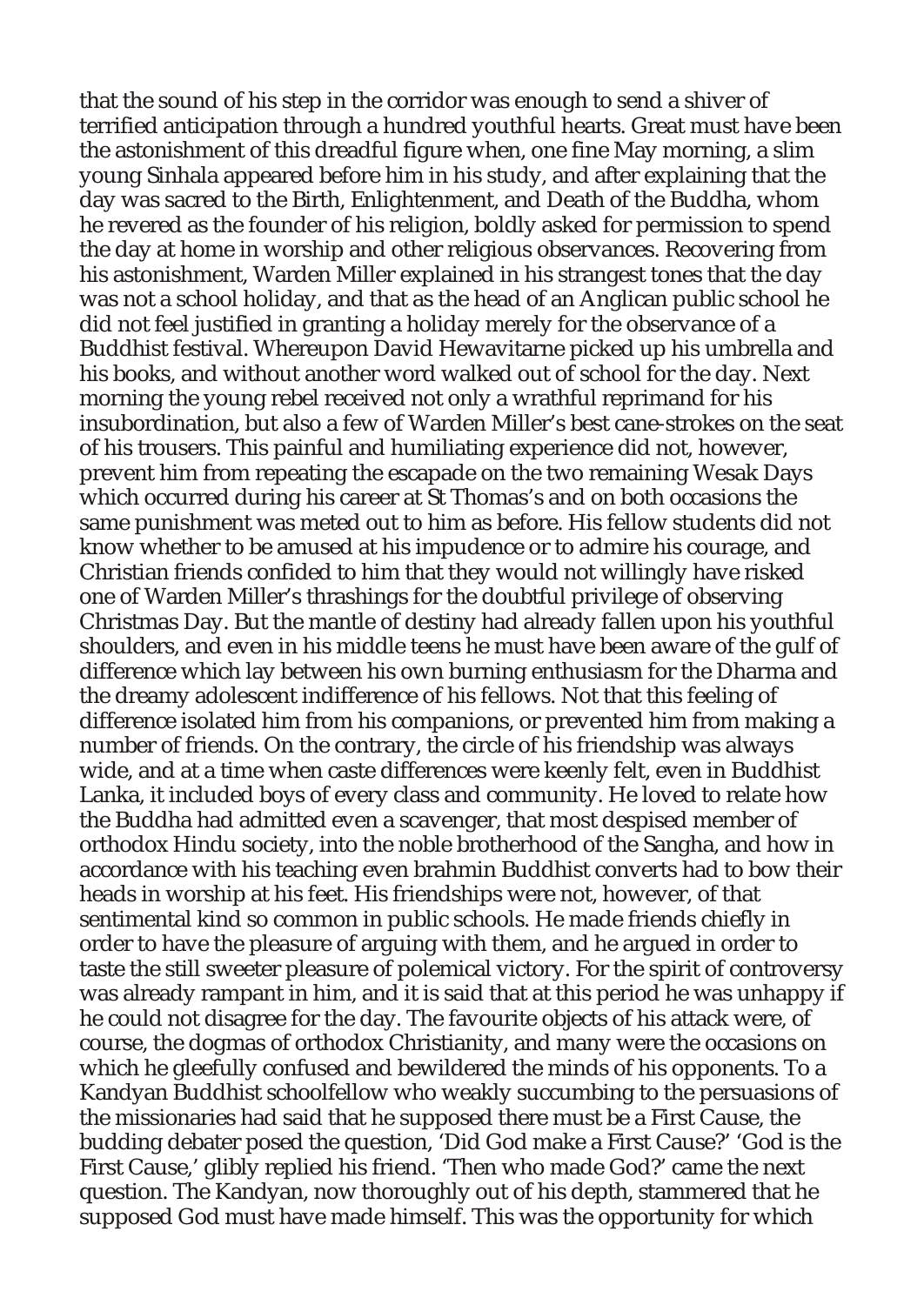Dharmapala had been eagerly waiting. 'Then God must be a Buddhist,' he retorted triumphantly. 'Every Buddhist is a result of his past karma. Besides, every man makes himself.' Every man is a potential God. But even man, who was his own first cause, did not create the world. Gods and men can create themselves, but they can't create others.' On the following Sunday the Kandyan went to Sunday School armed with a question from Dharmapala. 'If "Thou shalt not kill" is a commandment, why did the Crusades ever take place, sir?' The Sinhala padre, whose mind had probably not been troubled by such a question before, replied rather naively that they had been inspired from heaven. When the answer was carried back to Dharmapala, who no longer attended Sunday School, he was ready with his usual unanswerable objection. 'Every war is an inspiration for Christians. Why should God inspire people to break his own commandments?' The first rumblings of that great thunder of denunciation against sham religion and false philosophy which was to burst in later years from his lips were already beginning to make themselves heard, and it is an ironical fact that the biblical knowledge which he was to use with such deadly effect was fostered and developed by the missionaries themselves, who could never have imagined that they were thereby placing in the hands of their pupil the instruments of their own discomfiture. When the Sinhala padre who took his religious class, attracted by the boy's intelligence and no doubt mindful of the desirability of inducing such a promising lad to become a convert, promised him a watch if he topped his class in religious knowledge, young Hewavitarne promptly studied hard and carried off the coveted prize. But if it was the Christian missionaries themselves who placed the weapons of debate in the hands of the youthful fighter, it was a Buddhist monk who first taught him how to use them.

#### **The Panadura Controversy**

Every day on his way to and from St Thomas's Dharmapala used to pass the Kotahena Temple, the incumbent of which was Migettuvatte Gunananda, the greatest orator and debater of Ceylon in modern times. On Saturday evenings, during the seventies and early eighties of the last [19th] century, the place would be thronged with devotees, for on those days the great preacher, his forefinger raised as though to emphasize every word he uttered, his yellow robe flung back dramatically over his brown shoulder as if to leave his arms free for battle, and his black eyes flashing with the fire of denunciation, would launch one of those devastating attacks on Christianity, the noise of which would echo, during the following week, from one end of the island to the other. Now it was the doctrine of creation on which he trained the batteries of Buddhist reason, now the belief in a permanent individual soul, until one by one the crumbling bastions of Christian dogmatic theology were reduced to a heap of smoking rubble. These lectures, which were the first visible sign of Buddhist reaction against centuries of Christian domination, aroused wild enthusiasm on the one hand and excited violent indignation on the other. Determined to silence so formidable an antagonist once and for all, the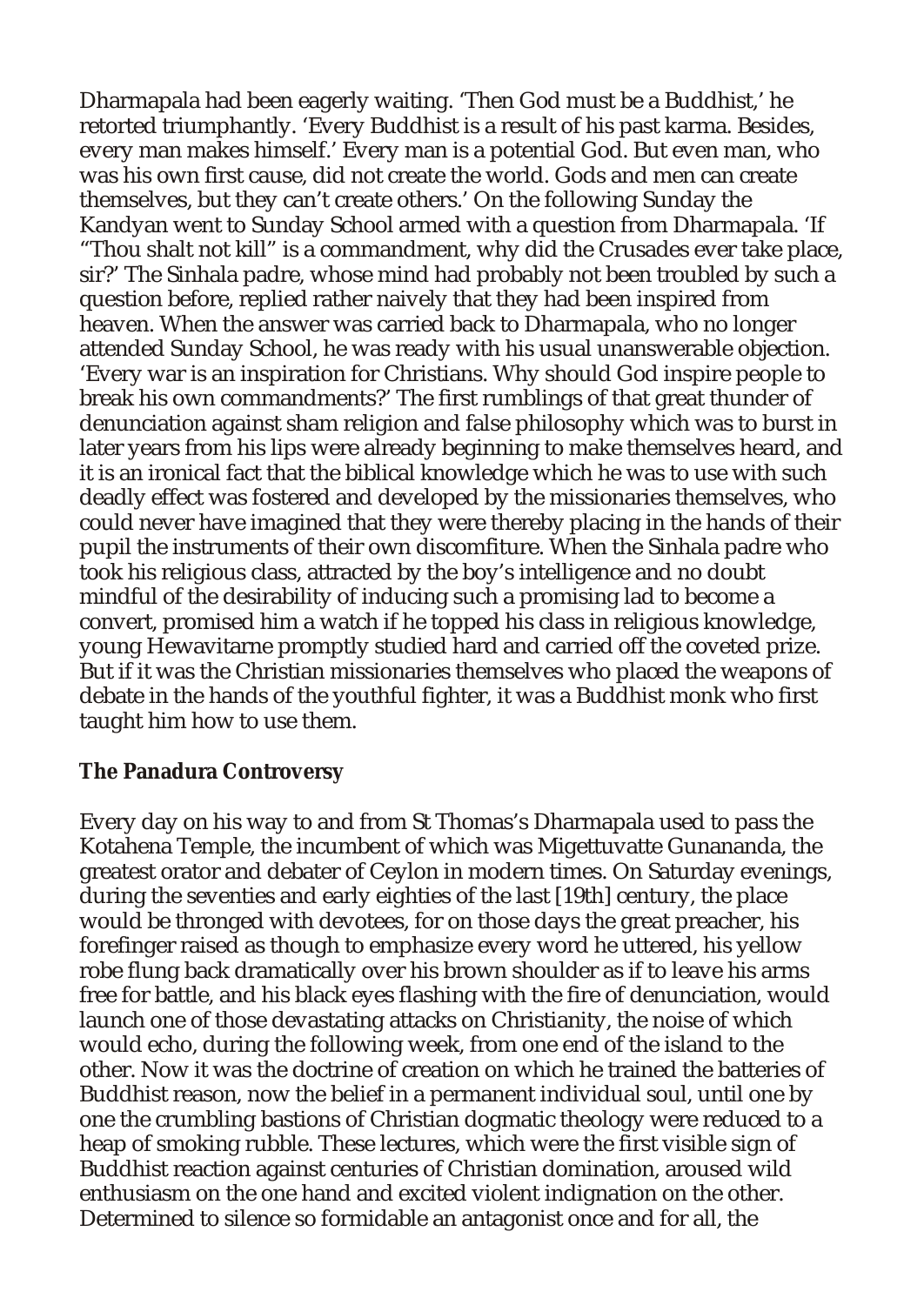Christians organized in 1873 a huge public meeting at Panadura, a place near Colombo, and Gunananda was challenged to meet in open debate the most able among their controversialists. Alone but undaunted, he faced the united forces of Christian orthodoxy, and so impressive was his eloquence, so powerful his reasoning, that the Panadura Controversy, which was intended to bring discredit to the Buddhists, sounded instead the death knell of Christian influence in Ceylon, so that never again did Catholic or Protestant dogmatism venture to cross swords with Buddhist wisdom.

## **Colonel Olcott and Mme Blavatsky**

The repercussions of this historic debate were felt more widely than even Gunananda could have thought possible, and great must have been his surprise and delight when, a few years later, he received a letter from an American colonel and a Russian lady of noble birth expressing satisfaction at his victory, and acquainting him with the formation of the Theosophical Society at New York in 1875. With the letter came two bulky volumes entitled *Isis Unveiled*. Gunananda immediately entered into regular correspondence with the two foreign sympathisers, and started translating their letters and extracts from *Isis Unveiled* into Sinhalese. These translations circulated all over the island, and before long the names of H.S. Olcott and H.P. Blavatsky were repeated with wonder and delight in every Buddhist home. David Hewavitarne, who had become not only a frequent visitor to the temple but also a great favourite of its incumbent, was among those whose hearts leapt with joy to hear of this unexpected aid, and in 1879 he had the satisfaction of hearing from his master's lips the news that the Founders of the Theosophical Society had arrived in Bombay and that they would shortly be coming to Ceylon to help in the revival of Buddhism. He also saw the first number of *The Theosophist*, a copy of which had been sent to Migettuvatte, and he tells us himself that it was from this time, when he was fourteen years old, that his interest in Theosophy dated. His enthusiasm for the newly founded movement was still further increased by the lectures which the great preacher had started giving on Col. Olcott, Mme Blavatsky, and the Theosophical Society, and when, in May 1880, the two founders at last arrived in Ceylon from India, his excitement was shared by every Buddhist heart in the island and the two visitors were received amidst scenes of religious fervour such as had not been witnessed within living memory. After centuries of Christian persecution and oppression the Buddhists of Ceylon could hardly believe that this dignified American colonel, with his patriarchal grey beard, lofty forehead, aquiline nose, and shrewd blue eyes, and this unwieldy Russian woman, with her beringed fingers, puffy cheeks, and dreamily hypnotic gaze – members, to them, of the ruling white race – had actually come to Ceylon not to attack the Dharma, as thousands of Christian missionaries had done, but to defend and support it; that they had come neither as enemies nor conquerors but simply as friends and brothers. However, when, on that memorable 21 May, the Buddhist devotees flocked in their thousands from the surrounding villages to Galle, and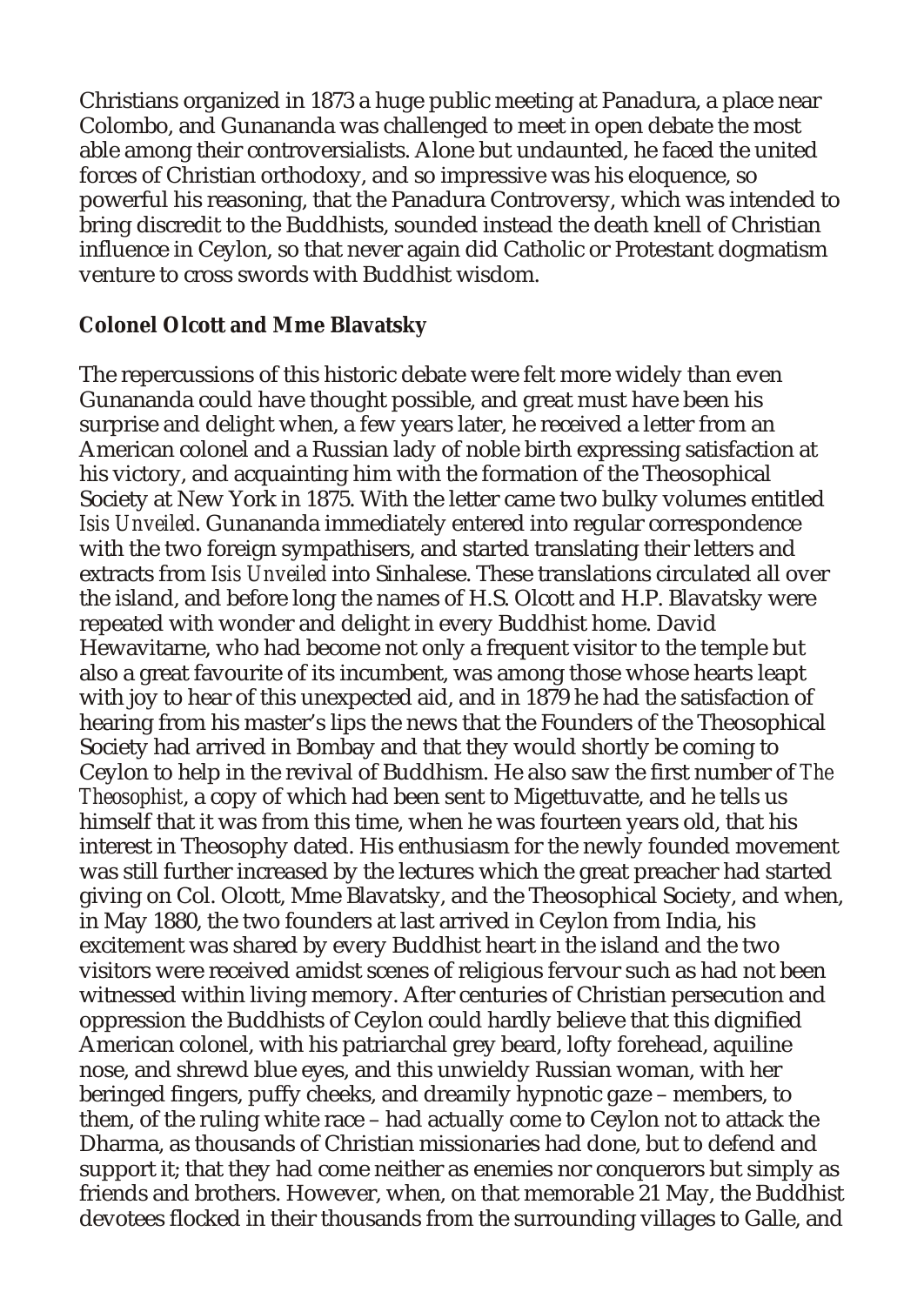saw the strange pair on their knees in front of the High Priest and actually heard them repeat the familiar words of the Three Refuges and Five Precepts, as no other Westerners had ever done before, all their suspicions were allayed, and it seemed as though their wildest dreams had come true. The tide had turned at last and Gunananda felt that all his labour had not been in vain.

This is not the place for an analysis of the characters of Col. Olcott and Mme Blavatsky, nor for an examination of the motives with which they came to Ceylon, and space does not permit us to unravel the tangled skein of Theosophical history even prior to the events with which we are now concerned. To what extent the founders were followers of the Dharma as that term is understood in the monasteries of Ceylon, and with what mental reservations they publicly embraced Buddhism at Galle, are matters which, though in themselves interesting and important subjects of inquiry, could make no material difference to the course of the narrative now being unfolded. We are concerned not so much with psychology as with history, and it is not only a fact but also an extremely important fact that the conversion of Mme Blavatsky and Col. Olcott to Buddhism marked the beginning of a new epoch in the annals of Ceylon Buddhism. If at the Panadura Controversy, Christian fanaticism suffered its first serious repulse, by the ceremony at Galle, Buddhism scored its first positive victory, and that this victory was won for Buddhism by the Founders of the Theosophical Society, is impossible for any fair-minded person to deny. At any rate, boundless was the gratitude of the Sinhala Buddhists to the two converts through whose instrumentality the power of the Dharma had been so abundantly demonstrated, and their triumphal tour from South Ceylon up to Colombo was the occasion for a series of outbreaks of popular enthusiasm. On their arrival at the capital in June young Hewavitarne, his eyes bright with expectation and his heart thumping wildly at the prospect of seeing the idols whom he had until then been worshipping from afar, walked all the way from St Thomas's to the place where Col. Olcott was to deliver his first lecture. At the close of the meeting, when everybody had left, his uncle and father remained behind, and with them the fourteen-year-old boy. His uncle had already become a great favourite with Mme Blavatsky, and more than half a century later, only a few months before his death, Dharmapala wrote that he still remembered the delight he felt when, along with them, he shook hands with the founders as they said goodbye. He adds that he was intuitively drawn to Mme Blavatsky, though he never suspected that she would later carry him off to Adyar in the face of the protests of his whole family, together with those of the High Priest Sumangala and Col. Olcott himself. However, that day was still four years ahead, and in the meantime the youthful enthusiast continued to attend St Thomas's. In spite of his strictness Warden Miller liked the rebellious Sinhala boy for his truthfulness and one day told him, with rare candour, 'We don't come to Ceylon to teach you English, but we come to Ceylon to convert you.' Hewavitarne replied that he could not believe in the Old Testament although he liked the New. In March 1863 the Catholic riots took place, when a Buddhist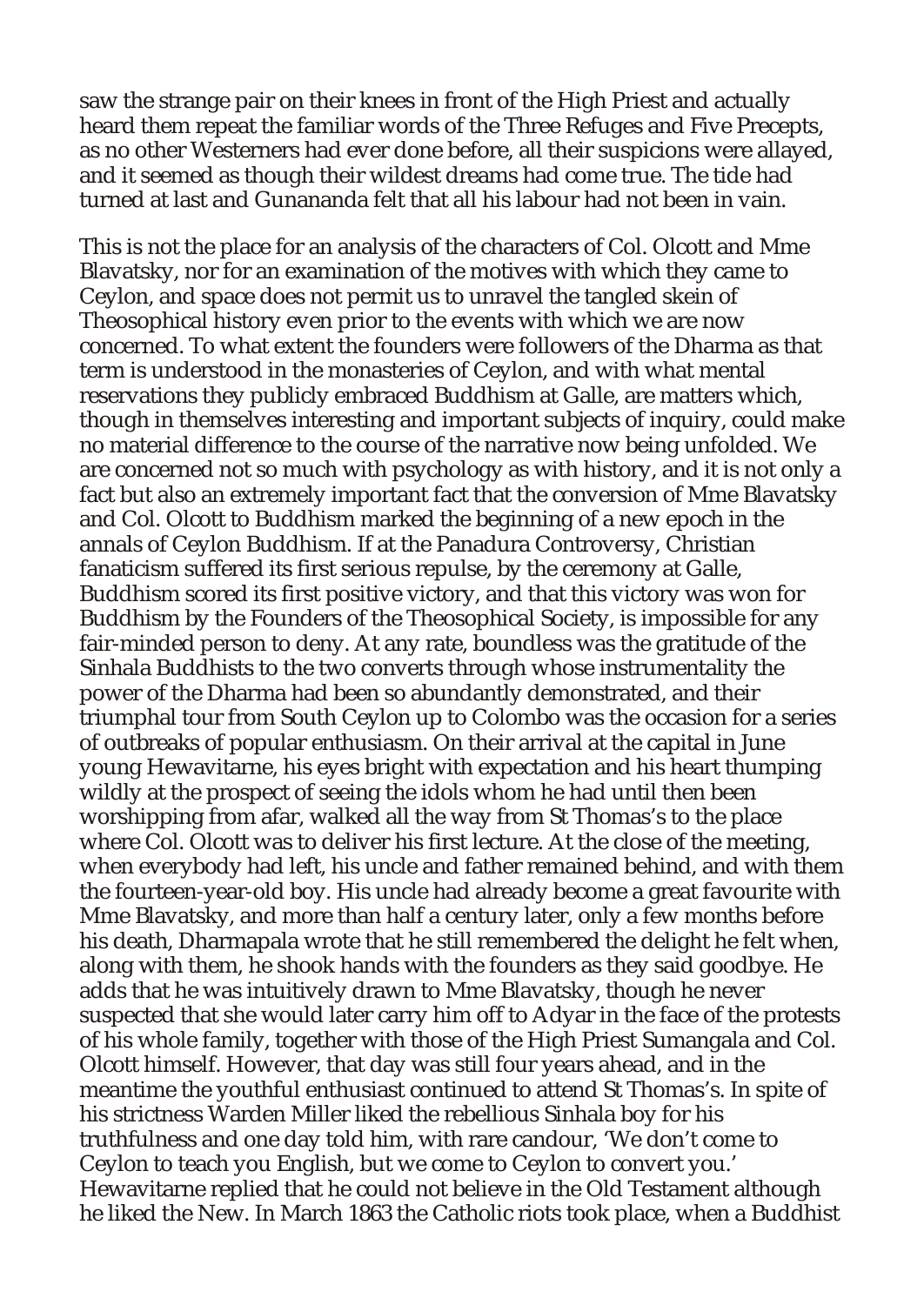procession, which was passing by St Lucia's Church in Kotahena to Migettuvatte Gunananda's temple, was brutally assaulted by a Catholic mob, and Dharmapala's indignant father refused to allow him to study any longer in a Christian school, even though he had not yet matriculated. On his departure from the school Warden Miller gave him an excellent certificate.

The next few months were spent eagerly devouring books in the Pettah Library, of which he was a member. The range of his interests was always remarkably wide, and we are told that at this period of adolescent intellectual ferment his favourite subjects of study were ethics, philosophy, psychology, biography, and history. Poetry he loved passionately, especially that of Keats and Shelley, whose 'Queen Mab' had been his favourite poem ever since he had chanced to find it in a volume of poetry in his uncle's library. 'I never ceased,' he says, 'to love its lyric indignation against the tyrannies and injustices that man heaps on himself and its passion for individual freedom.' Shelley's poetry, the bulk of which was composed under the blue skies of sunny Italy, has a particularly exhilarating effect when read in the tropics on a starry night, when the palms sway to and fro in the moonlight, and the scent of the temple-flowers drifts intolerably sweet from the trees outside, particularly when the reader is in his late teens, and perhaps it would not be too fanciful to trace in the noble accomplishments of Dharmapala's maturity the lingering influence of the poet of *Prometheus Unbound*. At any rate, he felt a strange sense of kinship with one who as a schoolboy had rebelled against the rigid dogmas of orthodox Christianity, and he wondered if Shelley and Keats had been reborn in the deva world or on earth, and whether it would be possible to trace them in their present reincarnations and convert them to Buddhism. Such are the dreams of youth, always aspiring after the impossible, ever enamoured of the unknown. Dharmapala admits in his 'Reminiscences' that from boyhood he was inclined towards the mystic, ascetic life, and that he was on the lookout for news about Arahants and the science of Abhijna, or supernormal knowledge, even though, as he relates, the bhikshus of Ceylon were sceptical about the possibility of realizing Arahantship, believing that the age of Arahants was past and that the realization of Nirvana by psychic training was no longer possible. But his thirst for direct spiritual experience, his craving for personal contact with beings of supernormal spiritual development, was by no means quenched by the worldly scepticism of the official custodians of the Dharma, and it was with a thrill of joy that he read A.P. Sinnett's *The Occult World*.

**The Theosophical Society**

He decided to join the Himalayan School of Adepts, the necessary qualifications for which had been described in an article entitled 'Chelas and Lay Chelas' which he had read in the pages of *The Theosophist* only a month before, and accordingly wrote to the 'Unknown Brother' in November 1883 a letter intimating his desire to join the Order, and enclosed it in another letter to Mme Blavatsky at her Adyar address. Three months later, in January 1884, Col.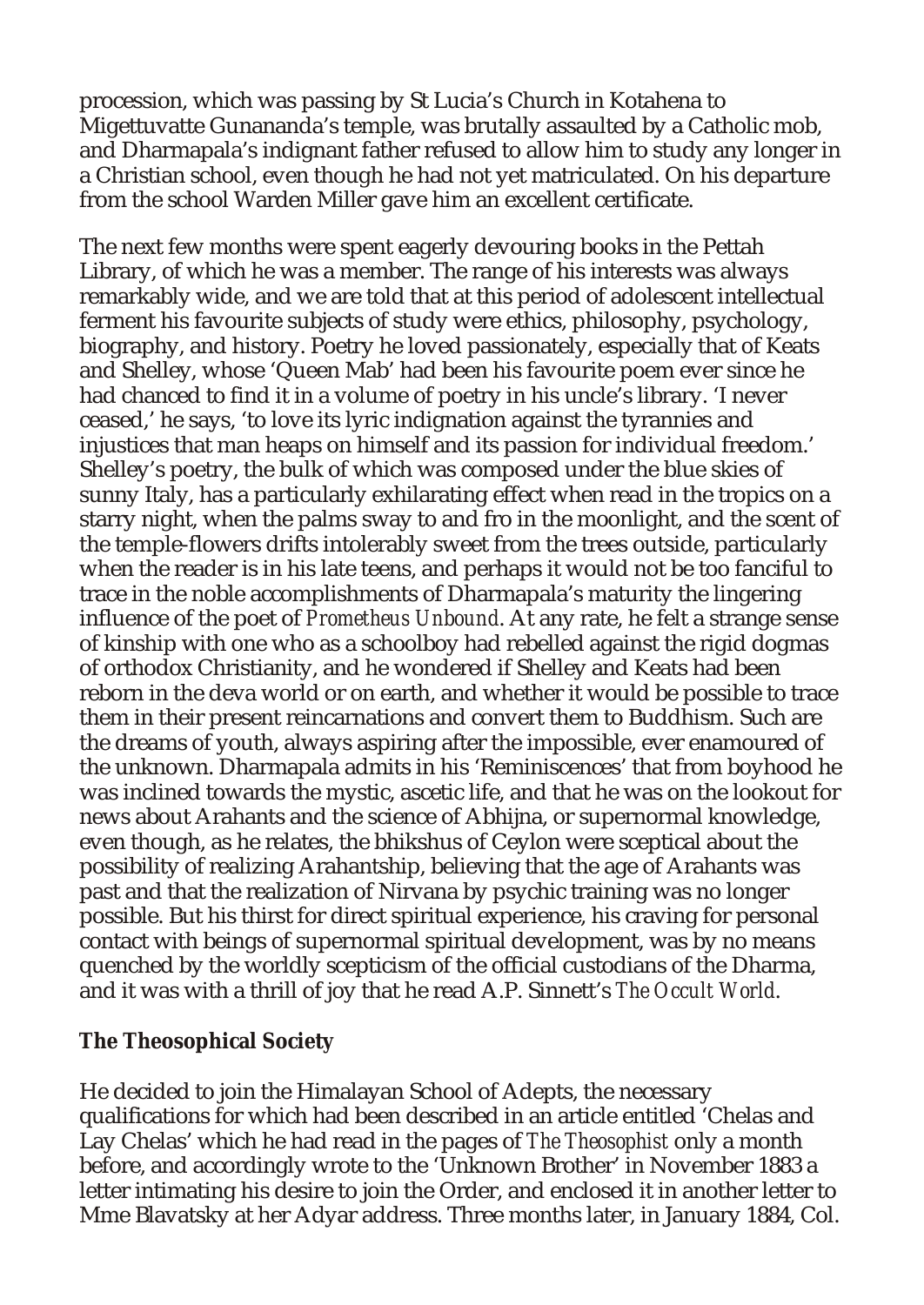Olcott returned to Ceylon at the request of the Colombo Theosophists in order to institute legal proceedings against the Catholics for their murderous and unprovoked attack on a peaceful Buddhist procession, and Dharmapala lost no time in meeting him and expressing his desire to join the Theosophical Society. The Colonel replied that the boy's letter had been received, and that he was prepared to admit him, even though he was under age. The ceremony of initiation accordingly took place in the temporary headquarters of the T.S. in Maliban Street, two other Sinhala Buddhists being initiated at the same time, and his grandfather, who was then President of the Society, paying the initiation fee of ten rupees. The young aspirant began to feel that his dreams of a higher life were beginning to come true, and as his thirst for occult knowledge increased it was inevitable that he should be drawn by the powerful magnetic influence of Mme Blavatsky, who had accompanied Col. Olcott to Ceylon. Holding the boy spellbound with her hypnotic stare, she would speak to him in deep, guttural tones of the mysterious Brotherhood of Adepts who from their remote Himalayan vastnesses directed the destinies of the Theosophical Society of the Master K.H. and of the Master M., playing with a master hand upon his youthful sensibilities until Dharmapala would feel himself being swept away on current of uncontrollable enthusiasm. Wholehearted devotion to the feet of the unseen Masters, whom he of course understood to be followers of the Lord Buddha, and a fervent aspiration to dedicate himself to their service, now became the ruling passion of his life, and when Mme Blavatsky quoted to him the message that the Master K.H. had sent to A.P. Sinnett, 'The only refuge for him who aspires to true perfection is the Buddha alone', it awoke in his heart reverberations which were to last from that day until the hour of his death. How deep was the impression made upon him by these pregnant words is best measured by the fact that nearly half a century later he was still writing them at the head of every alternate page in his diary, sometimes in a firm bold hand, sometimes in letters made shaky and almost illegible by acute physical suffering. At the time with which we are dealing Dharmapala was completely under the influence of the Russian seeress, so that when she conveyed to him a personal message from the same Master, asking him to accompany her to Adyar and continue to be her disciple there he embraced with eagerness the opportunity of qualifying himself still further for direct contact with the members of the Adept Brotherhood. Mudaliyar Hewavitarne agreed that he should go to Adyar in December, and all arrangements were made to leave Colombo. Col. Olcott and Franz Hartmann arrived from Madras to escort the party, which in addition to Mme Blavatsky now included Mr and Mrs Oakley Cooper and Rev. C.W. Leadbeater from London. On the morning of the day fixed for their departure, however, the boy's father told him that he had had an unlucky dream in the night and that he should therefore not go. Of course, the young disciple of the Masters protested vigorously against this unexpected frustration of his cherished desires, saying that as he was being taken to Adyar by Col. Olcott nothing would happen to him. His fears not set at rest by this reply, the Mudahyar took his son to see his grandfather, who was also opposed to the Adyar journey. All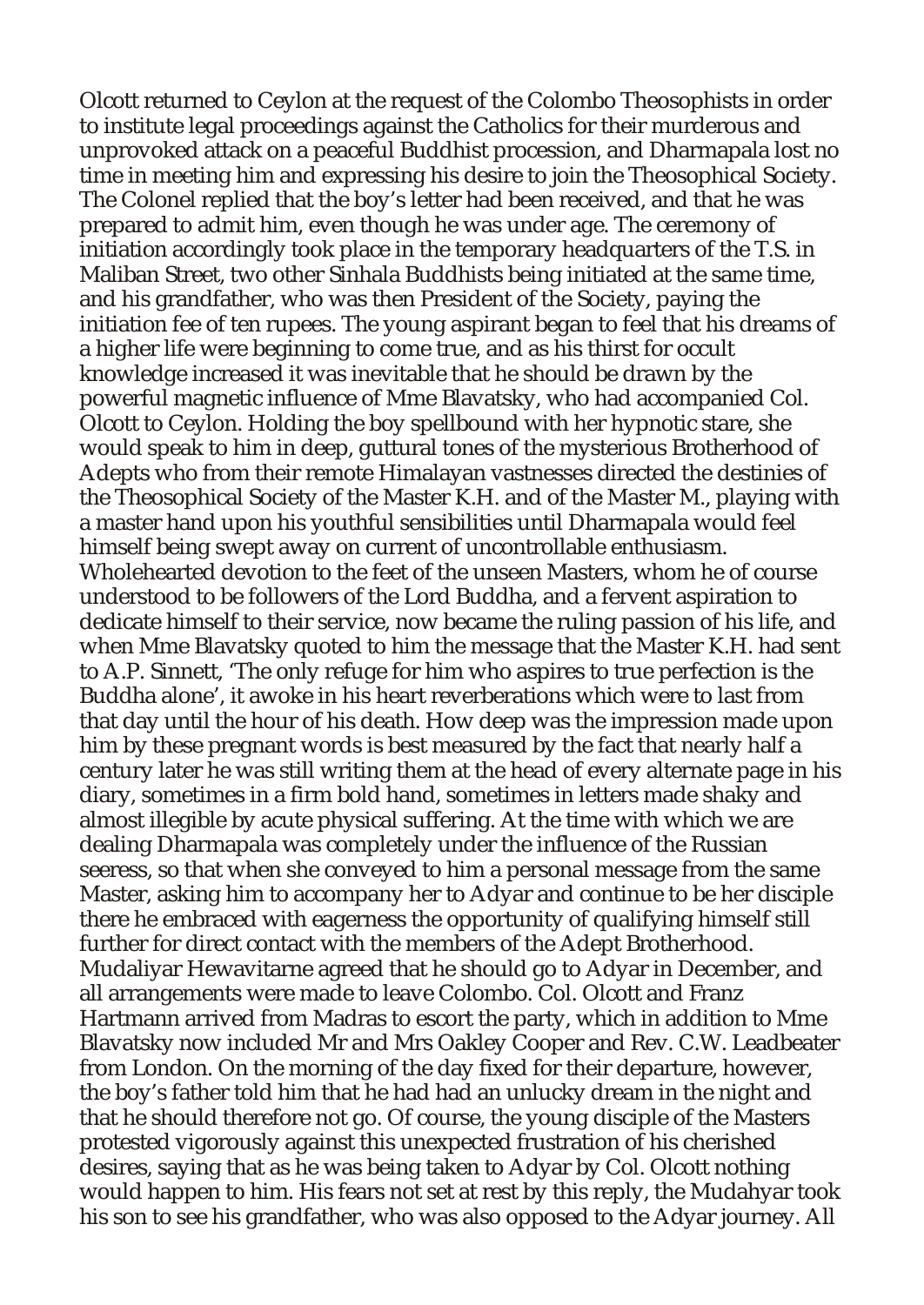three of them then entered a carriage and went to see the High Priest Sumangala who, to Dharmapala's dismay, also added his voice to the chorus of opposition. The boy gave vent to his grief, asking them why they should interfere with his karma, whereupon the High Priest deputed his assistant, Bhikkhu Amaramoli, to go with the party to Col. Olcott and finally settle the matter in consultation with him. They all went, and Col. Olcott positively declined to take him against the wishes of his family and the advice of the High Priest. At this point, when Dharmapala had sunk into the depths of despair, Mme Blavatsky rushed upon the scene, dramatically declaring that there was no cause for fear in going to Adyar, as she herself would be responsible for his safe return, but that if he was not allowed to go he would surely die. Frightened by this prediction, Mudaliyar Hewavitarne committed his son to Mme Blavatsky's care, and exhorted him to lead the life of a Bodhisattva. The Mudaliyar's fears were of course the outcome of paternal love and solicitude for his first-born. Besides, he had given him an English education with the intention of qualifying him to carry on and develop the family business, so that it must have been a sore disappointment for him to see how decidedly his son's mind was turning away from material interests, how innocent he was of all worldly ambition. But he was not only an affectionate, albeit stern, father, but also a pious Buddhist, and reflecting that David's departure was in the interests of the Dharma reconciled himself to the inevitable.

## **Adyar and Return to Ceylon**

Dharmapala had gone to Adyar with the intention of studying occultism, and there is no doubt that Mme Blavatsky could have been of considerable assistance to him in pursuing his studies in that recondite field. But curiously enough, instead of encouraging his enthusiasm for the occult, she turned his interests in a quite different direction. Calling him to her room one day, she made him sit by her and told him that he need not take up the study of occultism, but that he should study Pali, where all that was needed could be found, and that he should work for the good of humanity, after which she gave him her blessings. Years later Dharmapala wrote in his 'Reminiscences' that there and then he decided that henceforth his life should be devoted to the good of humanity, and the history of Buddhism during the last sixty years is the witness of how faithfully he observed his youthful vow. He also writes that 'In those days the theosophic atmosphere was saturated with the aroma of the devotion of the Himalayan Masters to the Lord Buddha as is seen in the articles in *The Theosophist* of the Adepts showing their devotion to the Buddha Gautama', and it could not have been without regret that after staying for only a short while at Adyar, he returned to Colombo, where he began faithfully carrying out his pledge. Meanwhile, the missionaries of Madras, rightly fearing that the presence of Col. Olcott and Mme Blavatsky was prejudicial to the spread of Christianity in India, had been conducting a series of savage attacks on Mme Blavatsky, impugning her character and alleging that her psychic powers were not genuine but fraudulent. A couple called the Coulombs, whom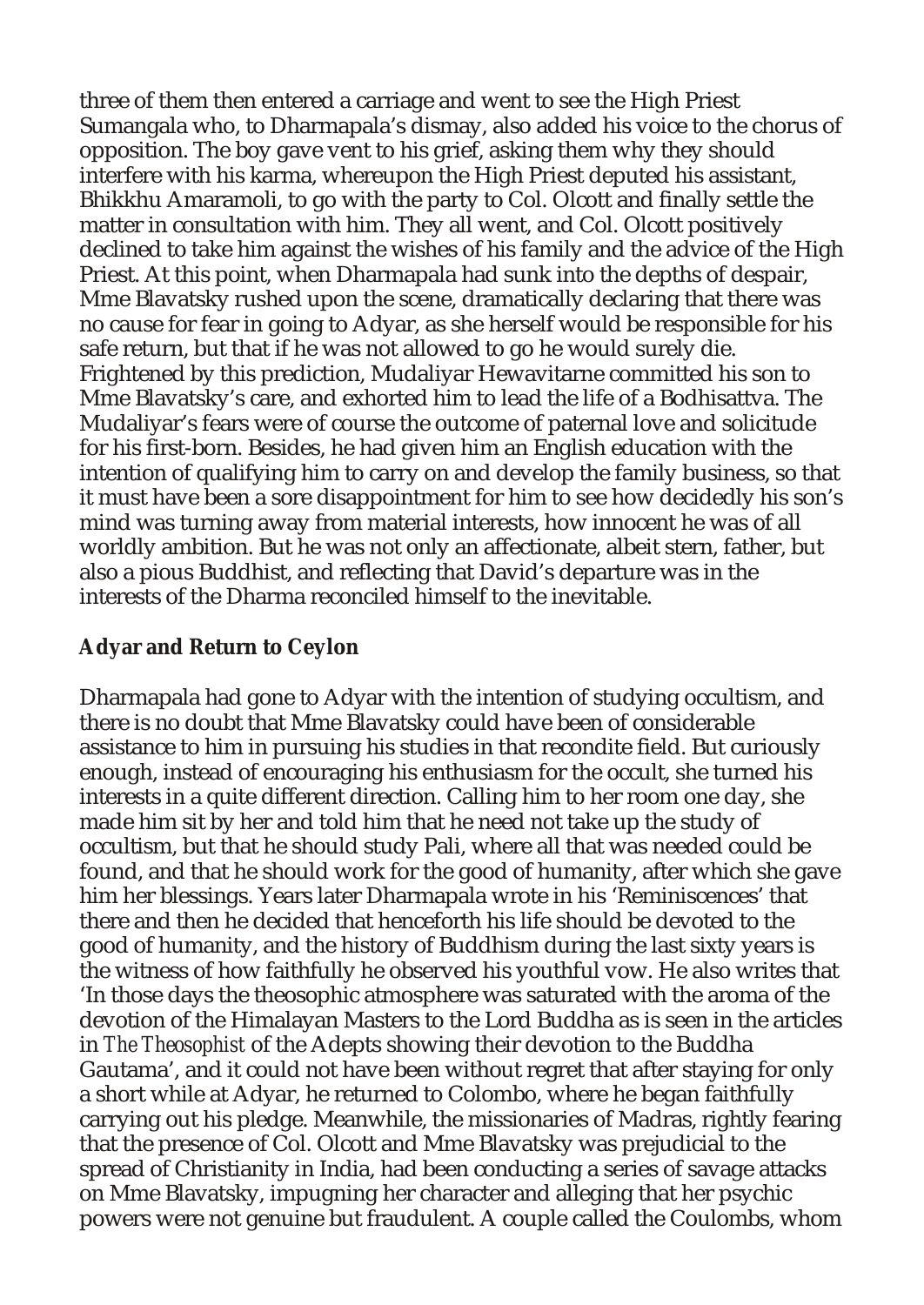she had discharged from her service, were bribed to furnish fabricated evidence, the husband (a carpenter) faking trap-doors etc. in a cupboard to prove trickery, the wife forging letters purporting to come from Mme Blavatsky herself. These letters the missionaries purchased and printed in their magazine. Shortly afterwards, the Society for Psychical Research published the report of an agent named Hodgson whom they had sent to India to investigate the phenomena which had been produced at A.P. Sinett's Simla house in 1880, and who had based his findings on the evidence of the Coulombs, ignoring the fact that neither of them were present when the most important phenomena occurred, and deliberately suppressing the verdict of an expert graphologist, to whom he had submitted parts of letters attributed to a Master and some writing said to be by Mme Blavatsky, that 'Mme Blavatsky was not the writer of the letters attributed to the Master'. These two blows, coming as they did in quick succession, created a panic in the Theosophical camp and fearing legal entanglements and difficulties with the Government neither Col. Olcott nor the Council would permit her to bring an action for libel, even though evidence against the Coulombs had been obtained, and in spite of the fact that the attacks were based on forged letters. Despite her protests Mme Blavatsky was hurried away from Adyar, and once away from the headquarters excuses were easily found to prevent her from returning. The steamer which took her back to Europe called at Colombo and Dharmapala went on board to say goodbye. It was their last meeting, but so deep was the impression she had succeeded in making upon the youth's plastic mind that for the remainder of his life he cherished her memory with affection and gratitude, firmly believing her to have been the innocent victim of a foul conspiracy. In his eyes she was a Buddhist, and the agent of Masters who were also Buddhists, and after her death it was with increasing concern and indignation that he saw the organization she had founded, and which had, as she once wrote her 'magnetic fluid', turning under the leadership of Mrs Besant away from Buddhism first to Brahmanism and thereafter to a succession of pseudo-religious mummeries each wilder, more extravagant, and further removed from Mme Blavatsky's teachings than the last. It was the Anagarika's suggestion that Alice Leighton Cleather wrote her well known book *H.P. Blavatsky, Her Life and Work for Humanity*, which was published in book form in 1922 after appearing as a series of articles in *The Maha Bodhi Journal*, and perhaps we shall not be guilty of serious error if we assume that Dharmapala's mature views on the subject were in substantial agreement with those expressed in this work.

#### **Leaving Home as Brahmachari**

At the time of which we are writing, when he was in his twentieth year, he believed, with the majority of Sinhala Buddhists, that the interests of Buddhism and the interests of the Theosophical Society were identical. In these circumstances it was but natural that when, a few months after Mme Blavatsky's departure, he wrote to his father a letter asking for permission to leave home and lead a brahmachari life as he wished to devote all his time to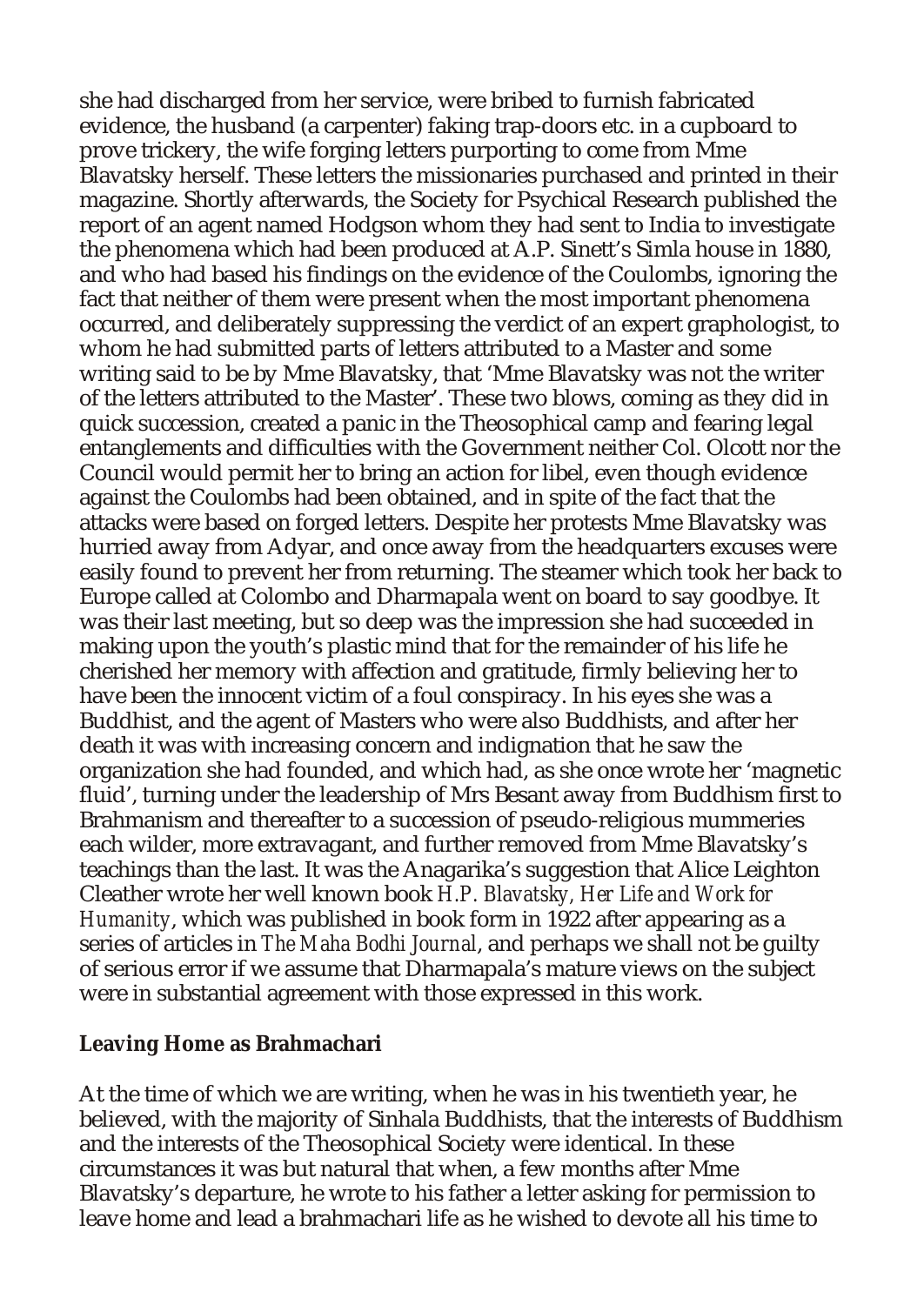the welfare of the Sasana, he should also request permission to stay at the Theosophical headquarters, on the grounds that the Society was working for the good of Buddhism. His father at first demurred, asking who would look after the younger members of the family if the eldest son left home. Firm in his determination, Dharmapala replied that each one had his own karma to protect him, and in the end the Mudaliyar had to agree to the arrangement. His mother, too, gave her blessings, saying that had it not been for his two younger brothers, who still required her care; she would have joined him in the new life he was about to adopt. The young man was now free to go forth from his home to the life of homelessness, free to dedicate his life to the service of humanity, and with characteristic enthusiasm he at once plunged into the work of the Theosophical Society. In a tribute which appeared shortly after his death an admirer has painted a vivid portrait of the Anagarika's life at this period:

'Nothing was too small or too big for him. He would clean his own room, make his own bed, attend to office work, write all the letters and take them to the post himself, not as a matter of virtue but as a part of his daily routine. He would interpret for one, he would prepare a programme for another, he would translate a lecture for someone else, he would write original articles for the newspaper, he would discuss the policy of the paper with the Editor and would correct proofs for him, and he would interview those who visited the office. He wrote to people all over Ceylon inviting them to visit the Head Office and to contribute their "good will" towards the progress of the cause. All were alike to him, whether one was old or young or a school boy, learned or ignorant, rich or poor did not matter; he instinctively knew what each was able to contribute towards the common good. He spent well nigh fifteen to sixteen hours a day in intensive work. He had a pleasant manner, cheerful at all times: his written and spoken words were eloquent and their sincerity went to the hearts of all those who met him. This bundle of energy and good will continued his useful career at the Buddhist Headquarters for nearly five years. He helped in the foundation of schools, and in Buddhist propaganda. He attracted men to the new organization till the Colombo Buddhist Theosophical Society became a power in the land.'

This description might have been written at almost any time during the fifty subsequent years of Dharmapala's career, for his tireless energy in doing good, his unflagging zeal for the propagation of the Dharma, increased rather than diminished with the passing of years, so that we might fittingly apply to him the verse:

*Appamatto pamattesu suttesu bahujagaro abalasam va sighasso hitva yati sumedhaso.*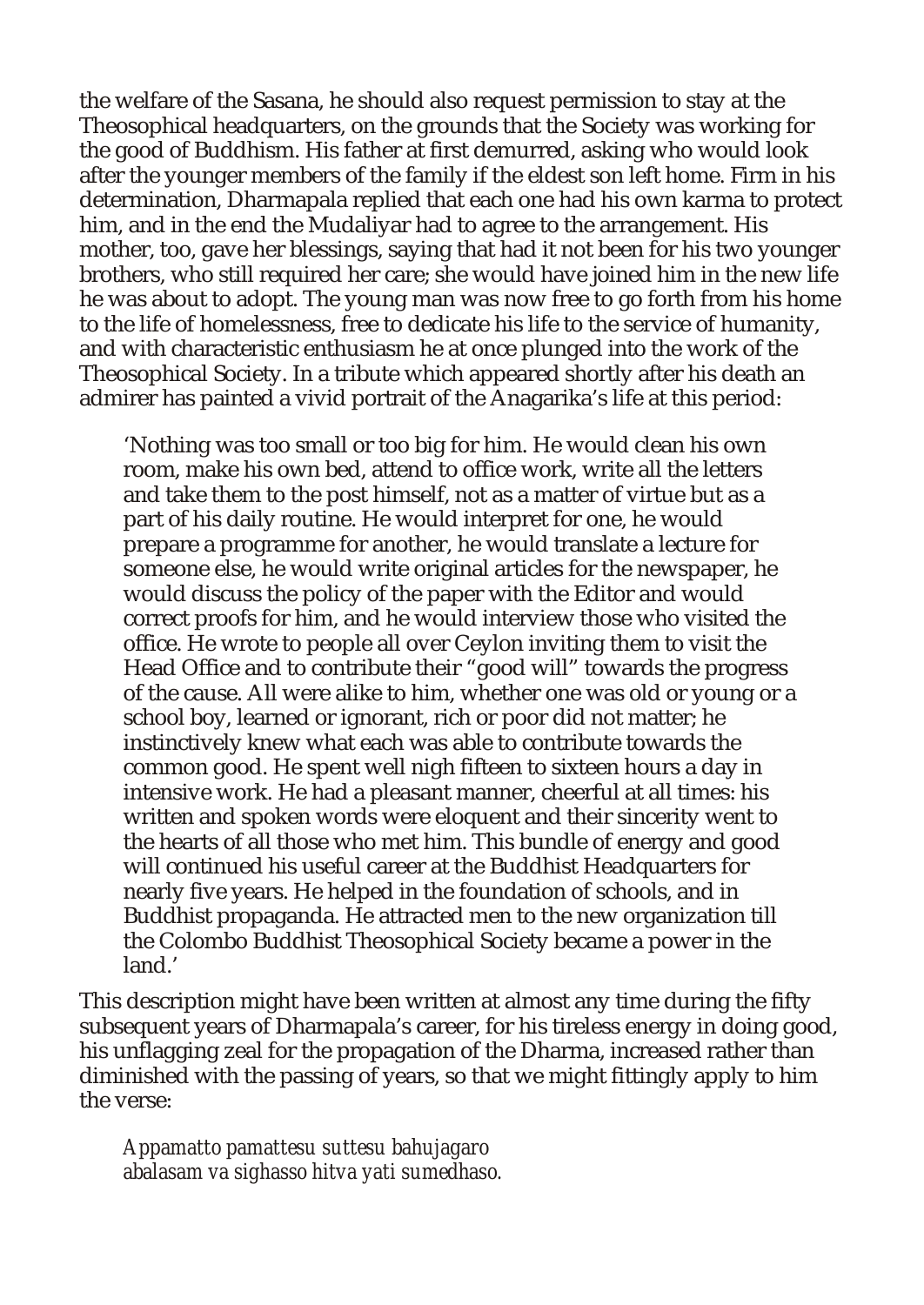'Heedful among the heedless, wide awake among those who sleep, like a swift horse the wise man advances, leaving the feeble hack behind.' (*Dhammapada* 29)

## **Touring Ceylon**

In February 1886 Col. Olcott and C.W. Leadbeater arrived in Colombo to collect money for the Buddhist Educational Fund. Dharmapala was then employed as a junior clerk in the Education Department, and his meals used to be sent daily from home to the Theosophical headquarters where he stayed. Col. Olcott had planned to tour the whole island, and for this purpose he needed the services of an interpreter. But when no one to accompany him could be found he declared that he would be merely wasting his time if no Buddhist was willing to go with him on his tour. Dharmapala promptly offered his services, and applied to the Director of Education for three months leave. Previous to this he had appeared in the Clerical Examination, pledging to himself, however, that if he passed he would not join Government service, but dedicate instead his whole life to the service of humanity. The trio set off from Colombo in the Colonel's two-storeyed travelling cart, Olcott and Leadbeater sleeping at night in the upper storey, while Dharmapala occupied the lower berth. For two months they travelled up and down the country, thus inaugurating that long series of historic missionary drives which was eventually to make the bearded Colonel and his youthful companion familiar figures in the Sinhala countryside, and which was to surround them before the end of the decade with a halo of almost legendary fame. The tour of 1886 occupies an important place in Dharmapala's development.

Besides bringing him in touch with the hopes and fears, the virtues and failings, of thousands of his fellow-countrymen, it also gave him a glimpse, through the commanding and active personality of Col. Olcott, of the practical efficiency of the western races. As interpreter he stood between two worlds and it was not merely words but ideas which he had to translate. Circumstances made him the common denominator between ancient wisdom and modern knowledge, between the traditions of an old but decayed people and the innovating vitality of a people newly born, and the constant need of passing rapidly from one pole of understanding to the other gave his mind an elasticity and nimbleness of movement of great value to the development of his character. Before long he was not only functioning as the mouthpiece of Col. Olcott's or Mr Leadbeater's ideas, but forcefully speaking out his own independent opinions on the various socio-religious problems of his day, many of which came under his clear-sighted scrutiny as he passed through the villages of the interior. He saw that many un-Buddhistic foreign customs had crept into the life of the people, and with youthful enthusiasm he extolled the glories of ancient and bewailed the degeneracy of modern Lanka. He fulminated against the habit of eating beef, railed against the use of foreign names and foreign dress, and to the huge delight of his listeners led them in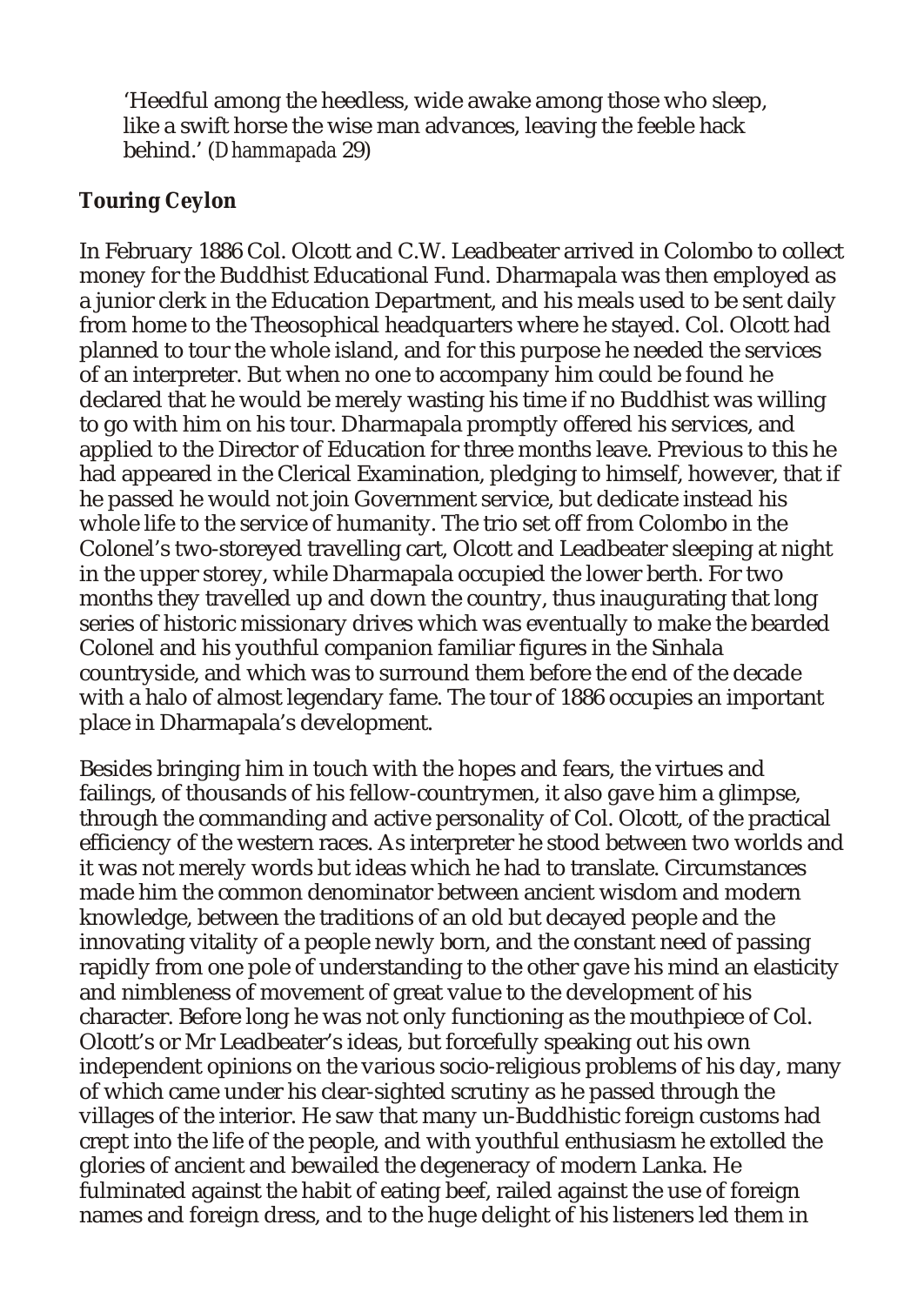smashing the head-combs which the Sinhalas had adopted from the Malays. He saw how wide and deep was the influence of the Christian missions, how it had eaten into the vitals of the people and was corroding all that was noblest in the national character. He saw, too, how the villagers' faith in and observance of the Dharma were slowly crumbling before the attacks of the missionaries and their hirelings, and it was with all the eloquence of which he was capable that he interpreted Col. Olcott's magnificent vindications of Buddhism and his impassioned appeals for its revival throughout the length and breadth of the land. Contact with the people who ploughed the fields and planted the paddy not only gave him a first-hand knowledge of his country's problems, but also prevented him from developing any of the bookish humours of a scholar. The peasants that assembled to hear the white Buddhist speak were mostly illiterate, and in order to make Olcott's message intelligible to them his interpreter had to draw upon all his resources of wit and repartee, humour and homely illustration. Not that he ever made them feel he was talking down to them. He spoke as one of themselves, as a Buddhist and as a son of Sri Lanka, and as such they accepted the young preacher and took him to their hearts. When Col. Olcott left Ceylon for Madras, Dharmapala and Leadbeater carried on the lecturing tour alone. They were still in the villages of the interior when a letter arrived from the Colonial Secretary informing Dharmapala that he had passed the examination and had been appointed to [a] better post. Now completely absorbed in Buddhist work, the erstwhile junior clerk felt that the time had come to turn his back upon Government service forever, so without delay he replied saying that he was going to work for his religion and requested the Colonial Secretary to accept his resignation. After their return to Colombo his father advised him to accept the post and hand over his earnings to the Theosophical Society for Buddhist work. He also took him to call on the Colonial Secretary, who asked him to withdraw his resignation; but despite their persuasions Dharmapala was not to be shaken in his resolve, and in the end he was delighted to see that the last tie binding him to a worldly career had been broken. Henceforth he was free to devote himself single-mindedly to the work for which his own aspirations and the blessings of his teachers had already consecrated him.

**He becomes 'The Anagarika Dharmapala'**

From this time onwards it becomes more and more difficult to do even a semblance of justice to the many-sided activities of the greatest Buddhist missionary in modern times. During the years 1885-89 he devoted himself wholeheartedly to the affairs of the Buddhist Theosophical Society, and with the financial support of his grandfather and the cooperation of C.P. Goonewardane, Williams Abrew, Don Carolis, and others the organization prospered. At Col. Olcott's request Leadbeater prepared a shorter version of his *Buddhist Catechism*, the first part being translated into Sinhalese by Dharmapala with the help of Sumangala Nayaka Maha Thera, the second by two teachers of the Buddhist English School, James Perera and Wimalasuriya.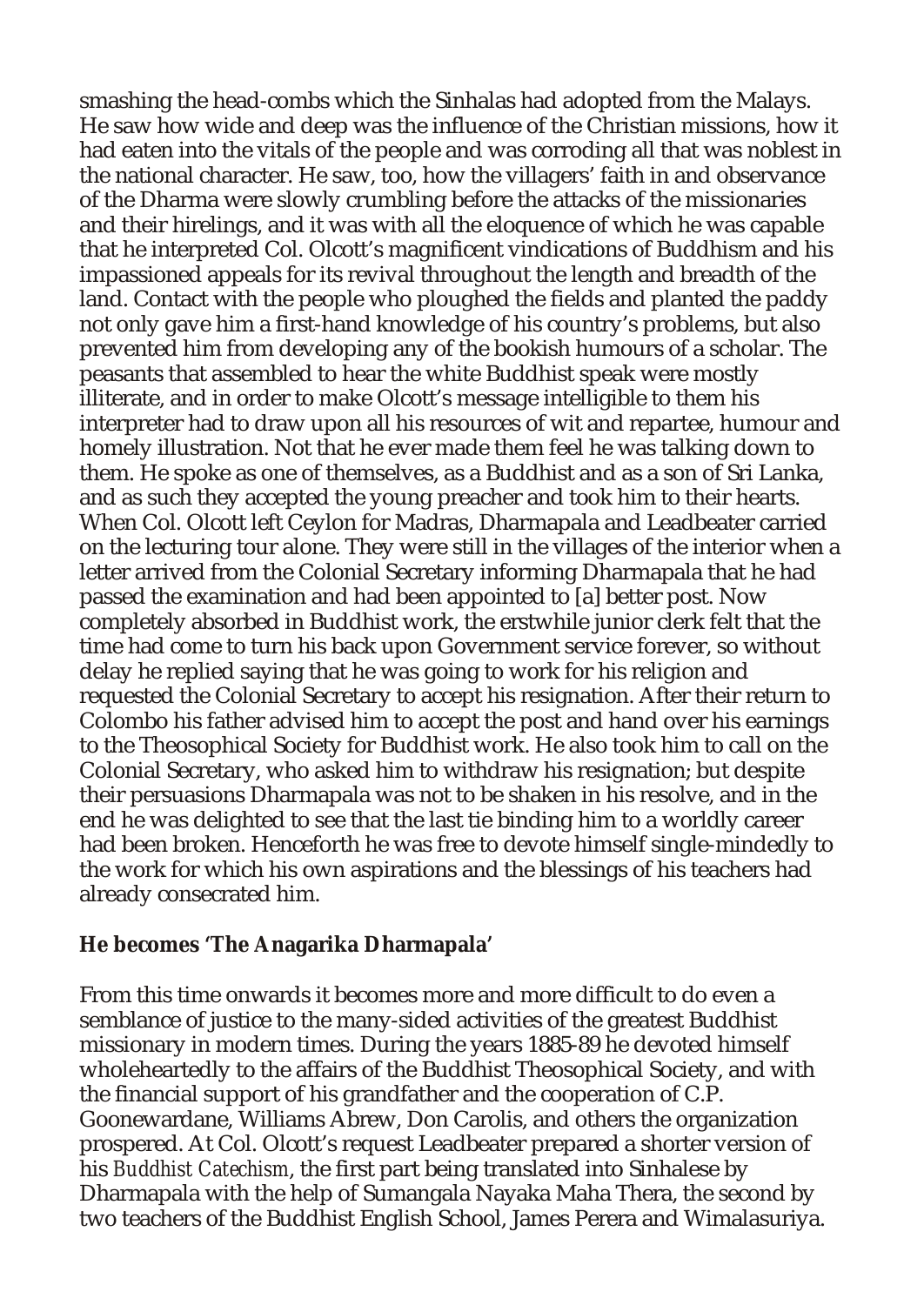Both parts were published at the Buddhist Press which Col. Olcott and Dharmapala had established with the money obtained by issuing debentures. Resolving that this press should become the property of the Buddhist Theosophical Society, Dharmapala requested his grandfather, who owned more shares than anybody else, to present them to the Society, and once he had agreed to do so it was not difficult to persuade the other shareholders to follow his generous example. After liquidating the debts of the *Sandaresa*, their Sinhalese weekly, and establishing it on a firm foundation, Dharmapala decided that it was high time the Buddhists of Ceylon had an English weekly as well. Thirty friends contributed ten rupees each, and with the sum thus raised English type was obtained from Madras, and in December 1888 *The Buddhist* was issued under Leadbeater's editorship as a supplement to the *Sandaresa*. The Sinhalese organ gave publicity to the rural and urban branches of the Ceylon Theosophical Society, reported the progress of the educational fund, and appealed for the opening of more Buddhist schools to counteract Christian propaganda, while its English counterpart concentrated on more technical expositions of the Dharma in relation to Western science and psychology. The latter not only enjoyed a wide circulation among the English-educated upper classes of Ceylon but also circulated in Europe, America, India, Japan and Australia, thus encircling the earth with the Word of the Buddha, and preparing the way for its more famous successor, The *Maha Bodhi Journal*. Parallel to his journalistic ventures Dharmapala carried on his preaching activities among the people, touring indefatigably from village to village in Col. Olcott's bullock cart, giving lectures, distributing Buddhist literature, and collecting funds for the educational work already inaugurated by the Theosophical Society. Meanwhile Leadbeater had started a number of Buddhist Sunday Schools in different parts of Colombo, besides establishing an English school (later Ananda College, one of the most celebrated schools in Ceylon) for the benefit of a few personal pupils, among whom was his young favourite Jinarajadasa, afterwards famous as the fourth President of the Theosophical Society at Adyar. It was during this period of intense activity that Don David Hewavitarne assumed the name of Dharmapala, or Guardian of the Law, under which he was subsequently to win the admiration and homage of Buddhists all over the world.

In spite of his preoccupations in Ceylon Dharmapala was able to find time for a number of trips to Adyar. Under Col. Olcott's active supervision the world headquarters of the Theosophical movement had expanded at an amazing rate, but with the advent of T. Subba Row the influence of Mme Blavatsky had declined, the Buddha had lost ground to Sankara, and after seeing that the occult room had been dismantled Dharmapala felt that the Masters had left the place.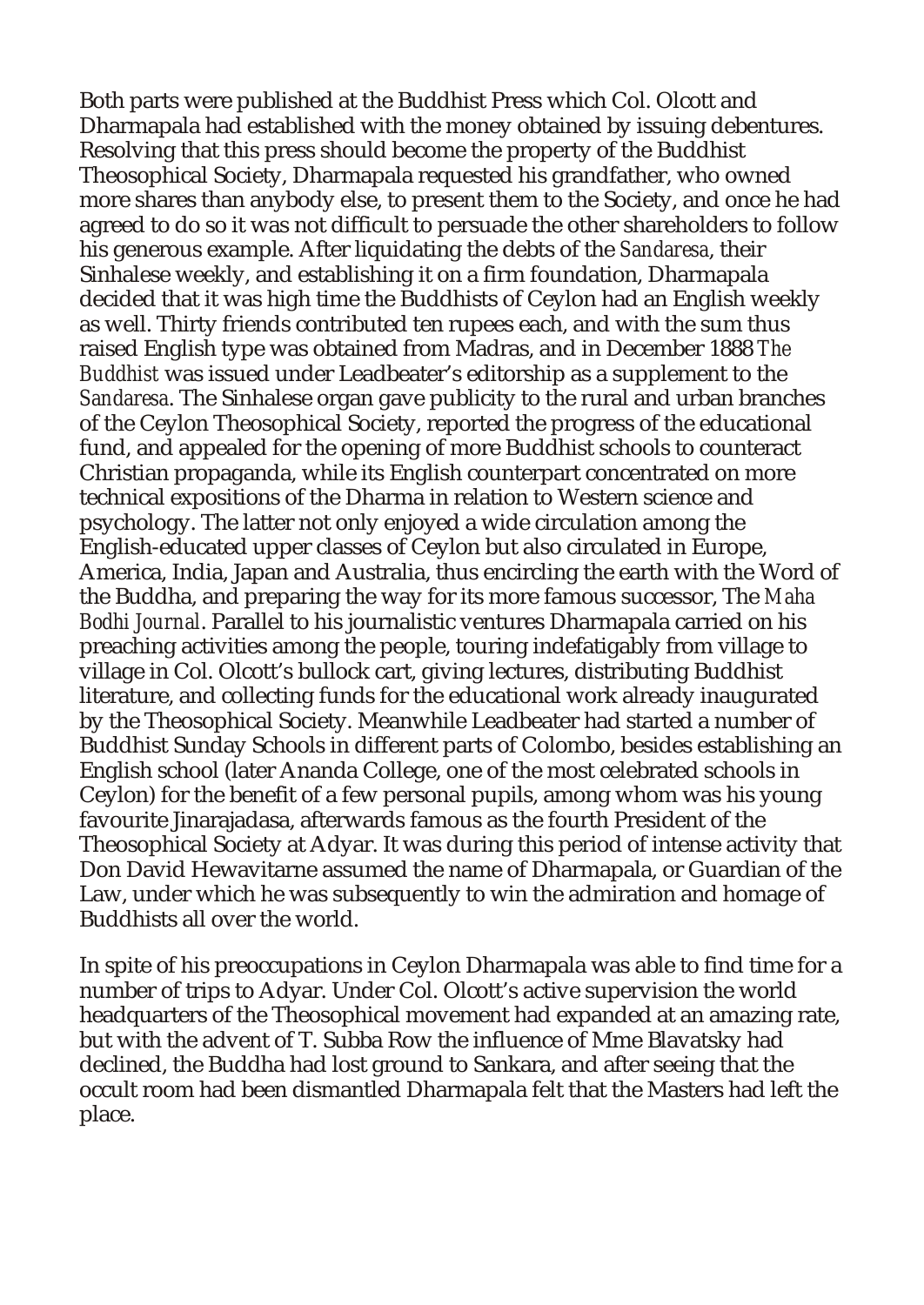#### **Japan**

In 1887 Dharmapala read an article on Japan in an issue of *Fortnightly Review*, and a desire to visit the Land of the Rising Sun at once took possession of his mind. Two years later, in 1889, it was fulfilled. The Buddhists of Japan, hearing of Col. Olcott's splendid services to the Dharma in Ceylon, were eager that he should visit their country as well, and therefore sent him a cordial invitation. The emissary to whom was entrusted the responsibility of escorting the Colonel to Japan arrived in Colombo in December 1888, and after being entertained there by Dharmapala was so pleased with the selfless young Buddhist worker that he extended the invitation to him also. Col. Olcott, seeing in the visit an opportunity of linking the Mahayana Buddhism of Japan with the Theravada Buddhism of Ceylon, decided to accept the invitation, and urged his young friend, who had accompanied the emissary Noguchi to Adyar, to go with him. Back went Dharmapala to Colombo, and booked passages on the *S.S. Djeninah*, a French liner. Olcott arrived soon afterwards, and on 17 January 1889, the day before their departure, the Buddhists of Ceylon held a farewell function in their honour at the Theosophical Society hall. After delivering a splendid discourse, in the course of which he invoked the blessings of the devas and the Triple Gem on the mission, Sumangala Nayaka Maha Thera handed over to Col. Olcott a Sanskrit letter of good wishes addressed to the Chief High Priests of Japan. This historic letter, the first official communication which had passed for centuries between a Southern Buddhist dignitary and the heads of one of the most important branches of the Northern Buddhist Sangha, expressed the renewed hope that the Buddhists of Asia would unite for the good of the whole Eastern world. With the precious document in their charge, Olcott, Dharmapala, and the poet Noguchi left the shores of Ceylon, and after calling at Singapore, Saigon, Hong Kong, and Shanghai (where Dharmapala began to suffer from the intense cold, and saw snow for the first time in his life), the party arrived at Kobe, where the Chief High Priests of the seven leading sects of Japanese Buddhism had assembled on the jetty to receive them. Col. Olcott had to respond alone to the warm welcome which they were accorded, as Dharmapala was too ill to do more than sit on the deck and watch the proceedings. But to the young Sinhala's delight and gratification all seven high priests insisted on coming on to the deck and paying their respects to him as the representative of the Buddhists of Ceylon. The visitors were then conducted to the Tendai Sect temple in Kobe. Above the main gate the Buddhist flag fluttered in an icy wind, bearing huge Japanese characters which Noguchi translated as 'Welcome to Dai Nippon'. Inside the temple they found an enormous audience of Japanese youths waiting to hear a message from the West, which the imagination of Far Eastern Buddhists has always associated with the holy land of India. After Col. Olcott had spoken in his usual impressive manner, Dharmapala addressed them emphasizing the cultural and religious unity of Japan and Ceylon, and pointing out that the present meeting was the first recorded contact in history between Sinhala and Japanese Buddhists. He concluded by saying that they were proud of Japan,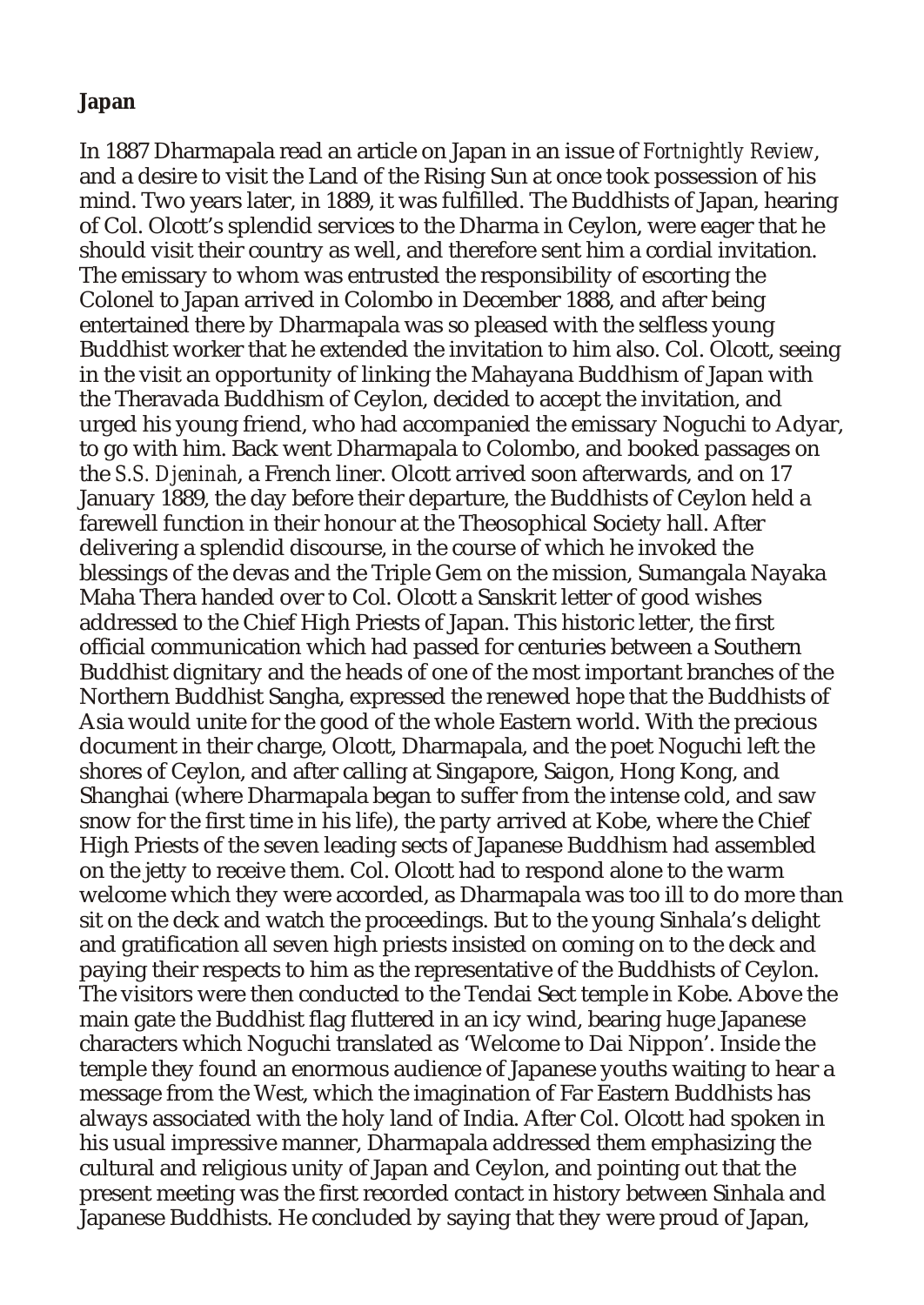eulogizing her as 'a sovereign star in a continent of servitude', words which not unnaturally drew loud and prolonged applause from his auditors. Almost immediately after their reception at Kobe, Col. Olcott and Dharmapala left for Kyoto, where they witnessed the celebrations which attended the promulgation of the New Japanese Constitution of 1889. Not long afterwards a convention of Chief High Priests was held in the Chiongin Temple, and Col. Olcott addressed them on his mission. Dharmapala, who was now suffering from rheumatic fever, had to attend the convention in an invalid's chair, but in spite of physical suffering great was his elation when Col. Olcott read Sumangala Nayaka Thera's Sanskrit letter of goodwill to the Buddhists of Japan, a Japanese translation of which was presented to each High Priest. The bearded American Theosophist and the slim, ascetic young Sinhala Buddhist realized that they were playing the leading roles in one of the most important scenes in the great drama of modern Buddhist revival, marking as it did the first official contact which had taken place between the sundered branches of the Buddhist world for nearly a thousand years. But when the curtain had fallen on this historic scene Dharmapala was forced to enter the Government Hospital at Kyoto for treatment, while Col. Olcott embarked upon his triumphal tour of Buddhist Japan. But if in the Colonel's case Muhammad went to meet the mountain, in Dharmapala's the mountain came to meet Muhammad. Doctors, priests, students, teachers, writers, philosophers, and businessmen poured in an endless stream to his beside, so that by the time he was ready to leave the hospital Dharmapala had not only added to his knowledge about Japan but also become an enthusiastic admirer of the Japanese. He was enthusiastic too about the ancient Buddhist city of Kyoto, where he saw the Daibutsu, the great image of Amitabha which is the biggest bronze statue in the world, and a temple which, when illuminated at night, glittered resplendently with five hundred golden figures of the Buddha. A few days before his departure from Japan, the officers and students of the Bungakurio, the Japanese Military Academy, several of whom had attended him during his illness with the utmost devotion, invited him to witness a huge military parade which was to be held in his honour. Five hundred students participated in the parade, which was followed by athletic sports. The five-coloured Buddhist flag fluttered above the gathering, and the grounds were decorated with five hundred lanterns. The representative of the Chief High Priest, together with other officers of the Hongwanji sect, attended the function, and deeply moved though he had been by the boundless hospitality accorded him Dharmapala could not help feeling the incongruity of this union between Buddhism and militarism, even as he had previously been shocked by the way in which the majority of the Japanese clergy combined their religious duties with family life.

During the remainder of Dharmapala's visit bouts of illness alternated with brief periods of lecturing and sightseeeing, and eventually he was forced to leave the country sooner than he wished. A farewell address was given to the Chief High Priests of the Japanese Buddhist sects, who handed over to Col.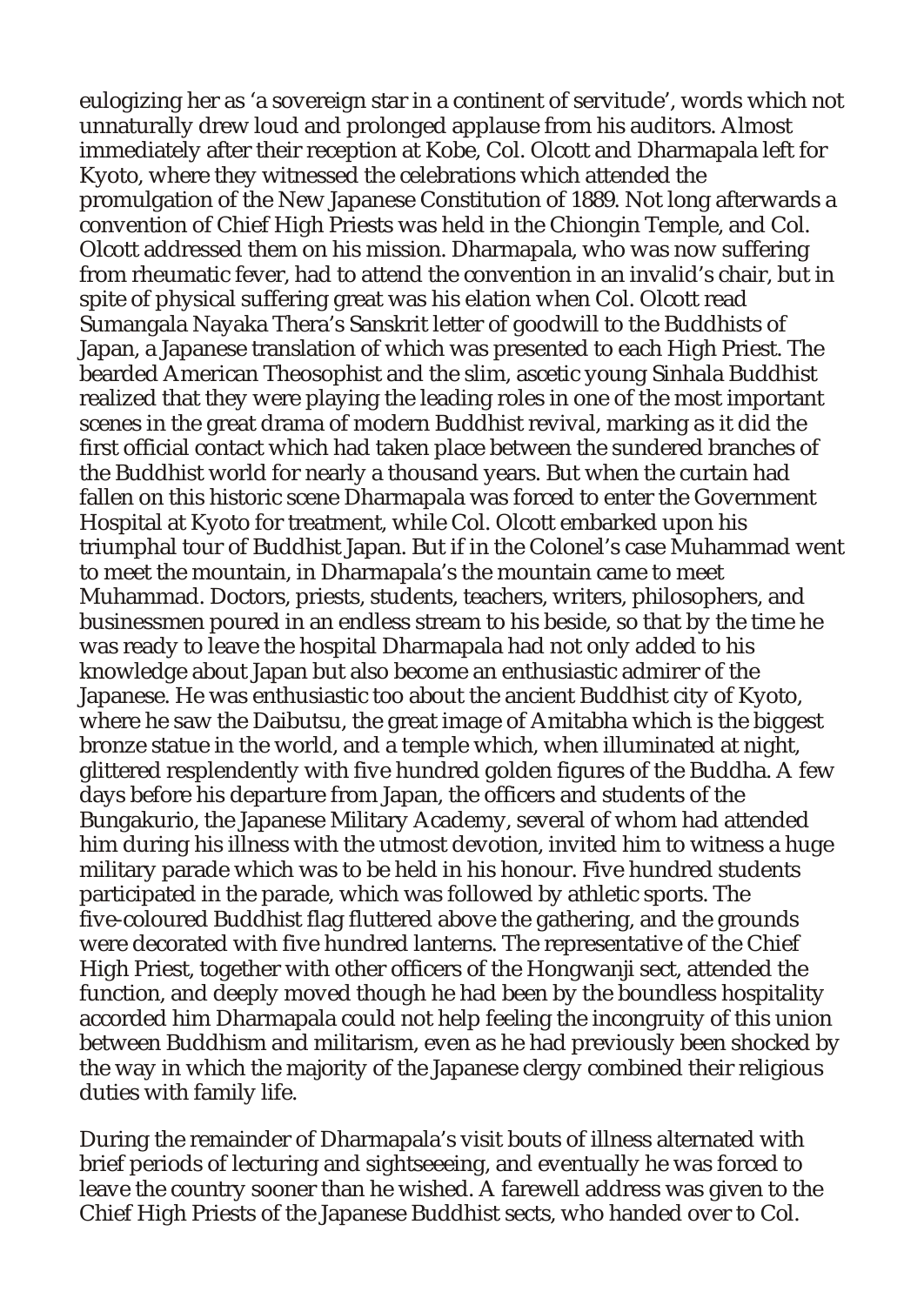Olcott a reply to Sumangala Nayaka Thera's Sanskrit letter of goodwill. This letter reciprocated the High Priest's fraternal greetings, expressed the hope that in future the two great divisions of the Buddhist world might know each other more intimately, and described with satisfaction the wonderful success which had attended the mission. All Kyoto was decorated for the occasion, and in the evening, at a meeting attended by the Governor and other high officials, Col. Olcott spoke on India and Ceylon and Dharmapala poured out his love and gratitude to Japan in a highly emotional speech which was wildly applauded. After bidding the Colonel an affectionate and tearful farewell at Osaka Dharmapala embarked for Ceylon, while Olcott, who had already delivered forty-five lectures all over the country, left for Kinsui Province to deliver ten more. The captain of the *Caledonia*, the ship for which Dharmapala had exchanged the *Natal* at Shanghai, was a friend of Mme Blavatsky, and it was therefore natural that he should soon be on friendly terms with his Sinhala passenger. He extolled Mme Blavatsky to the skies, declaring that she was a 'miracle of nature', and Dharmapala of course agreed enthusiastically with these eulogies of his beloved teacher. But when the captain confided that Olcott was jealous of her, and that he had engineered her departure from India, his young listener, ever faithful to his friends, hotly repudiated the suggestion, saying that if they had been jealous of each other the Masters would never have committed the destinies of the Theosophical Society to their joint care. After that they hardly spoke to each other again, and Dharmapala made friends with an Italian with whom he played chess, and a Frenchman who prophesied war in Europe. His loyal, affectionate, and grateful nature could never bear in silence an attack upon a friend, and at this period especially devotion to the Colonel was one of the major passions of his life. A few years later, when serious charges were made against the Swami Vivekananda in Calcutta, it was Dharmapala who spoke publicly in his defence with such vigour that he was at once restored to popular favour. To him a friend in need was a friend indeed, and great was his disappointment, therefore, when in the course of his career he discovered that people whom he had defended, helped, and trusted were slandering him behind his back and secretly plotting to frustrate his plans. Ever frank, honest, open, and outspoken himself, Dharmapala heartily detested every form of trickery, subterfuge, and intrigue. Boldly and uncompromisingly he stated his objectives; fearlessly and wholeheartedly he strove to realize them. In a world where diplomacy in politics, cheating in business, misrepresentation of facts in journalism, and deceitfulness in all the relations of life, have become the order of the day, straightforwardness such as this does not always make for material success, but as a sign of absolute integrity of character it is one of the hallmarks of spiritual greatness, and as such must ever command our admiration and respect. Whatever Dharmapala did was noble and upright, and it was therefore done, not in the obscurity of shadows, but in the full blaze of the all-revealing light of day.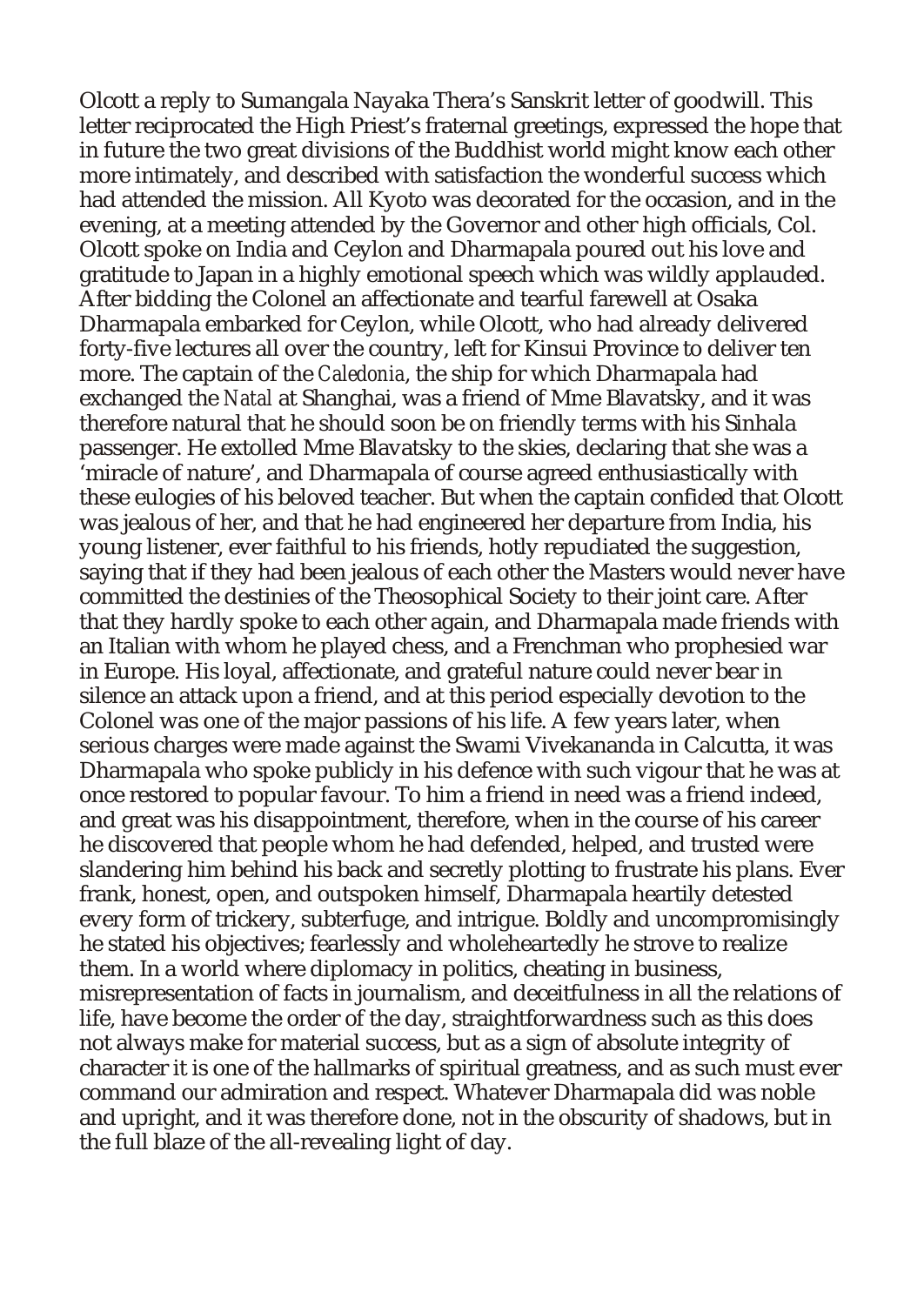## **Back in Ceylon**

Colonel Olcott returned from his Mission to Japan, where his activities had inaugurated a major revival of Buddhism, in the middle of June 1889, accompanied by three Japanese priests who intended to study Pali and the Theravada traditions of Ceylon. A meeting of welcome was held in the Theosophical Society headquarters, which were gay with Buddhist flags and Japanese lanterns, and Col. Olcott told a crowded audience of the success of his mission and paid warm tribute to the work of his young Sinhala colleague. Receptions over, he and Dharmapala plunged once more into the work of the Buddhist Theosophical Society, travelling together by train and bullock-cart from one end of the country to the other. Day after day for more than a year they collected funds, opened schools, and addressed meetings. Whenever Olcott was called on Theosophical business to India or Europe Dharmapala carried on the work either single-handed or in cooperation with one or another of the European Theosophists who had started coming to Ceylon to help in the revival of Buddhism. On one such occasion, when he was touring with Dr Daly in the hill country near Kandy, he discovered at the Hanguranketa village temple a palmleaf book on meditation, and requested the incumbent of the temple, Bhikshu Ratnapala, to get it transcribed for him. Many years later the same work was published by the Pali Text Society, and translated by F.L. Woodward as *The Manual of a Mystic*. In the course of his travels Dharmapala came across a number of such books, but in spite of all his enquiries he never succeeded in finding even a single person, whether monk or layman, who could instruct him in the actual meditational practices which they described. Being from boyhood of strongly mystical temperament, as we have already pointed out, it was impossible for him to rest satisfied with a merely theoretical knowledge of the subject, and in spite of all difficulties, after making a careful study of the *Satipatthana Sutta* and the *Visuddhi Magga*, he embarked upon the regular practice of meditation, rising each day before dawn for the purpose. The personal diaries which he kept for more than forty years abound in references not only to the practice of yoga, but to his unremitting efforts to achieve absolute mental purity, his ceaseless cultivation of goodwill to all sentient beings, and bear eloquent testimony to the fact that beneath the dynamic activity of the selfless worker for Buddhism there lay the serenity and mindfulness of the yogi. At the Adyar Theosophical headquarters, whither he had gone to attend the Annual Convention of 1890, he joined the Esoteric Section of the Theosophical Society, and received some practical instructions on meditation from an old Burmese gentleman who had come with the deputation sent to Col. Olcott by the Buddhists of Rangoon, who had already collected a *lakh* [one hundred thousand] of rupees for the propagation of Buddhism in foreign lands, inviting him to come to Burma and assist them in their work.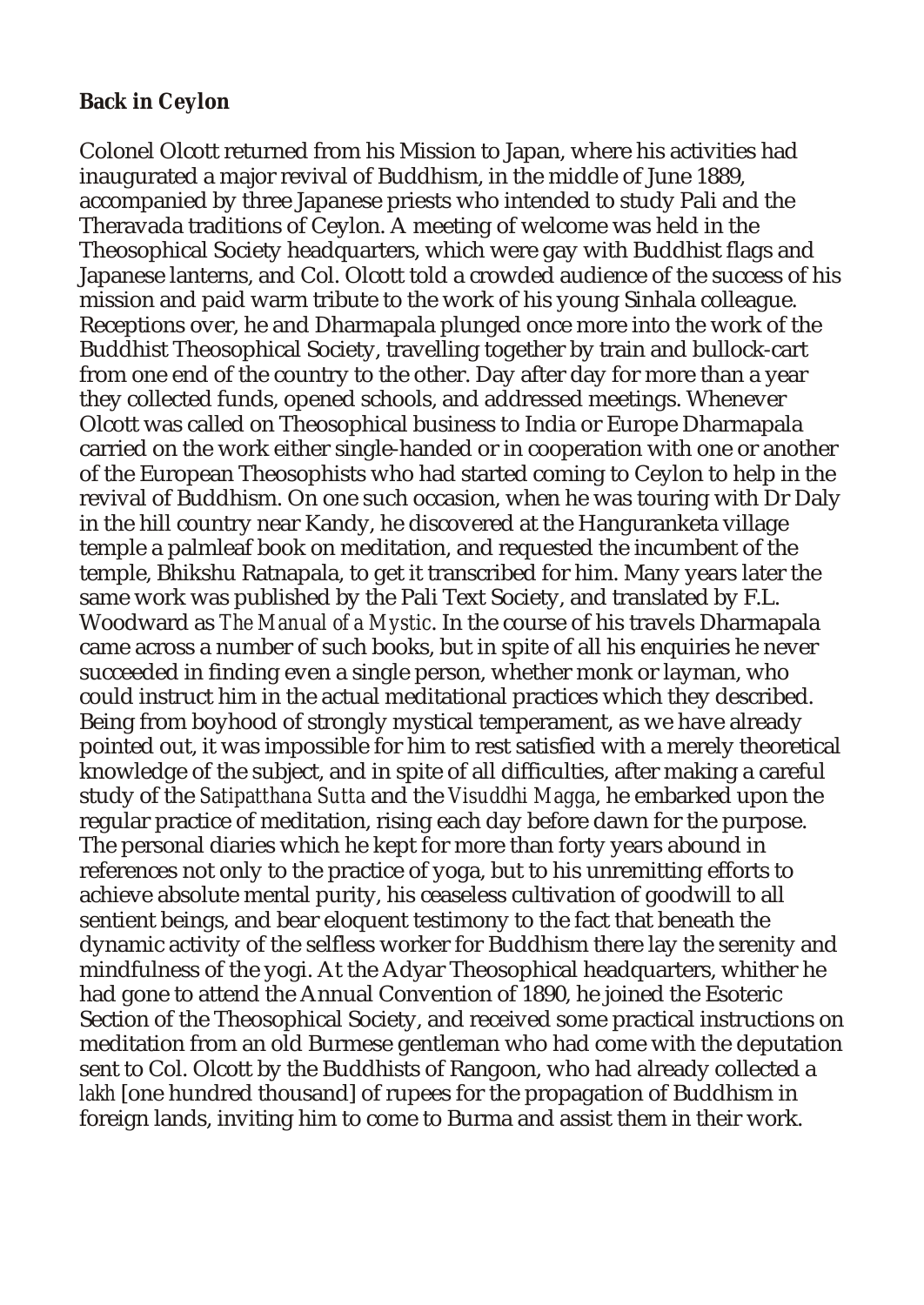## **Pilgrimage in India**

Col. Olcott left for Burma with the deputation, while Dharmapala, who had been spending most of his time in study and meditation, decided to visit the Buddhist holy places in Northern India, and invited the Japanese priest Kozen Gunaratna, who had accompanied him to Adyar from Colombo, to go with him. He agreed, and they left on 12 January, arriving at Bombay, where they spent a couple of days sightseeing, on the 14the, and at Benares on the 18th. Hearing from his host of a yogini known as Maji (Reverend Mother) who lived in a cave on the banks of the Ganges, Dharmapala at once went to see her, and after what he describes as a pleasant chat she presented him, at his request, with a rosary. The next day, 26 January, Babu Upendranath Basu drove them over to Sarnath where the Lord Buddha had preached his First Sermon nearly five and twenty centuries before, and after describing the ruined appearance of the place Dharmapala remarks in his diary for the day, 'What a pity that no Buddhists are occupying the place to preserve them (the stupa and carvings) from the hand of vandals.'

## **First Visit to Buddha Gaya: 1891**

Yet it was not at Sarnath, but at Buddha Gaya, which they reached on 22 January 1891, that Dharmapala Hewavitarne, then in his twenty-ninth year, received the inspiration which was to change not only his own life but the whole course of modern Buddhist history, The crucial moment of his career had come. At last he stood face to face with his destiny, The happenings of that most decisive day in his whole life, when for a moment the fate of Buddhism in modern India, with all the incalculable consequences thereof, hung trembling in the balance is best described in the words of his own diary:

'Jan. 22. After taking breakfast we went in the company of Durga Babu and Dr Chatterjee to Buddha Gaya – the most sacred spot to the Buddhists. After driving 6 miles (from Gaya) we arrived at the holy spot. Within a mile you could see lying scattered here and there broken statues etc, of our blessed Lord. At the entrance to the Mahant's temple on both sides of the portico there are statues of our Lord in the attitude of meditation and expounding the Law. How elevating! The sacred Vihara – the Lord sitting on his throne and the great solemnity which pervades all round makes the heart of the pious devotee weep. How delightful! As soon as I touched with my forehead the Vajrasana a sudden impulse came to my mind. It prompted me to stop here and take care of this sacred spot – so sacred that nothing in the world is equal to this place where Prince Sakya Sinha gained Enlightenment under the Bodhi Tree…. When the sudden impulse came to me I asked Kozen priest whether he would join me, and he joyously assented and more than this he had been thinking the same thing. We both solemnly promised that we would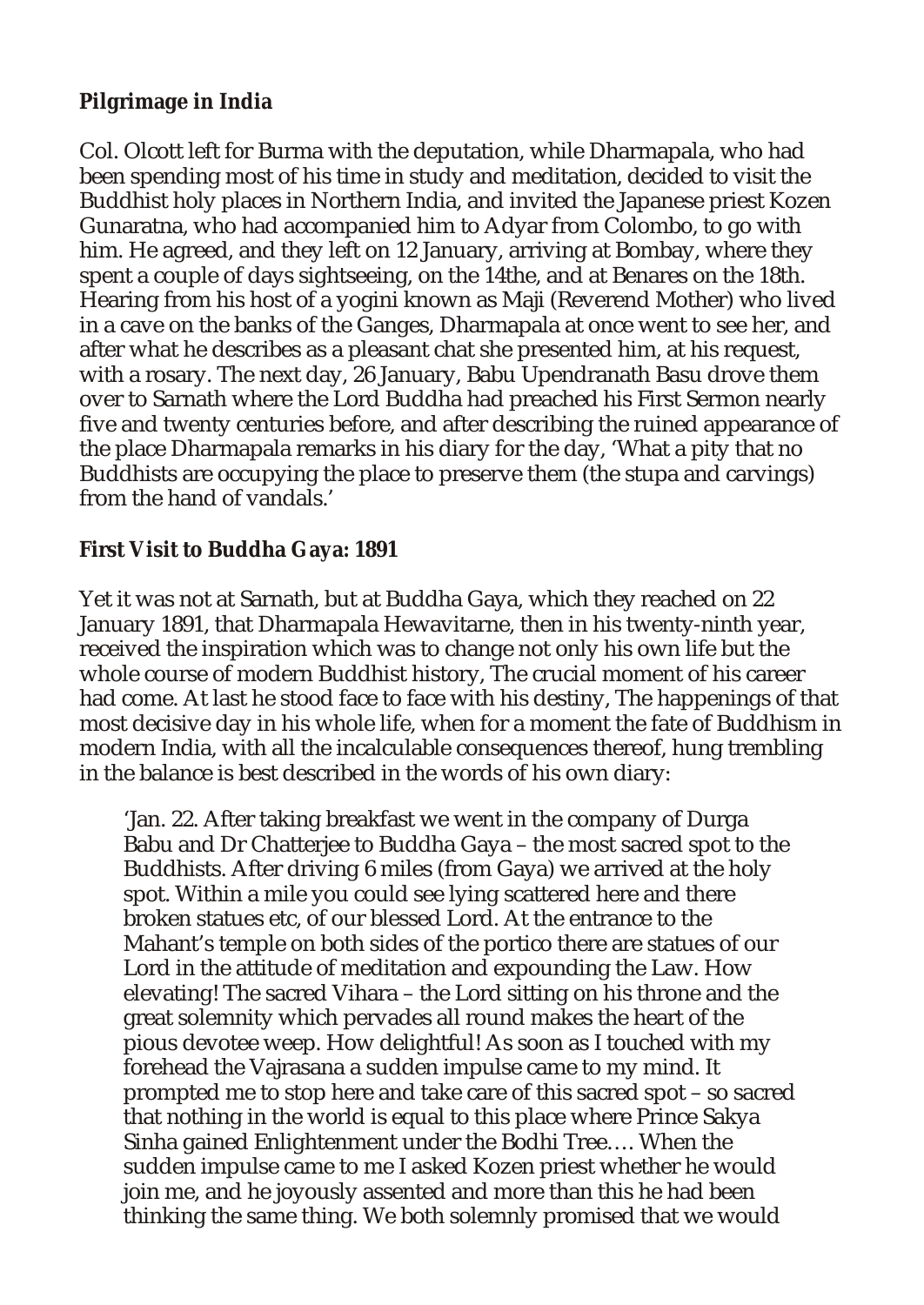stop here until some Buddhist priests came to take charge of the place.'

It is characteristic of Dharmapala that when he made this momentous decision the question of the ownership of the temple never even occurred to him. He saw that the most sacred spot in the Buddhist world was being shamefully neglected, its sculptures carted away, the image desecrated, and he assumed that as a Buddhist he had not only the duty but also the right to stay there and protect the holy place. Nor did the Government officials whom he met give him, as yet, any cause to think otherwise. The keys of the Burmese Rest House, built twenty years before by King Mindon of Burma, were given to him, and as soon as he had settled down there he started writing the first of those thousands of letters which he was afterwards to write in the interests of the Buddha Gaya Temple. He wrote to scores of people in Ceylon, Burma, and India describing the appalling condition of the sacred spot, and pleading for the revival of Buddhism and the re-establishment of the Sangha there. He also wrote long articles in Sinhalese and English respectively: to the *Sandaresa* and the *Buddhist*. For some time he received no replies, and great was his agony of spirit when he began to think that his appeal had gone unheeded, and that the Buddhist world, still sunk in the torpor of centuries, was indifferent to the fate of the Maha Bodhi Temple. Shortage of money began to add to his difficulties, for he had brought with him enough to provide the necessities of a few' days only, but with his determination strengthened rather than weakened by the difficulties he was undergoing he resolved to die of starvation rather than quit the sacred place. In spite of mundane anxieties the atmosphere of the moonlit nights, when the imposing structure of the temple stood in bold relief against the starry sky, played upon his spiritual sensibilities to such an extent that one day he writes in his diary:

'February 17. This night at 12 for the first time in my life I experienced that peace which passeth all understanding. How peaceful it was. The life of our Lord is a lofty and elevating subject for meditation. The Four Truths and the Noble Eightfold Path alone can make the devoted pupil of Nature happy.'

At last the letters for which he had been waiting with such eagerness, and the money which he so badly needed, began to arrive, and Dharmapala no longer felt that he was alone with his enthusiasm in an indifferent world. Not until he met Mr G.A. Grierson, the Collector of Gaya, did he begin to glimpse the enormous obstacles, the deeply entrenched vested interests, which blocked his path. Hitherto he had been led to suppose by the minor officials with whom he had discussed the matter, that the Maha Bodhi Temple was Government property, and that there would be no difficulty in transferring it from the management of the Hindu Mahant to the custody of its legitimate proprietors, the Buddhists. But now, to his astonishment, Mr Grierson informed him that the temple together with its revenues, belonged to the Mahant, adding that with the help of the Government it might be possible for the Buddhists to buy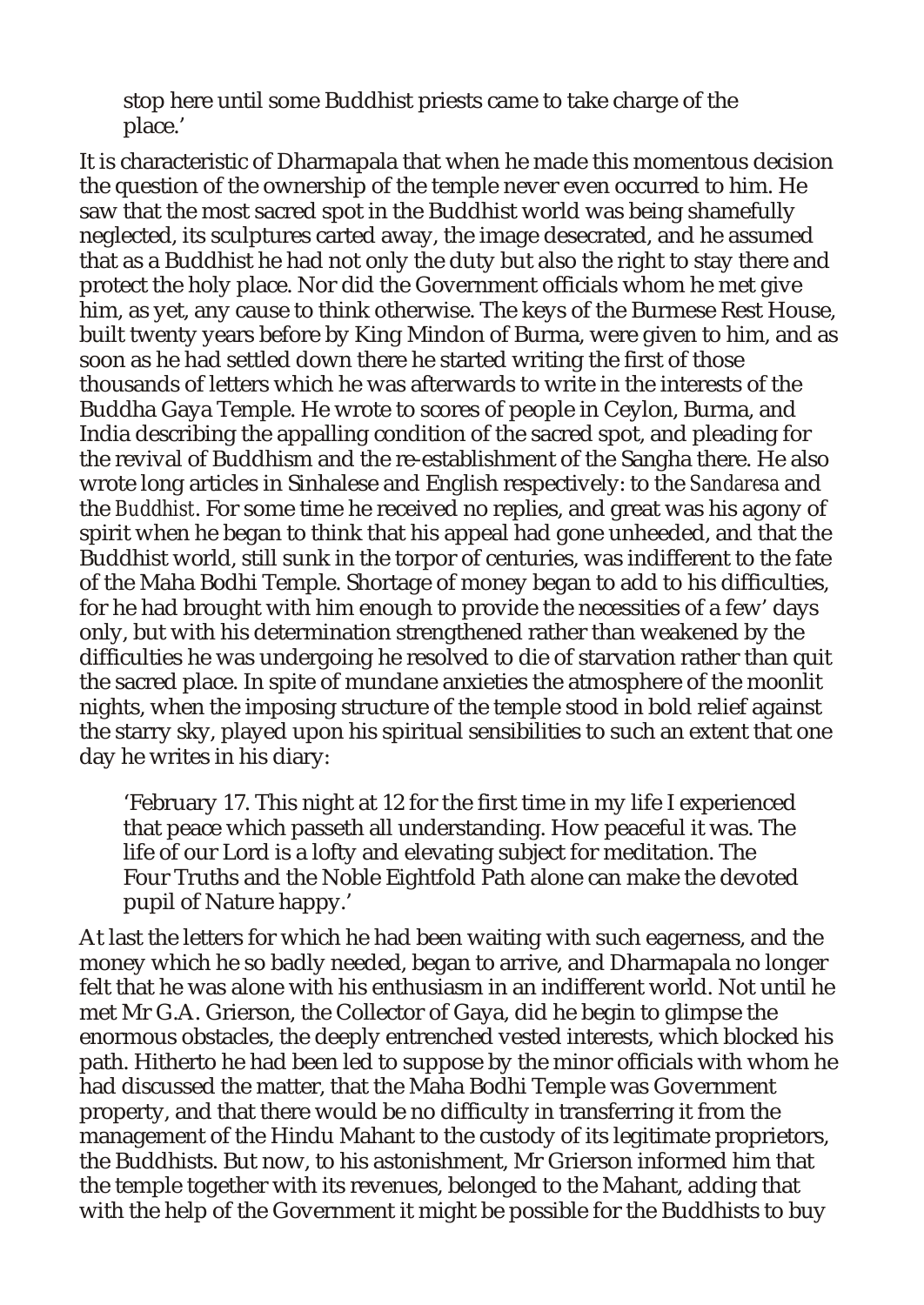it from him. Having by this time spent more than six weeks in Buddha Gaya, Dharmapala at once left for Calcutta, intending to raise funds in Burma for the purchase of the temple. In Calcutta, then not only the political but the intellectual metropolis of India, he stayed at the house of a Bengali Theosophist, Babu Neel Comal Mookerjee, who became a lifelong friend of the Anagarika and a loyal supporter of his mission. Together they visited various places of interest in the city, including the Indian Museum and the Royal Asiatic Society of Bengal where, to his great delight, Dharmapala made the acquaintance of Sarat Chandra Das, famous for his travels in Tibet, and for his knowledge of the language and religious literature of that country. He also won the friendship of Narendra Nath Sen, the editor of the *Indian Mirror*, a Theosophist whose eloquent pen was for many years ready to plead for the revival of Buddhism in India. From Calcutta Dharmapala sailed for Rangoon, where he spent most of his stay with Moung Hpo Myhim, a Theosophist and a student of Buddhist yoga, who encouraged him in his plans for the restoration of Buddha Gaya to Buddhist hands, and promised to help financially. Other Burmans also became interested in the scheme, and although unable to raise the funds for which he had hoped, Dharmapala was by no means disappointed with the success of his mission. He noted that the Burmese were better versed in the subtleties of their religion than were his own countrymen, and that in Burma the practice of meditation had not been allowed to die out as in Ceylon. He sailed for Colombo via Adyar with high hopes, determined to found a society for the reclamation of Buddha Gaya. On his arrival at Madras he heard of the unexpected death of Mme Blavatsky. 'The loss is irreparable,' he wrote in his diary. 'Humanity will feel the loss. The spiritual world lost its dearest well wisher, guide and teacher in her. Who will take her place? I little expected that she would die so soon. The E.S. must be carried on if the T.S. is to live and do good; but who will be the agent between the world and the Masters?'

#### **Establishment of the Maha Bodhi Society: 1891**

The Buddha Gaya Maha Bodhi Society was founded in Colombo on 31 May 1891. The Ven. Hikkaduwe Sumanngala Nayaka Maha Thera presided over the inaugural meeting at which Dharmapala related how the impulse to restore the sacred shrine to Buddhist hands had come to him as he knelt beneath the ancient spreading branches of the Bodhi Tree. After the High Priest had spoken in Support of the scheme the office-bearers of the newly-born Society were elected, with Ven. Sumangala as President, Col. Olcott as Director, Weerasekera and Dharmapala as Secretaries, W. de Abrew as Treasurer, and Pandit Batuwantudave and twelve others as members of the Committee. The formation of one more society did not attract much attention in those days of widespread Buddhist revival, and Dharmapala not only experienced difficulties in rousing the interest of the laity, but also in finding monks willing to accompany him to Buddha Gaya. But by this time he was used to difficulties. Determined that on the Full Moon Day of the month of Asalha, when the Buddha preached his first sermon, members of the Sangha should once more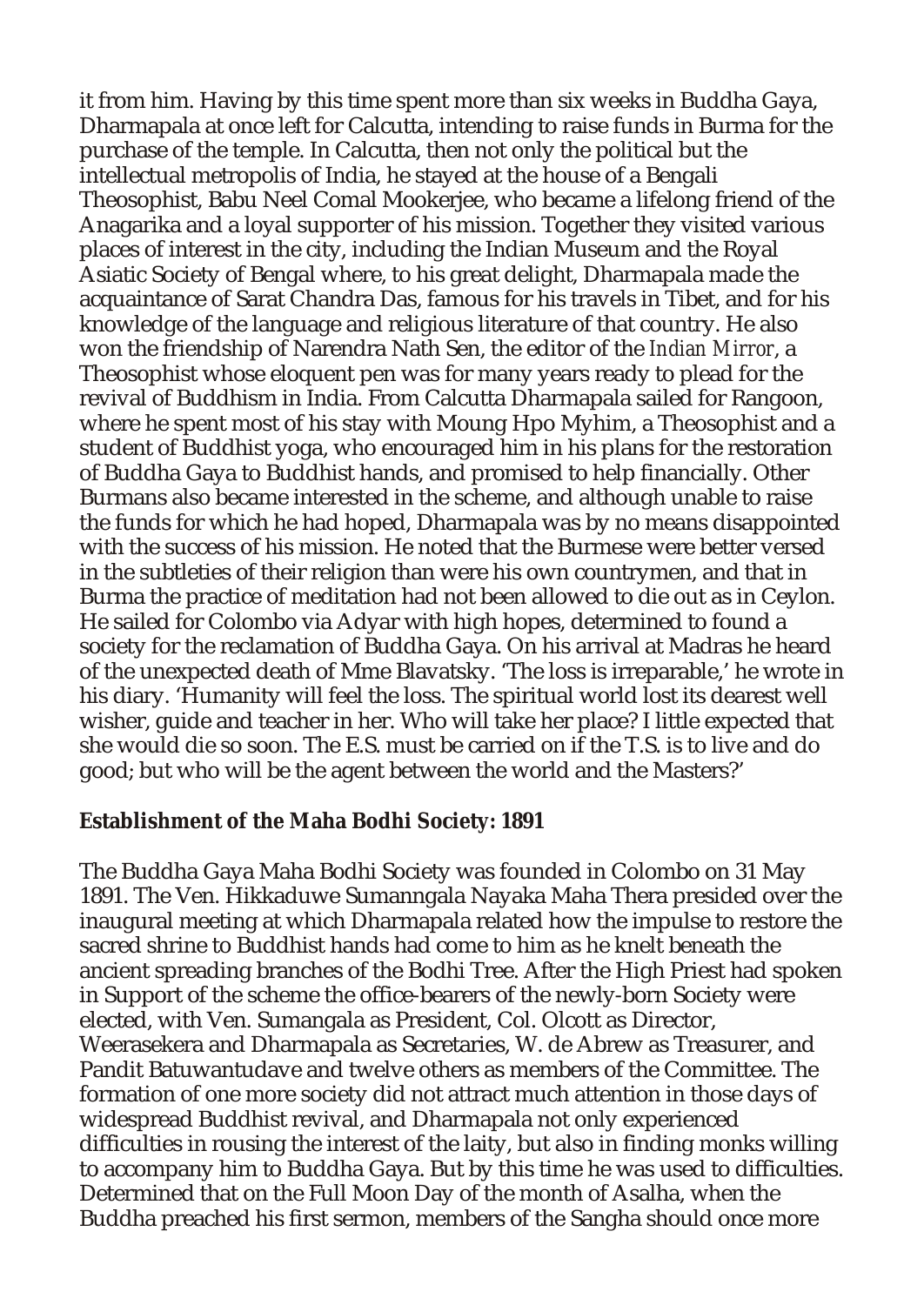be in residence in Buddha Gaya, he appealed first to the Siamese, then to the Burmese Sect, and in the end succeeded in obtaining four monks: Dunuwila Chandajoti, Matale Sumannala, Anuradhapura Pemananda, and Galle Sudassana. On 10 July the party set out on its historic mission, reaching Calcutta on the 15th and arriving at their destination a few days later. In the evening of the day following that of their arrival, the full moon rose bright and glorious in the blue sky, and Dharmapala notes with satisfaction in his diary that after seven centuries the Buddhist flag had been hoisted at Buddha Gaya:

'Ah, how beautifully it flutters in the moonlight breeze! May the mission be a success! I hope and sincerely trust that the priests may be a light to the people and they will lead a life of purity and show the people of India the intrinsic merits of our holy religion. On 22nd January last I pledged that I will work on to make this sacred spot to be cared for by our own Bhikshus and I am glad that after seven months of hard work I have succeeded in establishing a Buddhist Mission.'

Sanguine words! Having installed the four monks in the Burmese Rest House, Dharmapala opened negotiations with the Mahant for the purchase of a piece of land, and at this point begins the story of his unequal struggle with the second wealthiest landlord in the whole Province of Bihar, a struggle in which we hardly know whether to be more astonished at the invincible determination displayed on one side, or at the incredible baseness and brutality on the other. The intervention of Government, and the ambiguous nature of its policy in the matter, only served to 'make confusion worse confounded', and it is impossible for us even to outline all the vicissitudes of Dharmapala's single-handed struggle to secure for the Buddhists a foothold in their own most holy shrine. First the Mahant promised a piece of land, then denied that he had promised, and in the end agreed to give a much smaller piece. Hereupon Mr Grierson entered the scene, first ordering registration of the deed to be postponed, and then suggesting that a different plot of land should be selected. Annoyed at Grierson's interference, the Mahant told Dharmapala to return to Ceylon and come back and discuss the matter later. After shuttling for some time between the two parties Dharmapala succeeded in appeasing the Mahant and persuading him to part with the plot indicated by the Collector. But this time the size of his original offer was reduced by half, and Dharmapala had to interview his notary no less than seven times before the deed was considered to be in order. Weary of all these vacillations which were only a foretaste of what was yet to come Dharmapala decided to organize an International Buddhist Conference, and after his return from a brief visit to Ceylon the conference had its memorable sitting at Buddha Gaya on 31 October 1891, on the eve of the Lt Governor of Bengal's visit to the holy spot. Representatives from Ceylon, China, Japan, and Chittagong attended, and the Japanese delegates informed the conference that the Buddhists of their country would be willing to purchase the Temple from the Mahant, in consequence of which it was resolved that a deputation should wait on him with a proposal to the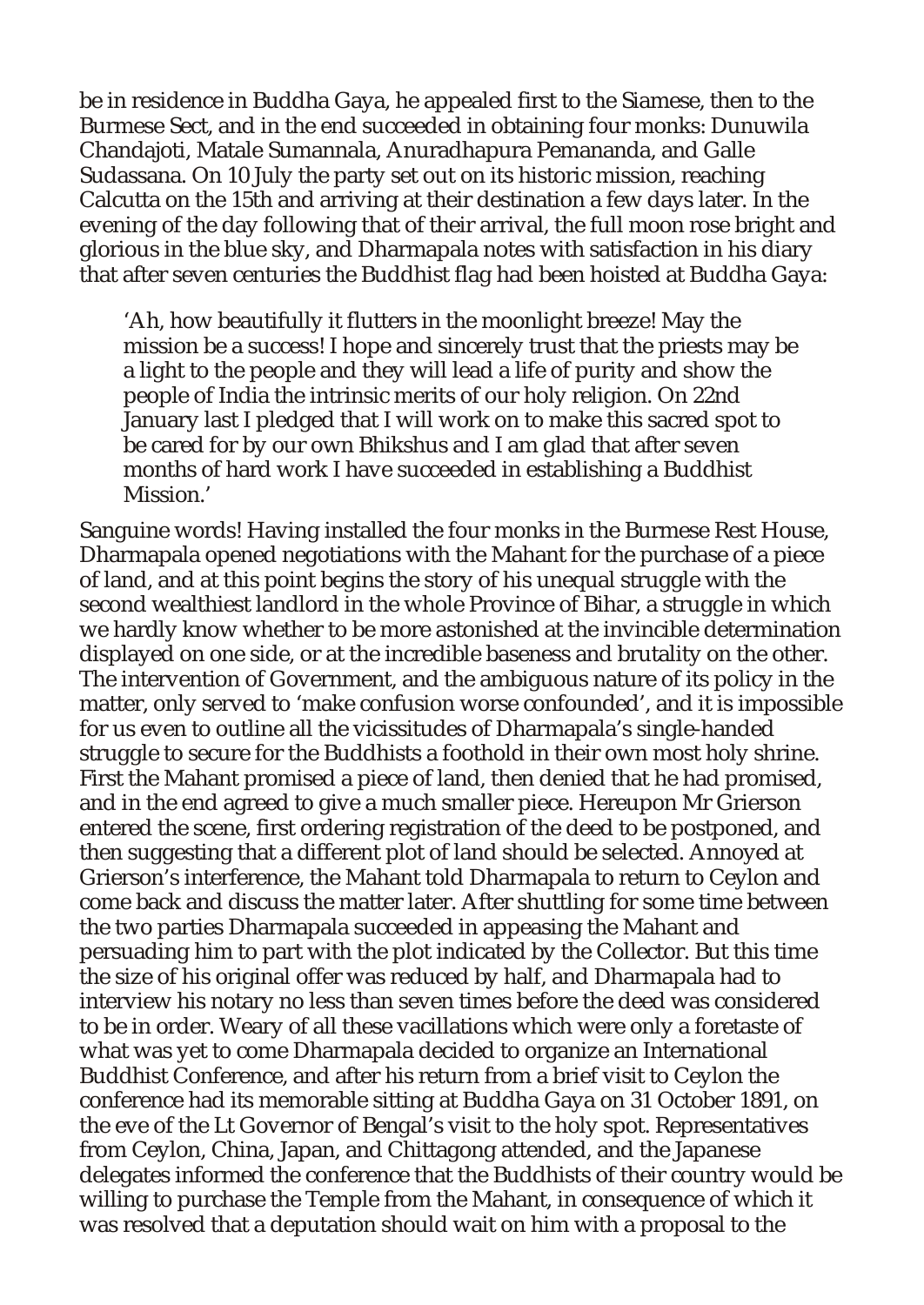effect. It was further resolved to call for subscriptions from all Buddhist countries for the construction of a Buddhist monastery, to establish Buddhist propaganda, and to undertake the translation of Buddhist texts into the Indian vernaculars. Ever an enthusiastic admirer of Japan, Dharmapala had hoisted the Japanese flag beneath the Bodhi Tree side by side with the Buddhist flag, and it is more than likely that when the Lt Governor and his party visited the place the sight of it not only reminded him of the Russo-Japanese problem, but also suggested to his mind the possibility of the Japanese using Buddha Gaya as spearhead of their ambitions not only in India but throughout the whole of Asia. At any rate he refused to meet the Buddhist delegation, and sent Dharmapala a message through Mr Grierson to the effect that the Temple belonged to the Mahant, and that the Government could not accede to the Buddhist request that it should intervene and restore Buddha Gaya to their control.

#### **Maha Bodhi Journal**

On 25 October Dharmapala gave his first public lecture in India, at the Albert Hall, Calcutta, under the presidency of Narendra Nath Sen, his subject being 'Buddhism in its Relation to Hinduism'. At the beginning of 1892 the office of the Maha Bodhi Society was shifted to Calcutta, where the Bengali intelligentsia looked with sympathy upon the object for which it had been founded, and in the month of May Dharmapala started the *Maha Bodhi Journal* in order to facilitate the interchange of news between Buddhist countries. The first issue of the magazine, which has now [1980] been published uninterruptedly for more than sixty years, consisted of eight closely printed quarto pages, and bore as its motto the Buddha's great exhortation to his first sixty disciples, 'Go ye, O Bhikkhus, and wander forth for the gain of the many, the welfare of the many, in compassion for the world, for the good, for the gain, for the welfare of gods and men. Proclaim, O Bhikkhus, the doctrine glorious. Preach ye a life of holiness, perfect and pure' (Vinaya Pitaka, *Mahavagga*). The *Journal* was edited by Dharmapala, and his two articles on 'A United Buddhist World' and 'The Mahayana School of Buddhism' were the first of the hundreds of articles which he was subsequently to write for its pages. It is interesting to find him controverting Sir Monier Williams' opinion that the Southern School of Buddhism belongs to the Hinayana, maintaining instead that 'the Buddhism of Ceylon belongs to the oldest school of the Mahayana', and asserting that only 'the eighteen schismatic schools, offshoots of the Theravada school, because they taught the incomplete doctrines, were included in the Hinayana.' Besides an article by Col. Olcott entitled 'The Sweet Spirit of Buddhism', the magazine contained historical notes by Dharmapala, correspondence, news of Buddhist activities in Japan and Burma, and a reproduction of a significant article from the *Indian Mirror*, which contains the statement 'India dates her misfortunes since the day of the disappearance of Buddhism', and indicates the extent to which educated Indian opinion was in agreement With Dharmapala's views. Translations from the Buddhist scriptures and papers on Buddhist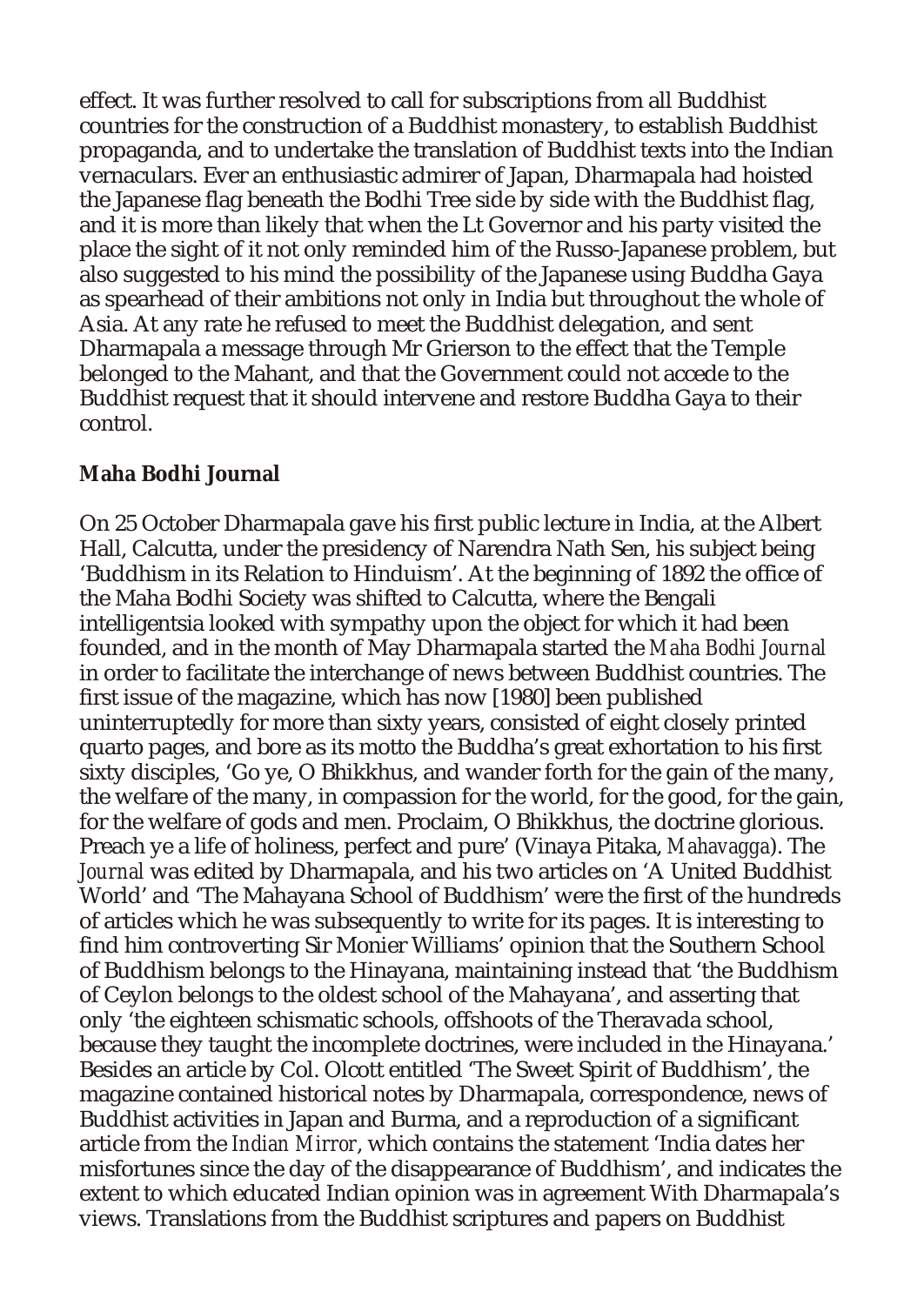philosophy, as well as articles on Buddhism by writers both oriental and occidental, were included in subsequent issues, and before many months had passed the Journal had attained a fairly wide circulation not only in Asia but in Europe and America as well. Progress was by no means either smooth or easy, however; funds were often lacking and frequently the Society's sole worker had to choose between buying stamps for posting the Journal and food for his evening meal. But the sacrifice was made joyfully, with the reflection that since there was no self there was no sacrifice either. In those days Dharmapala used to spend the night with the Mookerjee family at Baniapukur Road rising at two or three o'clock in the morning for mediation. Then he would read the Buddhist scriptures, together with the works of Max Muller, Sir Edwin Arnold, and Sir William Hunter. During the day he would attend the office which the Maha Bodhi Society and the Theosophical Society shared at 2 Creek Row, devoting himself to the editing and managing of the *Journal*, and engaging in a voluminous correspondence, frequently writing twenty or thirty letters with his own hand in the course of a single day. With unflagging zeal and tireless energy he worked for the cause to which he had dedicated his life, appealing for funds to Buddhists all over the world, arranging weekly public meetings, and labouring to interest every person he met in the redemption of Maha Bodhi Temple from the sacrilegious hands of those to whom it was nothing but a source of income. In spite of his activities in Calcutta and at Buddha Gaya, Dharmapala found time to attend the Annual Conventions at Adyar, as well as to establish relations with the Himalayan Buddhists of Darjeeling, to whom he presented some relics of the Buddha, a few leaves from the Bodhi Tree, and a Buddhist flag. After the relics had been taken in a colourful procession through the crowded streets of the town to the residence of Raja Tondub Pulger, where a number of Tibetan and Sikkimese dignitaries, both lay and ecclesiastical, had assembled, Dharmapala gave a speech on the ancient decline and modern revival of Buddhism, and appealed to the Buddhists of Tibet to support the work of the Maha Bodhi Society. Some months after this historic function, when Sinhala and Tibetan Buddhists met once again after centuries of separation, Col. Olcott arrived in Calcutta, and it was decided that he, Dharmapala, and Mr Edge, a European Theosophist from Darjeeling, should visit Buddha Gaya. On their arrival at Gaya Station on 4 February 1893 they were met by Ven. Chandajoti, who excitedly informed them that on the evening of the previous Friday the Mahant's men had made a murderous assault on the two monks and their servants, at the Burmese Rest House, while they were peacefully engaged in reading the Vinaya and religious conversation. Bhikkhu Sumangala, who is described as a particularly quiet and inoffensive monk, was so badly beaten about the head with sticks that he had to be removed to hospital, and when the horrified party visited the Rest House the bloodstains were still visible upon the floor. The news of this cowardly and unprovoked attack created a sensation, and meetings of protest were held not only in India but in several Buddhist countries as well. Col. Olcott at once interviewed the Mahant, who stubbornly refused either to sell or lease the land on any terms, or to allow the Buddhists to erect a Rest House for pilgrims.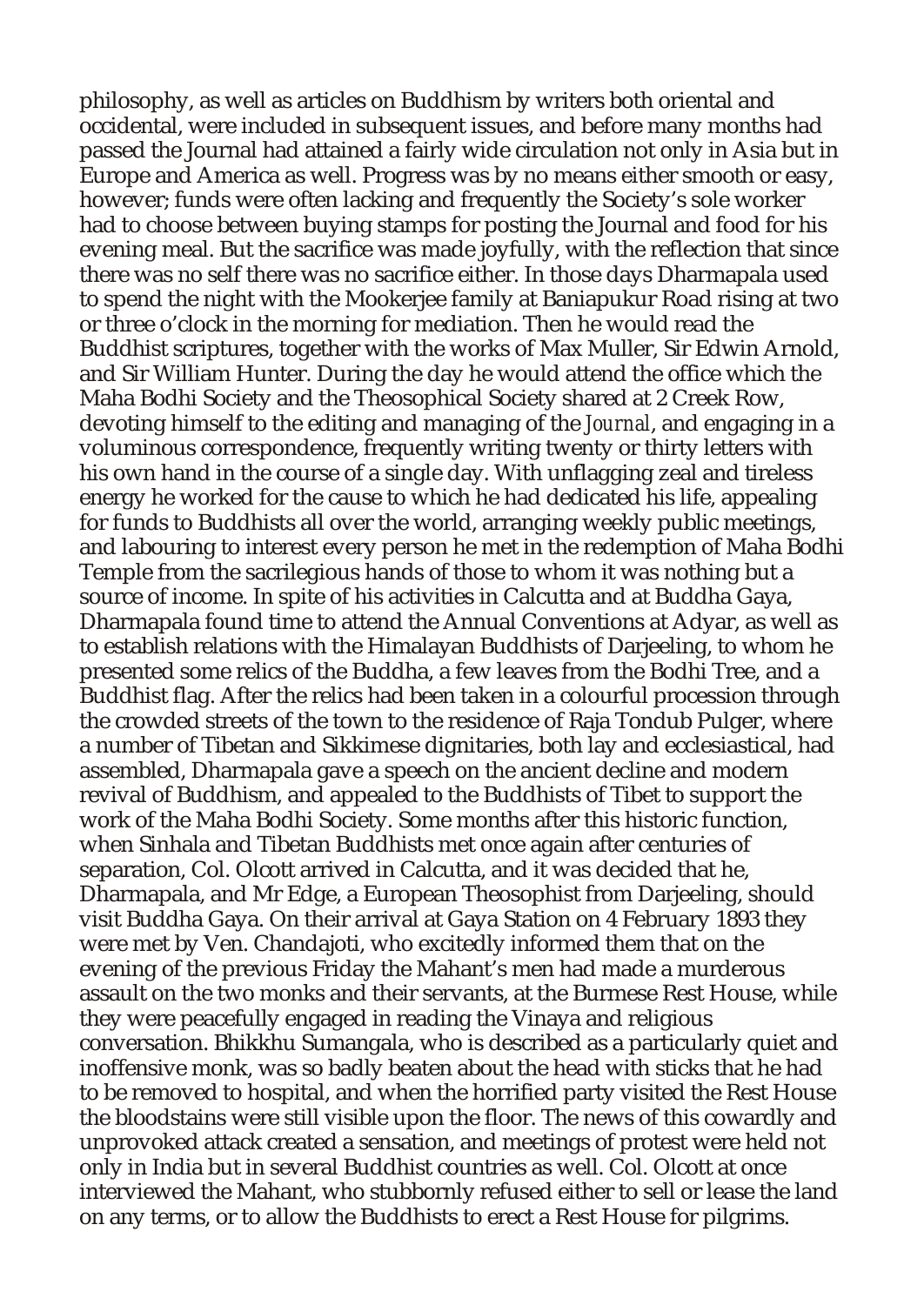Dharmapala was insistent that the assailants should be detected and punished, and the well known Gaya pleader Nanda Kishore Lall was therefore retained as counsel for the Maha Bodhi Society. In these circumstances began a connection which soon transcended the usual relation of lawyer and client, and developed into a strong mutual affection which was terminated only by death. The sole redeeming feature of the whole sordid business was the exemplary behaviour of the injured monk, who had not only made no attempt to defend himself from the vicious blows of his attackers, but who actually sent to the police, while still in hospital, an application stating that neither he nor his fellow monks could be witnesses to the case under issue and thus cause their assailants to be punished. It is said that the District Superintendent of Police roared with laughter when he read this, remarking, 'I always thought these Indian priests made a living out of religion. These Buddhist priests from Ceylon actually practise it.' The Mahant in his palace merely chuckled.

A few weeks later Dharmapala was informed by Nanda Kishore Lall that the Mahant's lease on the land had expired, and that he had renewed his application for a permanent lease. With his usual optimism, Dharmapala was confident that it would now be easy for the Maha Bodhi Society to acquire the place, and that the Buddhists of the world would willingly combine to subscribe the *lakh* of rupees which, he was informed, would be required to make the purchase. He rushed back to Calcutta, and at once wrote appeals for help to every quarter. Chandajoti was dispatched to Akyab, while Col. Olcott sailed on the same mission to Rangoon where he found the city in the throes of a business depression and was compelled to return empty-handed. After a month devoted to office work, lectures on Buddhism in the public squares, Theosophical meetings, correspondence, study, and meditation conversations on yoga with his friend Nirodanath Mookerje, and exhortations to Nirodanath's son Naranath, a boy of sixteen or seventeen of whom he had become extremely fond, Dharmapala left for Burma on 13 May, and on the 16th reached Rangoon, where he found his old friend Moung Hpo Mhyin and a number of other gentlemen waiting at the jetty to receive him. Another month went by in a whirlwind round of visits to wealthy Buddhists in Rangoon, Mandalay, and Moulmern, and although the required sum was not actually collected, the necessary promises were made, and Dharmapala returned to Calcutta feeling that his mission had not been wholly unsuccessful. After extricating the Society's work from the confusion into which it had fallen during his absence, he entrained for Gaya, where he found that events were fast taking a new turn. Nanda Kishore told him that the Maha Bodhi Temple was really situated in the village of Maha Bodhi, and not in the village of Mastipur Taradi as the Mahant's people claimed. Again Dharmapala's hopes rose high, but when they called upon the Collector, Mr McPherson, explained the situation to him, and mentioned Sir Edwin Arnold's recent article about Buddha Gaya in the London *Daily Telegraph*, he merely remarked that everything should be done as quietly as possible and that it would be better to postpone negotiations until after Dharmapala's return from Chicago. The circle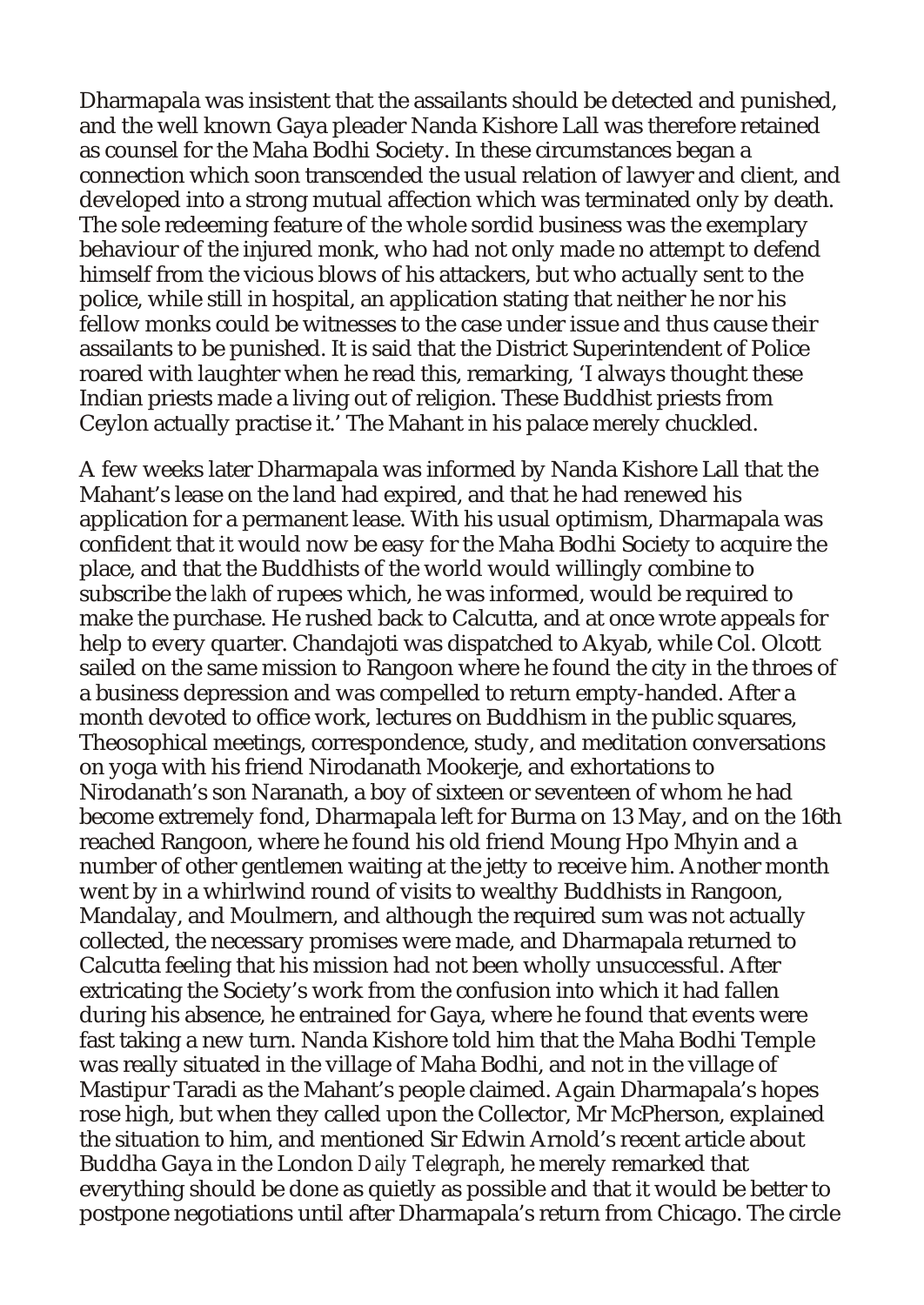of the young Buddhist missionary's activities was becoming wider still, embracing not only India and Ceylon, not only Asia, but the whole world, and although the fate of the Maha Bodhi Temple remained unsettled, the course of events as compelling Dharmapala to direct his steps elsewhere, and the time had come for him to carry the message of his compassionate master across the seas to races to whom it was as yet unknown.

#### **The World's Parliament of Religions in Chicago**

The World's Parliament of Religions which was held in Chicago in 1893 was one of the most important and characteristic events of the late nineteenth century. Fifty years earlier the influence of Christian dogma and popular ignorance even of the existence of the great oriental religions would have rendered such a gathering an impossibility. As it was, the organizers of the Parliament were accused by a missionary in China of 'coquetting with false religions' and 'planning treason against Christ'. Fifty years later, political unrest and widespread indifference to religion would either have made the venture abortive or reduced it to little more than an anthropological curiosity. In the closing decade of the last century, however, the time was ripe for the presentation of the diverse religions of the world from a common platform not by scholars but by men who actually followed them, and when the special Committee appointed for the purpose by the President of the Columbian Exposition circulated their plans the idea of a World's Parliament of Religions met with general acceptance. The Chairman of the Committee, Dr J.R. Burrows, who had received copies of the *Maha Bodhi Journal*, entered into correspondence with Dharmapala, and in the end invited him to Chicago as the representative of the Southern Buddhist Church. With his usual modesty, Dharmapala doubted his ability to expound the Dharma before such a distinguished gathering, but his friends were insistent that he should go, one of them declaring that far more important than any amount of scholarship was the living conviction of the truth of the Buddha's word. Such a conviction was the breath of Dharmapala's life. After much consideration he decided to accept the invitation, reflecting that it would enable him to visit Japan and China, in the interests of the Society without putting any additional strain on its resources. Only Col. Olcott was against the trip, roundly declaring that with so much work to be done in India it was a waste of time. However, Dharmapala was by this time accustomed to deciding things for himself, and in the end the Colonel's opposition collapsed and he promised to write to Mrs Besant, who was also attending the Parliament, asking her to keep an eye on his young colleague.

After entrusting the *Journal* to Sarat Chandra Das, Dharmapala left Calcutta at the beginning of July, and on the evening of the day of his arrival in Colombo was presented with a purse by the Ceylon Theosophical Society. Sumangala Nayaka Thera invoked the blessings of the devas on his mission, and on behalf of the Buddhists of Ceylon gave him a Mandate to Dr Burrows. On 20 July his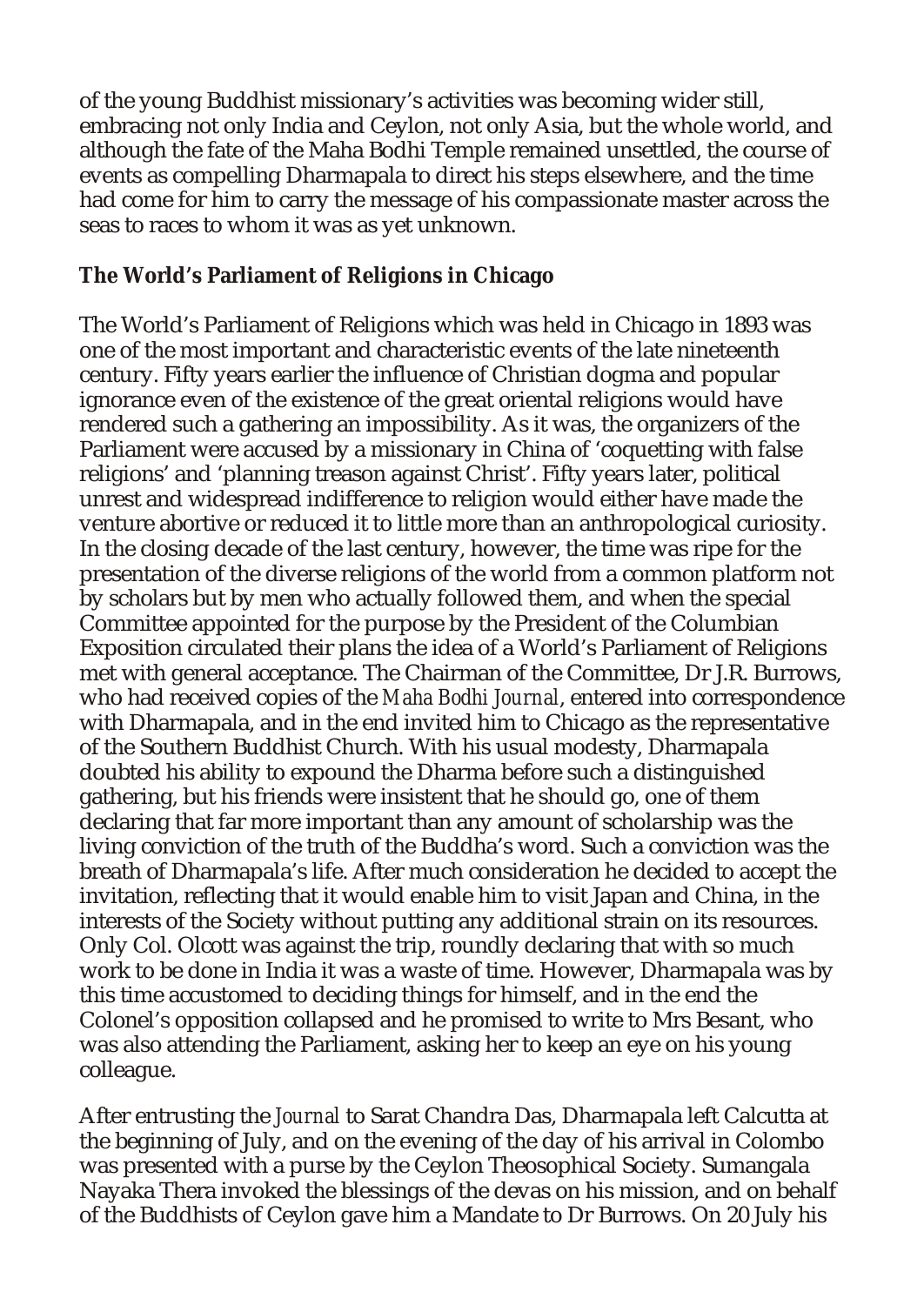parents, relatives, and friends, together with a number of Buddhists and Theosophists, came on board the *Britannia* to bid the young adventurer farewell. His mother kissed him on the face, and his father, who had generously provided him with new clothes and money for the trip, kissed his hand. At last the ship weighed anchor, and as the sun set in red and golden splendour over the palm-fringed shores of Ceylon Dharmapala was left alone with his Buddha relic and image, and the twenty thousand copies of the Five Precepts which he had had printed for free distribution. The journey to England passed quietly enough in the usual round of study, meditation, and voluminous correspondence, together with occasional sightseeing at Aden, Port Said, and Brindisi, and conversation with some of the passengers on board, to whom he distributes his leaflets. At Gibraltar he saw some fine silk handkerchiefs impressed with the picture of the Rock, and felt that he would like to see the Buddhist flag and the Five Precepts printed on silk handkerchiefs in the same way.

#### **First visit to England**

On 11 August he saw England for the first time, afterwards writing in his diary, 'The first sight of English foliage made me think of England with a feeling of affection. I have seen beautiful scenery, but I was simply delighted at this first glimpse.' A telegram arrived from Sir Edwin Arnold, author of *The Light of Asia* whom Dharmapala reverenced as his 'English Guru', and his heart was warmed as he read the words, 'Welcome to England,' etc. Upon reaching Gravesend the following day Dharmapala was delighted to find Sir Edwin himself waiting at the Albert Docks to receive him. With the poet were several Theosophists, including Leadbeater and his young favourite Jinarajadasa, whom he had kidnapped and carried off to England. It was arranged that Dharmapala should stay with Sir Edwin Arnold, with whom he called on the Secretary of State for India, Lord Kimberley, who promised that the letter Sir Edwin had already written him about the Maha Bodhi Temple should be forwarded to the Viceroy. Leadbeater took him to see Mrs Besant, introduced him to the leading British Theosophists, showed him the sights of London, took him out to lunch and dinner, and was in fact so unfailingly kind and lavishly hospitable that a mind less innocent of intrigue than Dharmapala's would have immediately understood that the Theosophists, who had no doubt been warned by Col. Olcott that the young founder of the Maha Bodhi Society had begun to be impatient of their control, were doing their best to entice him back into the fold. Leadbeater even told Dharmapala that he had received money from the Master to be spent on his account. Visits to Dr Rhys Davids, the great Pali scholar, the British Museum, and Theosophical groups, filled the days until the time of their departure. With him on board the *City of Paris* were the Theosophists Chakravarti and Miss Muller, and of course Mrs Besant, who had already told him in London that for the sake of the Masters and the Cause she must take care of him, and who now declared that before her death Mme Blavatsky had actually said the same thing! Naturally, Dharmapala was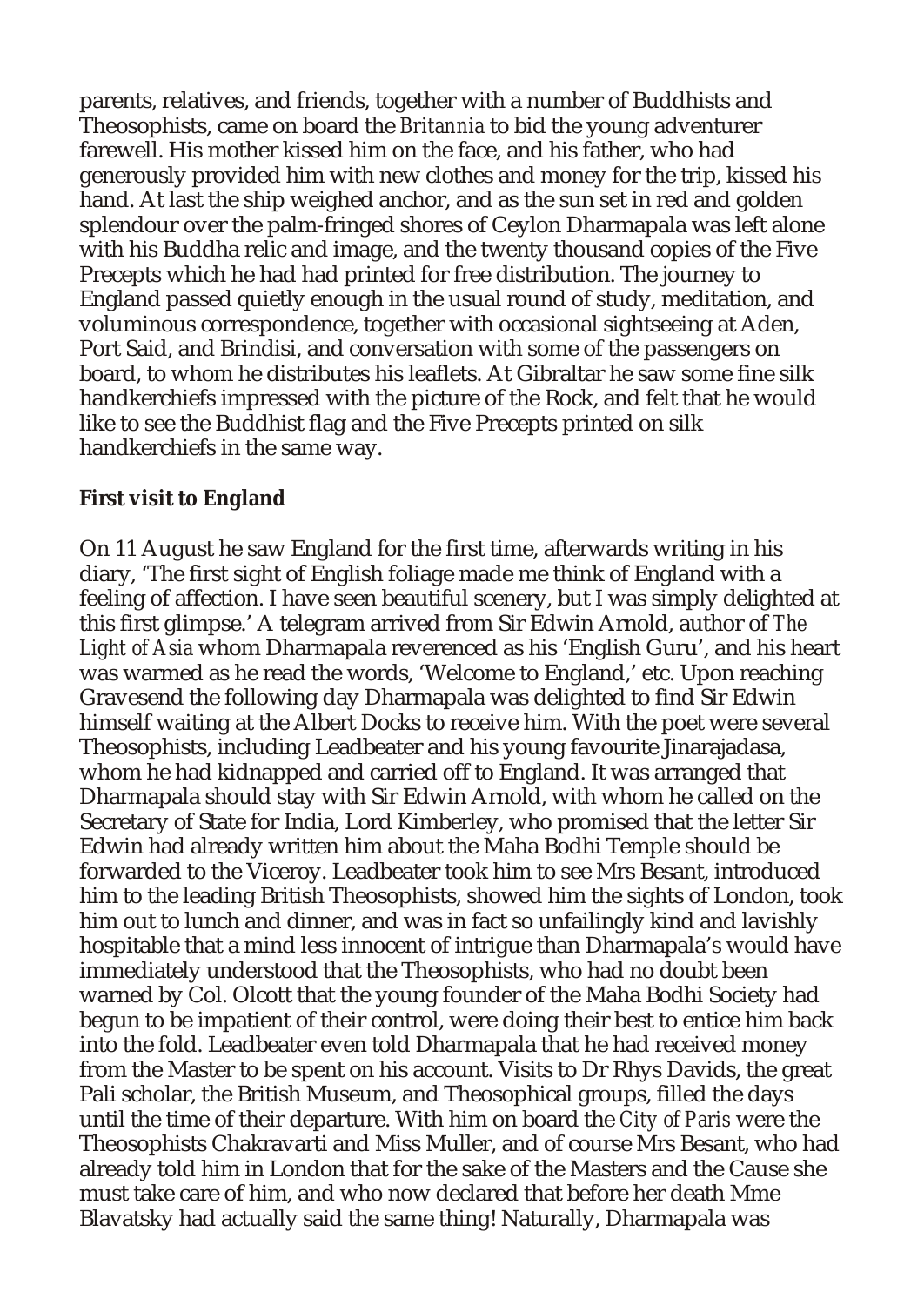impressed by these statements, and wrote in his diary that Mrs Besant was like a mother to him. On 2 September the party arrived at New York, where more Theosophists were waiting to welcome them, and on the 6th they reached Chicago.

# **Chicago**

Dharmapala was one of the most popular speakers at the Parliament, and his addresses and lectures were considered to be important contributions to its proceedings. Apart from a sermon on 'The Pure Life' which he delivered at the Unitarian Church, his first public appearance was at the close of the crowded first session of the Parliament when, surrounded by representatives of the world's religions, many of them attired in brilliant national costumes and gorgeous ecclesiastical vestments, he brought to the four thousand people who had assembled in the Hall of Columbus to hear him 'the good wishes of four-hundred-and-seventy-five millions of Buddhists, the blessings and peace of the religious founder of that system which has prevailed so many centuries in Asia, which has made Asia mild, and which is today, in its twenty-fourth century of existence, the prevailing religion of those countries.' The impression that he made on the assembly is preserved in a letter published at the time:

'With his black, curly locks thrown back from his broad brow, his keen, clear eye fixed upon the audience, his long brown fingers emphasizing the utterances of his vibrant voice, he looked the very image of a propagandist, and one trembled to know that such a figure stood at the head of the movement to consolidate all the disciples of Buddha and to spread "the light of Asia" throughout the civilized world.'

(*St Louis Observer*, September 21, 1893)

During the week which followed, Dharmapala made the acquaintance of a number of the delegates, among whom were several Japanese Buddhists, spoke two or three times a day on Buddhism and Theosophy, and attended the protracted and crowded meetings of the Parliament, remarking with disgust after one long and tiring session, 'All papers full of Theology and Anthropomorphism but pure life naught.' Needless to say, his own paper on 'The World's Debt to Buddha' which he read on 18 September, with the centuries-old image of the Buddha on a table beside him, contained no trace of either Theology or Anthropomorphism, although quite a lot of it was devoted to the pure life. The paper was moreover innocent of oratorical effects, and showed none of the dazzling intellectual brilliance exhibited by other contributors, the modest young speaker doubtless feeling that after having endured for five and twenty centuries his venerable religion could make its way in the world without the adventitious aid of rhetoric and paradox. What he therefore laid before the Parliament was a plain statement of Buddhist principles, supported by numerous citations from the scriptures, without any plan or artistic arrangement, but simply classified under various sub-headings,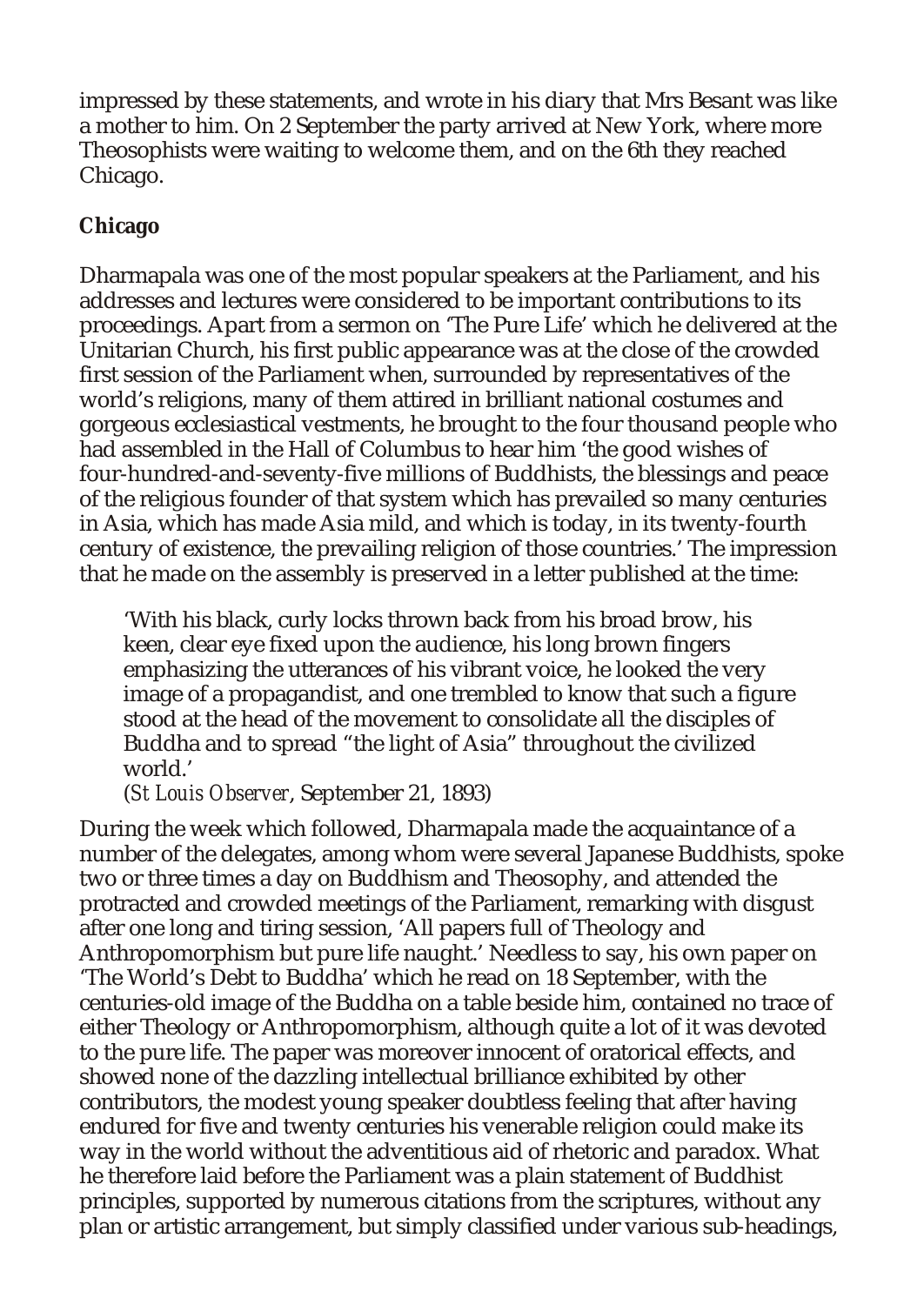Dharmapala, 'the servant of the Lord Buddha' as he loved to call himself, was not eager to make a splendid speech, being content if he could function as the humble mouthpiece of the voice of Truth. This very lack of artifice was not without its attractions, apparently, for Mr C.T. Strauss of New York, a life-long student of philosophy and comparative religion; was so impressed by what he heard, that he expressed his desire to become a Buddhist, and at what the newspapers described as 'a simple, yet impressive' ceremony held under the auspices of the Theosophical Society of Chicago, he received the Five Precepts from Dharmapala, becoming not only the first person to be admitted to the Buddhist fold on American soil, but also the devoted friend of his preceptor, and a staunch supporter of the Maha Bodhi Society. The closing days of the Parliament were for Dharmapala full of strenuous activity. So striking was the impression made by the young preacher from Ceylon, that whereas his colleague Vivekananda was, compared with the noble but passionate Othello, Dharmapala was compared with no less a person than Jesus Christ. We are not told that any of the Christian delegates were paid this handsome compliment. So popular had he become, moreover, by his amiable disposition and evident spirituality that, in the words of a contemporary newspaper report, 'The mere announcement that he would lecture in the Athenaeum building on Buddhism and Theosophy was sufficient to attract an audience too large for the hall.' By the time the final session of the Parliament had ended, and Dharmapala had spoken his last words to the great gathering, the conviction had formed itself in his mind that he could disseminate the Dharma in Amenca, and he decided that after two years he would return and establish Buddhism. The concluding words of his farewell address are an apt summary of the message which he so earnestly sought to deliver to the peoples of the West, and of which he was himself the living embodiment.

'Learn to think without prejudice, love all beings for love's sake, express your convictions fearlessly, lead a life of purity, and sunlight of truth will illuminate you. If theology and dogma stand in your way in the search of truth, put them aside. Be earnest and work out your salvation with diligence and the fruits of holiness will be yours.'

#### **Honolulu: Meeting with Mrs Mary E. Foster**

The Parliament of Religions closed on 27 September, and after delivering a number of lectures at Oakland and San Francisco, on 10 October Dharmapala left the shores of America for India by way of Japan and China. At Honolulu Dr Marques and two lady Theosophists came on board to see him, bringing with them gifts of brilliant South Sea flowers and fruits, all of which he distributed among the passengers. One of the visitors, a stout, middle-aged woman of about fifty, confessed that she suffered from violent outbursts of temper which were a source of misery to herself and her relations, and asked Dharmapala how they could be controlled. As a student of Buddhist yoga, Dharmapala was able to give her the help for which she had sought in vain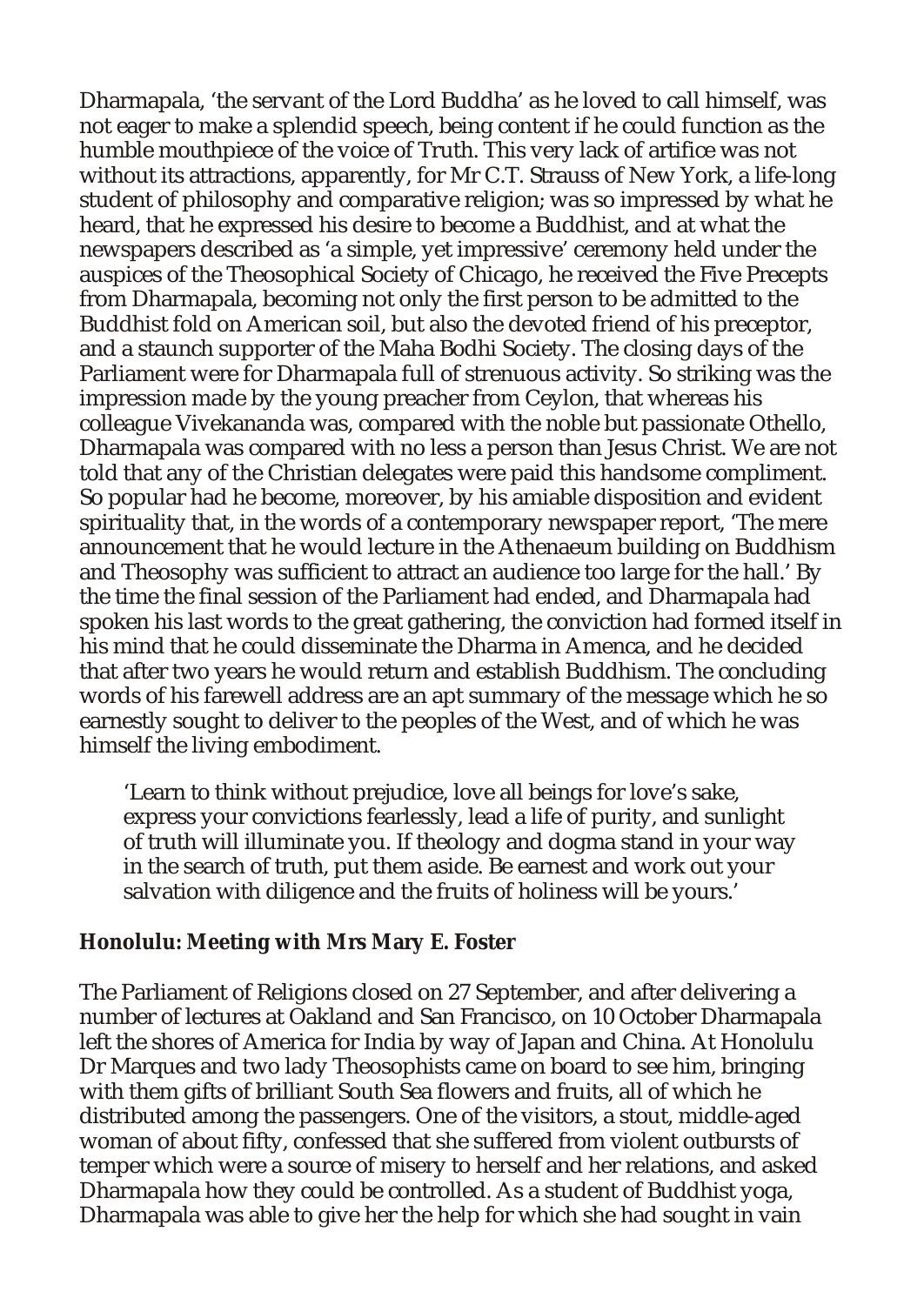elsewhere, and by following his few simple words of advice she was eventually able to overcome her failing altogether. The name of the hot-tempered lady was Mrs Mary E. Foster, a descendent on her mother's side of King Kamehameha the Great of Hawaii, and although their meeting lasted for only a few minutes so deep was the impression made by Dharmapala's words upon her mind that she became in later years the most munificent of his supporters, her donations totalling in the end almost one million rupees. Temples, monasteries, schools, hospitals and numerous other institutions were through her generosity established in India and Ceylon, so that today her name is ranked with the names of Anathapindika and Visakha as one of the greatest benefactors of Buddhism that have ever lived, and will be remembered by millions of grateful Buddhists as long as that of Dharmapala himself.

#### **Japan, Siam, India**

On the morning of the last day of October Dharmapala disembarked at Yokohama, and by evening he was in Tokyo, where Noguchi, Horiuchi, and about one hundred young priests had assembled at the station to receive him. During the four years which had passed since his first visit to Japan, Dharmapala had not only increased enormously in spiritual and intellectual stature, but he had also discovered the work he had been born to do, and it was of this great work, the deliverance of the Buddha Gaya Temple from the bondage of sacrilegious hands, that he spoke to the Japanese people, endeavouring through public lecture and private conversation to inflame their hearts with the burning enthusiasm of his own. That they were capable of enthusiasm, devotion, and supreme self-sacrifice, he knew. Had not the old pilgrim-priest, who had visited Buddha Gaya on foot, out of excess of devotion fallen down senseless before the Buddha-image of the Gupta period which he had brought with him from Ceylon via Chicago? Yet in spite of the interest shown by high priests of various sects and the Japanese nobility his endeavours met with no tangible success, and when a meeting of priests at the Seishoji Temple informed him that after two years it might be possible to raise twenty thousand yen, which was a ridiculously small sum for such a huge country, Dharmapala realized that he was wasting his time in Japan. Disputes between the priests over the custody of the Gupta image, and intrigues to monopolize the manufacture and sale of clay models of the sacred object, had moreover embittered his stay, so feeling that his presence was in more urgently required in India he left Japan on 5 December, having spent six weeks there, and at once began to think of calling on the Buddhist Kingdom of Siam for assistance. At Shanghai Dharmapala wrote a message to the Chinese Buddhists, and with the help of Dr Timothi Richards, a Christian missionary who afterwards published an English translation of Asvaghosha's *Awakening of Faith*, he addressed the priests of the temple at Mount Omei, and presented them with a Bodhi-tree leaf and some other relics. In Siam he was able to achieve no more concrete success than in Japan. Despite the interest and enthusiasm shown by several members of the Royal Family, and the sympathy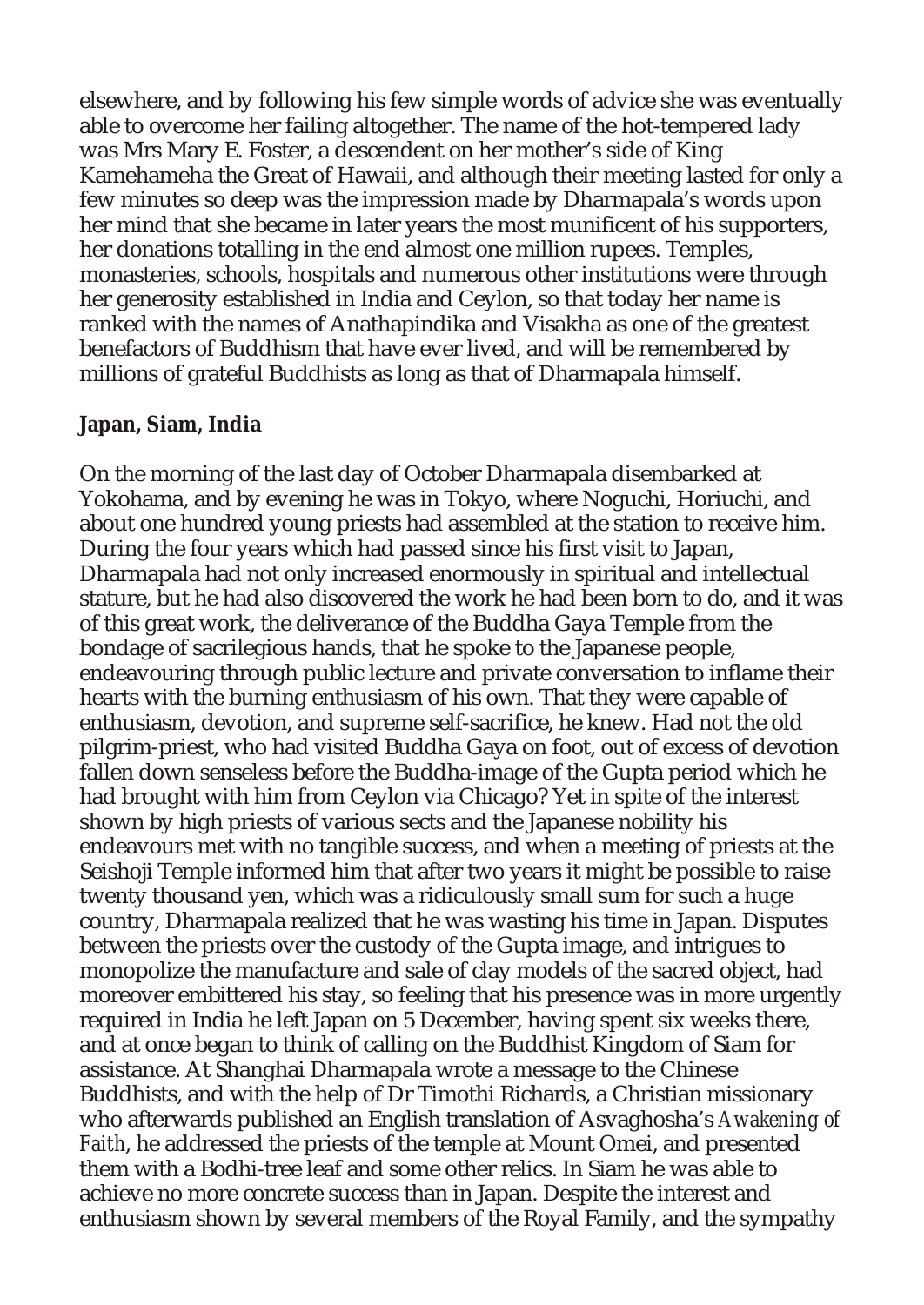of the Foreign Minister, Prince Deyayongse, most people seemed apathetic in religious matters and indifferent to the propagation of the Dharma, and he noted in his diary, 'The true spirit of Buddhism has fled and only a lifeless corpse is to be seen in Buddhist countries of the Southern School'. After three busy weeks in Siam he left Bangkok for Singapore, arriving two weeks later in Colombo, having been not only the first native of Ceylon to travel round the world, but what was infinitely more important, the first Buddhist missionary of modern times to girdle the globe with the Message of the Master. A royal reception awaited him. The crowds that had assembled at the jetty rent the air with thunderous shouts of 'Sadhu!' as the long-absent hero again set foot on his native soil, and he was taken in a magnificent procession, with elephants, drummers, and yellow-robed monks, to the Vidyodaya Pirivena Maligakanda where his venerable preceptor, Sumangala Nayaka Maha Thera, received him with blessings. But the time which he could spend in Ceylon was short, for the work in India called him, and after lecturing in Colombo, Kandy, Kalutara and other places on his Chicago experiences and the Buddha Gaya restoration scheme he left for Madras. At Adyar he met Col. Olcott, who told him that W.Q. Judge, the leader of the American Theosophists, was to be impeached by a committee for fabricating messages alleged to have come from the Masters. Dharmapala's hopes that harmony would prevail were doomed to disappointment, for the secession of Judge and his followers was the first of schisms which eventually broke up the Theosophical movement into a number of warring groups, and reduced the Adyar headquarters to a platform for the antics of Mrs Besant and her followers. The last day of March saw the wanderer in the arms of his friends in Calcutta, where the Bengalis flocked to him for news of Swami Vivekananda, and his diary tersely records, 'I told them of his heroic work and the great sensation he is creating in America'. Unlike certain other religious leaders, Dharmapala was free from petty feelings of competition and rivalry, and was ever ready not only to recognize but even to direct attention to the merits of other workers in the same field. On 11 April he arrived at Gaya, bringing with him for installation in the upper chamber of the Maha Bodhi Temple a beautiful seven-hundred-year-old Japanese image which was to be for many years the storm-centre of the battle for Buddha Gaya.

After Mr McPherson, the Collector of Gaya, had advised him to win over Hindu opinion to his side, Dharmapala visited Benares, the citadel of orthodoxy, and consulted the brahmin pandits there. But implacable as ever in their hatred of Buddhism, they were emphatic that since the Buddha was an incarnation of the Hindu god Vishnu, the Buddha Gaya Temple was a Hindu shrine and that the Buddhists therefore had no right to it. The Mahant was of course of the same opinion, and objected to the installation of the Japanese image on the grounds that its presence would be a desecration. He moreover threatened that if Dharmapala attempted to bring the image to Buddha Gaya five thousand men would be lying in wait to kill him and that he was prepared to spend one hundred thousand rupees for the purpose. It was not until a year later, however, after Dharmapala had spent some months in Ceylon for the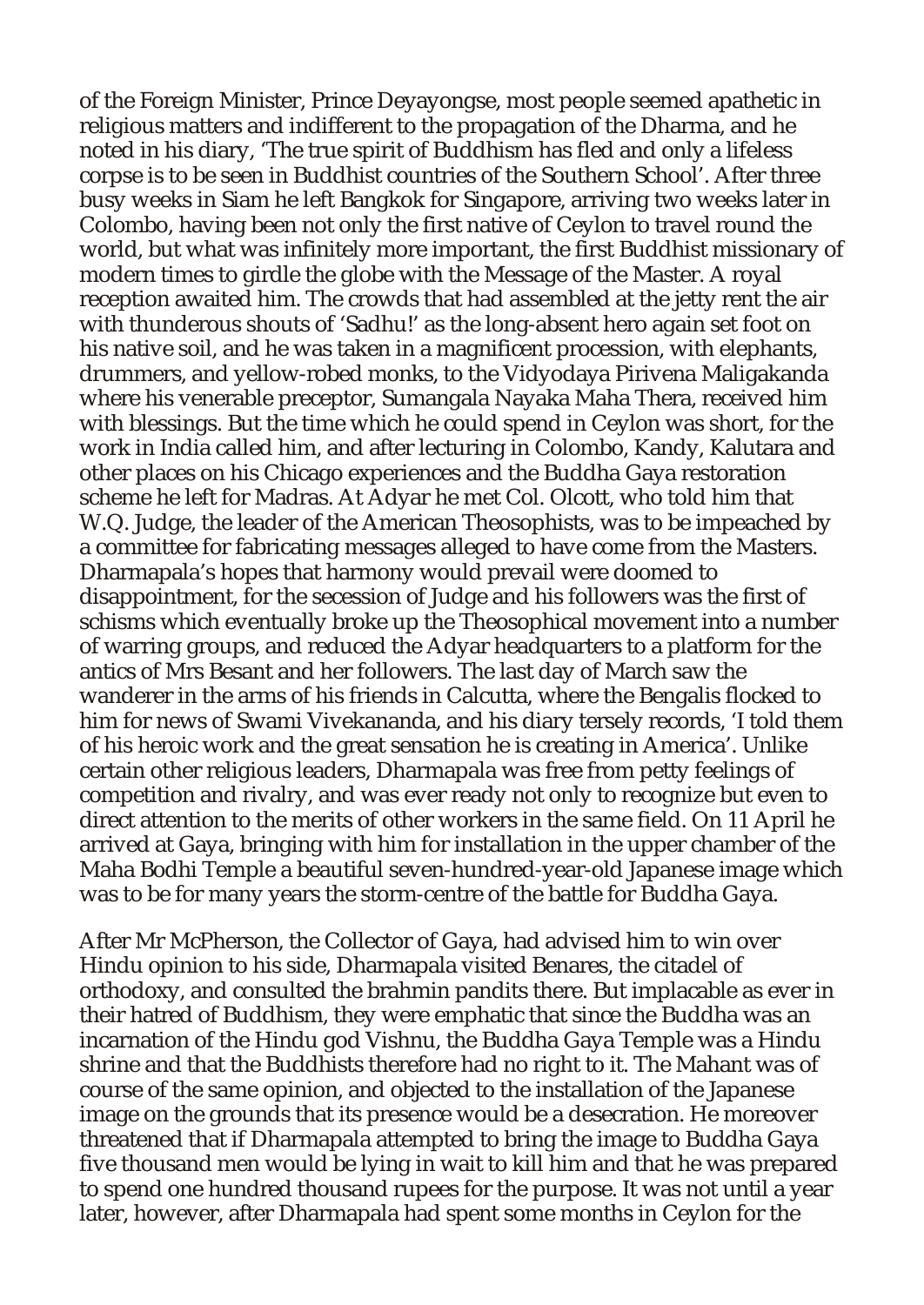collection of funds, that the great clash between spiritual right and legal wrong finally came. Dharmapala writes in his diary for 25 February 1895:

'At 2 in the morning I woke up and sat in meditation for a little time and then my mind suggested, as it did yesterday, under the Bodhi Tree, to take the Japanese image to the Maha Bodhi Temple. I woke up the priests and then asked them to sit in contemplation for a time. Then it was decided that we should take the image early morning from Gaya to Buddha Gaya. In silence I vowed 7 times giving up my life for the Buddha's sake. Before dawn we packed the image and by 7 were off to Buddha Gaya. On our way we met two Muhammedan gentlemen driving towards Buddha Gaya. Soon after our arrival at Buddha Gaya the boxes containing the image were taken upstairs to the Maha Bodhi Temple and by a strange coincidence these two gentlemen were present and were witnessing the placing of the image. My friend Bepin Babu was also present and when we were going to light candles the Mahant's gosains and the Muhammedan Muktiar came up and threatening me asked me to remove the image. Oh, it was painful indeed. Buddhists are not allowed to worship in their own Temple. Great excitement. The Mahant rushed off to Gaya and in the evening the Collector Mr D.J. McPherson came to investigate the case. Several witnesses were examined and when he was leaving the place the Collector said a great desecration had been committed in the Temple. He ordered the Inspector to take care of our party. We stayed in the Burmese Rest House by the Temple.'

Dharmapala does not mention that the *gosains* (Hindu 'monks'), who were heavily armed with clubs and sticks, numbered forty or fifty, that he himself was grossly insulted, and that the ancient Japanese image was flung head foremost into the courtyard below. News of the outrage immediately flashed round the Buddhist world, and on all sides expression of indignation were heard. Proceedings were instituted on the advice of Mr McPherson, who in his capacity of Magistrate of Gaya found the miscreants guilty and sentenced them to one month's simple imprisonment and a fine of one hundred rupees apiece, finding in his judgment that the temple had been continuously used by the Buddhists as a place of worship, whereas no Hindu, including the Mahant and his disciples, ever worshipped there, and that there was nothing to show that the Mahant was ever the Proprietor of the Temple. This judgment was upheld by the District Court, to which the Mahant's minions appealed, but set aside by the judges of the High Court, both of whom were distinctly hostile to Dharmapala. They patronizingly conceded that although in the possession of the Mahant the place had never been converted from a Buddhist into a Hindu Temple, and observed that there was no previous instance of any disturbance between the Buddhist worshippers and the Hindu Mahants by their subordinates in regard to their respective rights. As though to add insult to injury, the Government of India ordered Dharmapala to remove the Japanese image from the Burmese Rest house, but in view of the popular resentment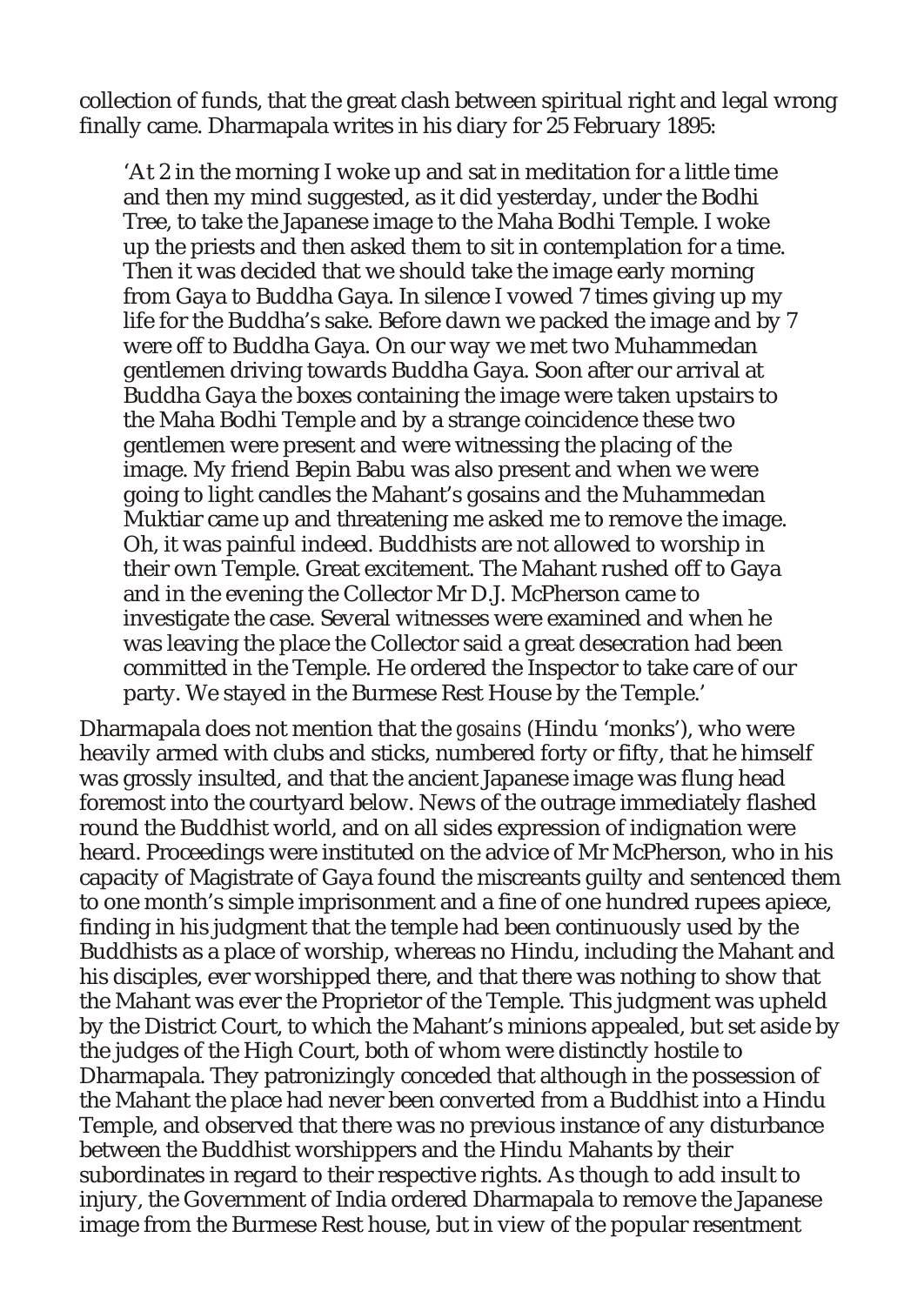roused in Burma and Ceylon by this high-handed action the order was eventually rescinded. In 1897 the Mahant returned to the attack, making representations through the British Indian Association, a powerful organization of big landowners, for the removal of the image on the grounds that its presence 'near the Buddha Gaya Temple which had been held, it was stated, to be a Hindu Temple by the High Court, was deemed objectionable by the Hindus'. Government did not accede to this request, however, stating that it could not admit any claim to treat the temple as a purely Hindu shrine, while at the same time it had no desire to interfere with the Mahant's position. For the next few years the image remained in the Burmese Rest House, worshipped and cared for by the gentle Sumangala, while Dharmapala was scattering broadcast the seed of the Dharma in foreign fields.

#### **Second visit to America (1896-1897)**

With the advent of Dharmapala in 1891, the founding of the *Maha Bodhi Journal* in 1892, and the Buddha Gaya Temple Case of 1895-96, the cultured Bengali public was becoming more, and more sympathetic towards Buddhism, with the result that on 26 May 1896 the Buddha's Birthday was celebrated in Calcutta under the presidency of Narendra Nath Sen. It was the first organized celebration of its kind to be held in India for hundreds of years, and when, a few weeks later, Dharmapala left for America at the invitation of Dr Paul Carus, founder of the American Maha Bodhi Society, he must have felt that although the Maha Bodhi Temple was still in alien hands his work had not been wholly without fruit. In London he dined with Sir Edwin Arnold, renewed acquaintance with Prof. Rhys Davids, visited the venerable orientalist Max Muller at Oxford University, and lectured in the Theosophical Society and at Hyde Park. During the year he spent in America he was no less busy, visiting among other places New York, Chicago, San Francisco, the Grand Rapids, Manistee, Freeport, Guelph in Canada, Cincinatti, Duluth, St Cloud, Fargo, Minneapolis, Genesis, Davenport, Iowa City and Des Moines. Everywhere he went, he proclaimed the unadulterated Dharma of the Lord Buddha, popularized the scriptures of Buddhism, expounded the subtleties of Buddhist psychology and yoga, and exposed the commercialized pseudo-Oriental mysticisms by which America was then deluged. Above all, he exhorted his listeners to lead 'the life of holiness, perfect and pure'. 'Slaves of passion', he wrote in his diary, 'controlled by the lower senses, wallowing in sensuality, these so-called Christians live in killing each other, hating each other, swindling each other, introducing liquor and vice where they hadn't existed. Themselves slaves of passion they enslave others to themselves and their vices.' For Dharmapala himself the trip to America was by no means without temptations. Several American women attempted to seduce the handsome young ascetic, but all their efforts to soil the radiant purity of his character failed, and instead of the words of endearment for which they had hoped, they heard from his unsullied lips only the Word of the Buddha. The American Theosophists were at this time divided into two camps, one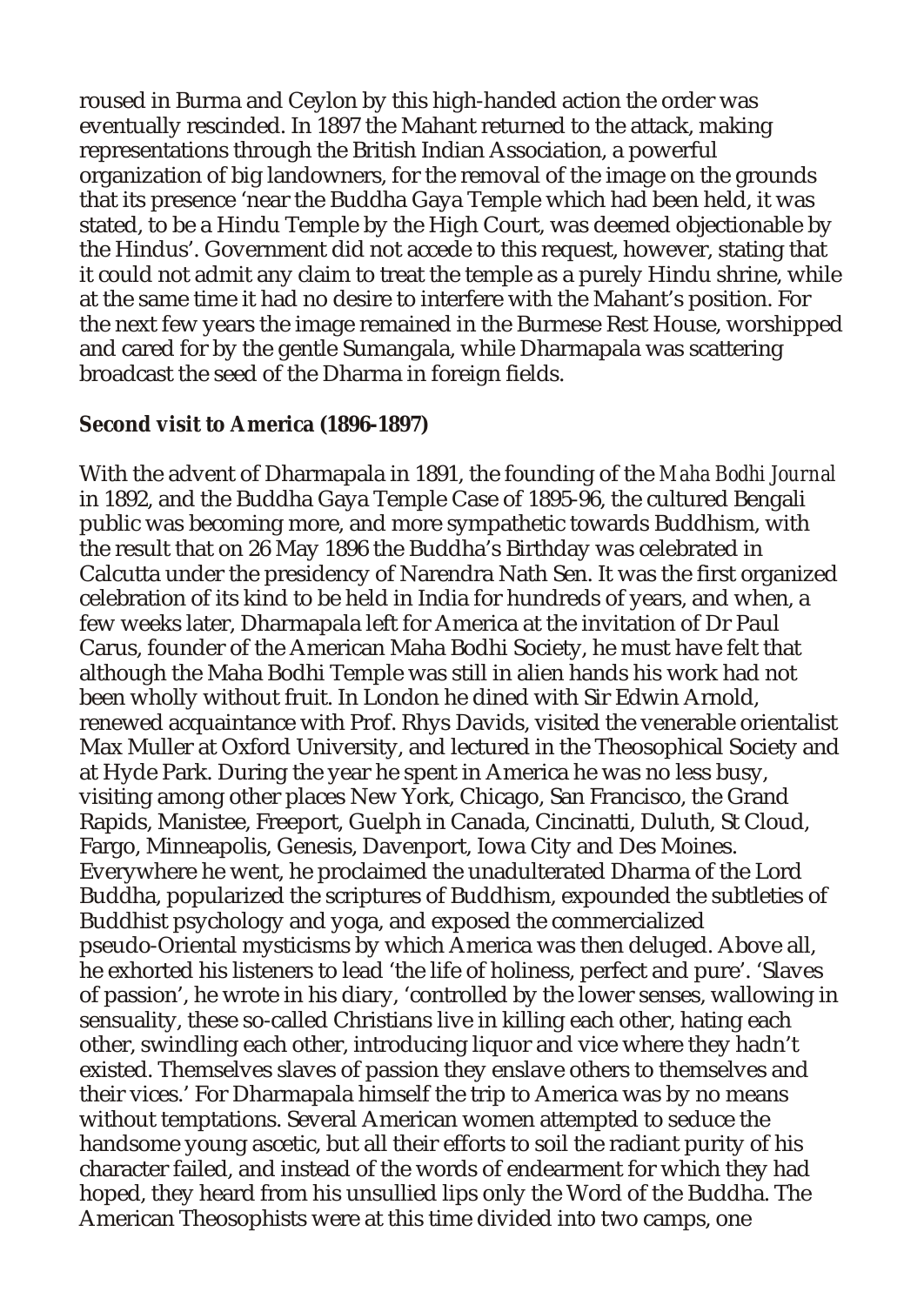maintaining that on the death of Mme Blavatsky, W.Q. Judge had become the agent of the Masters, the other holding that Annie Besant had been so chosen, and both parties added to his vexations by trying to use him for their own ends. But shortly before his departure from India, Col. Olcott had resigned the office of Director and Chief Adviser of the Maha Bodhi Society, so that Dharmapala's link with official Theosophy was now weaker than it had ever been, and although for him 'H. P. B.' had no successor he refused to be drawn into the controversy. He concentrated his energies instead on Buddhist work, and in May 1897 had the satisfaction of conducting the first Vaisakha celebration ever to be held in the United States. About four hundred people attended the service, which was held in a room that had been temporarily transformed into a Buddhist shrine. As thirty-seven candles, symbolizing the thirty-seven principles of wisdom, blazed on the steps of the altar before the Buddha image, the Anagarika gave an address on Buddhism and chanted the *Mangala Sutta* from an old palm-leaf book. In spite of his multifarious religious activities in America he did not forget the suffering masses of Bengal, and found time to collect funds for the Maha Bodhi Famine Relief Work. His energy was in fact inexhaustible, and even after a year of strenuous missionary labours in America he could write:

'I hope to leave the U. S. in November for London and via Paris, Berlin, Rome I shall go to Ceylon, meet my dear mother and father, travel all round the island proclaiming the holy life and call upon all priests to practise samadhi and then go to Darjeeling via Calcutta and Kapilavastu and then find the way to Tibet in search of the Holy Masters. There make my way to Pekin if possible, there to Japan and return to America. Death is nothing. I have died a million times and will die a million times. I will do this great work and save the world from the evils of ignorance, selfishness and passion.'

**Paris – London – Rome (1897) – Back in Ceylon (1898)**

In Paris, Dharmapala attended the Congress of Orientalists, and on 14 September 1897 held a Buddhist Peace Celebration at the Musee Guimet. After a short sojourn in London, where the Theosophists, finding that he was now completely free from their leading-strings, were unanimous in their opinion that he was 'conceited', he proceeded via Zurich and Florence, to Rome. 'The centre of Roman Catholic superstition. Immense wealth', he remarks about St Peter's in his diary. A cardinal who lived 'in gorgeous and princely style' promised him an audience with the Pope, but when Dharmapala, who could no more conceal his intentions than the sun its light, let it be known that he intended to speak to the Holy Father about the drunkenness which European civilization had introduced into Ceylon, and that he wanted a letter asking the Catholics to live in peace and amity with the Buddhists, the horrified ecclesiastic not only cancelled the audience but refused to see Dharmapala again. Back in Ceylon, the solitary fighter found that a clique in the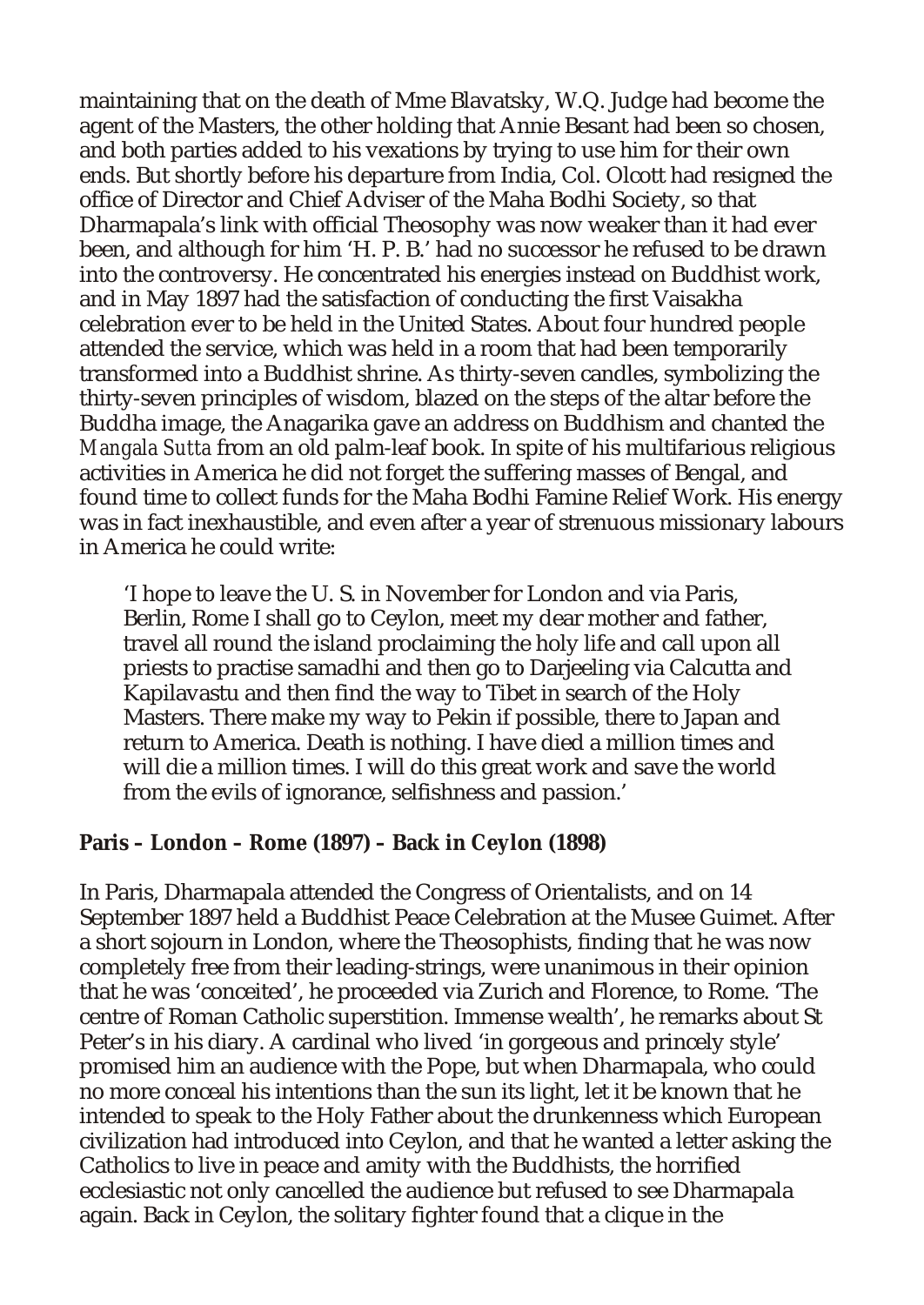Theosophical Society was against the Maha Bodhi Society, and feeling that Buddhism and Annie Besant's neo-Brahminism were incompatible he suggested to Col. Olcott that the word 'Theosophical' should be dropped from the name of the Ceylon Buddhist Theosophical Society. Enraged at what he considered an impertinence, the Colonel did his best to check Dharmapala's activities in Ceylon, and his erstwhile pupil regretfully came to the conclusion that the older man was jealous of his success, and that in his anxiety to remain in power at Adyar he was willing to allow Annie Besant and followers to drive the Buddha and his Dharma from the place. Not until several years later, however, did he resign from the Society, and when, after Olcott's death, Annie Besant became President, he was unsparing in his condemnation of the vagaries into which she and Leadbeater let the movement.

The whole of 1898 was spent working in Ceylon. Once again the Anagarika, now a popular hero in the eyes of his countrymen, travelled by bullock cart from village to village until he had covered the whole island. Once again his ardent championship of the national religion and culture produced a wave of enthusiasm which swept from one end of the country to the other. Feeling that in spite of all its advantages the Western university system of education was without ethical value, and that it failed to develop the mind's infinite potentialities, he persuaded his father to buy a plot of land near Colombo, and planned to start there the Ceylon Ethico-Psychological College. Worship, meditation, and study of comparative religion were to be included in the curriculum. Another institution known as the Sanghamitta Convent, for training Buddhist sisters in social work, was also started, and the Countess Canavarro, an American convert to Buddhism who had accompanied the Anagarika to Ceylon, was placed in charge of the Convent and of the orphanages and schools attached to it.

## **Touring India**

With so much to be done in his native land, Dharmapala did not return to India until the beginning of 1899, and after spending two months in Calcutta he went on an extended tour of North India. Bankipore, Buddha Gaya, Gaya, Benares, Kanpur, Meerut, Aligarh, Delhi, Agra, Saharanpur, Amritsar, Ludhiana, Amballa City, Amballa, Muthura, Brindavan, Thaneswar, Lahore, Rawalpindi, Peshawar, Nowshera, Abbotabad, Hassan Abdul, Mardan, and the Yusufsai Valley were the places included in his intinerary. A contemporary account of the tour, which lasted for four months, and in the course of which he travelled more than fifteen hundred miles, says:

'He travelled as a pilgrim, not caring at all for comforts, mixing with the sanyasis, ascetics, Hindu pilgrims, and with passengers of the third and intermediate classes, eating at times the poorest food, sleeping at times in places where the poor sleep and gaining an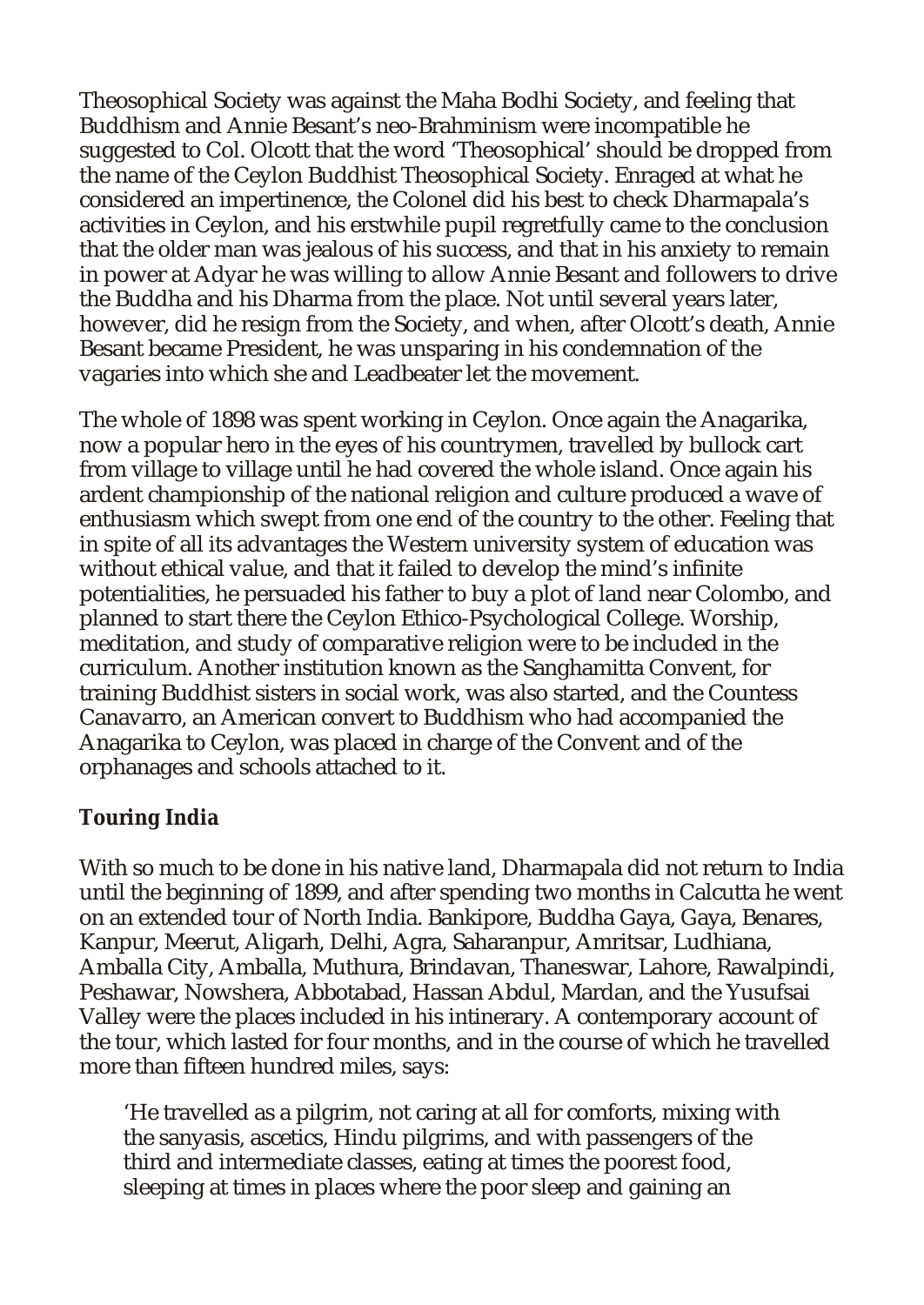insight into the characteristics of the poor classes, who are suffering from intense ignorance, superstition and poverty.'

How keenly his compassionate heart felt the sufferings of the masses with whom he mixed may be judged by the following extract from an open letter which he wrote from Saharanpur:

'Open your eyes and see, listen to the cries of distress of the 141 millions of people and let their tears cool your dry hearts. Don't imagine that 'Providence' will take care of you, for the 'Almighty' does not calculate time by your watches. 'A thousand years is *one hour*' for him, and it is foolish for you to wait with folded hands. Wake up, my brothers, for life in this world is short. Give up your dreamy philosophies and sensualizing ceremonies. Millions are daily suffering the pangs of hunger, drinking the water that animals in the forest would not drink, sleeping and living in houses, inhaling poison day after day. There is wealth in India enough to feed all. But the abominations of caste, creed and sect are making the millions suffer.'

His missionary labours for the year were by no means ended, however, for on his return to Calcutta from the Punjab he received an invitation to South India, where he not only lectured on Buddhism but also emphasized the need of educating the masses and removing the disabilities of the untouchable community. With the founding of a branch of the Maha Bodhi Society in Madras the Banner of the Dharma was firmly planted in the South, where differences of caste and sect were perhaps more strongly felt than in any other part of the country. The early months of 1900 saw the indefatigable missionary in Siam and Ceylon after which he again visited Burma, this time to raise funds for the erection of a Rest House at Buddha Gaya, the District Board having undertaken to do the work provided the Buddhists would meet the cost.

**Third visit to America (1902-1904)**

From 1902 till early 1904 he was again in the United States, where the campaign inaugurated during his second visit to that country was continued with unabated vigour. As before, he was eager not only to teach but also to learn and visits to laboratories and technical institutes alternated with lectures on the Dharma and exhortations to lead a life of purity. At Boston he wished to attend one of the classes which Prof. William James, the celebrated psychologist, was holding at Harvard University. The yellow dress that he had adopted after his return from the Parliament of Religions made him a conspicuous figure in the hall, and as soon as Prof. James saw him he motioned him to the front. 'Take my chair', he said, 'and I shall sit with my students. You are better equipped to lecture on psychology than I am.' After Dharmapala had given a short account of Buddhist doctrines the great psychologist turned to his pupils and remarked, 'This is the psychology everybody will be studying twenty-five years from now.' Time may not have fulfilled the Professor's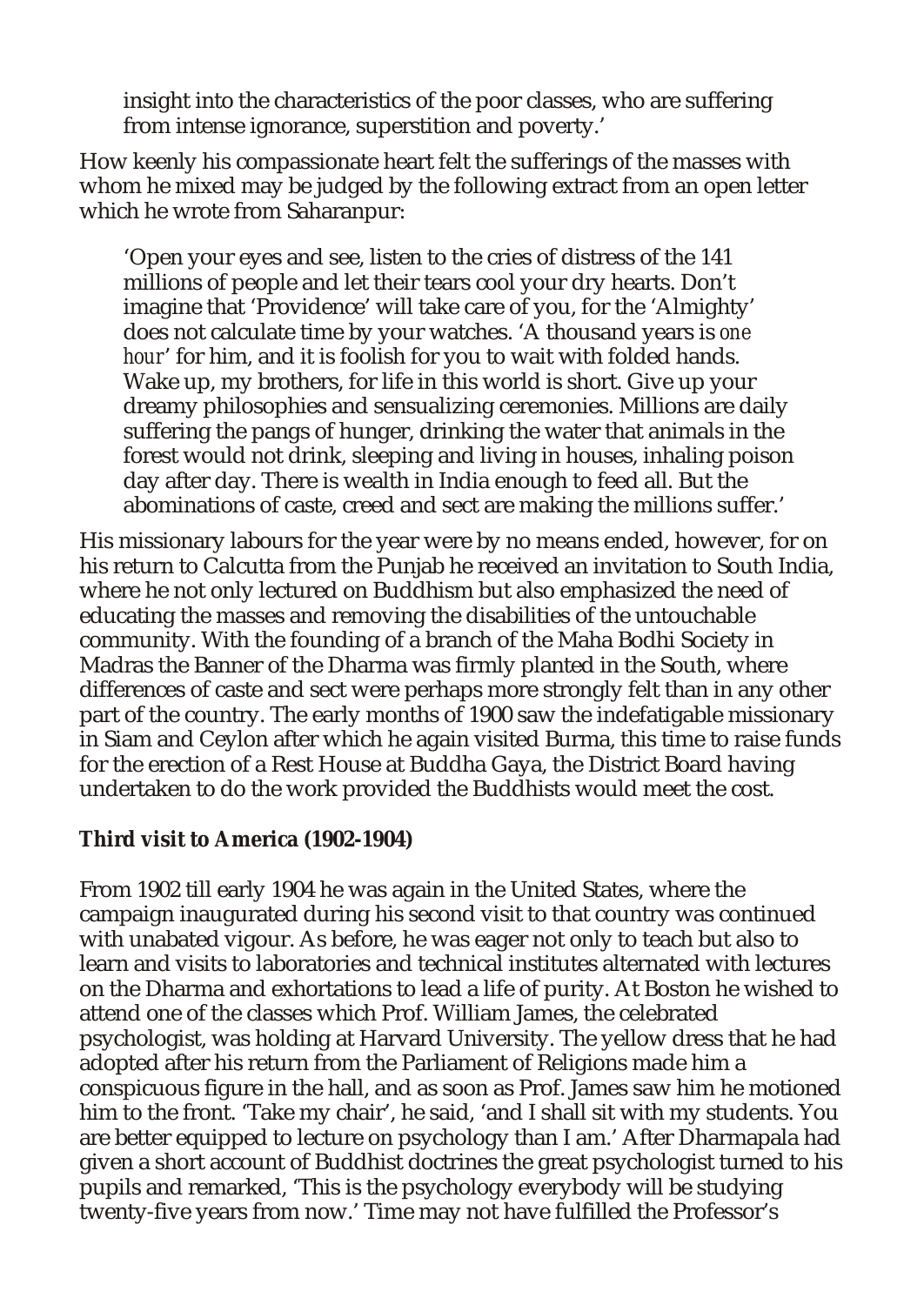prediction to the letter, but it is beyond dispute that to Anagarika Dharmapala belongs much of the credit for making the existence of Buddhist psychology more widely known in Western countries.

**Mrs Foster's help – England – Industrial School in Sarnath**

Numerous visits to leading educational institutions had convinced him that the East needed the technology of the West no less than the West needed the psychology of the East, and he therefore wrote to Mrs Foster asking her help in the establishment of an Industrial School at Sarnath. She promptly sent him a cheque for five hundred dollars, following it up a year later with another for three thousand. Thanks to these generous contributions he was able to engage the services of an American expert, and to dispatch, before his departure from the country, the necessary agricultural implements from Chicago to Calcutta. Arriving in Liverpool after a rough passage across the Atlantic, this preacher who took the world for his parish proceeded to London, where he met not only old friends like Sir Edwin Arnold, now totally blind, but also made new ones like Prince Peter Kropotkin, the famous anarchist, by whom he was introduced to Lady Welby, Mr Thyndman, Mrs Cobden Unwin, Prof. Patrick Geddes, and a number of other socialist and radical intellectuals. As though his energy and curiosity were still unexhausted, he took a boat from Harwich to Holland where he visited elementary schools and industries in Bussum, Copenhagen, Askov Vigin, and Amsterdam, thence returning to London. Another excursion took him to Genoa, Paris, and Turin after which he at last boarded the steamer for Colombo. Once again his native land saw him for a few weeks only. Hurrying back to India, he at once began to put into operation his long-cherished plans for industrial, agricultural, and manual education. The Industrial School at Sarnath was opened, and Mr Veggars, the American expect, installed as director. But the Theosophists of Benares displayed open hostility to the scheme, and upon the Commissioner desiring the removal of Mr Veggars the project upon which the Anagarika had lavished much time and energy, and which would have been a source of manifold blessings to the local people, had to be abandoned. Arrangements for instruction in the vernacular were continued, however, and some years later took shape first as a High School and then as a College.

**Back in Ceylon – 'Sinhala Bauddhaya'**

In November 1904 the Anagarika went to Ceylon at the request of the Lanka Maha Bodhi Society to conduct a campaign in the general interest of the Buddhists of the island. Once again he travelled by bullock cart from village to village, lecturing this time not only on religion but on the various projects for technical education which then engrossed his attention as well. Impressed by the astonishingly rapid industrial progress made by the Japanese, he persuaded his father to organize a fund of sixty thousand rupees for sending Sinhala students to Japan in order to learn weaving and other arts and crafts.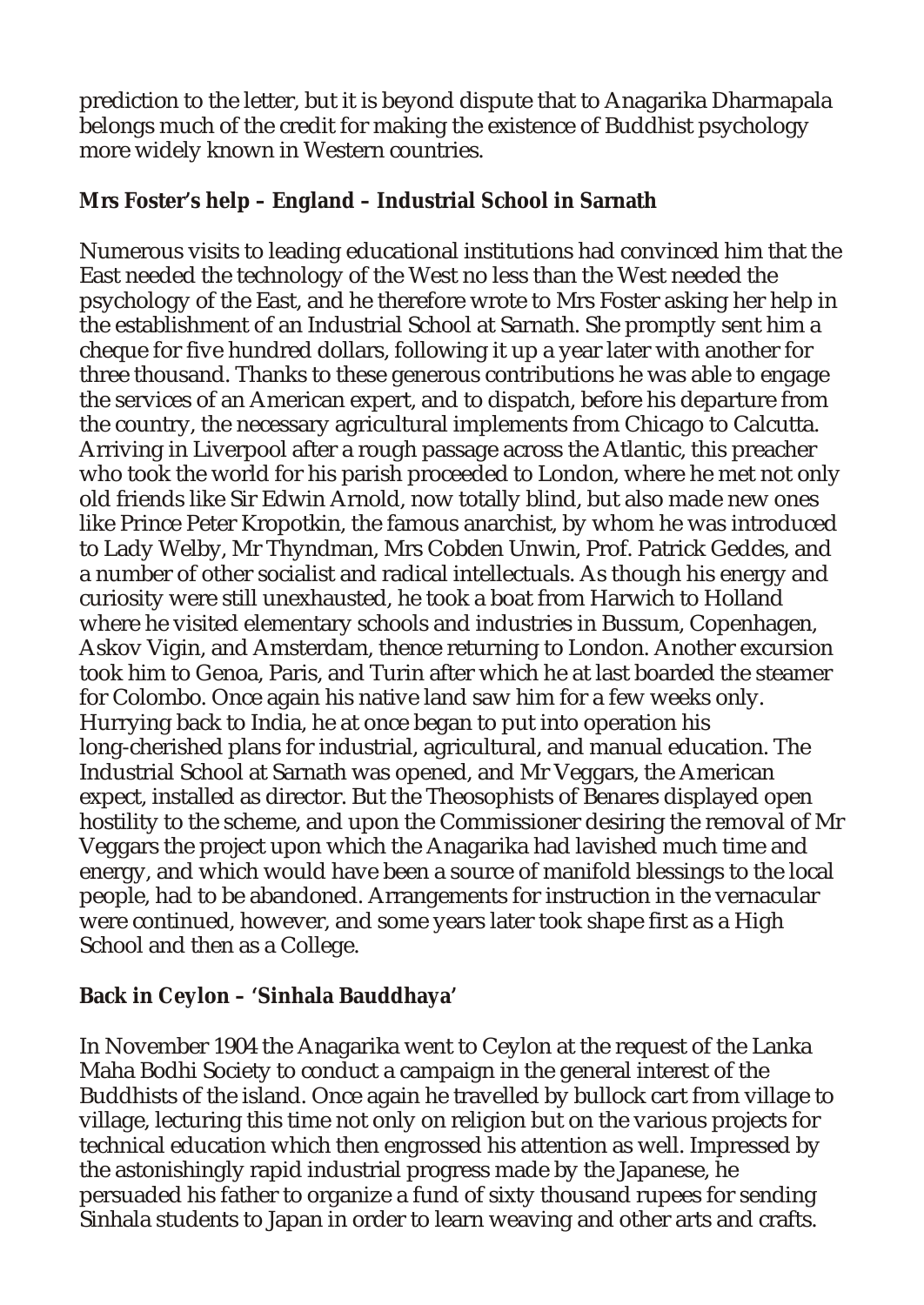The first Weaving School was established in Ceylon in 1906 and soon developed into a large and flourishing institution. In the same year the Anagarika sustained a heavy blow in the loss of his father, the good Mudaliyar, who since 1891 had given unstinted financial support to his son's efforts to resuscitate the Dharma. When the sad news was communicated to Mrs Foster the warm-hearted lady wrote to Dharmapala asking him to regard her as his foster-mother, and at once embarked upon that series of benefactions without which the Anagarika's work could hardly have achieved such ample proportions. For six years she sent an annual donation of three thousand rupees, most of which was spent by Dharmapala on the establishment of Buddhist Schools, a printing press, and a vernacular weekly called the *Sinhala Bauddhaya* which he started to counteract the un-Buddhistic tendencies of the Theosophical Society.

**Loss of Buddha Gaya law case (1906)**

In 1906 the great legal battle between the Anagarika Dharmapala and the Mahant entered its final phase, and for four years the whole Buddhist world watched the sordid proceedings drag on to a conclusion as shameful to the Government of India and orthodox Hinduism as it was bitter, humiliating and outrageous to the feelings of the Buddhists. The offensive was of course taken by the Mahant, who at the instigation of the Commissioner of Patna filed a suit against Sumangala Thera, who all these years had been taking care of the image, and Dharmapala, for a declaration that he was the sole owner of the Burmese Rest House, and for the ejectment of the defendants and the removal of the image. The Government of India was also made a party to the suit inasmuch as it had refused to order the removal of the image in 1896. The sub-judge who decided the suit, says a Maha Bodhi publication, 'in the first instance held that the Rest House had been built by the Mahant for convenience of the Burmese Buddhists who had been allowed to stop in it, that the defendants were not entitled to make it their permanent abode and to place the image in it and ordered their ejectment with the image.' Dharmapala not unnaturally appealed gainst this infamous decision to the High Court, which varied the decree of the sub-judge, holding that inasmuch as the building had been intended for the use of Buddhists in general the defendants were not entitled to make it their permanent abode or to install any image there. They found that the Rest House had been erected with money at least part of which had been donated by the Burmese. The Mahant's part position was found to be that he held possession of the building and had the control and superintendence of it subject to the right to use it in the customary manner, if any such right be shown to have existed; but no decision was given on this question of right as in this suit it did not arise. Two decades of struggle to regain the lost rights of the Buddhists thus ended in total failure, and the sinister collaboration between political and religious imperialism at last succeeded in depriving the followers of the Buddha of any foothold in their own most sacred shrine. One stands aghast at the enormity of the wrong done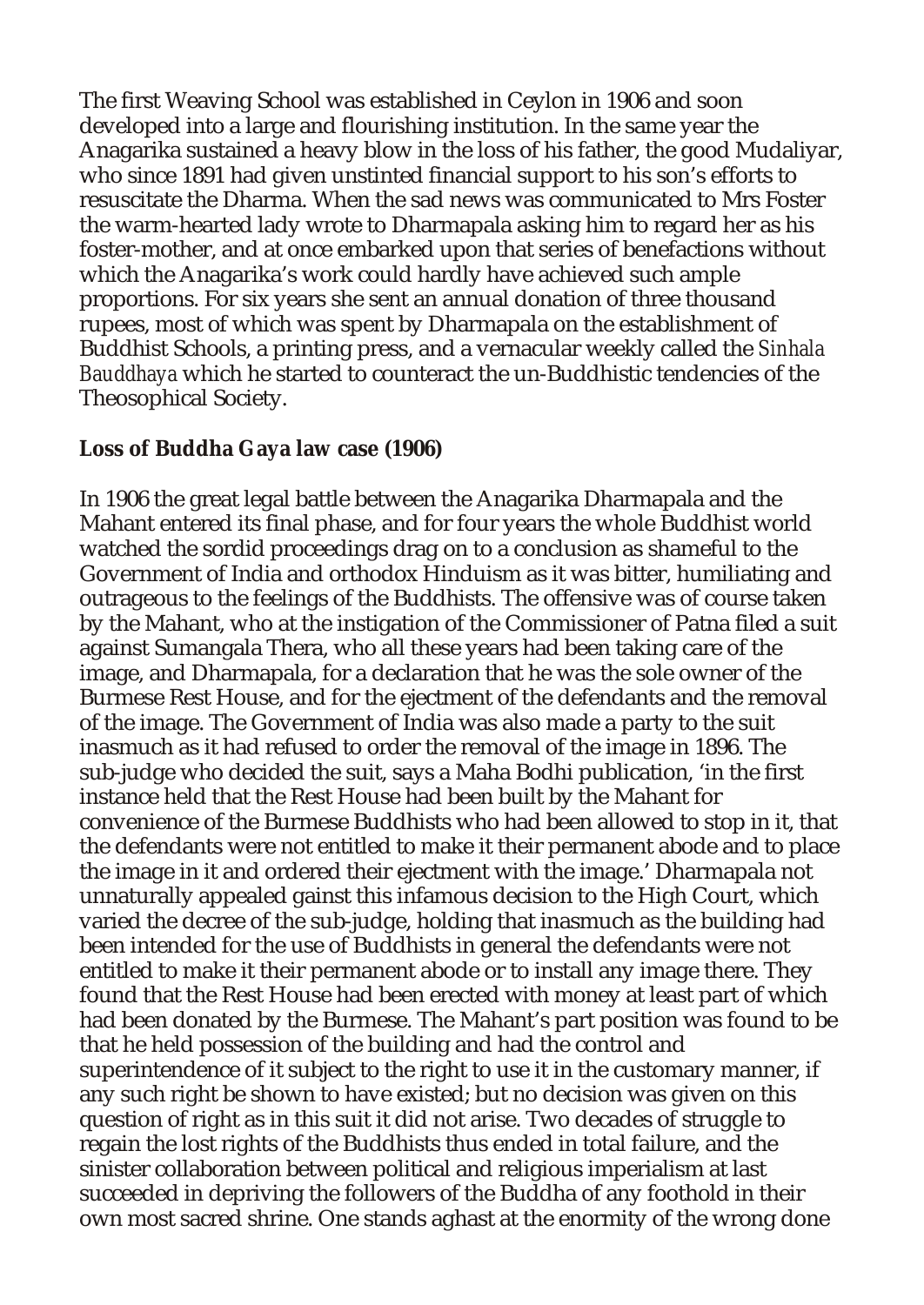by a powerful Government to the largest religious community on earth; one beholds with amazement the brazen impudence with which a mercenary Hindu Mahant is permitted to pollute and desecrate the holy of holies of the Buddhist world. Nor is the position at present very much better, even though nearly fifty years have passed since Dharmapala was ejected from the Rest House, and even though an independent government has meanwhile arisen bearing on its enfranchised brow the symbols of Buddhist India. Buddha Gaya languishes in the hands of a predominantly Hindu Managing Committee, and the Buddhists continue to be deprived of all effective control over their own most sacred shrine.

#### **Work for national revival in Ceylon**

With the Maha Bodhi Rest House as the sole concrete result of twenty years of selfless labour for the holy spot, Dharmapala left Buddha Gaya for Ceylon, where he spent the greater part of 1911 and 1912 striving to infuse some of his own boundless vitality into the sluggish veins of his countrymen. He was now at the height of his powers, and as though unable to exhaust himself by incessant travel and lecturing, he poured out his ideas for the regeneration of the nation in a series of articles entitled 'Things That Should be Known' which he contributed to the *Sinhala Bauddhaya*. Of these articles it has been said 'They became the basis of a propaganda which was confined to no single question. They scintillated with wit and wisdom and called men and women to a more truthful and courageous life. These articles led to a reawakening of the national spirit among the Sinhalese.' With characteristic bluntness he attacked the shortcomings of the clergy, the majority of whom were corrupt and indolent, and soon the fires of controversy were ablaze. The class of unworthy bhikshus found a champion in a member of the Buddhist Theosophical Society, who criticized the Anagarika personally in the *Sandaresa*, the journal for whose improvement the great Buddhist missionary had as a young man done so much. Religion was in Dharmapala's eyes not separate from life but most intimately connected with every part of it. To his comprehensive vision religious revival, moral uplift, and economic development were aspects of one great progressive movement which should include in its scope every department of individual and social life. He therefore inveighed against the Sinhala people not only for surrendering their religious and cultural individuality to the Christians but also for giving up their economic independence to the Hambayas, a class of immigrant Indian Muslim traders who had practically monopolized the retail business of the coast and the interior. The revival which he inaugurated therefore had not only religious, but also political and economic consequences, for the Muslims, dismayed by the reawakened commercial spirit of the Buddhists, began resorting to methods of intimidation and coercion which eventually led to disaster.

Visit to Mrs Foster (1913) – World War (1914) and Ceylon Riots (1915)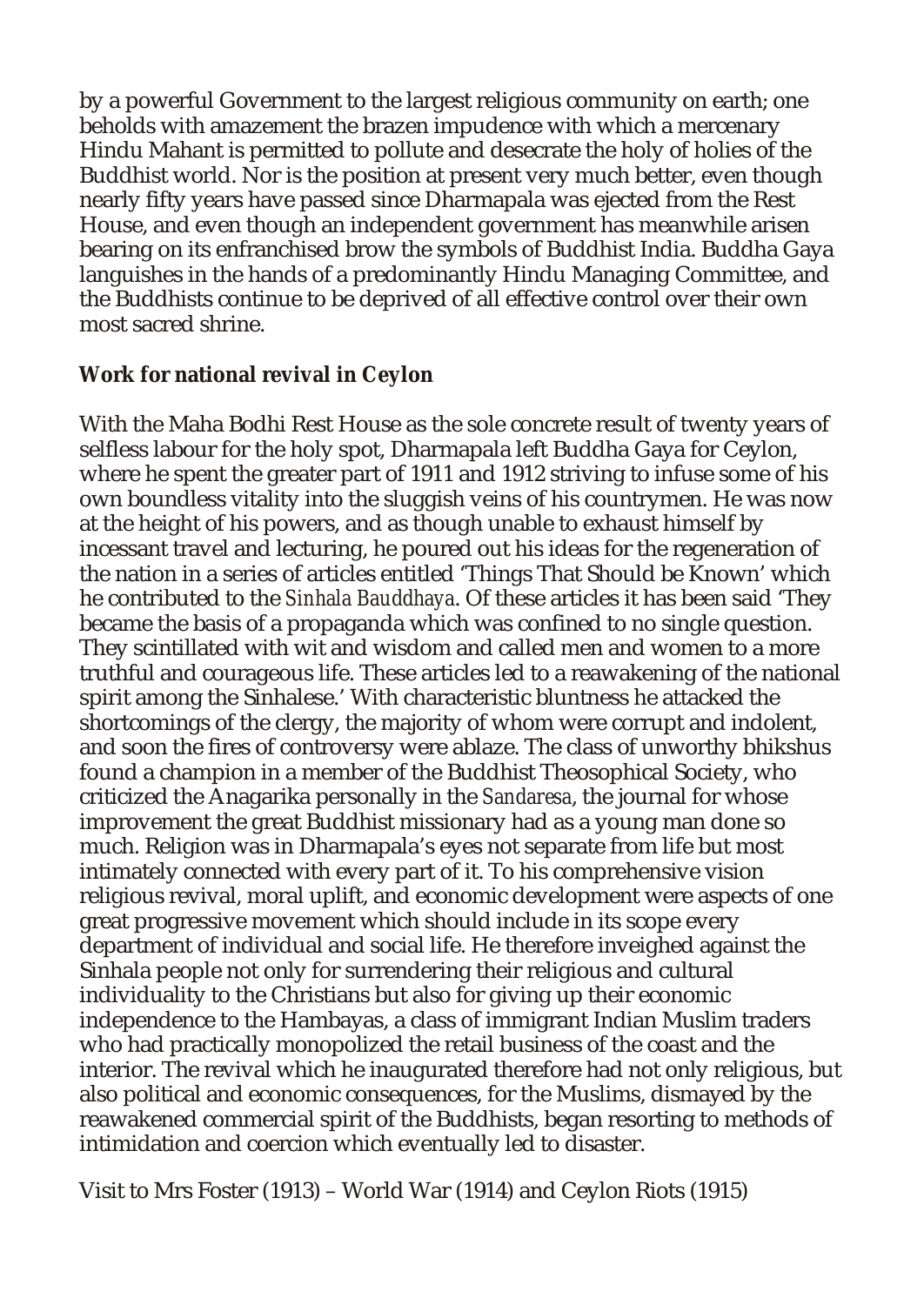Having once again galvanized his fellow-countrymen into activity, Anagarika Dharmapala in 1913 left Ceylon for Honolulu in order to thank Mrs Foster personally for the magnificent support which for so many years she had given the Maha Bodhi Society, due to which it had been possible to purchase a building in Calcutta and to increase the usefulness of the Society in numerous other ways. The good lady, now well stricken with years, was so pleased to see the Anagarika that before his departure she gave him sixty thousand rupees with which to found in Colombo a charitable hospital in memory of her father. The Foster Robinson Hospital, open to all in need of medical treatment, was started immediately after Dharmapala's return in a large house which he had inherited from his father. At public request the treatment given in the hospital was in accordance with indigenous Sinhala medical science. On the way back to Ceylon the Anagarika called at Japan, and although shadowed by two detectives boldly criticized the shortcomings of British administration in India at a number of meetings. In Seoul, the capital of Korea, he addressed a distinguished gathering which included the ex-Empress, and presented to the Korean Sangha a relic of the Buddha. After travelling in Manchuria and China, the Anagarika visited Shanghai and Singapore, and having seen the ruins of Borobodur in Java returned to Ceylon at the end of the year. In 1914 war broke out in Europe, and in the middle of the following year the increasing arrogance of the Hambayas, whose aggressions culminated in an attack on a Buddhist procession in Gampola near Kandy, and the murder of a Sinhala youth under the indifferent eyes of the police, precipitated the Muslim-Buddhist Riots. Excited crowds streamed from the surrounding villages into Kandy to protect the Temple of the Sacred Tooth from violence, and immediately the disturbances spread to other parts of the island. Alarmed by what they interpreted as a revolt against British rule, the authorities proclaimed martial law on 2 June, and for three months the innocent Sinhala Buddhists were ground beneath an iron heel as ruthless as any which marched to the battlefields of distant Europe. Influential persons were arrested without a scrap of evidence against them, public servants were dismissed, and civilians tried by courts martial after the cessation of the riots, and while the ordinary Courts of Justice were uninterruptedly sitting. Had Dharmapala not had the good fortune to be India at the time he would certainly have been arrested and shot as his frequent visits to Japan and his efforts to gain the Buddha Gaya Temple had already made him an object of suspicion. Determined to wreak vengeance on the Hewavitarne family, the authorities arrested the Anagarika's younger brother Edmund, tried him by Court Martial for treason, found him guilty, and sentenced him to penal servitude for life. He contracted enteric fever owing to the insanitary condition of the jail in which he was confined, and before the end of the year he was dead.

**Internment in Calcutta – Dharmarajika Vihara (1920)**

Dharmapala himself was not allowed to escape punishment altogether, being interned for five years in Calcutta at the request of the Government of Ceylon.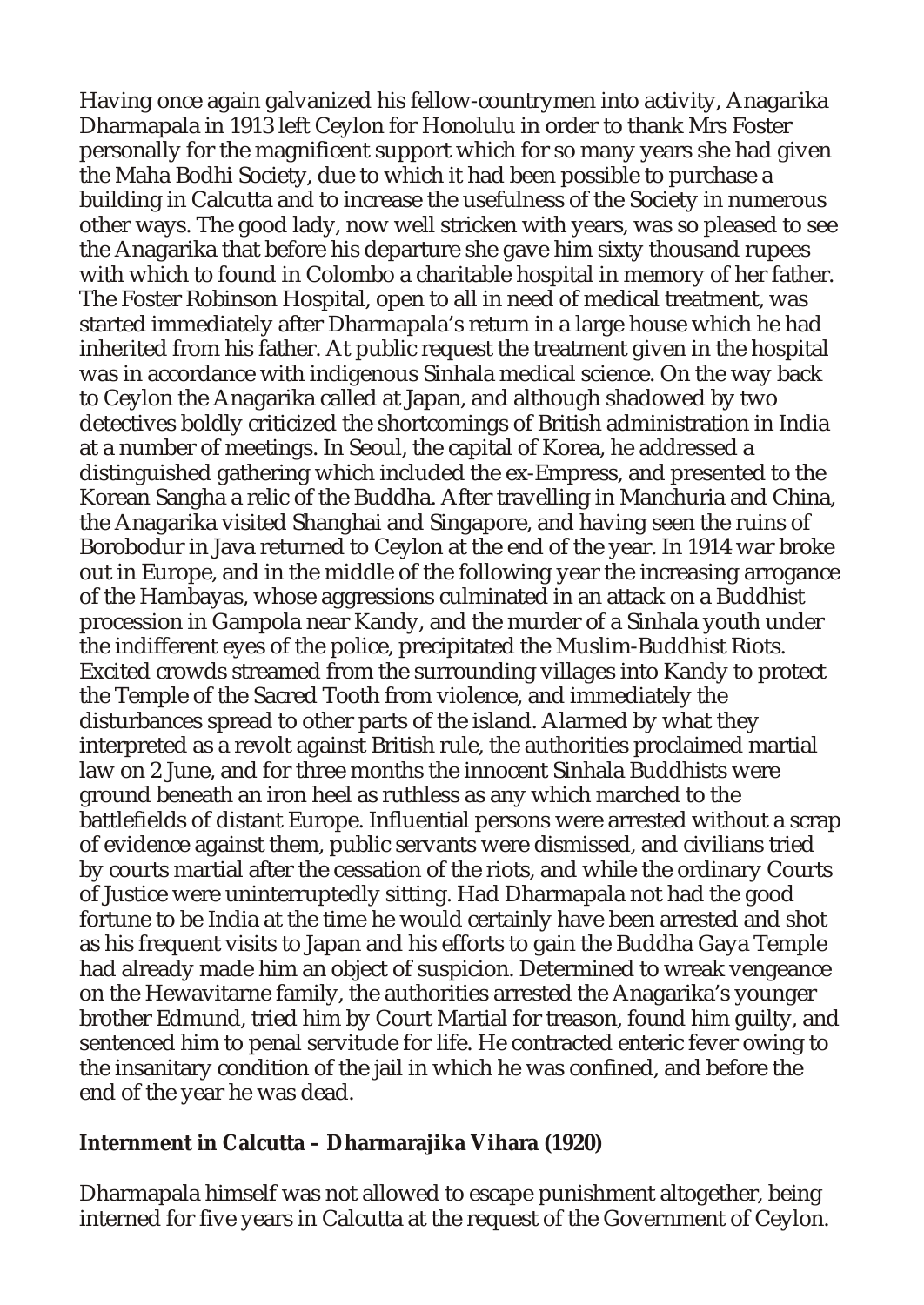This long period of confinement within the limits of a city was naturally irksome to one who all his life had been accustomed to the freedom of three continents, and the volcanic energy which continued to explode in the pages of the *Maha Bodhi Journal* must have found such a narrowing of its activities almost unendurable. These years were by no means devoid of solid achievement, however, and with the erection of the Sri Dharmarajika Chaitya Vihara, which had been made possible chiefly by donations from Mrs Foster and the Anagarika himself, his long cherished ambition of building a Vihara in Calcutta was at last fulfilled. At an impressive and colourful ceremony at Government House towards the end of 1920, Lord Ronaldshay presented a sacred body-relic of the Buddha, which had been discovered in a crystal casket during excavations at Bhattiprolu Stupa in Madras Presidency, for enshrinement in the Vihara, and it was with deep emotion that the now ageing Anagarika descended the carpeted grand staircase bearing in his hand the golden casket which contained the sacred object and bore it through the reverential crowds to the open phaeton in which it was to be drawn in procession by six horses through the streets of Calcutta. Lord Ronaldshay also presided over the consecration ceremony of the Vihara, which was witnessed by a large and distinguished gathering, and in the course of an eloquent speech paid splendid tribute to the Buddha and his teaching concluding with the hope that 'this ceremony in which we have taken part today may prove symbolical of a return once more to that peace which is the most treasured offspring of the gentle and lofty teaching which Gautama Buddha bequeathed to men two thousand five hundred years ago.'

#### **Illness**

In spite of these triumphs, Anagarika Dharmapala was not permitted to return to Ceylon until 1922, by which time his health had completely broken down, the combined effects of the privations he had endured as a young man and the lack of sufficient exercise from which he had recently suffered being responsible for attacks of sciatica, beriberi, palpitation of the heart, and anaemia, which troubled him for the rest of his life. Physical suffering was not able, however, to prevent him from reviving the Sinhala Bauddhaya, which had been suppressed during the riots of 1915, nor from attempting to increase the usefulness of the various institutions which he had organized some years before. In 1919 and 1923 Mrs Foster had continued her apparently inexhaustible benefactions with donations of fifty thousand and one hundred thousand dollars respectively, the major portion of which was carefully invested by the Anagarika so as to ensure a regular income out of which to maintain in perpetuity the various institutions and activities of the Maha Bodhi Society. By 1925 the condition of his health had become a matter for serious concern, and at the beginning of the year he had to go for treatment to a sanatorium near Zurich in Switzerland, where an operation for sciatica in both legs was successfully performed. Even while his body was lying on the sick-bed, his mind was busy formulating plans for what was to be his last great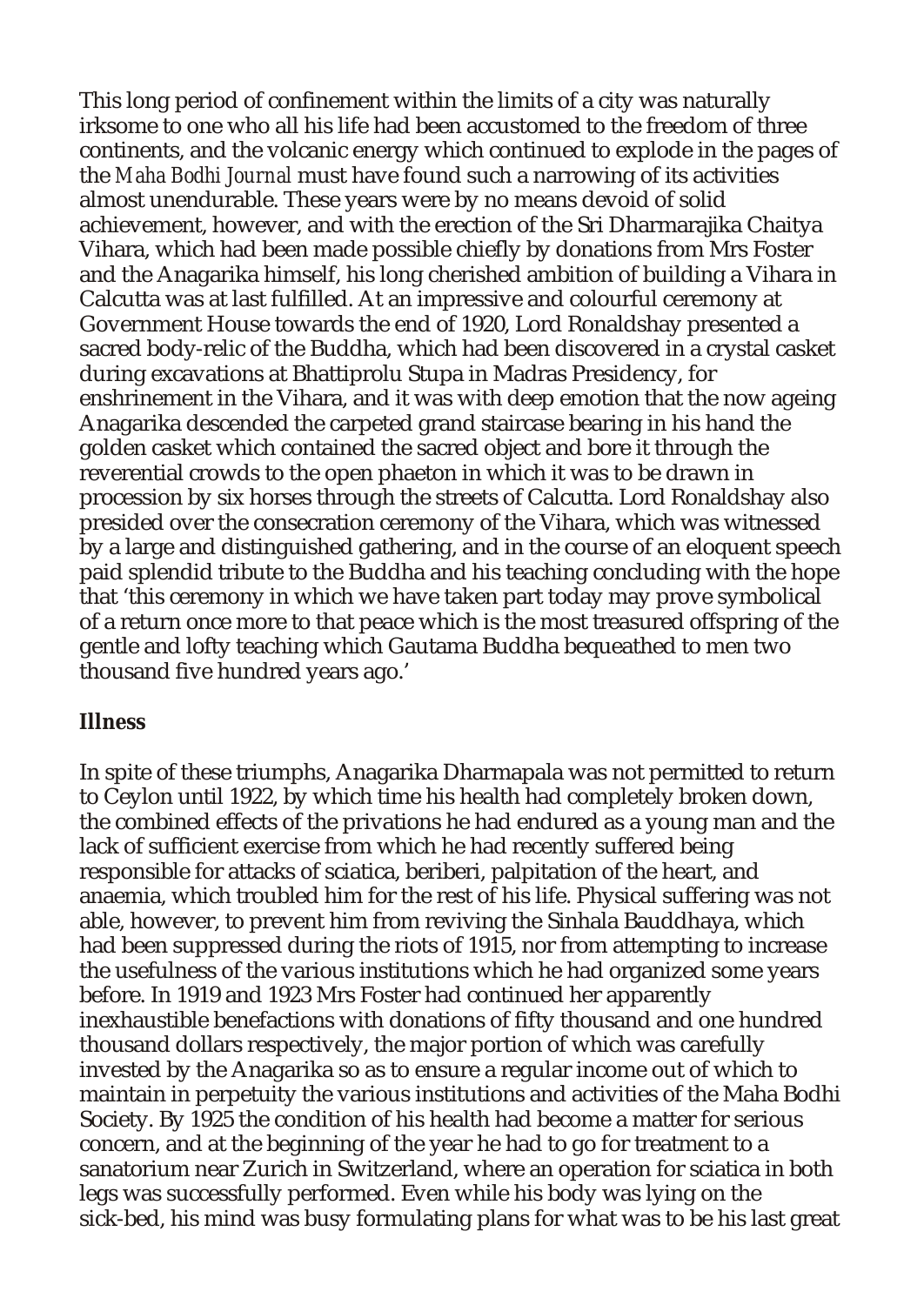missionary venture – the founding of the British Maha Bodhi Society and the establishment of a Vihara in London. Though he had suffered much at the hands of the British Government in Ceylon and India, he had no hatred for the English people. Knowing that hatred ceases not by hatred but only by love, and that force could be overcome only by patience, in return for the injuries which he had received at their hands he wished to give the people of England the most precious gift he had, the gift of the Dharma. Such a gesture is typical of Dharmapala. Frequently deceived and swindled by those whom he had trusted, betrayed by those whom he had helped, he entertained no desire for retaliation, but like the great broad earth patiently endured and suffered all.

### **Mission Work in London**

Arriving in London in August 1925, the Anagarika commenced activities by giving lectures and talks under the auspices of the Buddhist Lodge of the Theosophical Society (now the Buddhist Society, London), the first of these meetings being attended by the three existing English Buddhist organizations, as well as by members of the United Lodge of Theosophists and the Blavatsky Association. Convinced that the association he planned to start should function in its own premises, he sailed for San Francisco to appeal for help to Mrs Foster, who agreed to give not only a substantial initial contribution but also a regular monthly grant. Returning to England at the beginning of 1926 after a severe illness, he took up residence at 52 Lancaster Gate, where he was interviewed by Francis Yeats-Brown, well known as the author of *The Lives of a Bengal Lancer*, who a few weeks before had heard him lecture in the New York Town Hall on 'The Message of Buddha'. Yeats-Brown incorporated his impressions of the transatlantic lecture and a report on the proposed Buddhist Mission in London into an article which he published in the *Spectator* of 30 January entitled 'A Buddhist in Bayswater'. This article gives a good picture of the Anagarika at this period of his life, when he was more than sixty years of age. 'Certainly he looked delicate', wrote the Bengal Lancer, 'but he seemed to hold an inner light within him, a latent fire of purpose'. After summarizing the New York lecture he describes its effect upon those who heard it:

'Not a move or cough from the audience. Not a tremble in those lips that thundered the denunciations of Isaiah against our spiritual sloth nor any hint of exhaustion in that frail frame. Here was a man with a message. He delivered it erect, composed, master of himself and his hearers, with the art of an orator and the dignity of a priest to whom the world is nothing. When he sat down there was a dead silence, followed by a burst of applause.'

A report of his interview with the Anagarika follows, after which Yeats-Brown concludes:

'The Anagarika Dharmapala will create few eddies in the spiritual life of this country for his teaching is too alien to our mental habits. But he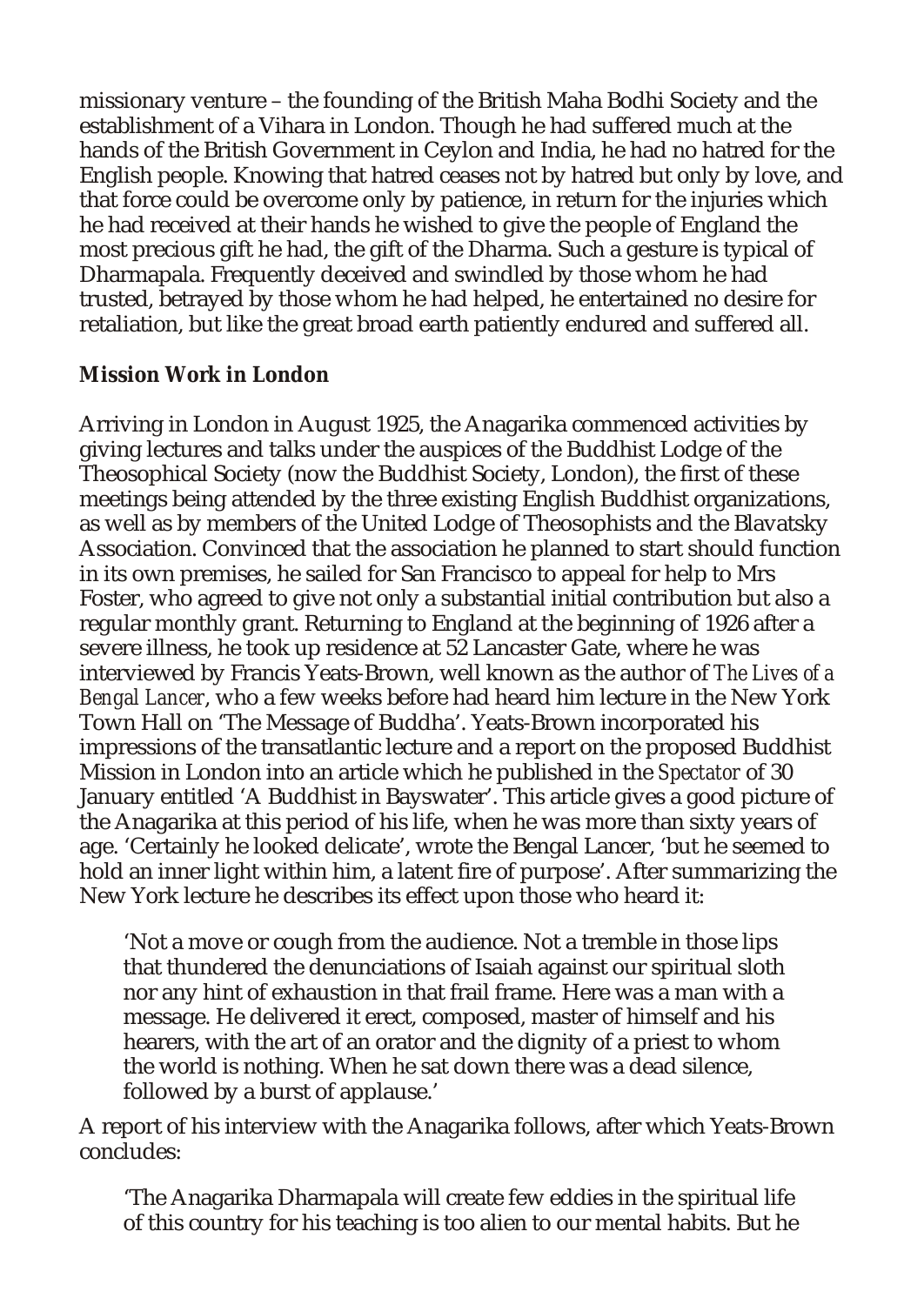should be heard by those interested in Eastern faiths for as a teacher he is as authentic as he is eloquent.'

In May the Anagarika spoke at the Vaisakha meeting held by the London Buddhist organizations at the Holborn Town Hall, and in July he purchased a house in Ealing which he called Foster House, in honour of his patroness. Meetings were held on Sunday afternoons and evenings, and a number of distinguished speakers were always ready to address the audience. At the end of the year Dharmapala left England to raise funds in Ceylon for the London Mission, and to visit India in connection with the great temple, afterwards known as the Mulagandhakuti Vihara, that he was building in Sarnath for the enshrinement of a Sacred Relic of the Lord Buddha which had been offered by the Government of India. Before leaving England he had started a monthly journal *The British Buddhist*, the first number of which was written entirely by himself. His expectations of aid from Ceylon and Burma were as usual disappointed, but he returned to London before the middle of 1927 with funds sufficient for the purchase of a house in Gloucester Road, Regent's Park, which was to be used for the mission work prior to the construction of the stately Vihara of his dreams. In November of the same year he succumbed to an attack of bronchitis, and years of overwork began to take their final toll of his frail body. Leaving the London Mission in the hands of his nephew, Dayananda Hewavitarne, he returned to Ceylon with his health irreparably broken. The physical suffering which he now had to endure did not cause him to forget the work for which he could no longer labour personally, and in June he dispatched three Sinhala bhikshus, Pandits Parawahera Vajiranana, Hegoda Nandasara, and Dehigaspe Pannasara to keep burning in England the Lamp of the Sublime Law. They were accompanied by the Anagarika's personal disciple Devapriya Valisinha, a young student of Ceylon who since 1917 had been gradually taking over from his master the heavy responsibility of maintaining the Society's institutions and activities in India. During the two years in which the party propagated the Dharma in England, Mr Valisinha attended to the management of the mission, helped the bhikshus to form classes for the study of Pali, Buddhism, and meditation, and by his amiable disposition endeared himself to all with whom he came in contact. On his return to India in 1930 he resumed his secretarial duties, after the ordination of the Anagarika succeeding him as General Secretary of the Society, and becoming, on his death, the inheritor of his unfulfilled ambitions and the chief instrument for the perpetuation of the work and ideals to which he had dedicated his life.

**Back in Ceylon (1927)**

After his return to Ceylon, Anagarika Dharmapala began the painful entry upon the last stages of his heroic career. For three years he was confined to bed with stomach trouble and heart disease, and his sufferings were acute. In June and August 1929, and in February 1930, his life was despaired of, and when the heart disease finally left him Dr Frank Gunasekera, his physician, was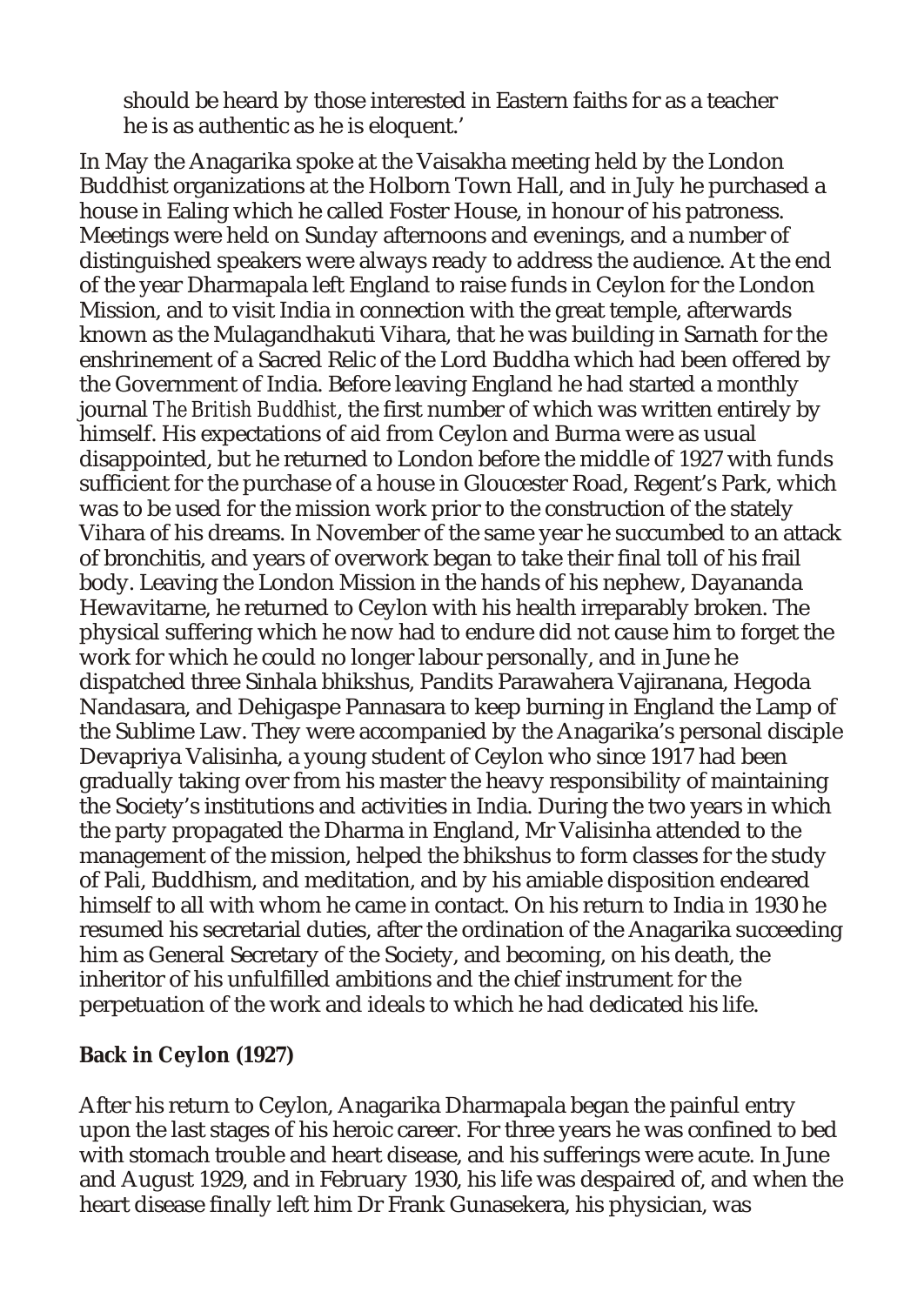astonished at the seeming miracle and declared that it was not so much the effect of medical treatment as of the Anagarika's will power, of his strong determination to see the consummation of the last of his prodigious labours, the opening of the Mulagandhakuti Vihara at Sarnath. But life had still a few more blows in store for the aged warrior before she would permit him to quit the field. In 1929 his only surviving brother, Dr C.A. Hewavitarne, who had for many years been of inestimable help to him in all his undertakings, met a tragic death in a railway accident, and Dharmapala felt as though his right hand had been cut off. Then in January 1931 he received belated news of Mrs Foster's death in Honolulu on 22 December 1930 at the advanced age of eighty-six years and three months, and although he must have known that her days would soon be numbered so sudden was the shock that it almost brought about a relapse of his heart disease. In great agony of spirit he recalled her unparalleled benefactions to the Buddhist cause, and wondered who would support the London mission now that she was gone. The future seemed dark. There was still so much to be done, and those who would carry on his life-work were still few in number, and young in years and experience. Even while he had been lying on his sick-bed, when more than once it had seemed that the messengers of death had drawn near and warned him to make ready for the journey, certain of his fellow countrymen had not suffered him to lie in peace, but had launched shafts of spiteful criticism against the stricken giant whom they had never before dared to face, finding fault with the life which they were too selfish to follow, and picking holes in the work which they had never lifted a finger to help. Only the sympathy of the poor and oppressed, who when he was nigh to death prayed in their thousands that the devas might restore him to health, comforted him in the midst of his afflictions. The teachers, friends, and colleagues of his youth and maturity had all departed, and he knew that he must soon follow whither they had gone. Of all he had loved only his aged mother now remained, having outlived three sons and two daughters and having now to behold her first-born, who had so wonderfully fulfilled the pious dreams of her youth, stricken down by mortal sickness in the midst of his gigantic labours.

**Sarnath – Lower Ordination (1931)**

By March 1931 the Anagarika had recovered sufficiently to be borne in a chair onto the steamer which would take him to Calcutta. With a last great gesture of renunciation he lad disencumbered himself of worldly goods creating from the Mary Foster Fund and his own handsome patrimony the Anagarika Dharmapala Trust, which was to be administered by five trustees for the furtherance of the objects to which he had dedicated his life. As a free man, therefore, he watched for the last time the palm-fringed shores of his native land disappear over the horizon, and steadfastly set his face towards the holy land wherein for so many years he had laboured, and the sacred site at which was to be enacted the closing scene of his career. He arrived in Holy Isipatana, Sarnath, from Calcutta at the end of the month, and although his doctors had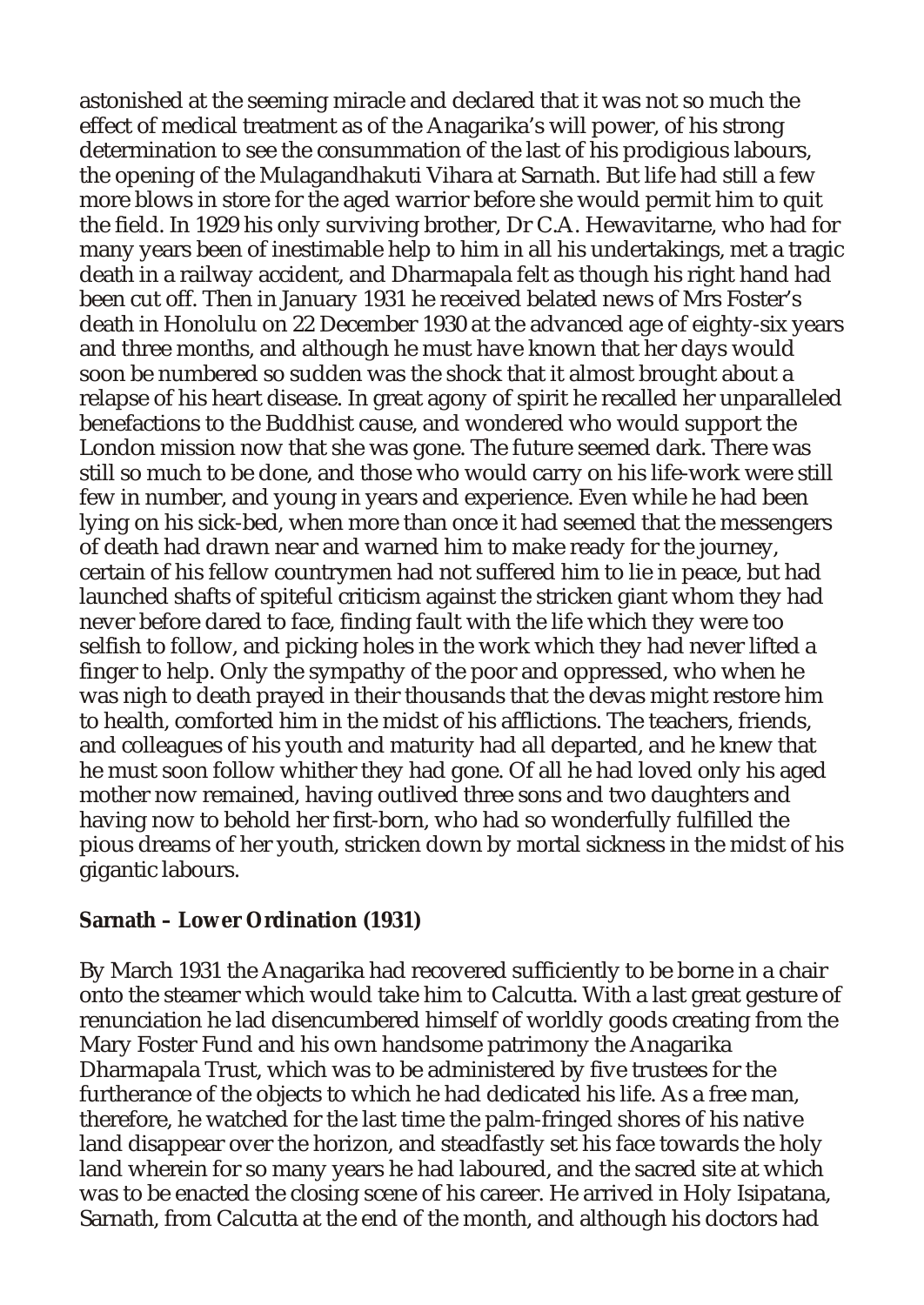ordered him to take a complete rest he at once began to take an active interest in the Society's affairs. His body was infirm, but his thought flashed out with all its old brilliance and grandeur, and his voice could still thunder denunciation or ring out in reproof. He paid special attention to the training of the ten young samaneras whom he had sent from the Foster Seminary in Kandy to Santiniketan, Rabindranath Tagore's beautiful rural academy, and who were now completing their studies in Sarnath. Knowing that the future of Buddhism in India depended to a great extent on their endeavours, he was continually exhorting them to lead lives of purity and self-sacrifice. One of the samaneras was particularly attentive to the Anagarika's needs, and with unflagging devotion was ready to serve him at any hour of the day or night. This zealous attendant is now known as Ven. M. Sangharatna Thera, who has for many years occupied the responsible position of Secretary at Sarnath. Himself unwearied in his efforts to diffuse the Light of the Dharma among the Indian masses, he is never tired of talking about the Anagarika's wonderful energy and exhorting people to follow his glorious example. Another project which occupied Dharmapala's thoughts at this time was the creation of an International Buddhist Institute, whereto he saw in his mind's eye students flocking in their thousands from every corner of the Buddhist world. Busy as he was with mundane schemes of this kind, his eagle mind soared often upon the trackless paths of higher spiritual experience, and on 13 July he took the Pabbajja or lower ordination from Ven. Boruggamuwe Rewata Thera, receiving the monastic name of Sri Devamitta Dhammapala. In August he was strong enough spend a month in Calcutta and deliver there a public lecture, and at the end of the year he had the satisfaction of seeing the opening ceremony of the Mulagandhakuti Vihara set as it were a crown upon his labours. The celebrations lasted for three days, during which there were accommodated in Sarnath nearly one thousand visitors, more than half of whom had arrived from overseas. In the afternoon of 11 November, when the sun shone from a clear blue winter sky on the yellow robes of the bhikshus in the brilliant silks of the assembled devotees, a golden casket containing Sacred Relics of the Lord Buddha was presented by the Director General of Archaeology to the Maha Bodhi Society on behalf of the Government of India. Amidst great jubilation the Sacred Relics were placed on the back of an elephant and taken in a colourful procession which circumambulated the Vihara thrice. In his address at the opening ceremony of the Vihara Ven. Dharmapala recalled his first visit to Sarnath in January 1819 when, he said, it was 'in the occupation low-class hog breeders'. The vast audience was silent while recounted some of the difficulties he had faced, and it was with a thrill of triumph in his voice that the old warrior, who had been wheeled to the pandal in an invalid chair, declared, 'After an exile of eight-hundred years the Buddhists have returned to their own dear Holy Isipatana. It is the wish of the Maha Bodhi Society,' he said in conclusion, 'to give to the people of India without distinction of caste and creed the compassionate doctrine of the Samma Sambuddha. I trust that you would come forward to disseminate the Arya Dharma of the Tathagata throughout India.'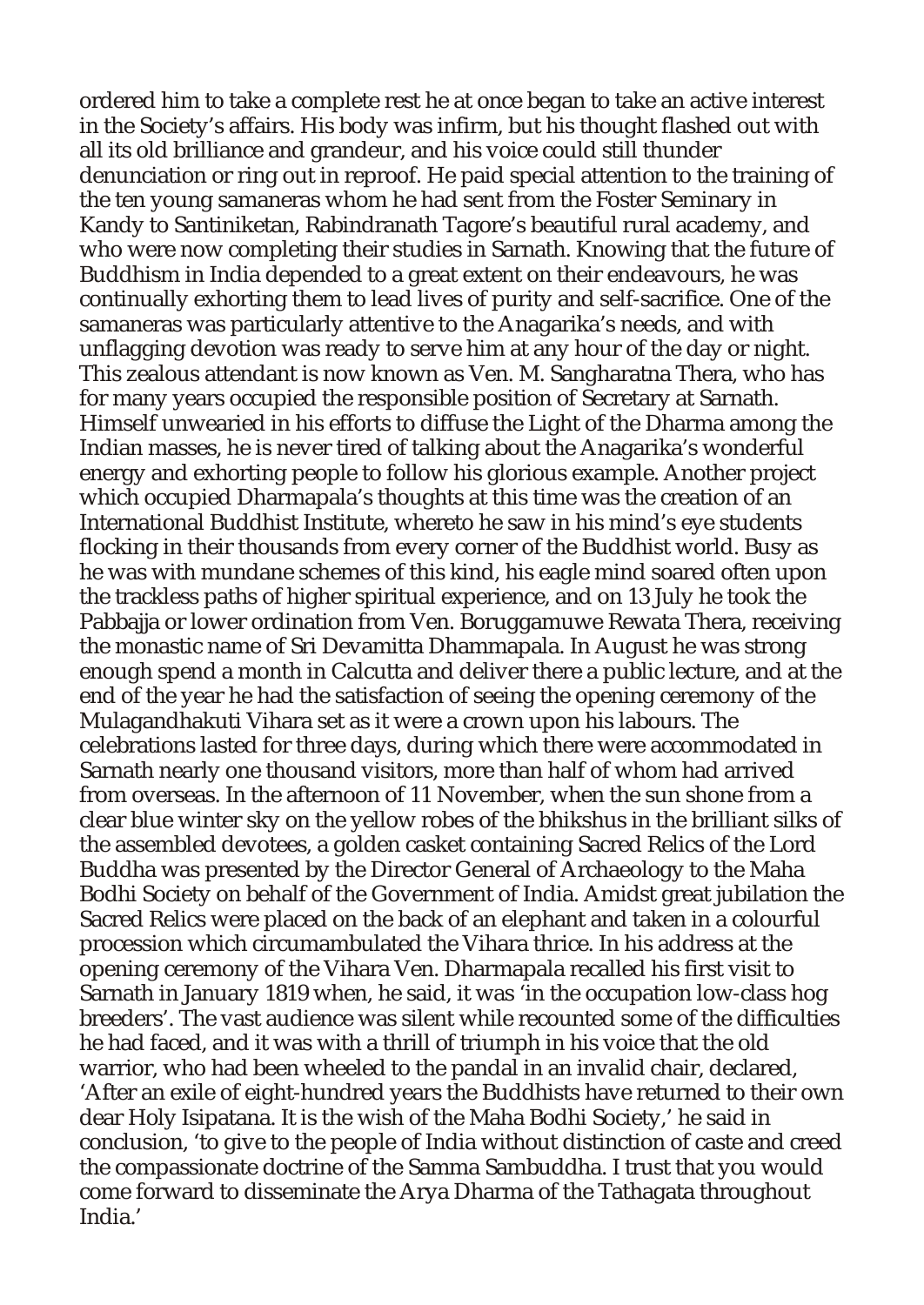#### **Higher Ordination (1933)**

He knew that his days were numbered, and that the work which he had so nobly begun would have to be continued by younger and stronger hands. In April and December of 1932 he was again seriously ill, and wishing to die as a full member of the Holy Order he received the Upasampada or higher ordination on 16 January 1933. More than a dozen leading monks arrived from Ceylon to perform the historic ceremony, which took place in a *sima* specially consecrated for the occasion. Though he had been suffering from a variety of complaints, particularly from heart disease, he appeared so active and energetic, so radiantly happy, that none could have suspected that he was in reality a chronic invalid. After his initiation he spoke as though he had shed for ever all worries, cares, and anxieties, writing in his diary that he felt like one of the Abhassara gods, that live only on joy. His spiritual happiness seemed to inspire him with fresh energy for the sacred cause which he had for so many years espoused, and he not only published the first number of the *Sarnath Bulletin* but even spoke of setting up his headquarters at Gaya and conducting a final campaign for the recovery of the Maha Bodhi Temple.

#### **Last illness and death**

It was the last flaring up of the candle of his life before its extinction. In the middle of April he caught a chill, and fever developed. As his condition became more and more serious his disciple Devapriya Valisinha was summoned from Calcutta, and his physician Dr Nandy arrived soon after. A few days later his nephew Raja Hewavitarne came from Ceylon, and the six samaneras who had been dispatched to Buddha Gaya returned to the bedside of their beloved leader. Ven. Dharmapala, now in the grip of excruciating pain, had no wish to live any longer. Many times he refused to take medicine, saying that it was a useless expenditure on his decrepit body. 'Leave the money for Buddhist work,' he would tell Mr Valisinha, pouring the mixture into the spittoon. As his sufferings increased he again and again repeated, 'Let me die soon; let me be born again; I can no longer prolong my agony. I would like to be reborn twenty-five times to spread Lord Buddha's Dharma.' This was not the cry of a coward, but of a warrior whose weapons have been broken in battle and who calls for a new suit of armour so that he may carry on the fight. Towards the end of his life, when the vigorous mind felt keenly the body's decrepitude, he made a solemn asseveration that he would take birth in a brahmin family of Benares and in a new body continue the battle for Buddha Gaya. With all the strength at his command he *willed* that it should so come to pass and today his intimate followers believe that before long he will return to direct the movement to which he had vowed to dedicate himself life after life., Even while he was lying on his death-bed, however, his enemies did not scruple to direct a blow at his defenceless head. The leader of a certain Buddhist group in Ceylon, eager for notoriety, concluded a secret agreement with the Mahant which would have ruined Ven. Dharmapala's labours.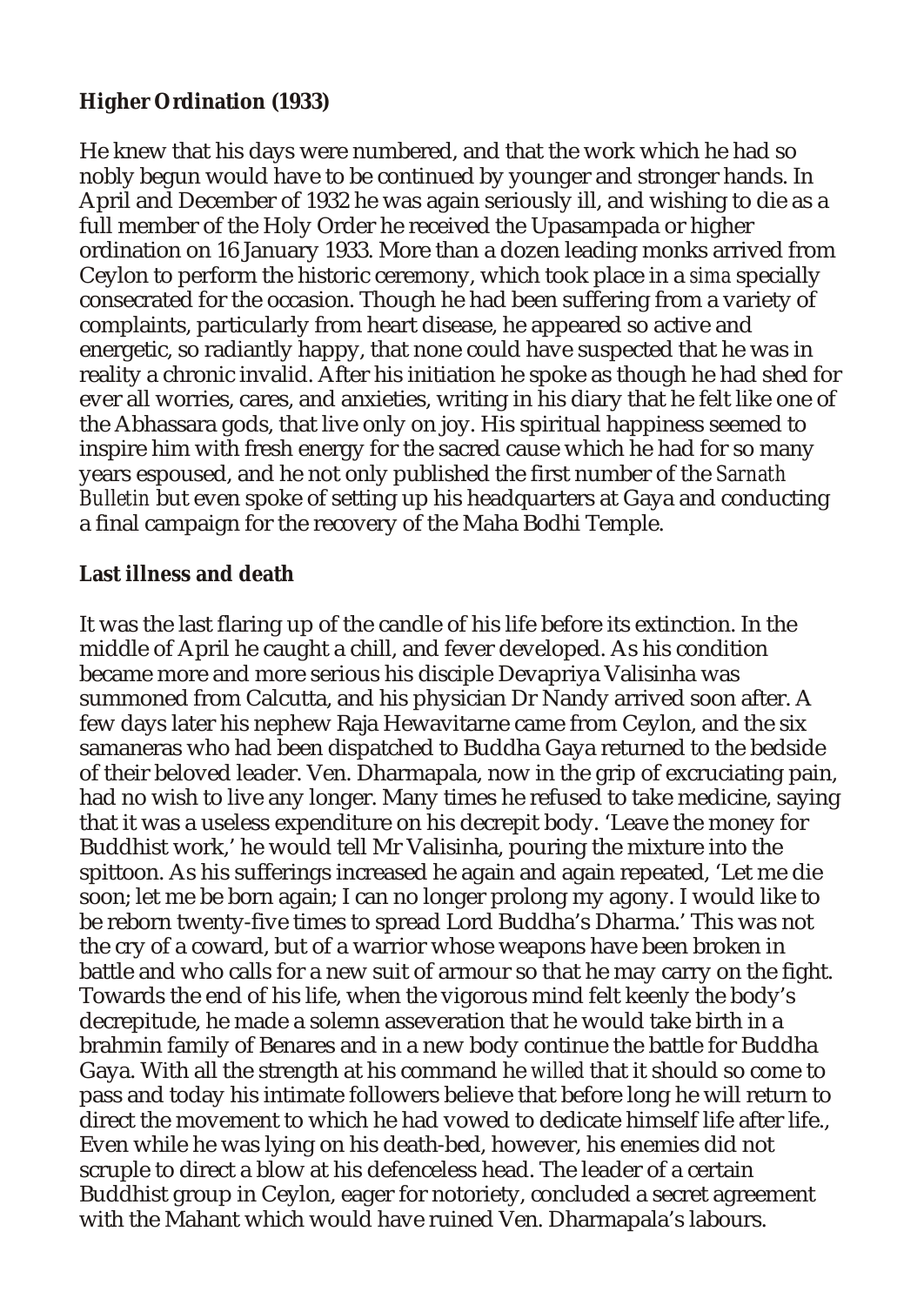Subsequent protests from the Ceylon Buddhist public prevented this agreement from being put into operation, but when he heard of the treachery his grief and indignation were terrible to behold. 'It was the greatest shock of his life,' writes Devapriya Valisinha, 'and I can vividly recollect his pain and anguish…. Alas! He never recovered from the shock. How could he forget such treachery even on his sick bed?' He exhorted those about him to carry on the great work of his life, and never rest until Buddha Gaya was restored to Buddhist hands. Thereafter he showed no desire for food, which had to be injected into him against his will. On the 27th he suddenly demanded pen and paper, and despite his semiconscious condition with great difficulty scribbled something. One line was illegible, but the other read, 'Doctor Nandy, I am tired of injection: I may pass away.' His eyes were now closed.

The following morning he was almost unconscious, and made no sound except to mutter 'Devapriya' once. At twelve o'clock his temperature began to rise, and in spite of the physician's efforts, by two o'clock it had risen to 104.6. With anguish in their hearts, those who stood round his bedside realized that the hour which was to release him from his sufferings had come. The bhikshus and samaneras were summoned and requested to chant *paritrana*, and as they recited the age-old verses of the sacred texts, the Great Being's consciousness, radiant with a lifetime of wisdom, energy, and love, relaxed its hold on the worn-out body and flashed into new realms of service, leaving upon the face of the corpse, it had forsaken a serene smile of happiness and content.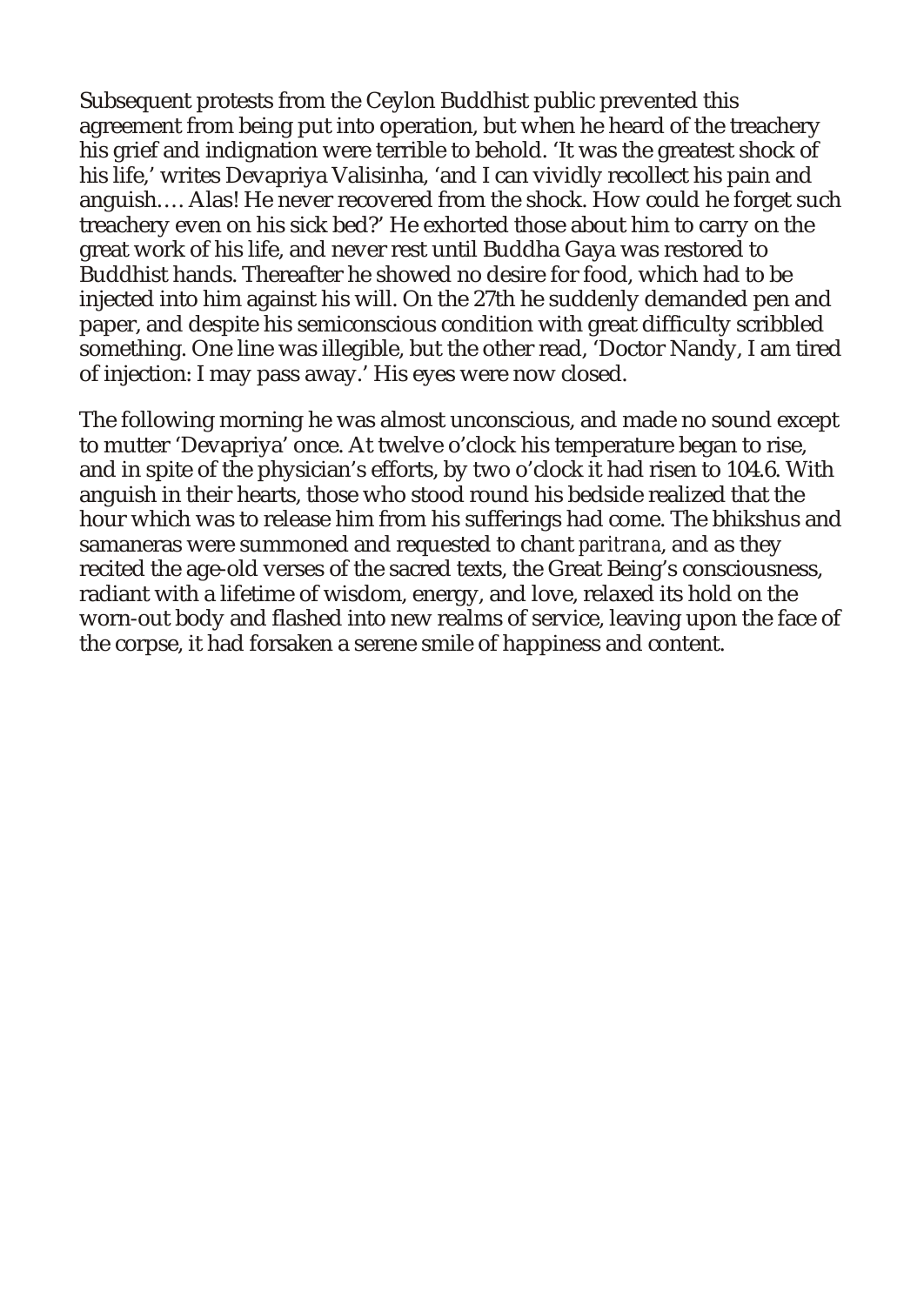#### Part III

# Mrs Mary E. Foster

**'Queen of the Empire of Righteousness'**

The truism that effects of colossal magnitude proceed often from causes seemingly insignificant has been elaborated in a number of well known stories and sayings, the most famous of which is Pascal's remark that had Cleopatra's nose been half an inch shorter the history of the world would have been different. This seeming lack of correspondence between cause and effect is observable not only in matters temporal but in affairs spiritual as well, and has been explained on the assumption that, as the proverbial straw suffices to 'break' the camel's back, so the addition of one more factor to a whole latent complex of conditions is sometimes enough to bring the whole 'cause' into operation. A man may lose his temper, for instance, not because his friend said something particularly provoking, but because the remark came at an unfortunate 'psychological moment', when the irritations of the day had exhausted his patience and left him in a morbidly sensitive mood. In the Buddhist scriptures we again and again read how a few words of wisdom were sufficient to work a tremendous revolution in a man's life. Assaji recites to Sariputta, then a wandering ascetic, a single verse of the Master's Teaching, and the latter forthwith achieves the First Stage of Holiness. When the Buddha smilingly offers him a golden flower Maha Kashyapa becomes Enlightened, even though the Lord utters not a single word. The explanation of such phenomena, when a result so significant is achieved by means apparently so trivial, lies partly in the concentrated spiritual energy which lay behind what was said or done, and partly in the disciple's own state of preparedness and receptivity. That such incidents belong not merely to the dead past of pious legend but to the living present as well is demonstrated by the story of what happened when the Anagarika Dharmapala, the founder of the Maha Bodhi Society of India, and the greatest Buddhist missionary of modern times, first met Mrs Mary E. Foster, who was afterwards to become the Wish-Fulfilling Tree in the garden of the Anagarika's dreams of Buddhist revival in India and Ceylon.

They met at Honolulu, the capital of that group of islands each one of which may be described as a precious stone set not in a silver but a turquoise sea, and which was, at least before the advent of modern materialistic civilization, so full of beauty and happiness that one would have thought that Indra's Heaven had descended with its inhabitants upon the blue waters of the Pacific Ocean. Over this island paradise there ruled, more than a century and a half ago, King Kamehameha the Great of Hawaii, who not only knit the scattered islands into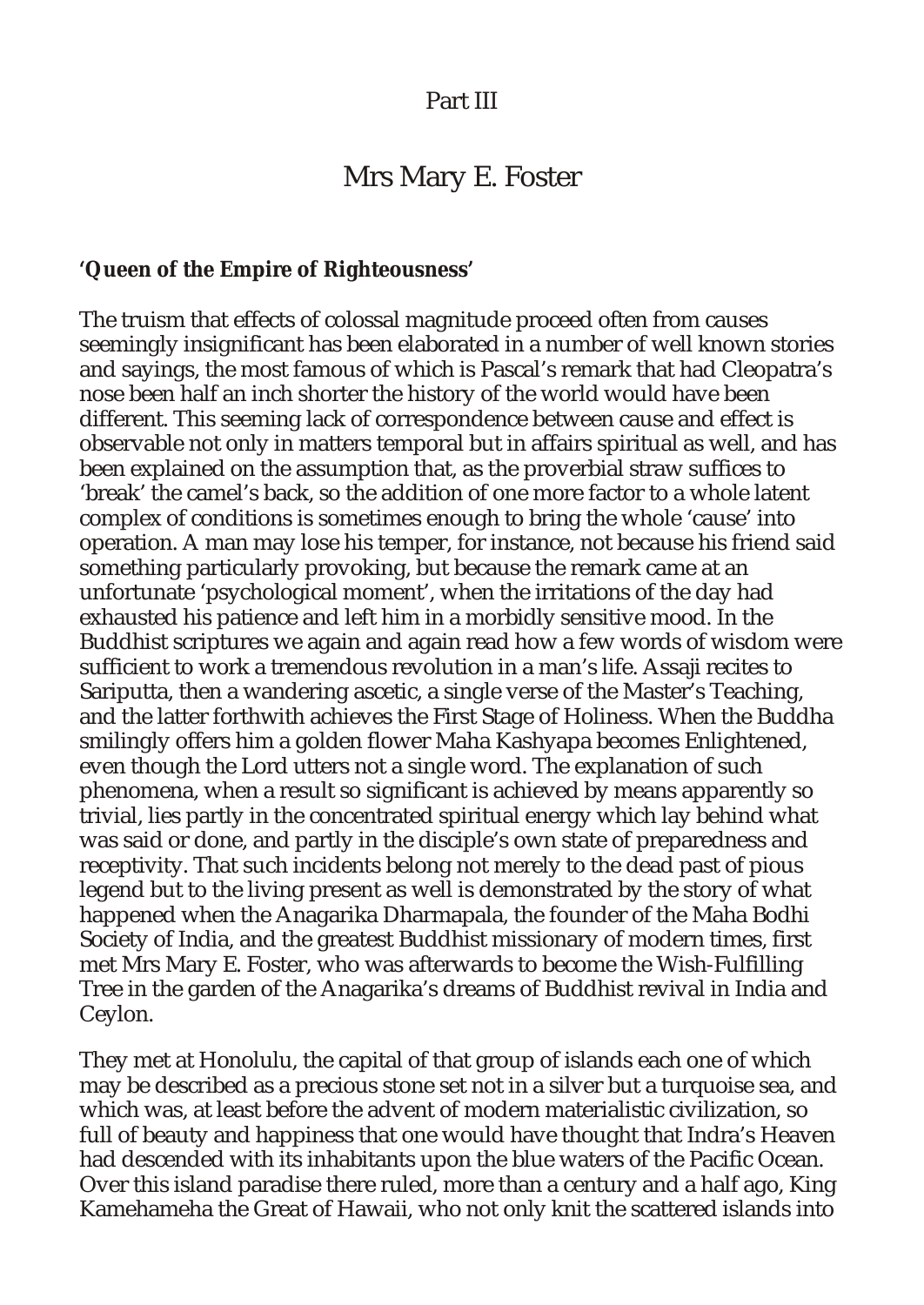one kingdom but also strove to stem the rising tide of Western influences which, he felt, would sweep away the happiness and innocence of his people. From this great monarch Mary Elizabeth Mikahala Foster was on her mother's side descended, though apart from this fact little is known of the details of her biography except that the names of her parents were James and Rebecca Robinson, that she was born on 21 September 1844, and that she married T.R. Foster, a wealthy banker of North America. The paths of this descendant of Hawaiian royalty and the scion of an aristocratic Sinhala family did not cross until 18 October 1893, when Mrs Foster was in her forty-ninth year and the Anagarika in his twenty-ninth. He was on his way back to Ceylon via Japan after having scored a tremendous success at the World's Parliament of Religions in Chicago, and surely could never have dreamed of the far-reaching consequences of the chance meeting which took place on the *S.S. Oceanic*. The entry he made in his diary for the day deserves to be quoted in full:

'October 18 – Meditated. Relic in hand. My life will be spent for the good of others. I will preach Buddha's saving Law. Went ashore. I engaged a cab for \$2 to take me to all interesting sites and the driver charged me \$2 more for taking 2 of the Japanese whom I met halfway. The Hawaii women are unwieldy masses of flesh, they eat pork and poi. The queen is deposed and the Government provisional. I went to see the Palace which is now converted into an Executive Office. The Kamehameha school its nice. The principal Mr Richards was very courteous. Dr Cr Marques and two lady Theosophists came to see me on board and they brought flowers and fruits which I distributed among passengers. Slight touch of headache.'

One of the ladies referred to in the last sentence but one was, of course, Mrs Foster, and the fact that Dharmapala does not mention either her name or the brief conversation they had indicates how little importance he then attached to the interview. Only from his later reminiscences do we learn that Mrs Foster confessed to having an indomitable temper which she was powerless to control, and that she asked him how she could overcome such a troublesome defect. As one who practised Buddhist yoga Dharmapala was well qualified to advise her, and the remedy which he proposed was as simple as it was effective. He asked her to cultivate will power and to repeat the formula, "I will be good, I will control the rising anger." Once again, this time in the full blaze of modern history, do we find words apparently simple bringing about a mighty psychological effect. Not only did Mrs Foster eventually succeed In conquering her recalcitrant temper, but so deeply was she impressed by the spiritual qualities of the Anagarika that, in later years, with implicit faith she entrusted to him for his work sums which before her death had reached a grand total of not less than one million rupees.

This flood of generosity, which helped bring to such rich fruition the field of the Anagarika's labours, did not commence to flow forth in its fullness until many years after the momentous meeting at Honolulu. In the meantime Mrs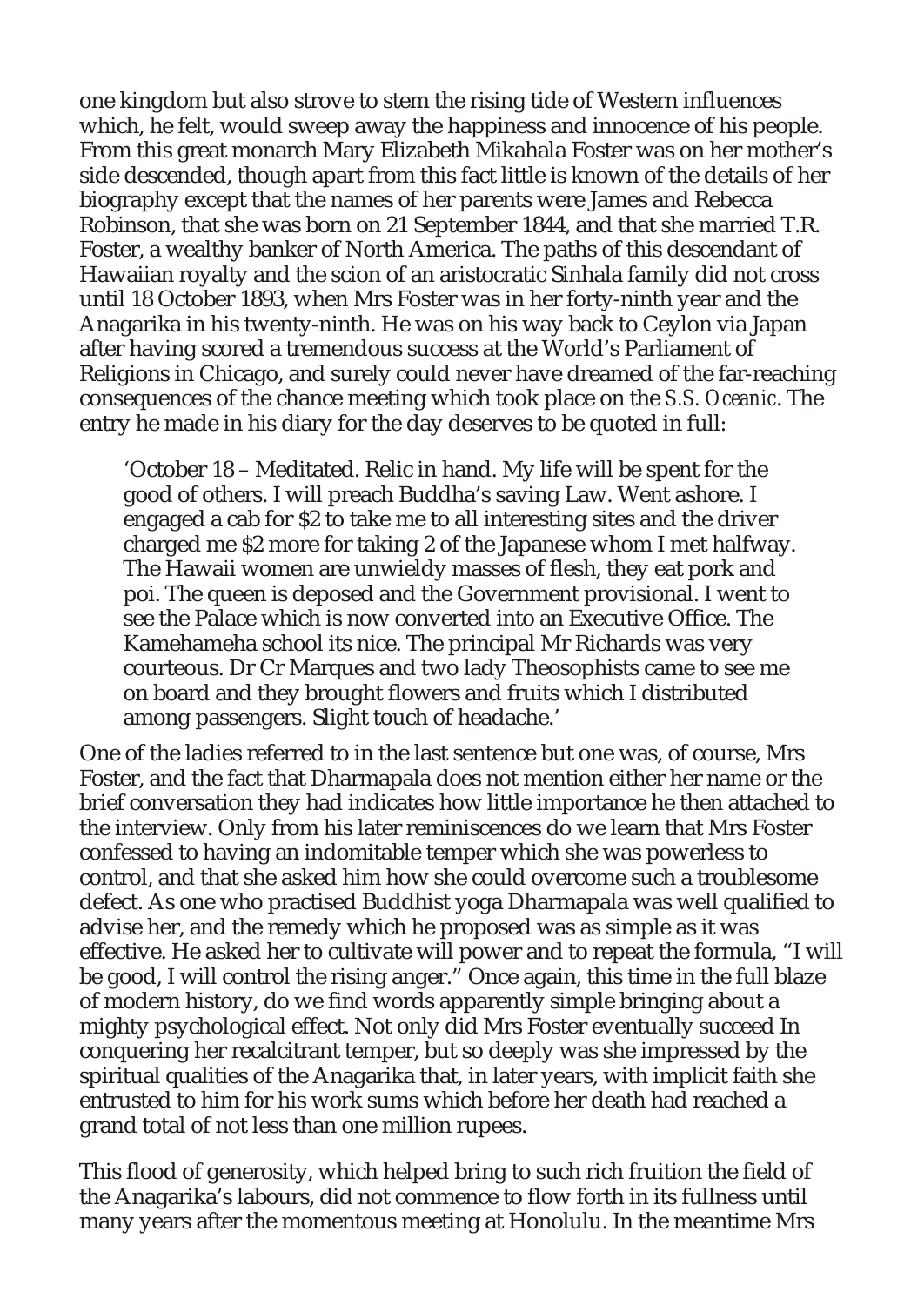Foster was sending small annual donations to Dharmapala, of whose movements and activities she was kept informed through the pages of the *Maha Bodhi Journal*. Not until August 1902, when he was at Los Angeles, California, and thought of starting an Agricultural School at Sarnath did an impulse come to him to write to Mrs Foster a letter explaining his schemes for alleviating the miseries of the illiterate people of Northern India and soliciting her help. The kind-hearted lady's response came promptly. She sent a donation of \$500, following it up a year later with a further contribution of \$3,000 for the same purpose. Thereafter she began helping his work with a generosity which would have done credit to Visakha, and when, in 1906, the Anagarika wrote informing her that his father, who had for so many years supported his work, was dead, she at once replied saying that he should in future regard her as his foster-mother. As his foster-mother he therefore regarded her, and as the foster-mother of the Anagarika and his work she therefore acted from that time onwards until the day of her death. From 1902 till 1913 she contributed 3,000 rupees a year to the Maha Bodhi Society, the greater part of which was utilized for the purchase of a printing press and for the maintenance of the Society's educational work in Ceylon. In 1913 the Anagarika made a special trip to Hawaii in order to thank her for the unstinted support which she was giving to his efforts for the revival of the Dharma, and so pleased was his benefactress with the visit that before his departure she gave him 60,000 rupees for an institution named the Foster Robinson Free Hospital to be opened in Colombo in memory of her late father. Thereafter her benefactions were unparalleled, and it is hardly to be wondered at that the Anagarika, who had appealed in vain to the wealthy Buddhists of Ceylon, Burma, Siam, and Japan, should behold with amazement the princely donations which poured in from the tiny Pacific island, or that in the fullness of his gratitude he should bestow upon his patroness the title 'Queen of the Empire of Righteousness'. His ardently grateful nature could not help believing that she had been born to assist his work, and that the subtle threads of destiny had knit the lives of a daughter of Hawaii and a son of Sri Lanka together for the sublime work of propagating the Dharma. Anagarika Dharmapala was always the first to admit that if he was the father whose fiery will had engendered the Maha Bodhi movement, Mrs Foster was the mother who fed and sustained it with the milk of her charities, and that it could no more have come to maturity without one 'parent' than without the other.

It is not possible to give a detailed account of Mrs Foster's contributions to the Maha Bodhi Society. Mention may be made, however, of the fact that it was with her help that the Society was at last able to acquire a building of its own in Calcutta. It was she, again, who contributed the greater part of the cost of erecting the Sri Dharmarajika Vihara, the magnificent edifice wherein the Anagarika's longed dream of establishing a Buddhist temple in Calcutta was finally fulfilled. The Buddhist movement in India is no less indebted to her for the part she played in the construction of the Mulagandhakuti Vihara at Sarnath, for the generous Hawaiian lady's name heads the list of donors whose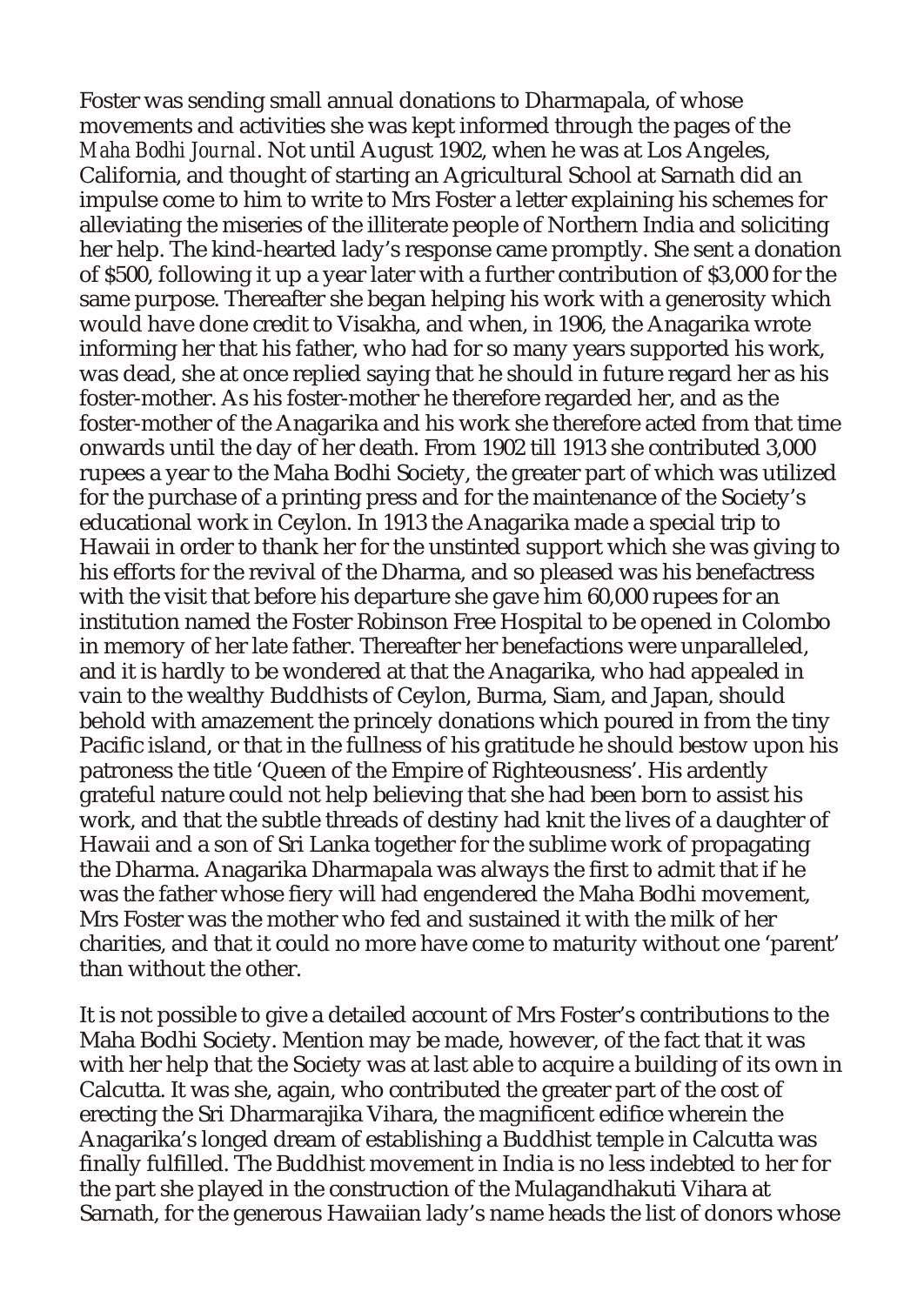contributions rendered possible the erection of this mighty monument of modern Buddhist revival, through whose majestic portals thousands of people flock every year from every corner of the world to pay their homage to the Lord of Sarnath. In 1918 and 1923 respectively her munificence culminated in gifts of \$50,000 and \$100,000, which sums were carefully invested by the Anagarika so as to ensure the continuance of his work. The letter which followed the second of these donations deserves to be quoted In full, since it reveals that the spirit in which Mrs Foster gave her donations was no less remarkable than the size of the amount given:

Chicago III. 21 May 1923.

My Dear Brother

Your letter of April 12th reached me in Chicago to-day. I left San Francisco on May 12th, to visit my sister living in this town and your letter was forwarded to me.

I note what you state in regard to self-denial on your part. The money sent you is for you to use for your comfort as well as for the work you are accomplishing.

I am grateful to you for all you have done for me. Please grant me this one wish. Do take care of yourself and take enjoyment and make enjoyment by being with your mother more often.

Live for your work, that is by taking good care of your health, and give yourself more comforts. Have pleasant quarters such as you should have, in which to receive your friends. Take the money for it, for you deserve it and I insist, take good care of yourself for my sake.

I thank you for the itemised accounts of the good work you have accomplished with the money sent you.

How often the thought comes to me how wonderfully your work has grown. You must have given yourself very little rest to accomplish such good results.

Words cannot express my gratitude, and how fortunate indeed it has been to me to have met a man so unselfish. As I said in the beginning, "We will work together and the honor must be as much mine as yours."

May it please the Great All that we may meet again. Me ke Aloha Nui Your Sister, Mary E. Foster Please give my Aloha Nui to your mother.

When Mrs Foster's gifts were made in such a gracious manner as this, and when the good lady had in fact asked him to regard her as his foster-mother, it is hardly surprising that whenever the Anagarika was most desperately in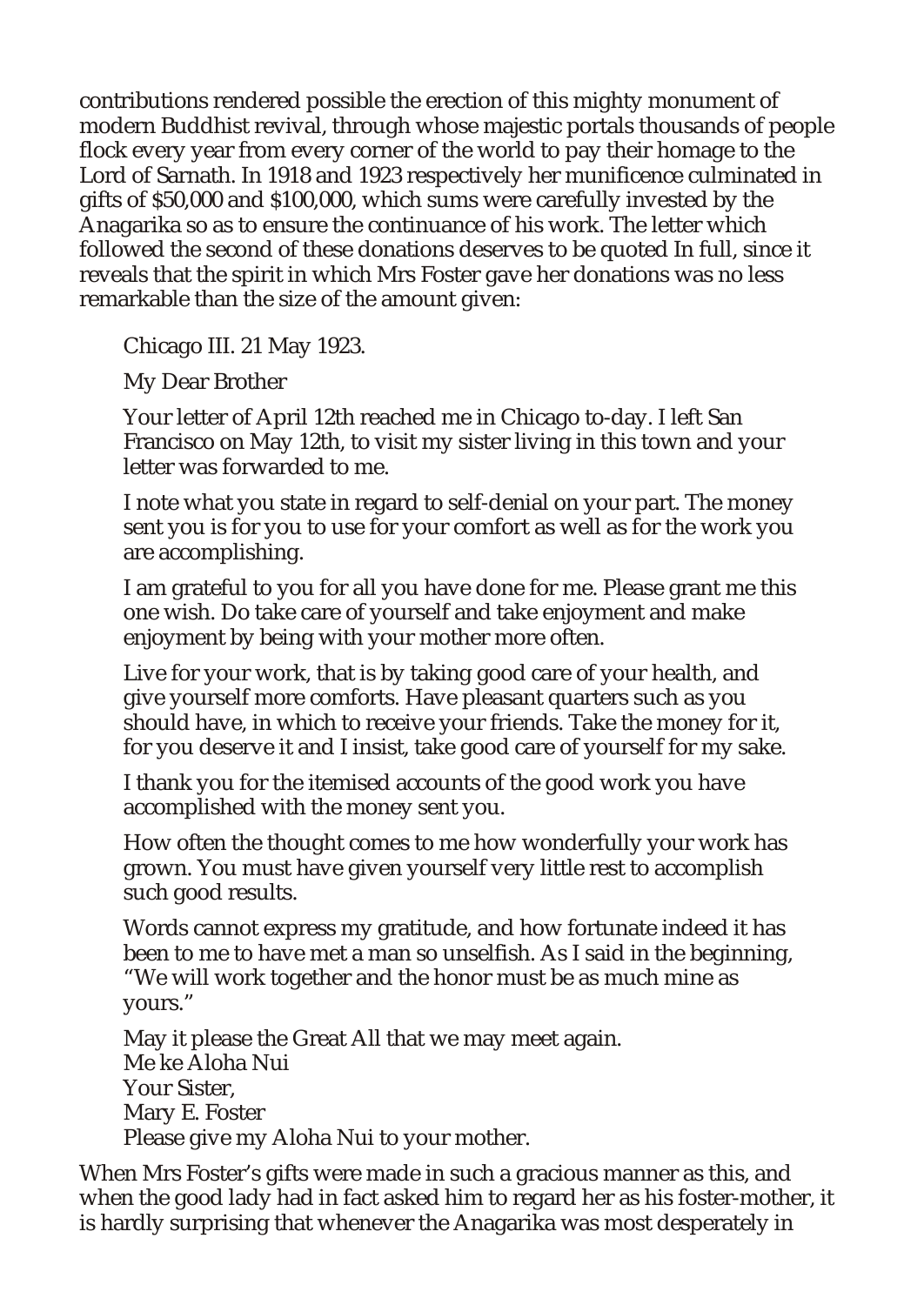need of help he should turn not to the rich but indifferent Buddhists of Asia but to the warm-hearted old Hawaiian lady whose generosity had helped give to his ideals 'a local habitation and a name'. When he was in London in 1926, therefore, and saw the necessity of the British Maha Bodhi Society operating in premises of its own, he had no hesitation in ploughing across the Atlantic and travelling all the way to San Francisco, where Mrs Foster was then staying, in order to seek his patroness's help. With rare humility the old lady, then eighty-one years of age, said, 'I have money. I want to do good, but I don't know how best to do it. So I entrust my ideals to you to achieve by your work.' Before Dharmapala left San Francisco Mrs Foster had promised a substantial initial contribution and a subsequent monthly contribution of 900 rupees for the London Mission. On the eve of the Anagarika's departure she asked him to recite some Pali verses, and he chanted a famous passage from the *Mahavagga* of the Vinaya Pitaka, an English translation of which appears at the head of the *Maha Bodhi Journal*, where Mrs Foster had often seen it and been inspired by the compelling words:

'Go ye, O Bhikkhus, and wander forth for the gain of the many, for the welfare of the many, in compassion for the world, for the good, for the gain, for the welfare of gods and men. Proclaim, O Bhikkhus, the Doctrine glorious, preach ye a life of holiness, perfect and pure.'

Appropriately enough, he also recited Maung Tin's English translation of some well-known verses 'On Anger' from the *Visuddhi Magga* of Buddhaghosa, for it was Mrs Foster's short temper which had been the means of bringing them together:

'If in his sphere thy foe lays pain on thee, Why dost thou wish to suffer in thy mind Outside his sphere? Thou canst give up thy kith And kin who have done thee great services, With tearful face. Why canst thou not forsake Thine anger foe that has done thee much harm? Thou playst with anger that uprooteth precepts That thou best kept. Is there a fool like thee? Thou waxeth wroth because someone has done Thee harm. Then couldst thou do with thyself The self-same thing? Someone wishing to rouse Thy anger says thee some unpleasant thing. Fulfillest thou his joy by waxing wroth? Angry, thou mayest cause him harm or not. But on thyself thou now inflictest pain That comes of anger. If thy enemies Pursue the unprofitable path of wrath, Why dost thou imitate their angry deeds? Cut off that hate by which thy foe has done Thee harm. Why frettest thou where no occasion is?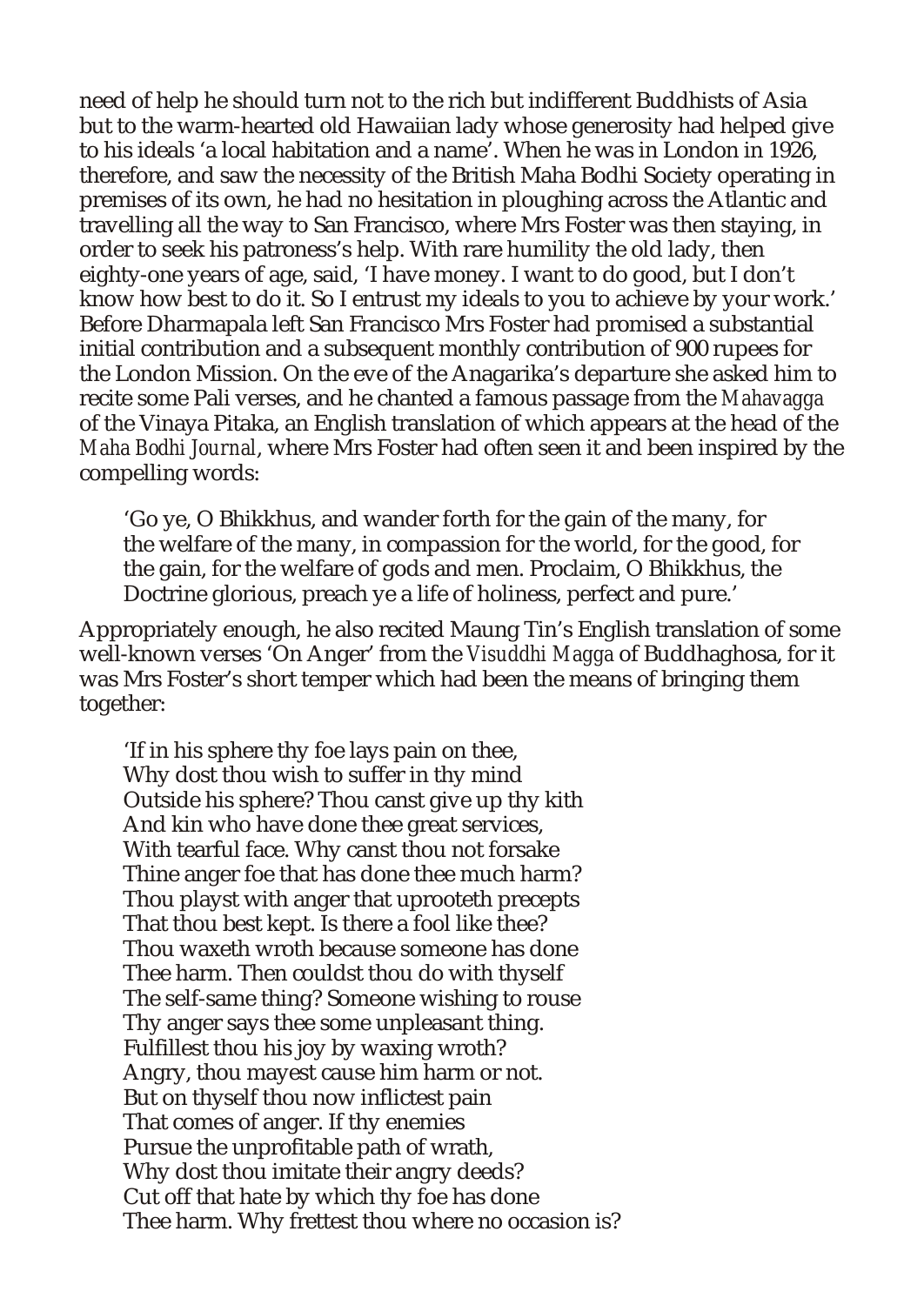Because at every moment states break up, Those aggregates which caused thee harm have ceased With which of these art thou in anger now? When on someone a man inflicteth pain, No one gets pain beside the sufferer. Thou art thyself the cause of pain. Then why Wouldst thou get angry with another man?'

This was the last meeting which took place between Anagarika Dharmapala and Mrs Mary Elizabeth Foster, to whose joint efforts the revival of Buddhism in the land of its birth in general, and the Maha Bodhi Society in particular, owe so much. It is worthy of comment that although they worked together for more than thirty years Mrs Foster and the Anagarika met only thrice. The understanding which existed between them was, however, complete. If the Founder of the Maha Bodhi Society was the ideal worker for Buddhism its Patroness was the ideal donor. People who contribute a few rupees sometime clamour for accounts and almost think that they have bought the organization which they have condescended to help. Mrs Foster gave hundreds of thousands, but not once did she inquire what had been done with the money. Her confidence in the Anagarika was absolute and with humility as deep as her generosity was wide she entrusted to him for his Buddhist and humanitarian work a considerable portion of her fortune. It is hardly to be wondered at that on his side the Anagarika entertained sentiments of boundless gratitude to his benefactress, or that even before her death he had directed that her birthday should be celebrated at all centres of the Maha Bodhi Society, a practice which continues unbroken down to the present day.

Mrs Foster passed away in Honolulu on 19 December 1930, but the news of her death did not reach the Anagarika until several weeks later. He was then confined to bed at the Maligakanda Seminary in Ceylon, having only recently succeeded in shaking off the heart disease by which he had for so long been troubled. It was then his custom to rise in the early hours of the morning long before dawn with crimson fingers had drawn back the curtains of the night, and sit and meditate and invoke the blessings the devas, the shining ones, on all who were helping him in his work, particularly on his mother and Mrs Foster. In his diary for 14 January 1931 he writes:

'Got up at 2 a.m. For the first time I have to omit the gracious name of Mrs Mary Foster as she had passed away on the 22nd ultimo. She was my foster mother and 'Mascot'. She brought luck to me. She was phenomenally generous and now the *romantic career of unparalleled generosity* has ended. Her benefactions were manifold.

In the Mrs Mary E. Foster Memorial Number of the *Maha Bodhi Journal* Dharmapala paid a moving tribute to the Visakha of modern Buddhist revival, who even in death had not forgotten the sacred cause which she had so long espoused, leaving \$50,000 for the maintenance of the Foster Schools and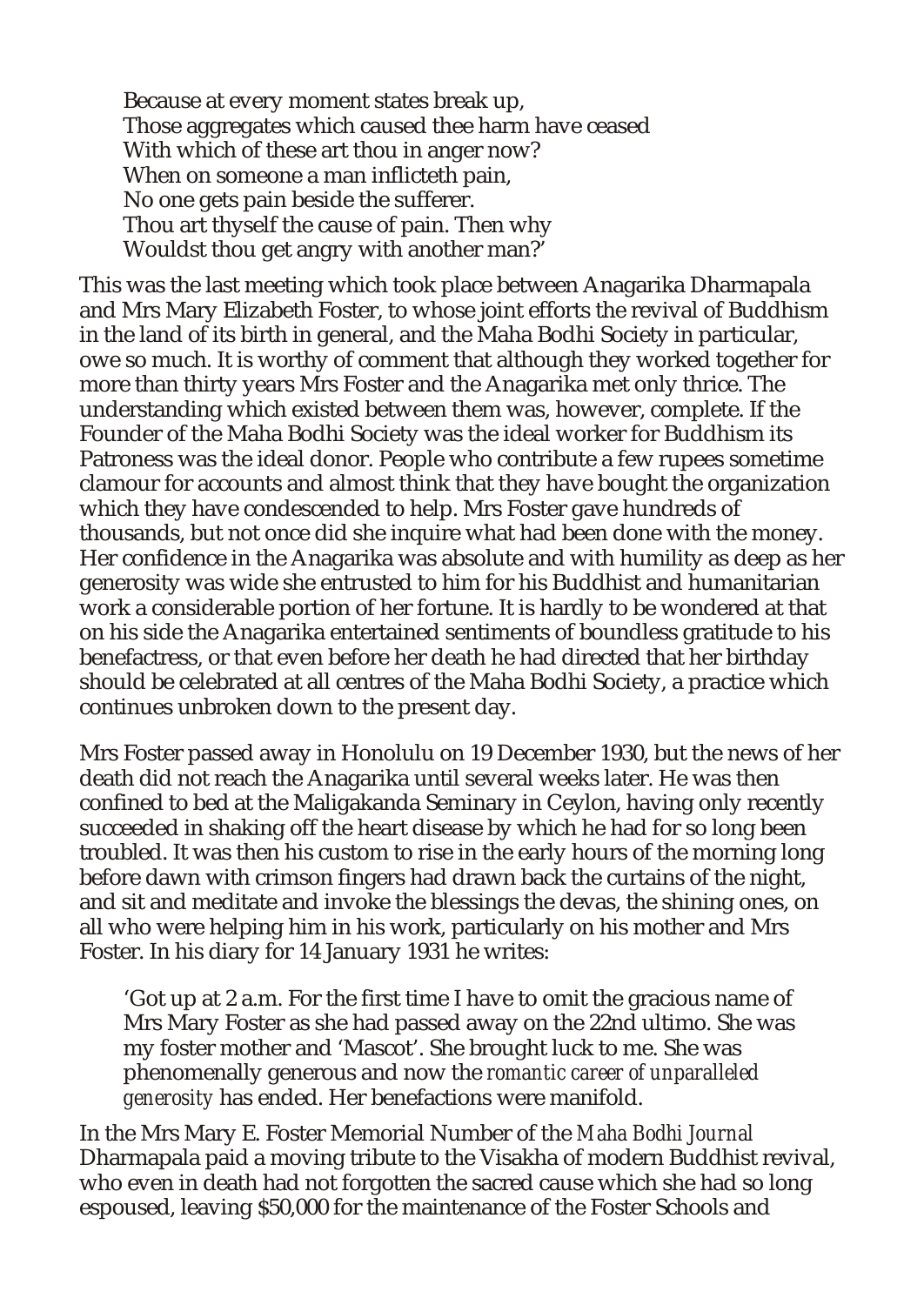Hospitals of Ceylon and India. After recounting the difficulties which, in the course of his life-work, he had had to face, the Anagarika concludes with these words:

'Single-handed I persevered but no help could be got from the Buddhists of Burma, Siam, and other countries. Thanks to the unparalleled generosity of Mrs Mary Foster, the Buddhists have now a beautiful dominating shrine with a hundred feet tower. No Sinhalese Buddhist, no Siamese, no Japanese, no Chinese, no Tibetan came forward to co-operate with me. But from distant Honolulu help came from Mrs Foster to revive the Sasana in India and establish anew the Sasana in England. There is none to take her place in the Buddhist world. Wealthy Buddhists are all dead. Self-sacrificing Bhikkhus are rare. India will again supply young heroes to preach the doctrine of Ahimsa, Karuna, and Maitri – wearing the yellow robe. I have worked for India since 1891, and now I am an invalid with only one wish in my heart: to die on the holy ground where stands the Mulagandhakuti Vihara.'

It was not long before the Anagarika's wish was fulfilled. Two years later he, too, passed away, leaving behind him a name with which that of Mrs Mary Elizabeth Foster of Honolulu, 'Queen of the Empire of Righteousness', will be for ever linked in the grateful memory of millions of Buddhists, to whom the Founder and Patroness of the Maha Bodhi Society shine forth as examples of a noble collaboration which is perhaps without parallel not only in the history of Buddhism but in the annals of mankind.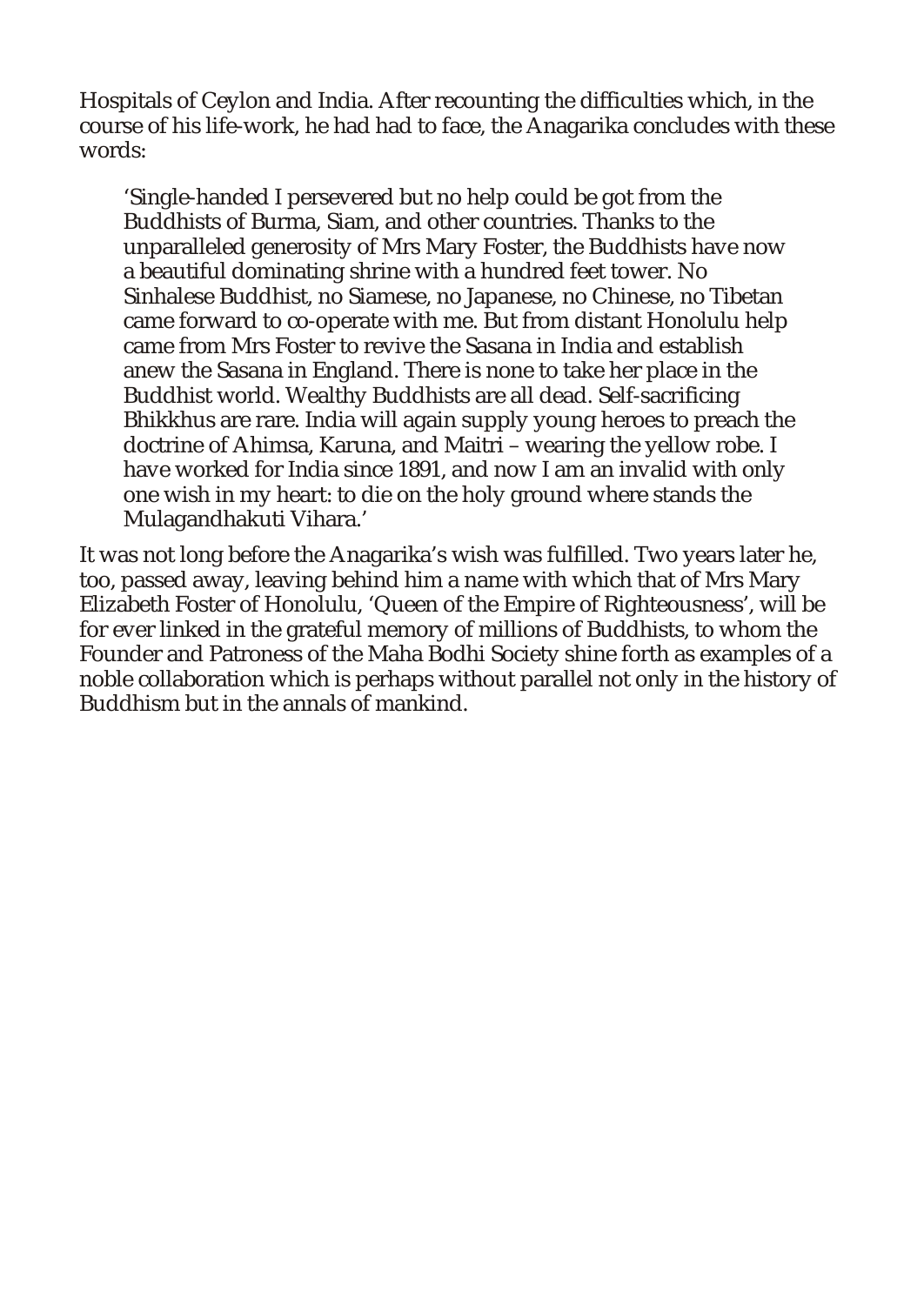# Part IV

# Immortal sayings of Bodhisattva Anagarika Dharmapala

Without effort progressive development is impossible.

Buddha built His Religion on the foundations of Energetic Effort and Vigilant Activity.

Buddhism is a religion of strenuous endeavour. Its mission is to enlighten each human being to cleanse himself from psychical impurities of covetousness, anger, pride, stubbornness, conceit, malice, envy, etc.

The uncontaminated mind is radiant. The contaminations are later accretions.

The development of consciousness, strengthening the memory, avoiding recollections of associations tinged with sensual desires, resolute effort to generate thoughts of kindness, and renunciation are necessary to realize Nirvana.

Anger makes man a demon; fear is caused by Ignorance, and Ignorance is the cause of all physical and mental suffering.

Thy glory of the Buddha depends not on His own royal birth, but in the supreme Wisdom that He obtained by self conquest and His infinite love.

Avoid the path of injustice. To please friends, relations, one should never do an unjust act. Never do anything in anger and malice, and show no fear and do no cowardly act, and avoid doing things foolishly.

Freedom is Wisdom's highest gift, depending on perfect Brahmacharya.

The past is infinite. It has no known beginning. With an infinite past, with the future before you, which you make good or for evil, with the present under your control, your destiny is in your hands.

Activity in doing good is the law of progress. Delay and neglect produce suffering and misery.

Nothing should be done without thought. Sitting, standing, walking, lying down, every movement of each limb should be associated with consciousness.

The Buddha is the embodiment of the Dhamma. The elements that go to make up the personality of the Buddha are identical with the principles that He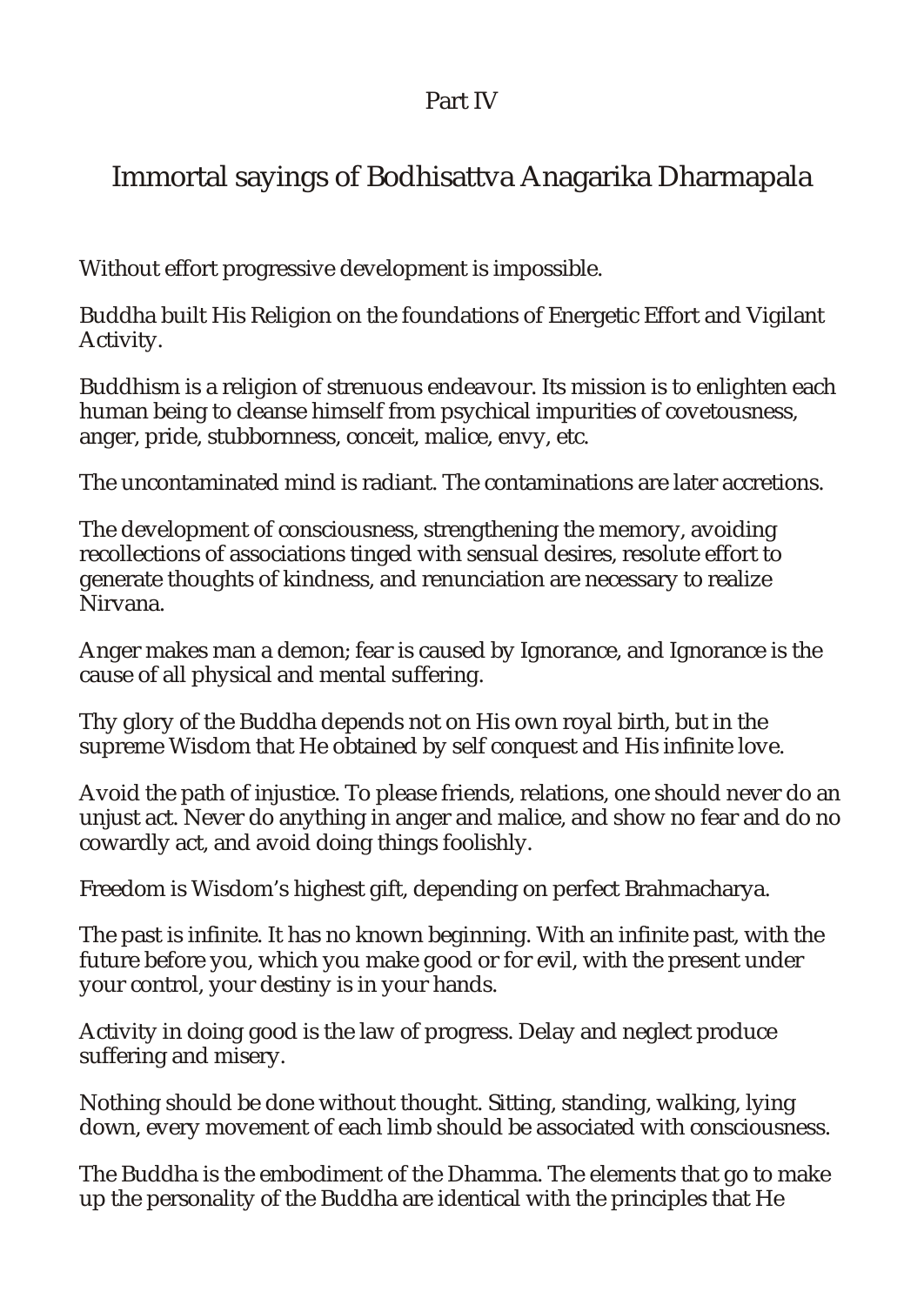enunciated: By thought, words, and deeds the Buddha does not differentiate from absolute Truth.

Renunciation of sense pleasure may cause a temporary painfulness, but it has its reward in the realization of the infinite bliss of Nirvana.

Inasmuch as all good deeds proceed from the elements of Renunciation one should always strive to avoid sensuous pleasures, that are correlated with sin and lust.

Nirvana simply means freedom from ignorance, freedom from anger, freedom from lustful desires. It is a consummation worth striving for. Renunciation therefore from all sense pleasure and from all evil is Nirvana.

Sleep should be regulated. There should be a union between sleep and wakefulness.

Pessimism has no place in the dynamic doctrine of the Lord Buddha. The wise man is a potential god. His powers are infinite; but they must be brought into existence by effort. The way to become a god is to practise the Noble Eightfold Path.

It was given the lion-hearted Prince of the Sakyas to proclaim the religion of Truth (Dharma) breaking the barriers, of caste, creed, race, and territory. Territorialism was vanquished by the sunlight of Truth. An imperial religion was for the first time proclaimed by the Buddha as King of Righteousness, whose territory extended to the uttermost limits of the Earth.

A progressive evolution with a definite ideal, its realization here and now, making life cheerful, energetic, serene, worth living for the sake of doing good for the welfare of others, this the Tathagata proclaimed.

The innocent bliss is born of perfect purity without attachment to the things of the world, where no question of the 'ahamkara and mamamkara' arises in the mind, free from covetousness, free from ill-will, hatred, anger, and free from foolish superstitions born of fear and delusions.

Here is the Religion of Consciousness, of perfect recollection, of presence of mind, of fearlessness, of freedom, of activity, of loving compassion and of immortality.

A co-operative commonwealth working for the welfare of the many and for the happiness of the many is the kind of institution that civilized humanity needs.

The doctrine that Buddha taught was an analytical ethico-psychology based on the principles of evolution and causality.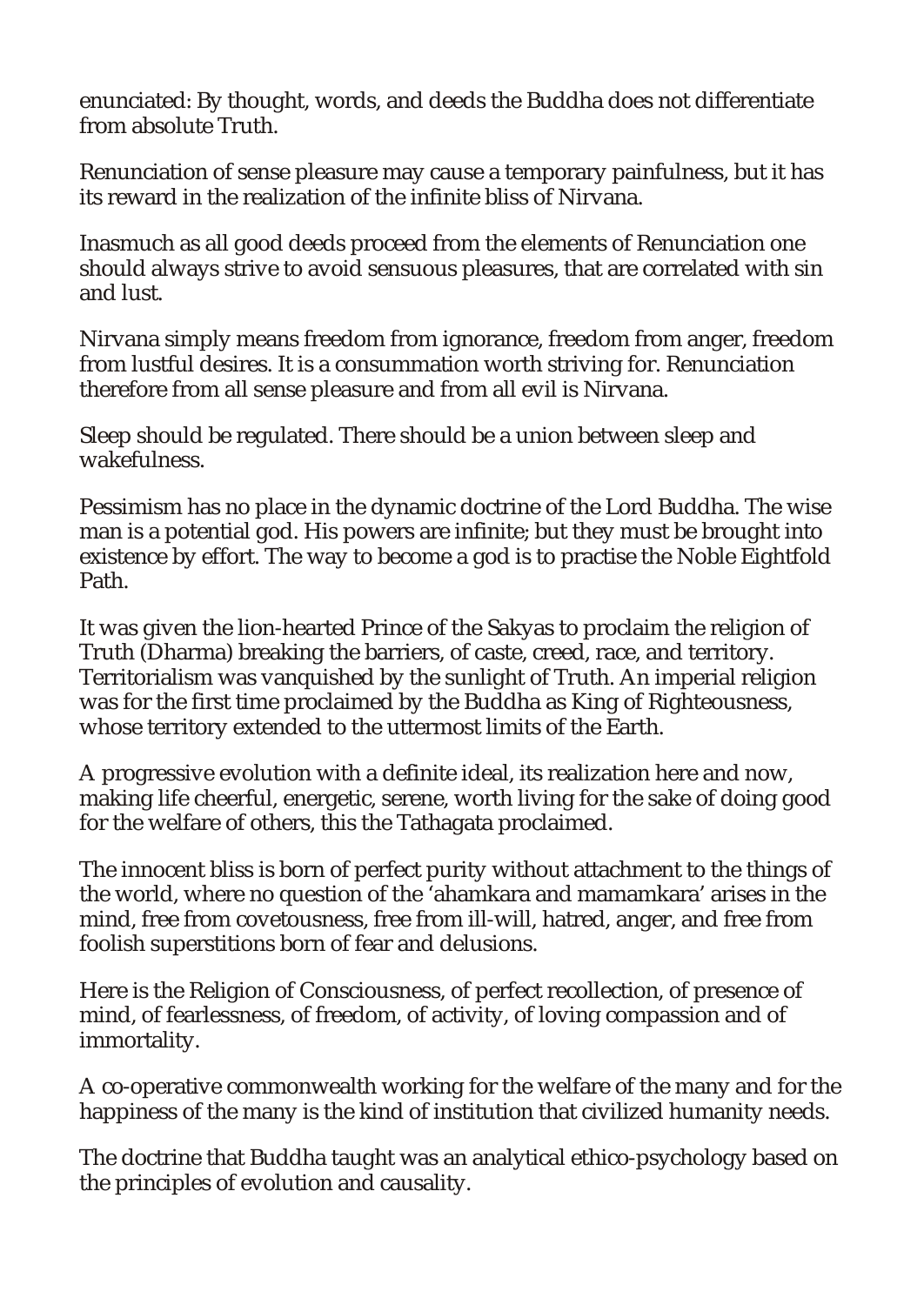There is no permanency but change. From the minutest atom to the highest heaven everything is becoming. It comes into being, stays for a time and passes away, like the volume of water in the flowing stream.

It is here that all philanthropic projects are accomplished, it is here that meritorious work is done. It is here human kindness and self-sacrifice are appreciated. It is here that man can transcend the gods and save suffering humanity.

Morality is the most solid foundation that is needed to build up a lasting society. The Lord Buddha again and again emphasized that the Aryan religion shall only last so long as the disciples would strictly follow the path of purifying morality. When morality disappears society degenerates.

The sensual minded people fond of sense pleasures yearn to be born in the regions of the gods, but the follower of Wisdom looks with loathsome disgust on the pleasures of the senses, whether human or divine.

Effort is what the Buddha wished that people should make. Effort is all in all. Effort is the basis of karma. Even the effort to think is karma.

No truth can come out of the man who is not absolutely free to express his highest convictions. Absolute freedom is a needed factor when we are in search of Truth.

Neither the existence of an eternal hell nor of an eternal heaven is acknowledged in Buddhism. Each individual being has to suffer according to the evil karma he has done, it may be for a kalpa, but at the end, cessation of suffering is the law.

Buddhism is a kind of spiritual athleticism. It teaches you the way to develop your spiritual muscles and to strengthen your spiritual tendons. If another does your work where is the glory of your effort?

The passionate sensualist could never comprehend what Nirvana is. Where there is anger there is no Nirvana. Where there is no anger there is Nirvana. Where there is covetousness there is no Nirvana. Where there is no covetousness there is Nirvana. Where there is ignorance, there is no Nirvana. Where there is no ignorance, no ego desires of 'this is mine, this is I', there is Nirvana. Absence of evil, development of good, and purification of the heart are what constitute Nirvana.

The desire to destroy all evil desires should be ever active in the mind. When all ego desires are abandoned Nirvana reveals itself to the mind.

Absolute peace amidst the clanging of a million bells is only possible when the Nirvana consciousness unfolds itself.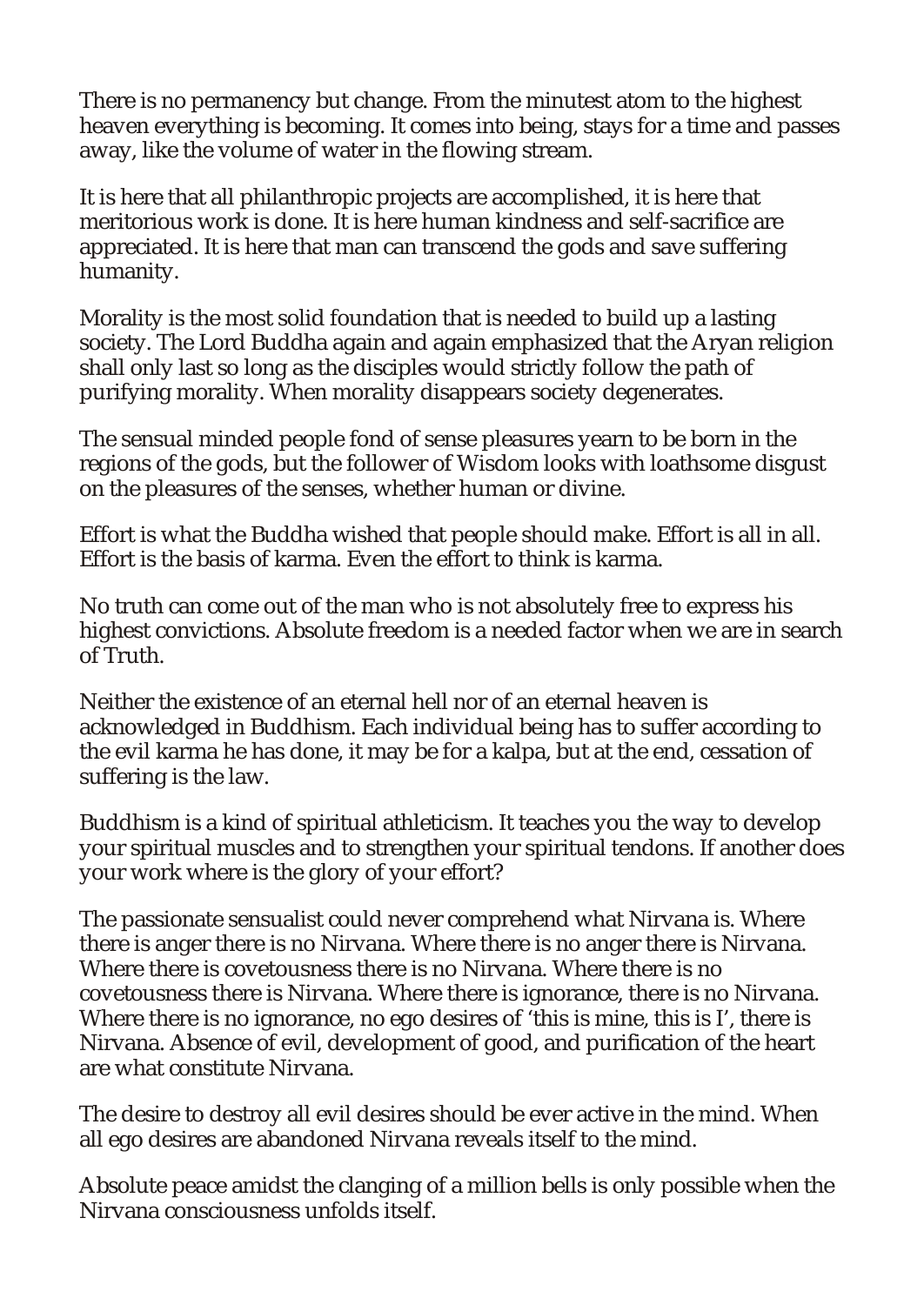Greater than Nirvana is compassionate activity for the uplifting of the ignorant world leading them to enlightened happiness.

Instead of making an effort to cleanse the heart from sin, ignorant man seeks to gain happiness by outward purification.

The Blessed One was the embodiment of strenuousness. He adopted as the motto of His religion the two words Appamada and Viriya (non-delay and diligent activity).

If only the Bhikkhus would stir themselves and follow the Holy Master, Buddhism would not be then called a religion of pessimism.

The foundations of the Aryan Doctrine were laid not on asceticism neither on sense perceptions. It is the doctrine founded on joyous cheerfulness, radiant mentality, strenuousness, aesthetic calm, analytical investigation of truth, contentment, and supreme wisdom.

Power and pride degenerate man into a demon. The Way to Truth is one, the Way to Power is another. All civilizations that were founded on mere materialism have ceased to exist.

This doctrine of mine and thine is the chief source of all human suffering, enhanced by covetous desire, egoistic pride, and the lack of insight to recognize Truth in the right way.

Without *dhyana* there is no way to acquire the Wisdom of Nirvana, and without the acquisition of *prajna* there is no realizing the *Dhyana*.

As long as the people of ancient India remained true to the wisdom teachings of the Blessed One, there was happiness in the land.

The Atta Doctrine is injurious to the progressive development of the individual. It makes man arrogant and develops his conceit. Biologically, psychologically, super-psychically, sociologically, and morally the ethic is destructive to progress and expansion.

It is in lonely retreats that spiritual visions always come to the ascetically inclined. Investigate into the history of each religious founder regarding his early religious experiences, and the fact will be revealed that he was a mystic, given to fasting, away from the crowd, and desiring for spiritual unfolding.

The Buddha laid great emphasis on the moral progress of the individual. The householder without morality is like a ship without a rudder. When a man is morally conscious of his own progress, he is able to transcend the knowledge of gods.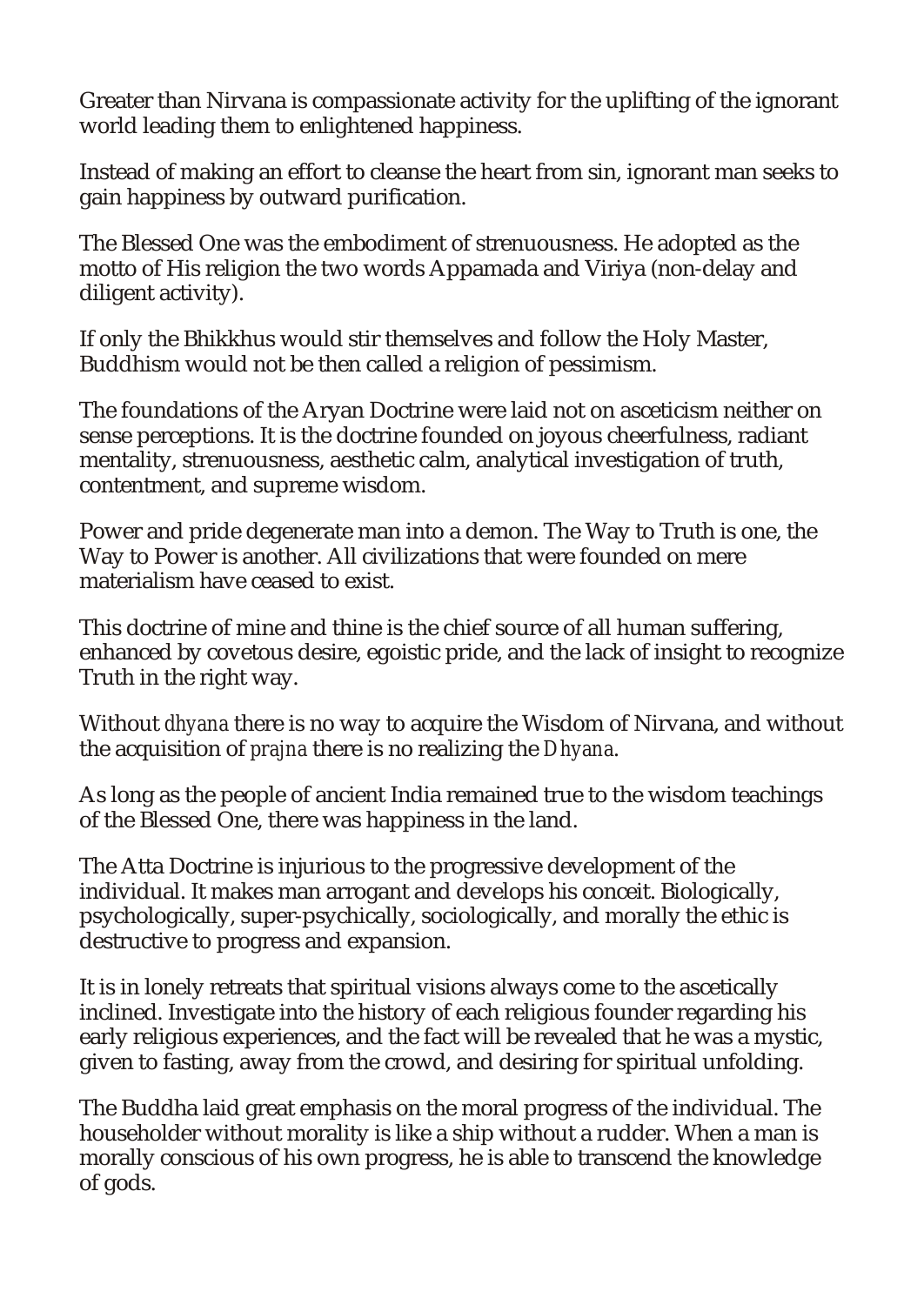Mere morality is insufficient to realize the wisdom of Nirvana. Nirvana is all wisdom, and only by the strenuousness of earnest effort in the Middle Path can the Brahmachari obtain the realization of Nirvana.

When the Brahman shall change his haughty spirit and look on the other people with compassion, and work for the elevation of the masses, then will India again take the supreme place which she, in ancient times, occupied.

We are selfish, and our luxurious lives is the cause of our forgetfulness of our duty to our fellow man.

One individual, like the Buddha, gives happiness to countless millions of human beings, and they in their turn give others happiness.

The blood of innocent animals slaughtered by man through false religious convictions if measured would make an ocean.

The real understanding of Buddhism is an attainment that has to be obtained by gradual spiritual progress; it can't be obtained by mere reason, nor can it be destroyed by criticism; not because it is a matter of faith but because to those who have tasted its flavour, there is no other flavour that can replace it.

Parents, teachers, spiritual and secular, should be examples of the highest virtue, so that they will be able to influence the future generations.

The more the teachers show the spirit of self-sacrifice associated with the spirit of compassion, like the mother that takes every care of herself for the love of her unborn child, still in the womb, the better it will be for the development of the future generations.

If the householder does not see in the spiritual teacher virtue, why should he pay him homage? He must be an example of self abnegation, cultivating the higher life, to receive the homage of the householder.

The religion of the Buddha was intended for all castes. He made no distinction between the Brahman and the Sudra. To all He gave the ambrosia of the eternal Dhamma.

There is no World-Teacher that loved India more than the Lord Buddha. Millions of times He renounced the Eternal Peace and Bliss of Nirvana for the love of Humanity.

The exclusive teachings of the Brahmans can never help cosmopolitan India. If there is any religion that can bring about the consummation of the cherished desires of Indian patriots, it is Buddhism.